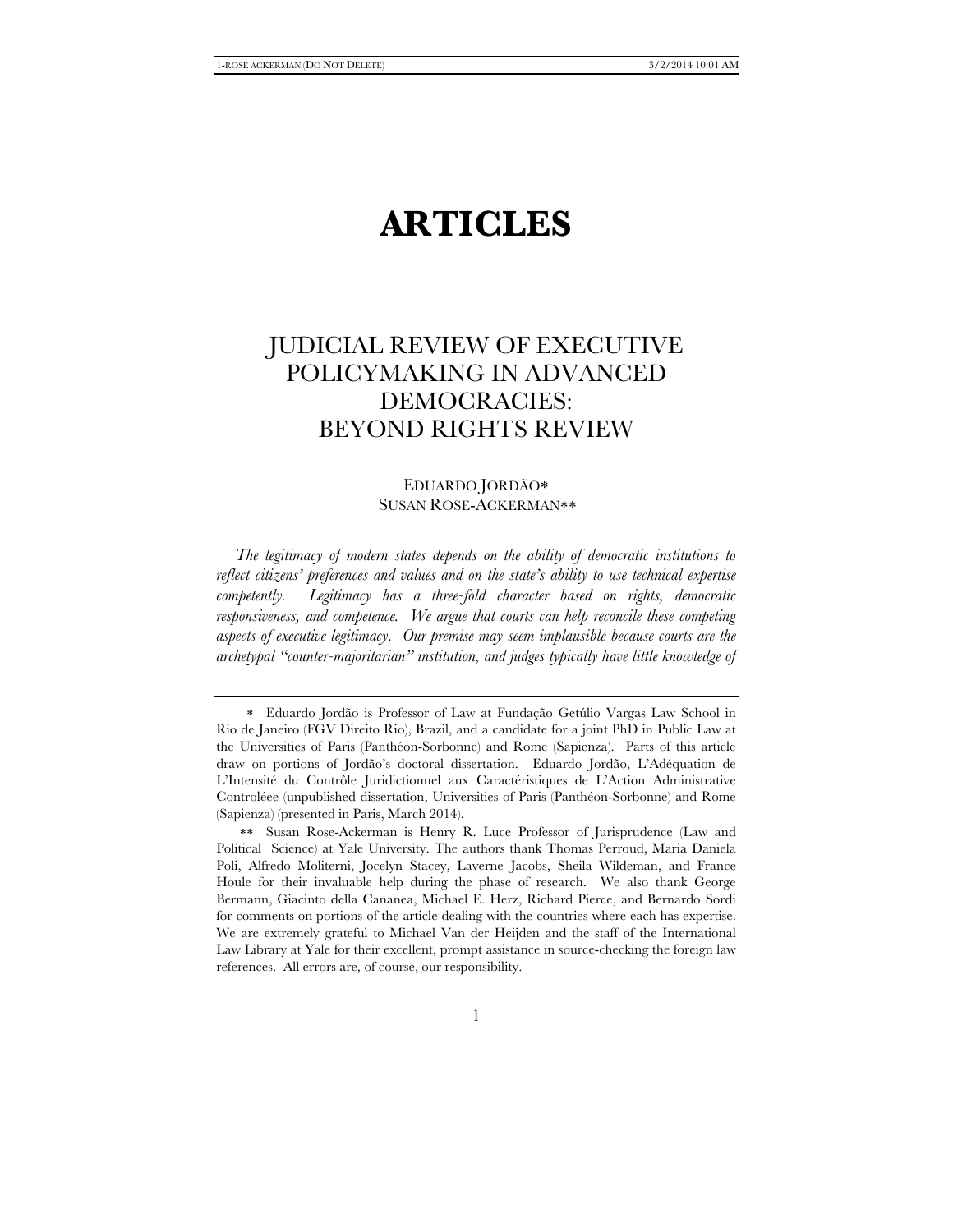*technical subjects. However, based on a critical review of the law in the United States, Canada, Italy, and France, we argue that courts can balance respect for democratic choice and deference to experts with limited oversight that enhances legitimacy across all three dimensions. We discuss the hazards of substantive review by technically illiterate courts and argue that procedural review can be a partial substitute. If courts review rulemaking, they need to acknowledge its role in upholding policymaking values, and if they review adjudications, they need to understand that court-like procedures are inadequate to capture the broad policy issues often at stake. Based on our review of the four case studies, we conclude that to further both democracy and competence, courts: (i) should review the substance of the agencies' decisions under a weak reasonableness test and (ii) should concentrate on the administrative process, notably by enforcing a widespread duty to give reasons and by assuring generous rights of participation.* 

#### TABLE OF CONTENTS

|    |                      | 2. The Evolution of Judicial Review of Administrative     |  |  |
|----|----------------------|-----------------------------------------------------------|--|--|
|    |                      |                                                           |  |  |
|    |                      | 3. The Contextualized Standard of Review  13              |  |  |
|    | B.                   |                                                           |  |  |
|    |                      |                                                           |  |  |
|    |                      | Statutory Construction and Judicial Review  18<br>2.      |  |  |
|    |                      |                                                           |  |  |
|    | C.                   | Comparison between the American and Canadian Cases 21     |  |  |
|    | D.                   |                                                           |  |  |
|    |                      | 1. Rare Instances of Substantive Review of Administrative |  |  |
|    |                      |                                                           |  |  |
|    |                      | 2. The Development of the Case Law on Administrative      |  |  |
|    |                      |                                                           |  |  |
|    |                      |                                                           |  |  |
|    | E.                   |                                                           |  |  |
|    |                      |                                                           |  |  |
|    |                      | 2. Review in the Modern Regulatory State 32               |  |  |
|    | $\mathbf{F}_{\cdot}$ |                                                           |  |  |
| H. |                      |                                                           |  |  |
|    | $A_{\cdot}$          |                                                           |  |  |
|    |                      |                                                           |  |  |
|    |                      |                                                           |  |  |
|    |                      |                                                           |  |  |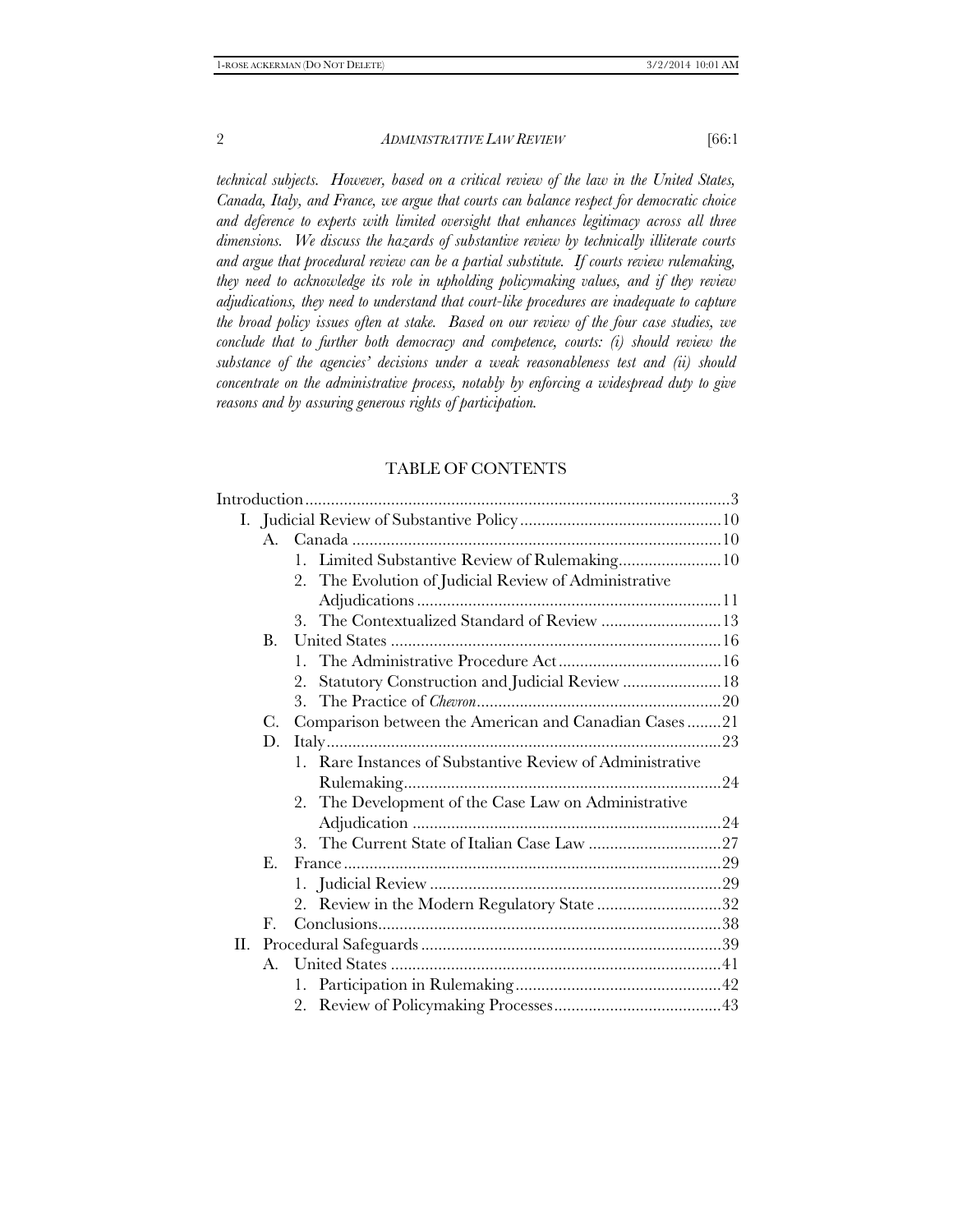| 2014] |    | <b>JUDICIAL REVIEW OF EXECUTIVE POLICYMAKING</b>         | 3   |  |  |  |
|-------|----|----------------------------------------------------------|-----|--|--|--|
|       |    |                                                          |     |  |  |  |
|       |    | 3.                                                       |     |  |  |  |
|       |    | 4.                                                       |     |  |  |  |
|       |    | 5.                                                       |     |  |  |  |
|       | В. |                                                          | .50 |  |  |  |
|       |    | 1. The Traditional Approach: Procedural Safeguards and   |     |  |  |  |
|       |    |                                                          |     |  |  |  |
|       |    | 2. Procedural Rules and the Legitimacy Deficit of        |     |  |  |  |
|       |    |                                                          |     |  |  |  |
|       |    | 3. Efficiency v. Accountability: The Doctrine of         |     |  |  |  |
|       |    |                                                          |     |  |  |  |
|       | C. |                                                          |     |  |  |  |
|       | D. |                                                          |     |  |  |  |
|       |    | 1. Adjudication: "Implied Procedural Obligations"56      |     |  |  |  |
|       |    | 2. Rulemaking: Few Rules and Refusal to Review 58        |     |  |  |  |
|       | E. |                                                          |     |  |  |  |
|       |    | 1. The Duty to Give Reasons under Statutory Provisions61 |     |  |  |  |
|       |    | 2. The "Substitution of Reasons" and "Overabundant"      |     |  |  |  |
|       |    |                                                          |     |  |  |  |
|       |    |                                                          |     |  |  |  |
|       | F. |                                                          |     |  |  |  |
|       |    |                                                          |     |  |  |  |

#### **INTRODUCTION**

An independent judiciary can be a check on democratic and bureaucratic institutions. It can help enhance the legitimacy of the state by constraining the behavior of politicians and officials in the interest of fundamental values. Courts in modern democracies generally act as bastions for the protection of individual rights. This is an important role, but the legitimacy of modern states depends on more than the protection of rights. It also depends on the ability of democratic institutions to reflect citizens' preferences and values and on the state's ability to use technical expertise competently. Legitimacy has a three-fold character based on rights, democratic responsiveness, and competence.1 Courts tend to gravitate toward the protection of rights, and in some countries, the

 <sup>1.</sup> SUSAN ROSE-ACKERMAN, FROM ELECTIONS TO DEMOCRACY: BUILDING ACCOUNTABLE GOVERNMENT IN HUNGARY AND POLAND [hereinafter, FROM ELECTIONS TO DEMOCRACY], 5–7 (2005); *see also*, Susan Rose-Ackerman, *Regulation and Public Law in Comparative Perspective*, 60 UNIV. OF TORONTO L.J. 519 (2010). For a slightly different trichotomy see Jerry L. Mashaw, *Judicial Review of Administrative Action: Reflections on Balancing Political, Managerial and Legal Accountability*, 1 REVISTA DIREITO GV 153, 168 (2005) (referencing political, managerial, and legal accountability). *See also*, Eduardo Jordão, *supra* note \* (especially noting chapter 1.2).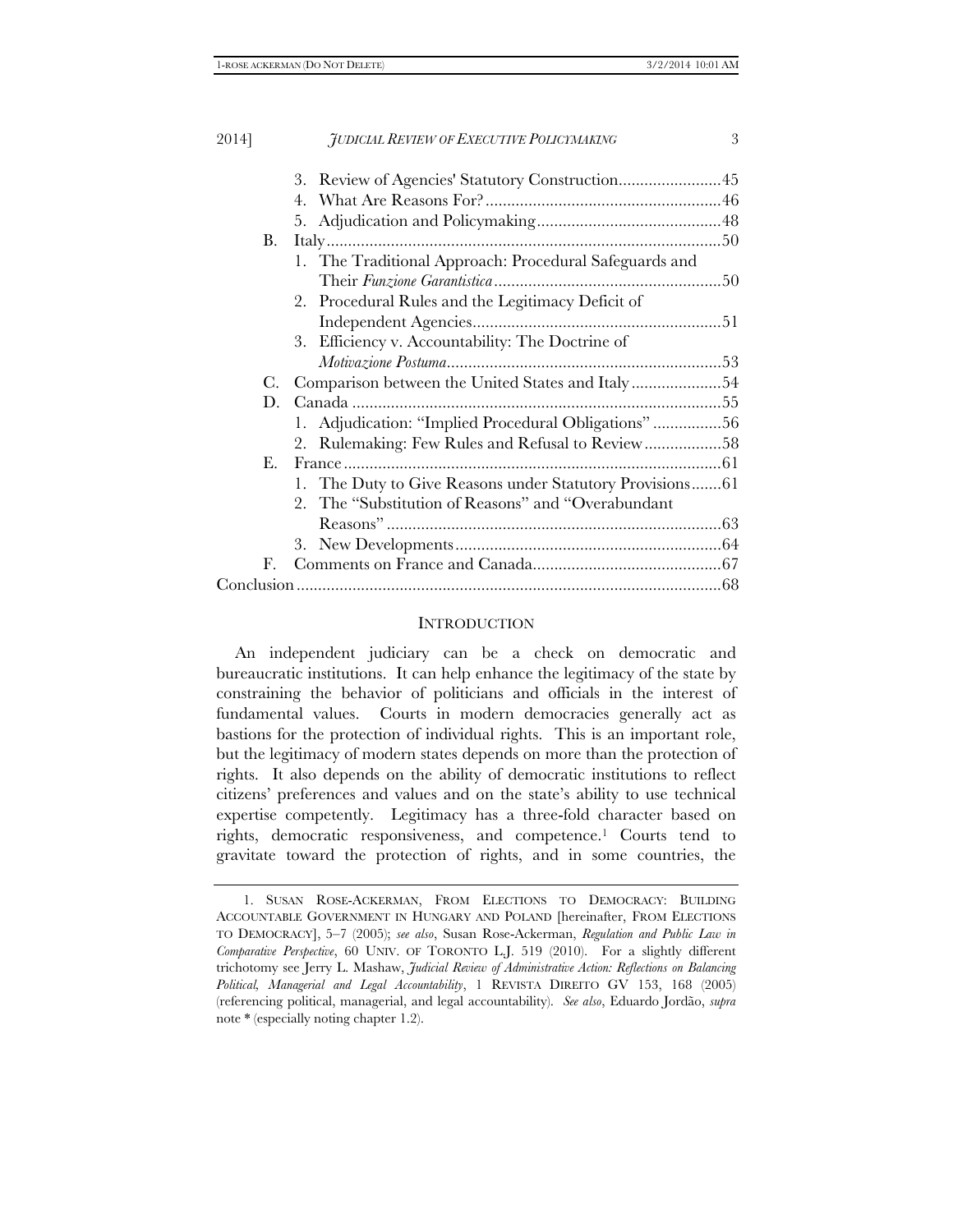jurisdiction of constitutional courts is restricted to such cases. We argue that courts can also play a constructive role in furthering both democracy and competence. Our goal is to show how this can be done with reference to four jurisdictions with different legal traditions and political regimes: the United States, Canada, France, and Italy.

If modern states regulate complex technical areas, such as public utilities and antitrust, it is unrealistic and unwise to require statutory texts to resolve all the policy issues that will arise in practice. Statutes need to allow agencies considerable discretion to set policy and to resolve individual cases in line with their technical assessments.2 For this reason, concern for democratic legitimacy does not end with the passage of regulatory statutes. Rather, the agencies themselves need to operate under checks that assure their transparency and accountability to the public.

There is no single way to balance democracy against expertise and the protection of rights, but we argue that the courts can help reconcile the competing aspects of executive legitimacy as a supplement to direct intervention by the legislature or the cabinet. Our premise may seem implausible because courts are the archetypal "counter-majoritarian" institution, and judges typically have little knowledge of technical subjects such as engineering or economics. However, we argue that courts can balance respect for democratic choice and deference to experts with limited oversight that enhances legitimacy on all three dimensions.

In some situations, courts do recognize that they can play a role beyond the protection of rights. However, because that role is not always precisely defined and constrained by statute or by constitution, courts may be at sea in asserting authority. Without a framework, it is hardly surprising that some courts are very deferential to the policy choices of the executive and hold back. These courts look to their own lack of strong democratic credentials to limit review. In contrast, other courts have become increasingly strict in their review of agency actions in complex technical areas, but they have done this, not by reference to democratic legitimacy, but rather by invoking traditional administrative law norms based on rights. These norms, we argue, although perfectly appropriate in many cases, are not adequate to the review of many actions of regulatory agencies and antitrust authorities. Even if the cases nominally involve conventional rights-based challenges, their implications for policy and for state–society

 <sup>2.</sup> We use the term "agency" as it is used in the United States to refer both to executive departments under the President or a Cabinet Secretary, such as the Environmental Protection Agency or the Occupational Health and Safety Administration in the Department of Labor, and to independent agencies, such as the Federal Communications Commission. In Europe, the term "agency" is usually reserved for independent regulatory authorities.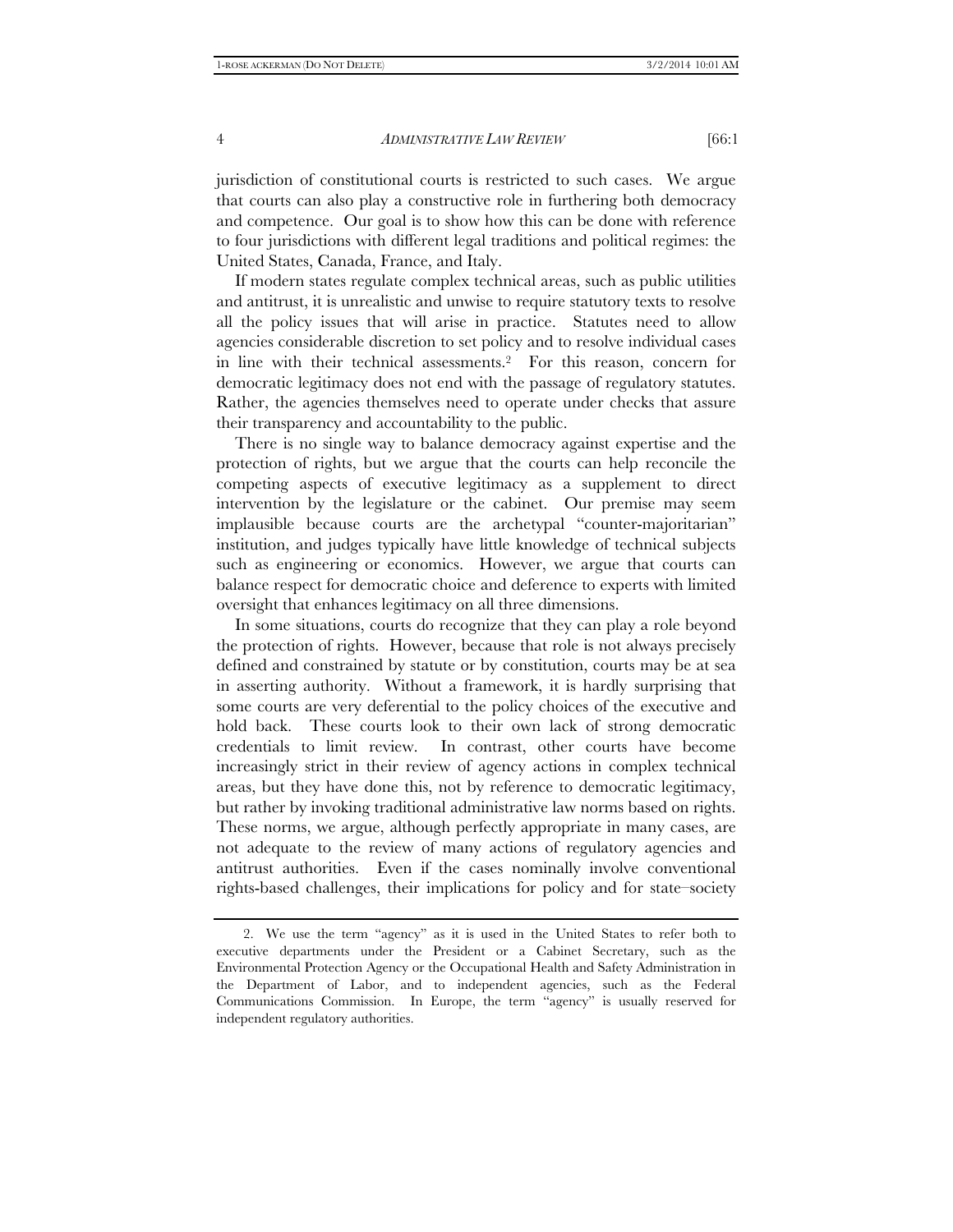relations often go beyond claims that government actions violate individual rights.

Managing the tension between deferring to technical expertise and avoiding agency capture by narrow interests raises a different dilemma for courts. Agencies that regulate a market must be able to take account of the economic interests of the firms in the market. However, they also need to hear from consumers, workers, competitors, policy analysts, and advocates with no direct personal stake in the outcome. The agency is supposed to be apolitical and well informed about the regulated industry. However, especially for independent agencies insulated from the rest of government, decisionmakers risk capture by the very interests they are supposed to be regulating. Courts, then, can help prevent the worst instances of capture, but if they are too aggressive, they risk substituting their own uninformed and non-expert judgment for that of the agency. Judges need to be sure that they do not invoke the protection of individual rights as an excuse for imposing their policy preferences.

Courts need to strike a balance between deference to the expert choices of specialized administrative bodies and review of those decisions to assure that they are taken in a transparent and responsive way. Plaintiffs may ground their arguments on rights violations; however, the courts also can seek to assure that democratic values and competent expert advice infuse administrative choices. Courts that take on this role can enhance, not undermine, government legitimacy.

The law regulates the market in many different ways. Some statutes depend entirely upon private individuals to bring lawsuits to defend their rights; others delegate enforcement to a private entity whose members police its behavior. We leave these options to one side and concentrate on regulatory programs that require active government involvement. Within that category, some statutes contain sufficient guidance to the administration so that no executive policymaking is necessary. The agency simply implements the law on a case-by-case basis in light of clear statutory guidance. In such cases the only role for the courts is to police the agency to be sure that it does not violate rights and to control for fraud and maladministration. We ignore such cases on the ground that they seldom describe the complex, fast-changing technical areas central to the modern regulatory state that require policymaking delegation.3

 <sup>3.</sup> The justification for delegation in technically complex areas is usually based on the claim that agencies have a comparative advantage over the legislature in: (i) *expertise*, meaning not only specialized knowledge, but also *experience*—acquired through repeated action—in the relevant area; and (ii) *time*, which the legislature lacks if decisions must be made expeditiously.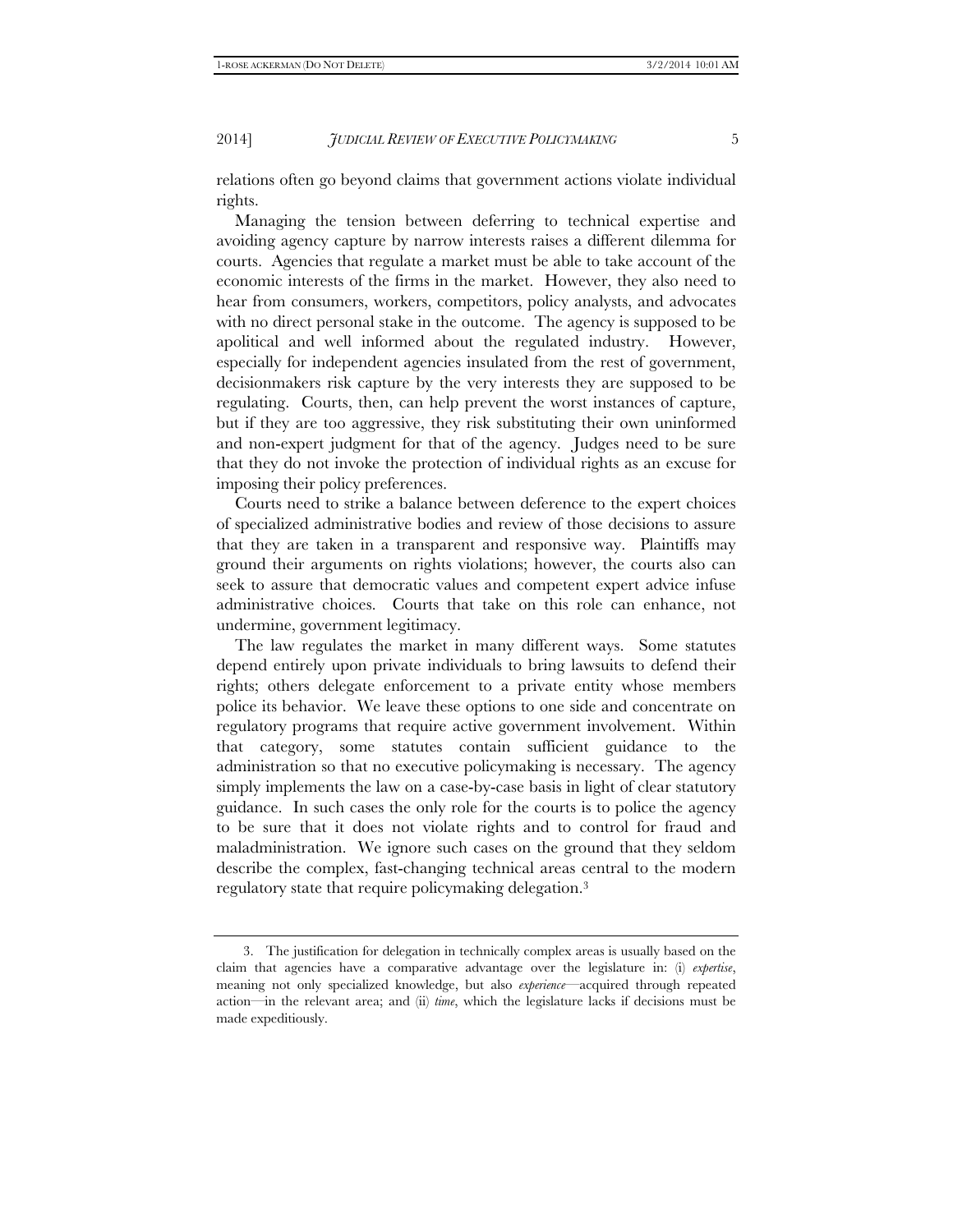We focus on regulatory initiatives where both statutes and agency actions determine policy. In the cases we discuss, regulatory policymaking is legally permitted by delegation in a statute or through constitutional provisions. Some agencies issue general norms—both rules with the force of law and guidelines—to govern their actions in individual cases. Other agencies make case-by-case enforcement decisions that over time produce de facto policies in much the same way as the common law generates legal principles.4

Agency policymaking is not merely "legal" in a narrow formal sense. Agencies combine technical expertise with democratic accountability to produce policy.5 For example, most rules that govern air and water pollution combine expert technical knowledge with a concern for citizens' interest in a clean environment and take into account business objections to high costs. Likewise, the vagueness of antitrust statutes often gives the relevant authority considerable leeway to foster different types of social goals, such as consumer welfare or economic freedom. Agencies may have a choice of whether to implement a statute through rulemaking or adjudication, and many do both—setting general policy through rules and enforcing it in adjudications that themselves are exercises in judgment, not just mechanical applications of the rules.

We discuss the hazards of substantive review by technically illiterate courts and argue that procedural review can be a partial substitute that is consistent with democratic legitimacy and regulatory competence. In making this claim we, of course, recognize that the distinction between substance and procedure is not always clear-cut. Nevertheless, review can tilt in one or another direction, and we argue for a particular sort of procedural oversight.

Our basic general point is that quasi-judicial processes that uphold the rights of individuals in adjudications are not adequate to further competent and democratically legitimate policymaking. If courts review rulemaking, they need to acknowledge its role in upholding policymaking values, and if they review adjudications, they need to understand that court-like procedures are inadequate to capture the broad policy issues at stake in

 <sup>4.</sup> *See* Paul v. B.C. (Atty Gen.) (Forest Appeals Commission), [2003] 2 S.C.R. 585, 606 (Can.); France Houle & Lorne Sossin, *Tribunals and Policy-Making: From Legitimacy to Fairness*, *in*  DIALOGUE BETWEEN COURTS AND TRIBUNALS: ESSAYS IN ADMINISTRATIVE LAW AND JUSTICE 123 (Laverne A. Jacobs & Anne L. Mactavish eds., 2008).

 <sup>5.</sup> We use the term "rulemaking" in the American sense to mean secondary legislation issued by agencies (both cabinet departments and independent agencies) under authority delegated to them by statute, or, as in France, by the French Constitution itself. It is equivalent to the terms "secondary legislation," "decree," and, with some caveats, "ordinance."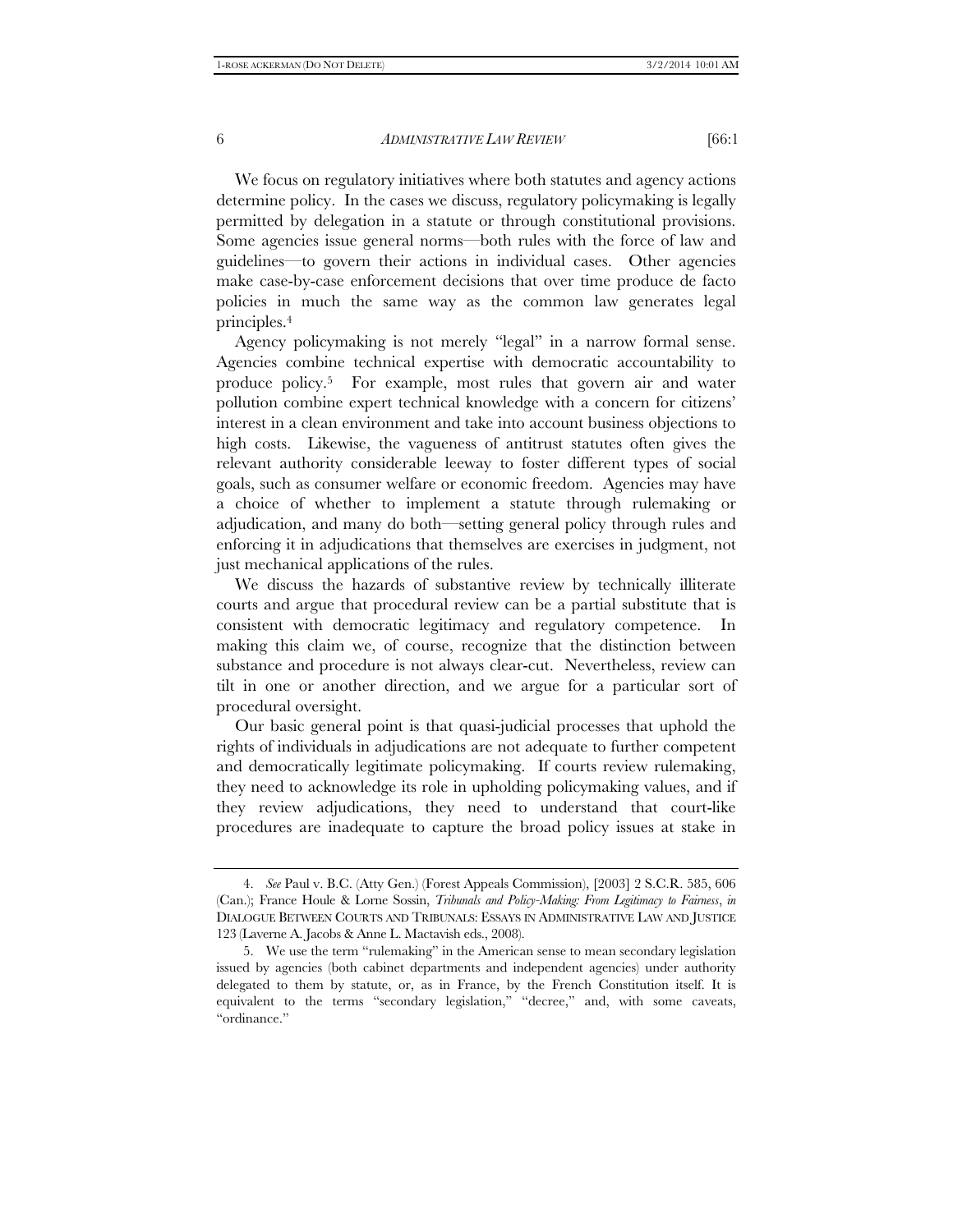major adjudications involving regulated industries or antitrust violations. Beyond any claimed rights violations, courts need to ask if agency actions are consistent with democratic values and are competent, not as a legal matter, but with respect to scientific and social-scientific expertise. However, courts need to accept the reality that agencies are both more technically competent than courts and more democratically accountable. This is true even for so-called independent agencies; in every jurisdiction studied they are less independent of the political branches than the courts.<sup>6</sup>

Stringent judicial review of agency actions could lead the courts to usurp the policymaking competence of the agencies. One response to this concern is to deny jurisdiction to the courts to review policymaking in the executive and to limit them to resolving rights violations arising in individual cases. That would leave agency policymaking free of judicial oversight and hence not subject to judicial policy biases. However, given the weakness of legislative oversight, especially in technical, low-profile areas, the risk of agency capture and bias is high. Judicial review can help counter those tendencies, but it needs to be circumscribed to avoid the countervailing problem of judicial policymaking.

Based on our review of the four case studies, we show how judicial review can further both democracy and competence, while preserving the protection of rights. Courts: (i) should only subject the substance of the agencies' decisions to a weak reasonableness test; and (ii) should concentrate on the administrative process, notably by enforcing a widespread duty to give reasons and by assuring generous rights of participation. To make that case, we discuss both substantive and procedural review through a critical review of the law in Canada, the United States, Italy, and France.

We begin with substantive review in Part I. For decisions involving

 <sup>6.</sup> Some French commentators argue against judicial deference to independent administrative agencies on the ground that they lack political accountability. *See* MARTIN COLLET, LE CONTROLE JURIDICTIONNEL DES ACTES DES AUTORITES ADMINISTRATIVES INDEPENDANTES 171–72 (2003). However, members of French regulatory agencies are usually appointed through politically accountable processes for limited time periods. For example, the nine members of the French Broadcasting Authority are appointed: one-third by the President, one-third by the Parliament, and one-third by the Senate. Agency members are under some pressure to satisfy the politicians who appointed them (or their voters) in order to assure their appointment to the same or to other functions. Furthermore, unlike U.S. agencies, French agencies have limited rulemaking power and may be subject to rules promulgated by a politically responsible minister. Hence, even though independent administrative agencies are less accountable to the government than the central administration, they remain more accountable than courts, many of whose members are career officials. They may also be more accountable to the legislature. Thus, there remains an argument for judicial deference on grounds of political accountability.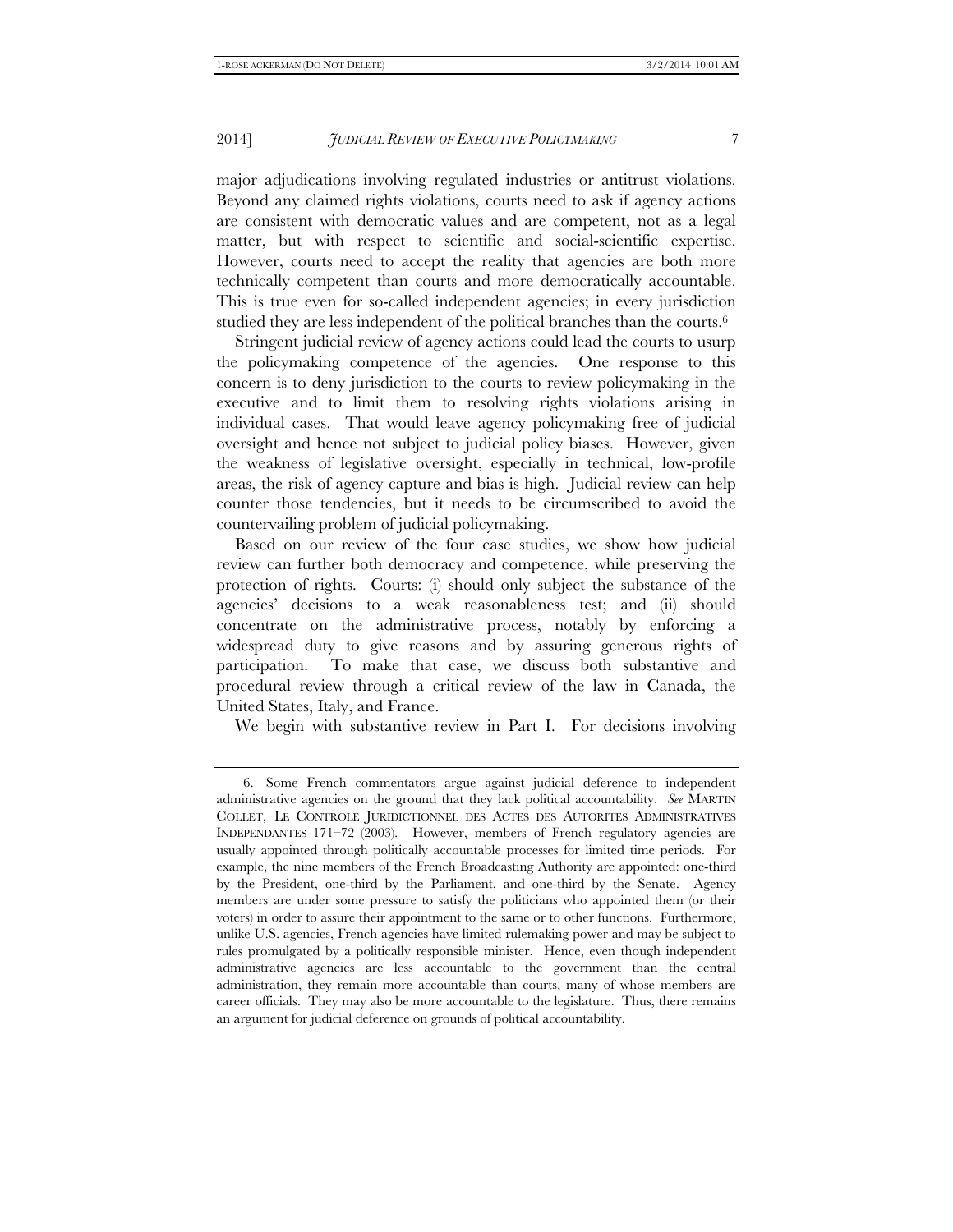policy or technical aspects, we argue in favor of reasonableness review as an appropriate way to balance and enhance the competing aspects of state legitimacy. In addition to allowing oversight that protects rights, this standard of review gives some leeway to agencies to accomplish their disparate missions. As has been shown in the U.S. context, this approach limits the courts' ability to impose their own policy preferences.7 Moreover, by deferring to agency policy judgments, the courts enhance the political responsibility of the agencies for the decisions they make. An agency cannot excuse itself by arguing that it adopted a given policy because it was the "only possible" legal solution. It is responsible to political actors for its own decisions and options. In this sense, limited review based on a reasonableness test not only allocates policy decisions to the most competent actors, but it also sheds light on those actors' choices and enhances their responsibility.

Our approach is comparative. We start with Canada, which, we argue, has settled on a workable and deferential review for reasonableness in technically complex areas. However, Canadian courts apply substantive review mostly in the context of individual adjudications, and only rarely in rulemakings. This leaves a gap in coverage that is filled in the United States with review of substantive policy decisions made through general rules under the provisions of the U.S. Administrative Procedure Act (APA). Nevertheless, U.S. courts also struggle to determine the line between law and policy because of their greater review authority compared with Canada.

Italy and France are similar to Canada in that policy made through rules is not routinely reviewed in either country, although the substance of rules occasionally figures in individual decisions. However, unlike Canada, their legal standards lack a realistic appreciation of the role of non-legal experts in agency decisionmaking. Courts in Canada are quite deferential; the Italian and French courts provide more stringent oversight. In Italy, the current orientation toward strong review arose after a long and complex hesitation; in France it is the result of a long tradition.

Arguing for deference with respect to technocratic regulatory substance, however, does not imply deference overall. Judicial review of administrative policymaking processes can serve democratic values. We

 <sup>7.</sup> Judicial bias is a concern of U.S. administrative law scholars, but even the most critical recognize that the federal courts' limited review responsibilities reduce the degree of bias. *See generally* Thomas J. Miles & Cass R. Sunstein, *Do Judges Make Regulatory Policy? An Empirical Investigation of* Chevron, 73 U. CHI. L. REV. 823 (2006); Cass R. Sunstein, David Schkade & Lisa Michelle Ellman, *Ideological Voting on Federal Courts of Appeals: A Preliminary Investigation*, 90 VA. L. REV. 301 (2004); Richard L. Revesz, *Environmental Regulation, Ideology, and the D.C. Circuit*, 83 VA. L. REV. 1717 (1997).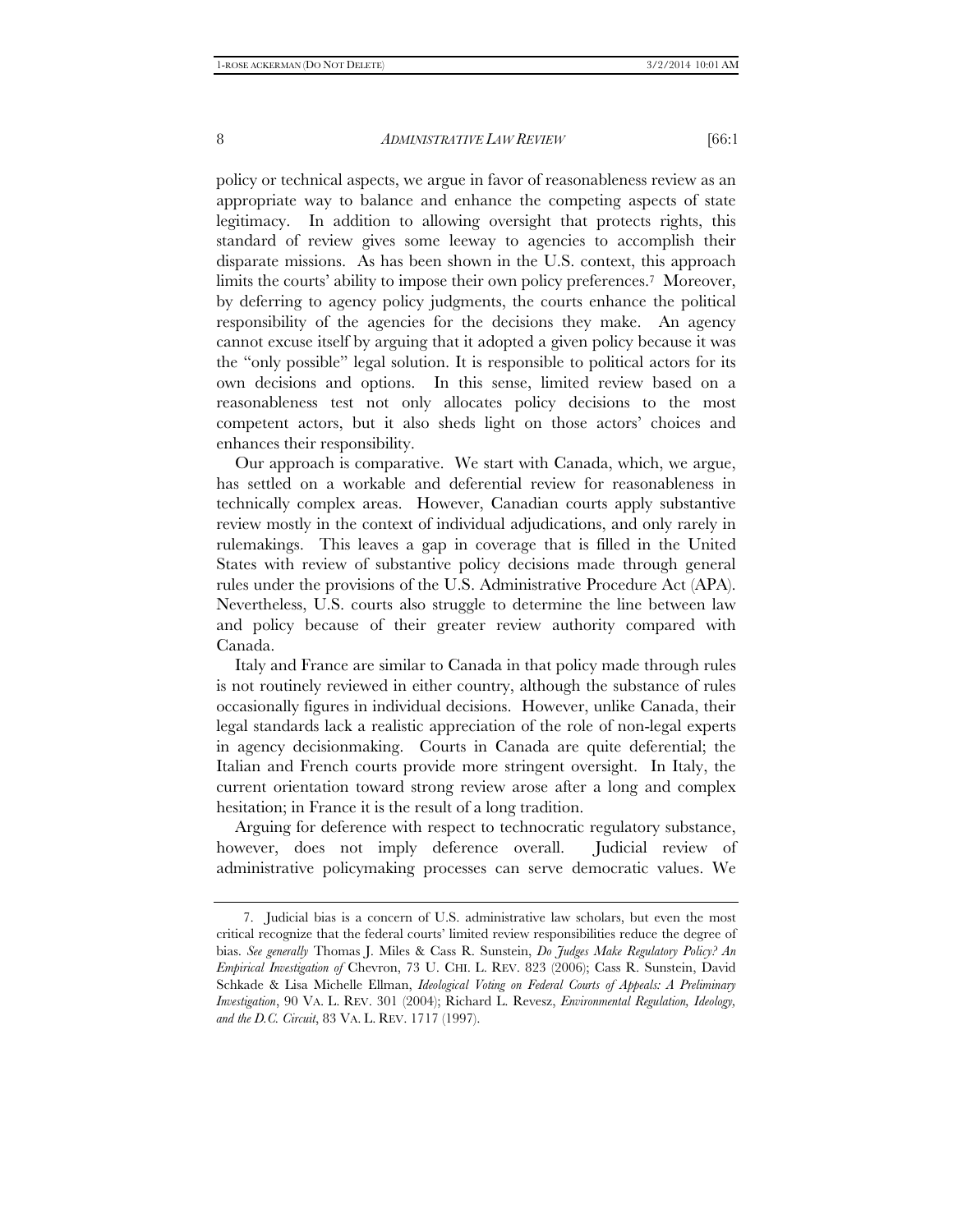argue in Part II that courts are capable of such review, even if they are not able to judge the substance of complex policy choices. We concentrate on two important procedural aspects: reason-giving requirements—a mixture of substance and procedure—and public participation in policymaking. In both cases there may be tensions between rights-based jurisprudence, on the one hand, and efforts to uphold democratic legitimacy and technical competence in the executive, on the other.

To see how tensions can arise, consider three motivations for a reasongiving requirement. First, judges might use the agency's reasons to help them decide if rights have been violated. Second, reasons might help the courts figure out if the administration has followed the legislative will. Third, public reason-giving might improve direct democratic accountability to citizens. In the first two cases, the reasons could be provided as late as the time the case comes before the court. In the third case, the agency would need to publish its reasoning in an open document along with the administrative agency decision. The public is the addressee of the reasons; they are designed to convince the citizens, not just the courts. Reasongiving can complement public participation. The government both is open to citizen input and must explain its decisions to the public. The courts would require openness rather than leaving it to the political judgment of public officials.

Similar issues arise in the context of public participation in agency actions. From a rights-based perspective, participation refers to the rights of the individual or firm subject to a government action—denial of a benefit, imposition of a cost. The person directly affected has a right to be heard before a decision is made. However, the democratic legitimacy of executive action has a different focus. Participation includes hearings and comment periods open to anyone with an interest in the decision, even if only as a citizen with policy preferences. Participation in that sense goes beyond "the parties" and even beyond those "stakeholders" with a material stake in the outcome. Courts are commonly asked to protect the individual against state overreaching, but in the context of administrative policymaking, executive branch accountability to the general public and the competent use of expertise are also central. We ask whether and how courts might monitor that aspect of government performance.

Notice-and-comment rulemaking procedures under U.S. administrative law suggest one way for courts to balance deference to agencies' substantive policy choices against checks on the openness and transparency of procedures. Procedural requirements for rulemaking are not as widespread in our other cases. In Canada, France, and Italy, procedural requirements are common in individual adjudications. We consider this difference and ask whether procedural review of executive rulemaking might be adapted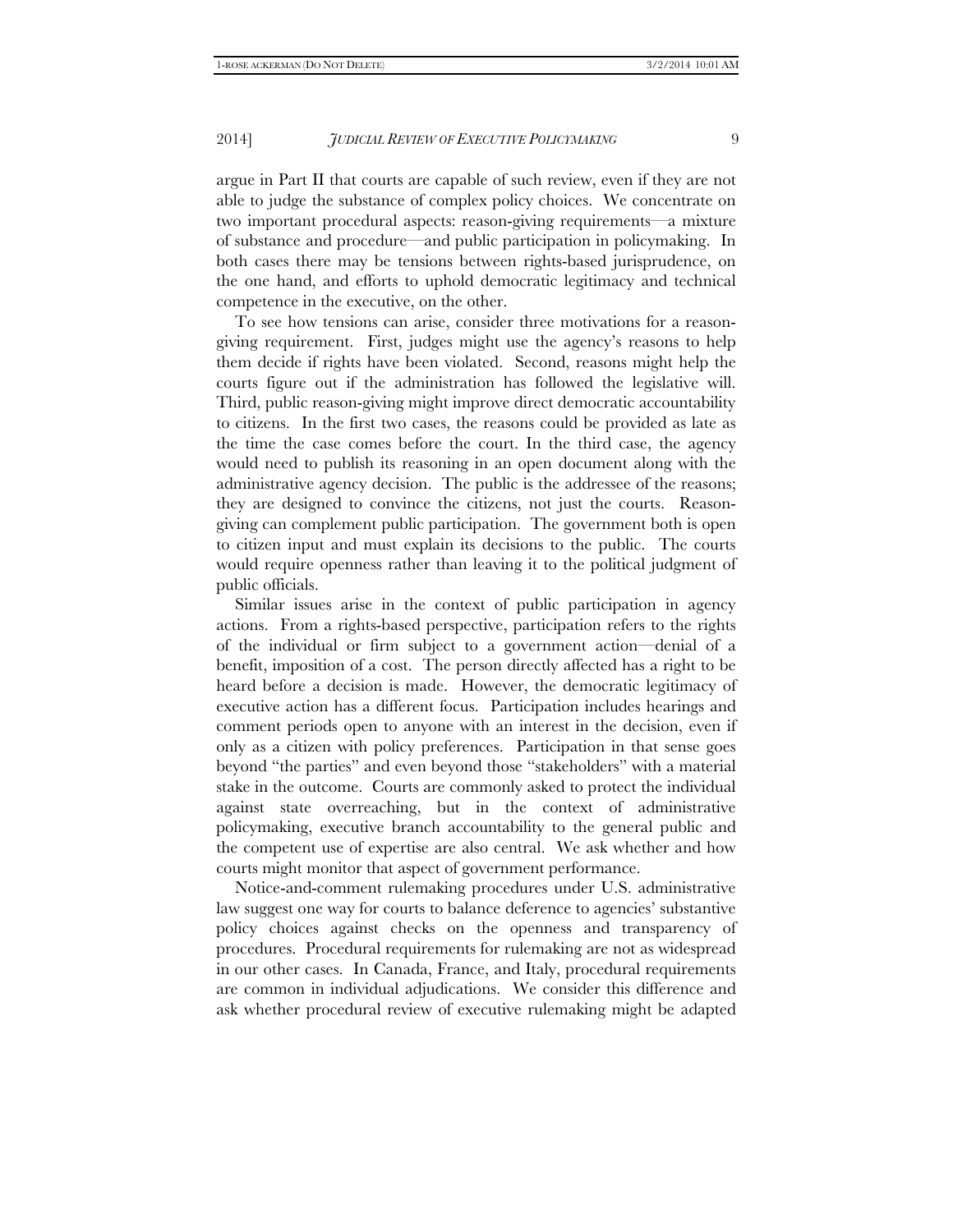to fit the circumstances of our other cases. In all of our cases, regulators face similar pressures for more accountable executive policymaking. If one accepts our skepticism about substantive review, then review of procedures comes to the fore as a response to these concerns.

#### I. JUDICIAL REVIEW OF SUBSTANTIVE POLICY8

We begin with Canada, where the judicial approach to agency expertise has shifted markedly from very intrusive to very deferential. We then discuss the United States, where courts are more deeply engaged in the review of rules before they go into effect. We next move to the civil law cases. Italy has followed a variable route—moving from intensive review to deference and back again without taking the modern policymaking environment into account. We end with France, which has special features that make it a more problematic case, but one that raises a number of important issues about the role of the courts. We conclude that in technically complex cases review of substance should be deferential. Courts can review the "reasonableness" of administrative choices but ought not to become deeply involved in substantive controversies that they are illprepared to judge.

#### *A. Canada*

In Canada, there is very limited judicial review of the substance of administrative rulemaking. Review is only possible on constitutional grounds, including breaches of the Charter of Rights and Freedoms. Judicial review of administrative adjudication has evolved from very intrusive to quite deferential and nuanced. In recent decades, the Supreme Court of Canada has demonstrated a subtle understanding of the way courts can monitor the executive without exceeding their competence or their position in the democratic structure.

#### *1. Limited Substantive Review of Rulemaking*

Substantial review of administrative rulemaking in Canada is possible but very limited. Courts can strike down regulations on the grounds of constitutional violations9 and for breaches to the Canadian Charter of Rights and Freedoms. They will also review the substance of rules to assess

 <sup>8.</sup> For a more complete account of the intensity of substantive judicial review in our four countries, see Jordão, *supra* note \*.

 <sup>9.</sup> *See* Beauchemin v. Blainville (2003), 231 D.L.R. 4th 706 (Can.); Canadian Civil Liberties Ass'n v. Ontario (Minister of Education) (1990), 71 O.R. 2d 341 (Can.); Rocket v. Royal Coll. of Dental Surgeons, [1990] 2 S.C.R. 232, 232 (Can.).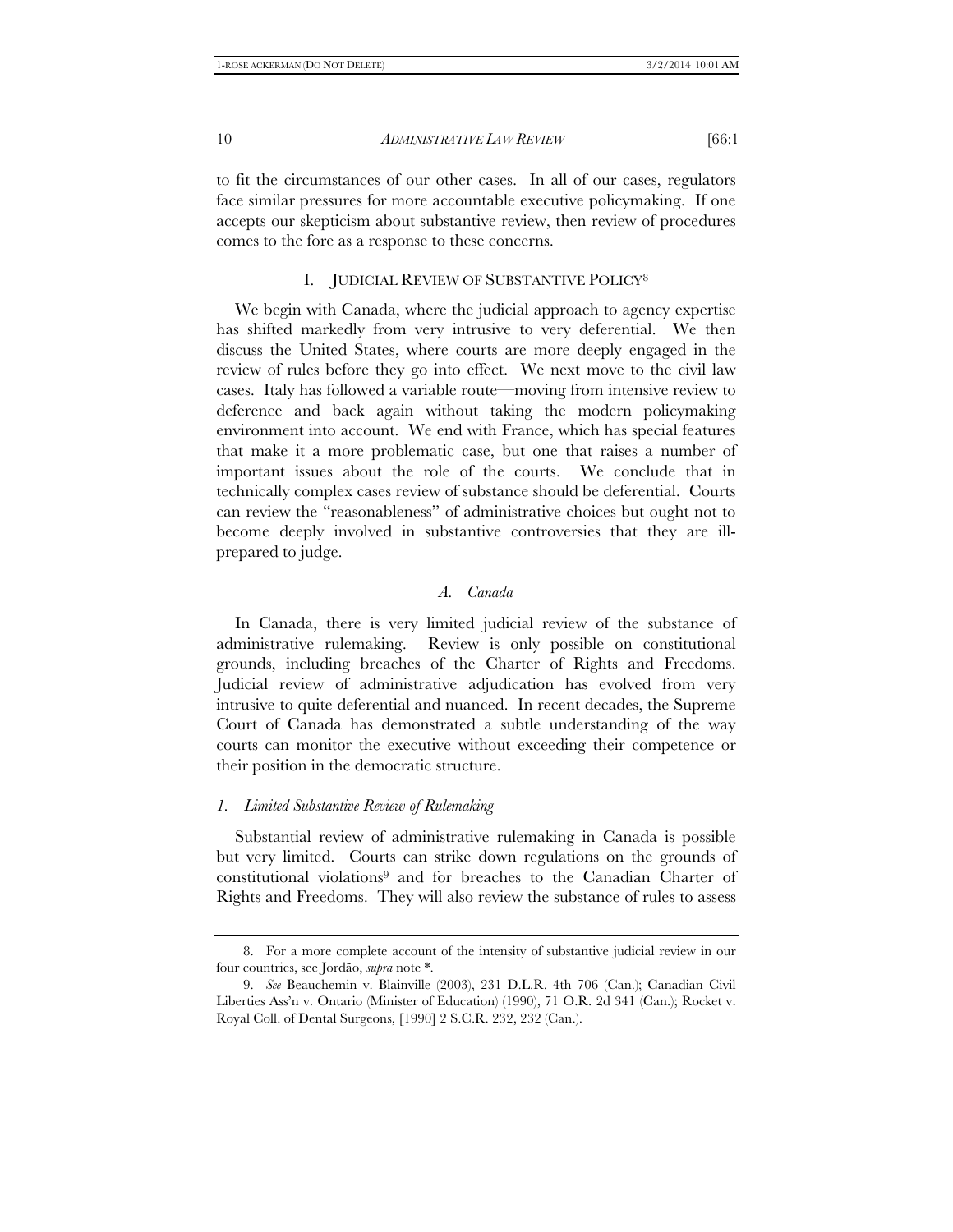if they were promulgated within the grant of power to the executive or to agencies (jurisdictional grounds).10 In all those cases, review is usually based on the non-deferential standard of correctness. Administrative rules are not subject to attack on other grounds. Judicial review is not available on the basis of bad faith<sup>11</sup> or unreasonableness,<sup>12</sup> for example. In *Thorne's Hardware Ltd.*, applicants challenged for "bad faith" an Order in Council extending the limits of a port in New Brunswick.13 With

the extension, the port would include the applicants' private berth and harbor facilities. According to them, the order was passed for the sole purpose of increasing the National Harbours Board's revenues. The Supreme Court refused to review the Order:

We were invited to undertake such an examination but I think that with all due respect, we must decline. It is neither our duty nor our right to investigate the motives which impelled the federal Cabinet to pass the Order in Council . . . . [T]he government's reasons for expanding the harbour are in the end unknown. Governments do not publish reasons for their decisions; governments may be moved by any number of political, economic, social or partisan considerations . . . . The Governor in Council quite obviously believed that he had reasonable grounds for passing [the order] extending the boundaries of Saint John Harbour and we cannot enquire into the validity of those beliefs in order to determine the validity of the Order in Council.14

#### *2. The Evolution of Judicial Review of Administrative Adjudications*

Until 1979, Canadian courts reviewed administrative adjudications very aggressively. This approach led to serious conflicts with the government. Parliament reacted by adding "privative clauses" to statutes that explicitly exempted certain government decisions from judicial review.15 The courts initially responded by circumventing these clauses through the use of the "preliminary question doctrine."16 A preliminary or jurisdictional question

 <sup>10.</sup> *See* Enbridge Gas Distrib. Inc. v. Ontario Energy Bd. (2005) 74 O.R. 3d 147 (Can.).

 <sup>11.</sup> *See* Thorne's Hardware Ltd. v. The Queen, [1983] 1 S.C.R. 106, 111, 112 (Can.); *see also* SARA BLAKE, ADMINISTRATIVE LAW IN CANADA 148 (4th ed. 2006).

 <sup>12.</sup> UL Canada Inc. v. Procureur Général du Québec (2003), 234 D.L.R. 4th 398, para. 25, 32 (Can.), *aff'd*, [2005] S.C.R. 143 (Can.); Aerlinte Eireann Teoranta v. Canada (Minister of Transport), [1987] 3 F.C. 383, *aff'd*, (1990) 68 D.L.R. 4th 220, 220 (Can.). 13. *Thorne's Hardware Ltd.*, 1 S.C.R. 106.

 <sup>14.</sup> *Id.* at 112–15.

 <sup>15.</sup> Privative clauses are statutory provisions that impose limits on the judicial review of administrative decisions.

 <sup>16.</sup> The "preliminary question doctrine" was extremely important and dominant before 1979. In a 1988 decision the Supreme Court stated that: "The principle itself presents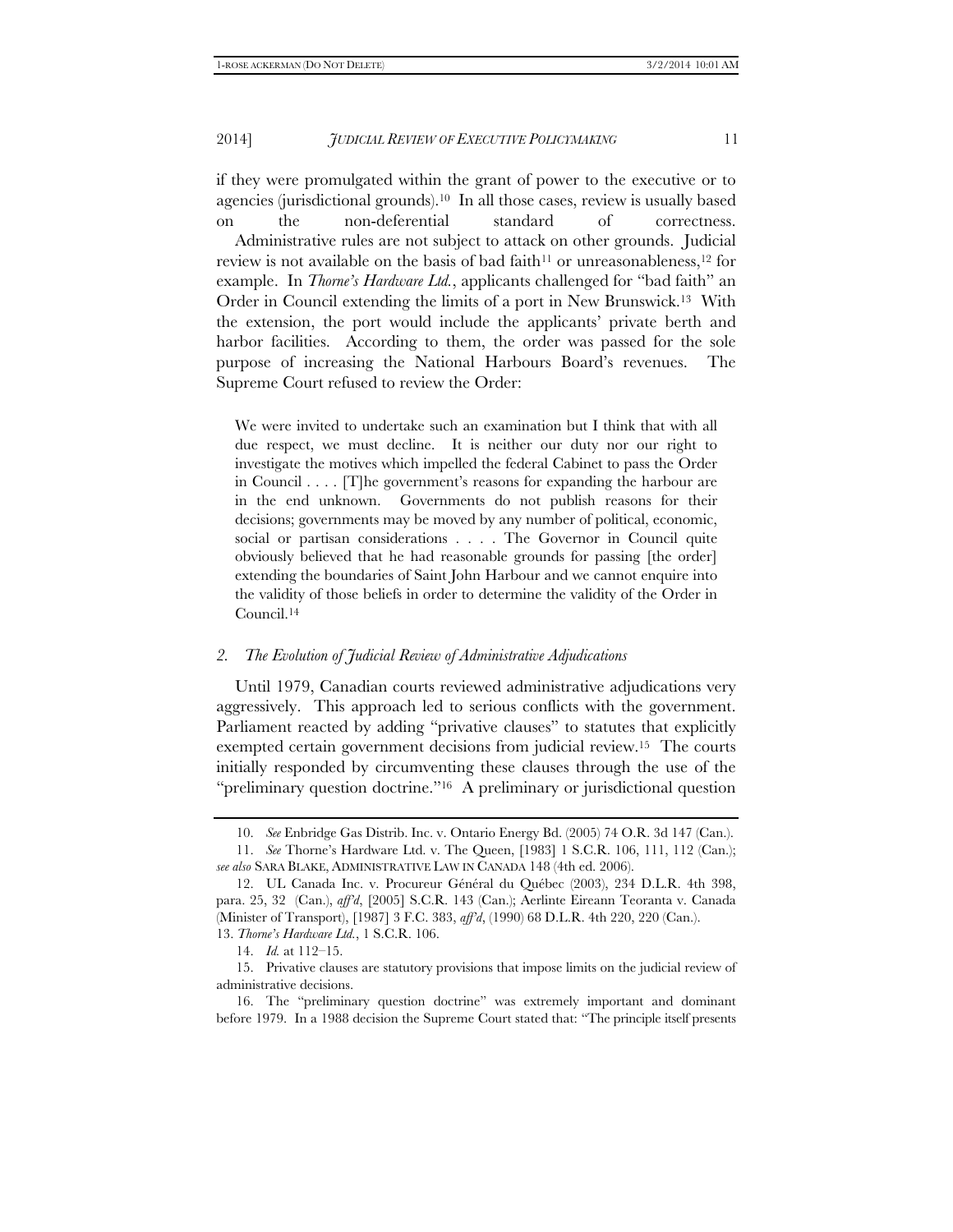is one that concerns the jurisdiction of the administrative agency to decide a given matter. Accordingly, the judiciary subjected agency decisions to very exacting review, under the standard of "correctness." Courts interpreted this doctrine broadly to justify intrusive oversight.17

Eventually, the Supreme Court of Canada ended the era of intrusive review in a landmark 1979 decision, *Canadian Union of Public Employees*, a case challenging a decision of the Labour Board with respect to a particular strike, not a general rule.<sup>18</sup> The individual case did, however, articulate a broader policy. The Court criticized excessive judicial intervention and created a standard of review called "patent unreasonableness."19 Under this standard, agencies had "the right to be wrong," and the Court annulled their decisions only when they were "so patently unreasonable that [their] construction [could not] be rationally supported by the relevant legislation,"20 or when they were "so flawed that no amount of curial deference [could] justify letting [them] stand."21

Judicial deference persists to the present. In many cases courts defer even in the absence of a privative clause. They seldom apply the correctness standard to strike down administrative actions, and the few cases where they do involve general questions of law, human rights, constitutional issues, or jurisdictional concerns. Of particular interest to our inquiry is the Court's contextual approach to determining the standard of review.

no difficulty, but its application is another matter." Union des Employés de Service, Local 298 v. Bibeault, [1988] 2 S.C.R. 1048, 1086 (Can.).

 <sup>17.</sup> *See, e.g.*, Metro. Life Ins. Co. v. Int'l Union of Operating Eng'rs, [1970] 1 S.C.R. 425, 435–36 (Can.); Bell v. Ontario Human Rights Comm'n, [1971] 1 S.C.R. 756, 772, 775 (Can.). Those decisions followed the House of Lords precedent in *Anisminic v. Foreign Compensation Comm'n*, [1969] 2 A.C. 147 (Can.). Many years later, the Canadian Supreme Court noticed that such a precedent had "set forth a definition of jurisdictional error that was so broad as to include any question involving the interpretation of a statute." Canada (Attorney Gen.) v. Pub. Serv. Alliance of Can., [1991] 1 S.C.R. 614, 644 (Can.).

 <sup>18.</sup> Canadian Union of Pub. Emps., Local 963 v. New Brunswick Liquor Corp., [1979] 2 S.C.R. 227 (Can.).

 <sup>19.</sup> Canadian courts have historically applied three standards of review: (i) correctness; (ii) reasonableness (*simpliciter*); and (iii) patent unreasonableness. "Correctness" is a very intrusive standard, currently applied mostly to questions of law. The "reasonableness *simpliciter*" standard was situated somewhere between those two extreme positions. The Supreme Court first applied it in *Canada (Director of Investigation and Research) v. Southam Inc.*  [1997] 1 S.C.R. 748, 765, 779 (Can.). However, the vagueness of the standard made it very difficult to apply and to distinguish from "patent unreasonableness" standards. Hence, the Supreme Court decided to combine them into a single *reasonableness* standard. *See* Dunsmuir v. New Brunswick, [2008] 1 S.C.R. 190, 195 (Can.).

 <sup>20.</sup> *Canadian Union of Pub. Emps.*, 2 S.C.R. 227, 237 (Can.).

 <sup>21.</sup> Law Soc'y of New Brunswick v. Ryan, [2003] 1 S.C.R. 247, 269–70 (Can.).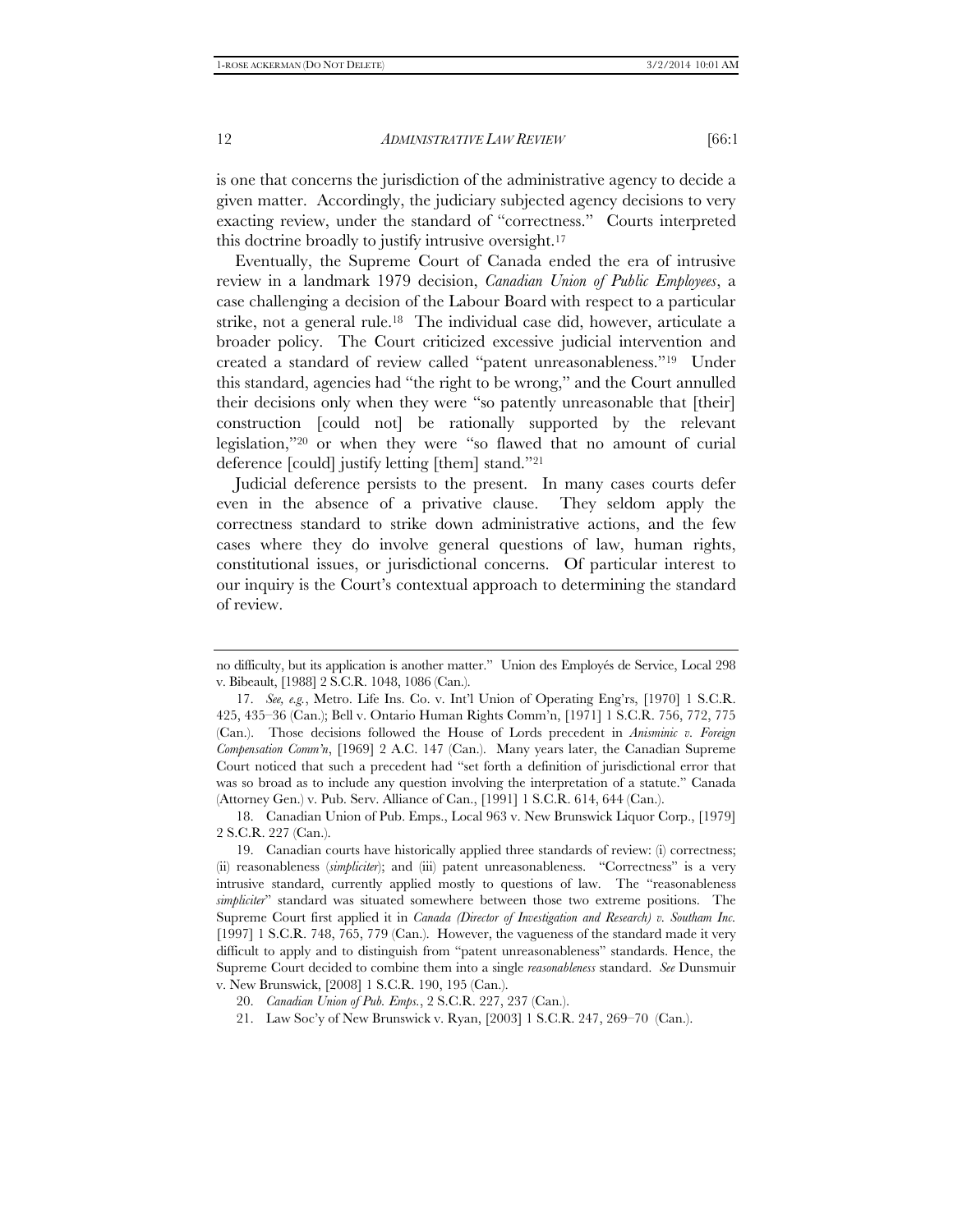#### *3. The Contextualized Standard of Review*

Canadian administrative law has developed a workable two-stage structure. First, the Court determines the standard of review that it will apply.22 Second, it decides the case using that standard. The analytical framework used for the first stage was first called the "pragmatic and functional" approach.23 Since the Supreme Court decision in *Dunsmuir*, the reformed test is called "standard of review analysis."24 Applied to issues of both statutory construction and administrative discretion,<sup>25</sup> this analysis is a four-pronged test that weighs different factors of the decision under review: (i) the presence of a privative clause or a statutory right of appeal;<sup>26</sup> (ii) the purpose of the administrative agency within its enabling legislation; (iii) the expertise of the agency relative to the reviewing court on the issue in question; (iv) the nature of the question—law, fact, or mixed law and fact. Courts verify how the administrative decision scores on each of the four factors, and the appropriate standard of review emerges from this scoring exercise.

This analytical framework is relevant for two reasons. First, the decision of what standard of review to apply is transparent, enhancing the accountability of the courts and legitimizing their decisions to intervene or limit their oversight. Second, under the prongs of the test, courts weigh substantial and institutional aspects of the agency's decision. The framework goes against the formalistic approach followed by most civil law countries (that use formal concepts such as discretionary or nondiscretionary competence to determine the standard of review), and it requires the courts to assess which institution is better constituted to decide the issue under review.

For our purposes, three prongs are particularly relevant. Under the second prong, courts assess the role of the agency. If the agency acts as a

 <sup>22.</sup> The pragmatic and functional approach was first mentioned in *Union des Employés de Service, Local 298 v. Bibeault*, [1988] 2 S.C.R. 1048, 1081 (Can.), but its classic four prongs were only established and explained ten years later in *Pushpanathan v. Canada (Minister of Citizenship and Immigration)*. [1998] 1 S.C.R. 982, 1005–12 (Can.).

 <sup>23.</sup> *See Dunsmuir*, 1 S.C.R. 190, 248 ("Generally speaking courts have the last word on . . . legal matters[,] . . . while administrators should generally have the last word . . . to decide administrative matters.").

 <sup>24.</sup> *Id.* at 192 (merging patent unreasonableness and reasonableness into a single reasonableness standard).

 <sup>25.</sup> The "pragmatic and functional approach" was initially applied only to instances of statutory construction and was only extended to discretionary decisions in *Baker v. Canada (Minister of Citizenship and Immigration)*. [1999] 2 S.C.R. 817, 854–55 (Can.)*.*

 <sup>26.</sup> The existence of privative clauses should not be taken to be definitive in determining a deferential approach, but they are indicative that deference might be due.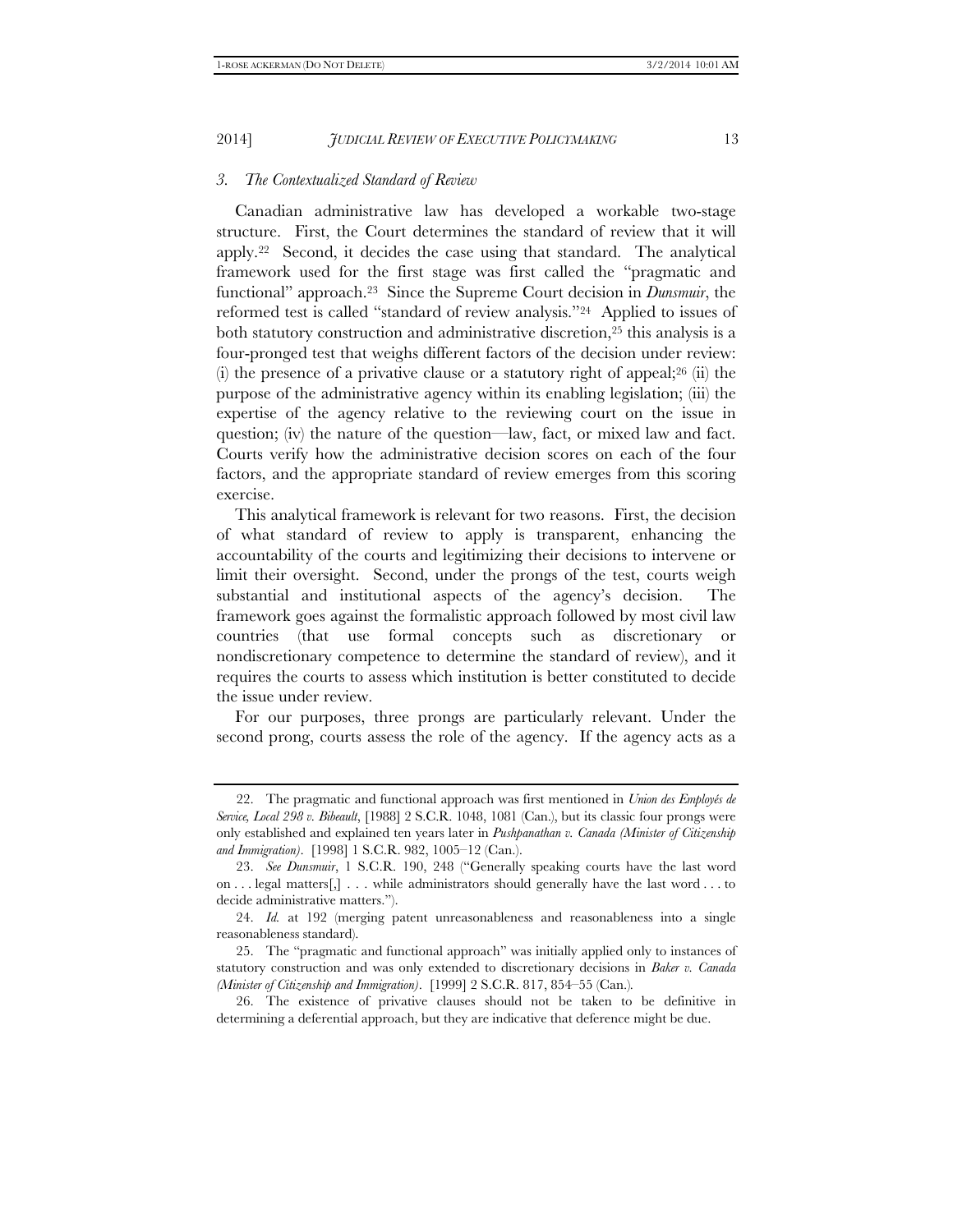court that adjudicates the rights of the parties, it should be considered an inferior court, and its decisions should be subject to a thorough review. If the agency promulgates policies or balances competing public interests, the courts should grant it more deference. The Canadian Supreme Court based its deference on an understanding of the policymaking process in agencies and executive departments, and it developed the concept of polycentricity. A polycentric issue is one that involves delicate balancing among different interests. If agencies are competent to resolve polycentric issues, courts should usually defer to their decisions. The Canadian Supreme Court first used the concept in *Pushpanathan*.27 It explained that:

[W]hile judicial procedure is premised on a bipolar opposition of parties, interests, and factual discovery, some problems require the consideration of numerous interests simultaneously, and the promulgation of solutions which concurrently balance benefits and costs for many different parties. Where an administrative structure more closely resembles this model, courts will exercise restraint.28

The Court thus recognizes that some issues are not properly dealt with using the usual institutional arrangement of a court even if the decisions resolve an individual case, such as an antitrust dispute. If an issue is more "political" than legal, it should be resolved by institutions that are designed for making policy.29 The courts act as a backstop and can intervene in particularly extreme cases, but otherwise the policymakers have the right to choose. The courts recognize that the judicial model is a poor template for regulatory policymaking.

Under the third prong, courts must evaluate whether the specific issue

 <sup>27.</sup> Pushpanathan v. Canada (Ministry of Citizenship and Immigration), [1998] 1 S.C.R. 982 (Can.).

 <sup>28.</sup> *Id.* at 1009.

 <sup>29.</sup> *See id.* (developing the concept of polycentricity, the Court held that a board decision to deny refugee status to an individual with a criminal conviction was not a polycentric one but involved the correctness of the board's interpretation of a human rights convention). For a recent decision where the Court found that the issue was polycentric, see *Bell Canada v. Bell Aliant Regional Communications.*, [2009] 2 S.C.R. 764, 767 (Can.). *See also* Trinity W. Univ. v. B.C. Coll. of Teachers, [2001] 1 S.C.R. 772, 777 (Can.). In *Voice Construction Ltd. v. Construction and General Workers Union, Local 92*, the Supreme Court characterized the arbitrators' decisions as adjudicative, whereas decisions of the labor board would be polycentric. [2004] 1 S.C.R. 609, 610 (Can.). *See also* Lévis (City) v. Fraternité des Policiers de Lévis Inc., [2007] 1 S.C.R. 591, 610 (acknowledging polycentricity in an arbitrator's decision). For discussions on the polycentric nature of the issue, see, e.g., *Barrie Pub. Utilities v. Canadian Cable Television Ass'n*, [2003] 1 S.C.R. 476, 492, 522 (Can.) and *ATCO Gas & Pipelines Ltd. v. Alberta (Energy & Utilities Board)*, [2006] 1 S.C.R. 140, 161 (Can.).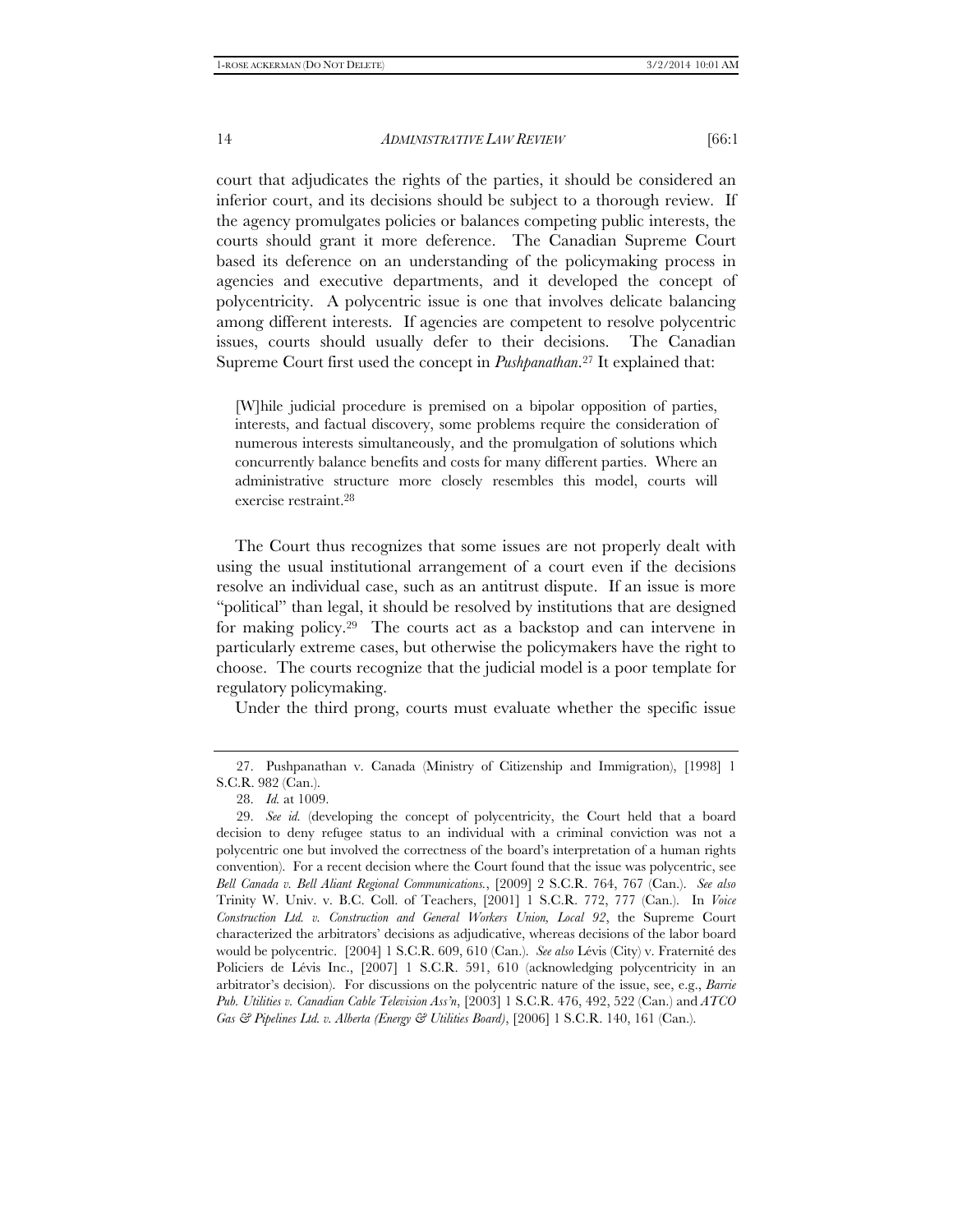under review falls into the area of agency expertise. If it does, judicial review is limited. Thus, for example, although courts will not defer in cases where the precise issue under review is the interpretation of a term of art in civil law,30 they will defer on issues involving complex and technical assessments that the agency seems better placed to address, such as antitrust litigation31 or financial market regulation.32 The Supreme Court referred to three important dimensions of expertise: (i) the court must characterize the expertise of the agency in question; (ii) it must consider its own expertise relative to that of the agency; and (iii) it must identify how the specific issue before the administrative decisionmaker relates to this expertise.<sup>33</sup> Hence, expertise is a relative concept: it must be assessed in relation to that of the tribunal and relative to a given question. The Canadian Supreme Court also makes clear that expertise does not necessarily require specialized knowledge. It can stem from the use of special procedures or non-judicial means of implementing the Act, or from the contextual sensitivity obtained through making decisions over time.34

Finally, under the fourth prong, courts must evaluate the nature of the question at issue.35 Whereas questions of law (such as constitutional and human rights issues) should be subjected to exacting review, questions of fact and of policy are given more deference.36

This pragmatic and functional approach allows the courts to strike a balance among the three-fold aspects of legitimacy: rights, democratic responsiveness, and competence. If competence or democratic responsiveness is critical to the decision under review, courts will usually

 <sup>30.</sup> *See* Union des Employés de Service, Local 298 v. Bibeault, [1988] 2 S.C.R. 1048, 1049–50 (Can.) (finding that the term "alienation" was typical of civil law, and thus was a general question of law, requiring no deference to the agency's interpretation).

 <sup>31.</sup> *See* Canada (Director of Investigation & Research) v. Southam Inc., [1997] 1 S.C.R. 748, 774–775 (Can.) (holding that because the antitrust agency had a majority of lay members, that fact suggested the court should defer. *See also* David J. Mullan, *Establishing the Standard of Review: The Struggle for Complexity*, 17 CAN. J. ADMIN. L. & PRAC. 59, 66 (2004).

 <sup>32.</sup> Pezim v. B.C. (Superintendent of Brokers), [1994] 2 S.C.R. 557, 598–99 (Can.) (deciding that the interpretation of the legislative expression "material change" required specific knowledge of the regulation of financial markets; hence it deferred to the agency).

 <sup>33.</sup> *Pushpanathan*, 1 S.C.R. 982, at 1007.

 <sup>34.</sup> *See* Canada (Attorney Gen.) v. Mossop, [1993] 1 S.C.R. 554, 598 (Can.) ("Where the question is one that requires a familiarity with and understanding of the context, there is a stronger argument that a higher degree of deference may be appropriate.").

 <sup>35.</sup> After *Dunsmuir*, the relevance of the fourth prong may have increased. In dissent, Justice Deschamps claimed that "any review starts with the identification of the questions at issue as questions of law, questions of fact or questions of mixed fact and law." Dunsmuir v. New Brunswick, [2008] 1 S.C.R. 190, 197 (Can.) (Deschamps, J., dissenting).

 <sup>36.</sup> Dr. Q v. Coll. of Physicians & Surgeons of B.C., [2003] 1 S.C.R. 226, 235, 241 (Can.).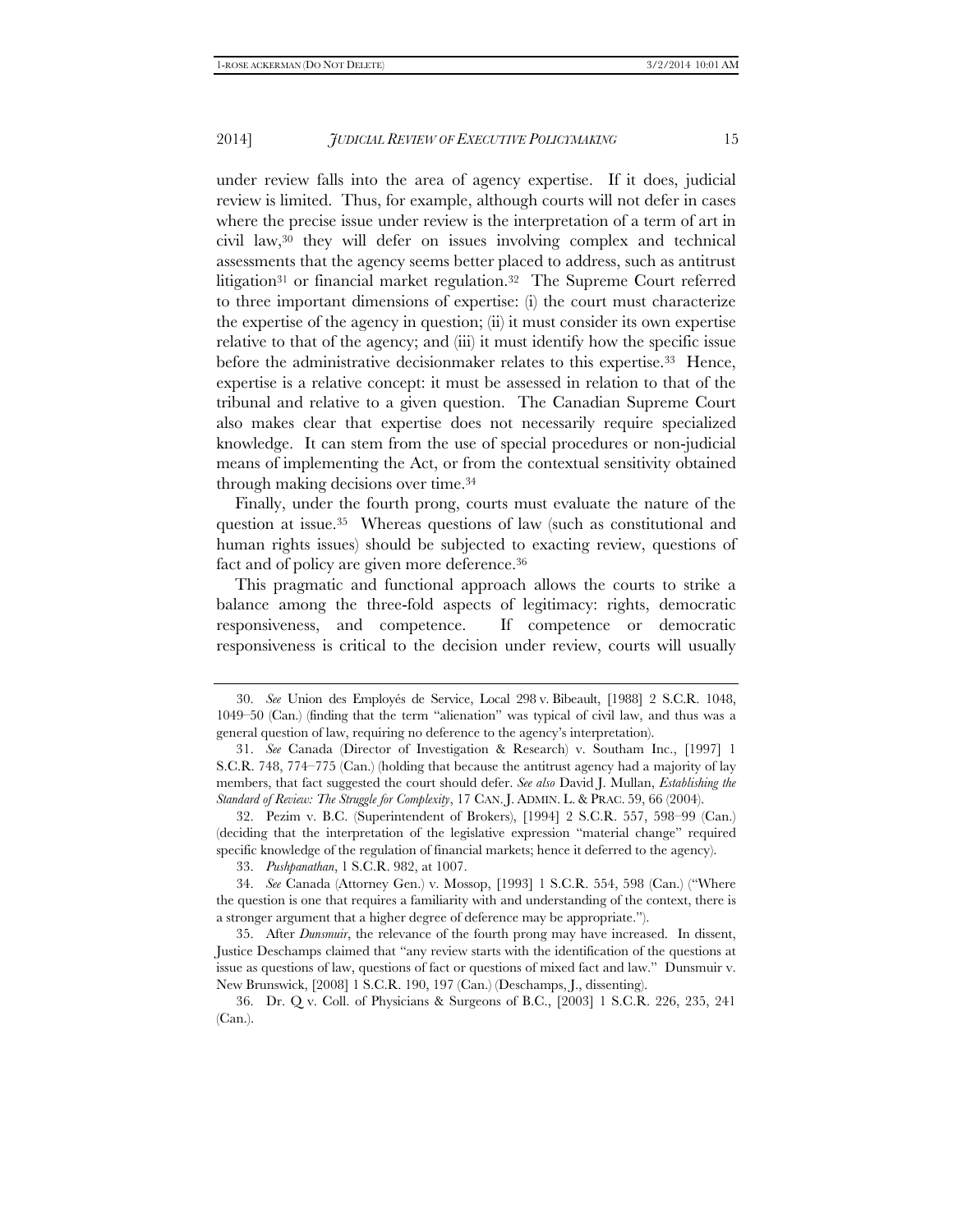defer to the agencies' choices because of their higher political accountability or technical expertise. If, however, the protection of rights is particularly salient, the courts will intervene.

### *B. United States*

In the United States, the courts frequently review the way agencies construe statutes. In the famous *Chevron* case, the United States Supreme Court accepted an agency's statutory interpretation and seemed to signal a deferential approach to agency legal interpretations.37 However, subsequent case law presents a mixed picture. Even if statutory interpretation is not in question, courts can still review the substance of regulations using an "arbitrary and capricious" or a "substantial evidence" test. Even the former, seemingly less demanding standard, is sometimes applied quite aggressively. Also, the line between review of an agency's interpretation of statutory terms and review of its application of a statute to a policy choice is often quite blurry.

#### *1. The Administrative Procedure Act*

In the absence of constitutional provisions, the APA, passed in 1946, provides a framework for the administrative process and for judicial review.38 It has the status of a "landmark statute" that provides important background conditions and is well-entrenched in American public law.39 The statute distinguishes rulemaking, licensing, and adjudication, but the section on judicial review is applicable across the board to "agency action."40 The distinction that the Canadian court makes between deferential review of polycentric policymaking and stronger review of applications of the law in particular cases is reflected in the APA's distinction between informal and formal processes. Informal rulemaking is polycentric. Formal procedures are court-like with on-the-record decisions and provisions for cross-examination.<sup>41</sup> They are usually used for adjudications. As Thomas Merrill argues, these provisions largely track the judge-made law in effect before the passage of the APA.<sup>42</sup>

 <sup>37.</sup> Chevron U.S.A. Inc. v. Natural Res. Def. Council, Inc., 467 U.S. 837 (1984).

 <sup>38. 5</sup> U.S.C. § 551 *et seq* (2012).

 <sup>39.</sup> *See* Bruce Ackerman, *Oliver Wendell Holmes Lectures: The Living Constitution*, 120 HARV. L. REV. 1737, 1811 (2006); *see also* William N. Eskridge Jr. & John Ferejohn, A REPUBLIC OF STATUTES:THE NEW AMERICAN CONSTITUTION (2010) (developing a broader category called super-statutes, which also includes the APA).

 <sup>40. 5</sup> U.S.C. § 702.

 <sup>41. 5</sup> U.S.C. §§ 556, 557.

 <sup>42.</sup> Thomas W. Merrill, *The Origins of American-Style Judicial Review*, *in* COMPARATIVE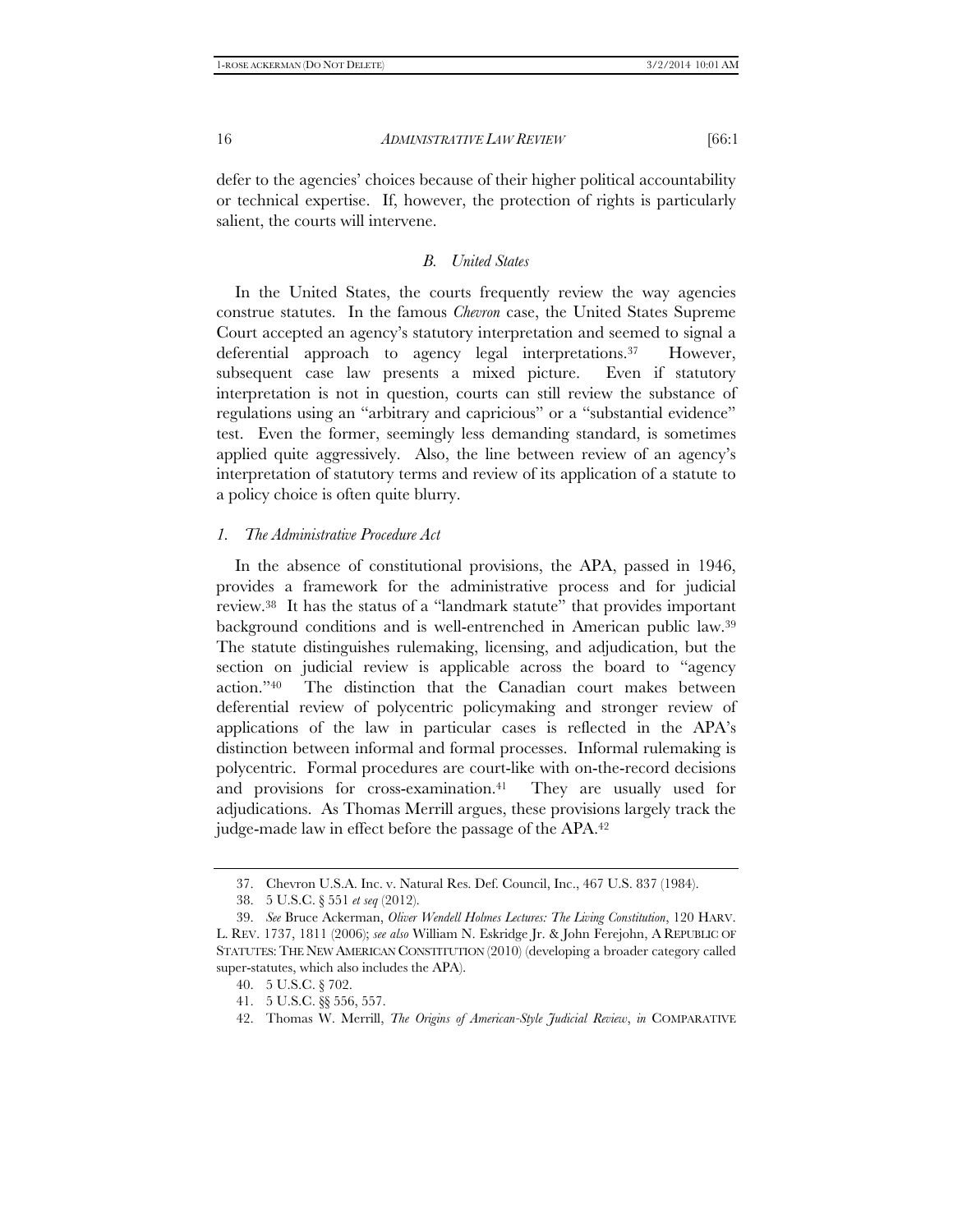The informal rulemaking process requires only notice, an opportunity for public input, and a statement of reasons accompanying the published final rule.43 The federal courts have given agencies leeway to decide how to proceed—whether by rules or adjudications, and whether by informal or formal rulemaking.44 Not surprisingly, agencies seldom use formal procedures unless they are required by statute. The choice of "informal rulemaking" should be seen not as a failing but as an appropriate response to the nature of the agencies' policymaking tasks. True, the courts, over time, have amplified the requirements of informal rulemaking to facilitate their own review and to enhance public accountability. However, these elaborations retain the essentially policy-oriented and polycentric nature of the process.45

Substantive review of rules usually occurs under the APA's "arbitrary and capricious" standard that seems similar to Canada's "reasonableness" standard. Some statutes impose a "substantial evidence" test, nominally stronger but hard to distinguish in practice.<sup>46</sup> In this context the federal courts developed the so-called "hard look" doctrine that can be read in two ways. Under one view, it requires the agency to take a hard look at the options with the courts checking to be sure it did so—an essentially procedural review. Alternatively, it can mean that the court itself takes a hard look at the agency's decision—in other words, it reviews the substance. In many cases it seems to be a mixture of both. $47$  The former is

ADMINISTRATIVE LAW 389 (Susan Rose-Ackerman & Peter L. Lindseth eds., 2010).

 <sup>43. 5</sup> U.S.C. § 553. Section 553(c) permits but does not require formal proceedings under §§ 556 and 557.

 <sup>44.</sup> Nat'l Labor Relations Bd. v. Bell Aerospace Co., 416 U.S. 267, 294 (1974) (stating that "the choice between rulemaking and adjudication lies in the first instance within the Board's discretion"); *see also* Nat'l Petroleum Refiners Ass'n v. Fed. Trade Comm'n, 482 F. 2d 672, 697–98 (D.C. Cir. 1973) (deferring to agency choice to engage in rulemaking); Nat'l Labor Relations Bd. v. Wyman-Gordon Co., 394 U.S. 759, 765–66 (1969) (permitting the National Labor Relations Board to act through adjudication instead of rulemaking); United States v. Fla. E. Coast Ry. Co., 410 U.S. 224, 246 (1973) (refusing to require formal rulemaking when the agency chose to use informal rulemaking).

 <sup>45.</sup> Active review by the D.C. Circuit on procedural grounds was halted by the Supreme Court in *Vermont Yankee Nuclear Power Corp. v. Natural Resources Defense Council, Inc.*, 435 U.S. 519, 525 (1978).

 <sup>46.</sup> On the difficulty of making the distinction, *see* Antonin Scalia & Frank Goodman, *Procedural Aspects of the Consumer Product Safety Act*, 20 UCLA L. REV. 899, 933–37 (1973) (pointing out that the APA's substantial evidence test refers to decisions made "on the record" under the formal rulemaking and adjudication provisions of the APA).

 <sup>47.</sup> The debate over "hard look" review was most famously developed in opinions by Judges Harold Leventhal and David Bazelon in *Ethyl Corp. v. Environmental Protection Agency*, 541 F.2d 1 (D.C. Cir. 1976). *See also* Harold Leventhal, *Environmental Decisionmaking and the Role of the Courts*, 122 U. PA. L. REV. 509 (1974). *See* the discussion *infra*, at note 154.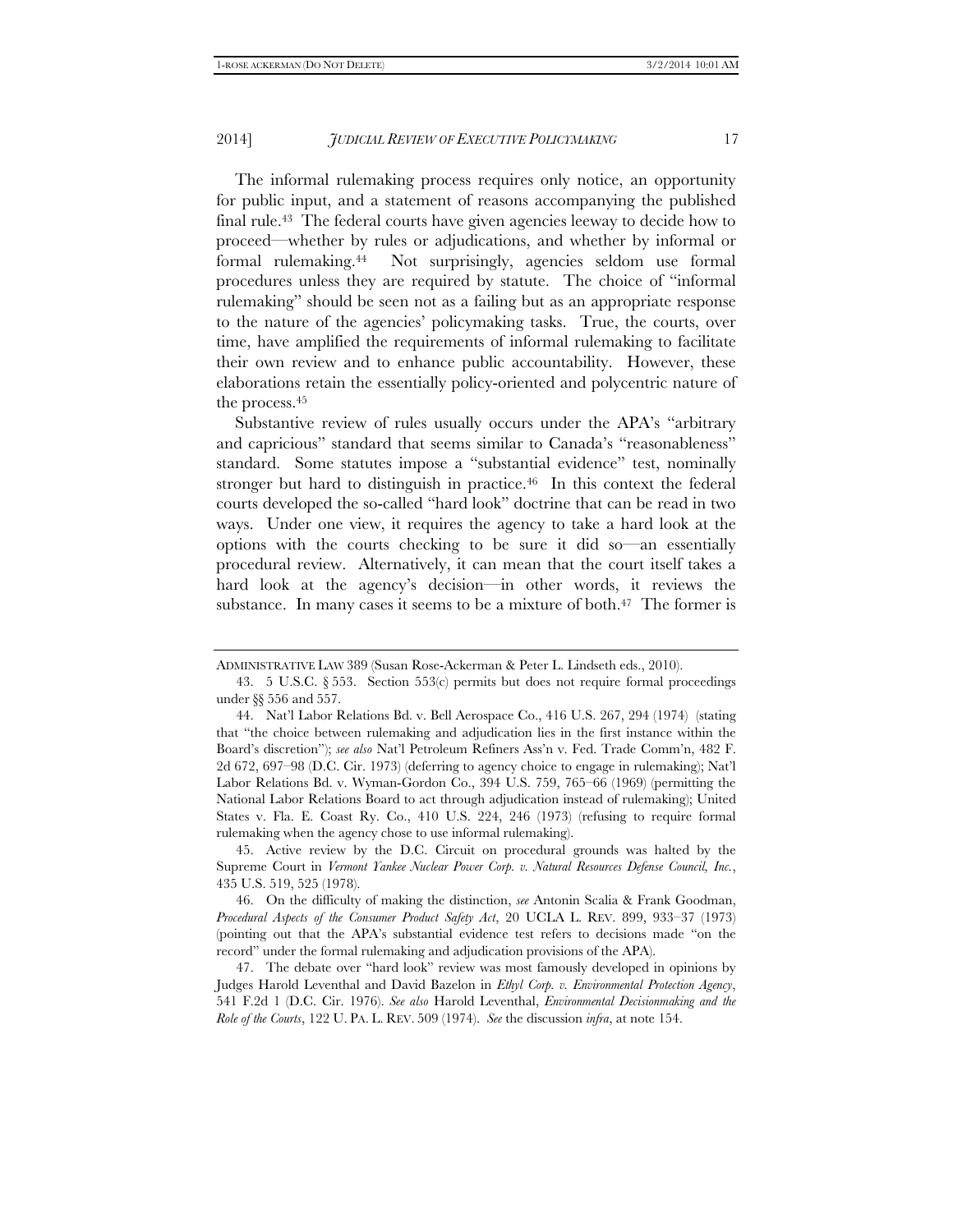obviously more deferential and rooted in the administrative process than the latter. Overall, somewhat contradictory messages have come from the Supreme Court. In *Citizens to Preserve Overton Park, Inc. v. Volpe*, the Supreme Court characterized the arbitrary and capricious test as "searching and careful."48 More recently, it reversed a lower court, observing that "the arbitrary and capricious standard is extremely narrow . . . and allows the Board wide latitude in fulfilling its obligations. . . . It is not for the Federal Circuit to substitute its own judgments for that of the Board."49

#### *2. Statutory Construction and Judicial Review*

Frequently, agencies need to interpret their authorizing statutes before proceeding to regulate. Some of the most difficult problems of judicial review arise under regulatory statutes that require the application of expert, technical knowledge, outside the comfort zone of most judges. Where does statutory interpretation end and policymaking under the law begin?

Courts often state that they are particularly qualified to judge "pure" questions of statutory interpretation.50 These seem like archetypal issues for judicial resolution. Yet, if the meaning of a statutory term depends upon expert non-legal knowledge, courts will be poorly equipped to judge whether agency actions are compatible with their statutory mandate. Law and policymaking under the law do not sit in self-contained boxes. This tension in the context of the U.S. Clean Air Act led to the *Chevron* decision, reviewing a rule promulgated by the Environmental Protection Agency (EPA) that changed the interpretation of a legal provision used by the previous administration. The Court deferred to the EPA's interpretation of the statutory term because Congress had not defined it carefully (step one) and because the agency's interpretation was reasonable (step two). The Court deferred on both political and technical grounds. An incoming administration has leeway to rethink the meaning of a statutory term consistent with its own policy priorities. Deference reduces the focus on law and increases the focus on policies that follow from the law, and it sheds light and attention on the agencies' choices, augmenting their political responsibility.51

 51. *See* E. Donald Elliott, Chevron *Matters: How the* Chevron *Doctrine Redefined the Roles of Congress, Courts and Agencies in Environmental Law*, 16 VILL. ENVTL. L.J. 1, 16 (2005) (arguing that the *Chevron* doctrine of deference has transferred power in the agencies from lawyers to

 <sup>48.</sup> Citizens to Pres. Overton Park, Inc., v. Volpe, 401 U.S. 402, 416 (1971).

 <sup>49.</sup> U.S. Postal Serv. v. Gregory, 534 U.S. 1, 6–7 (2001).

 <sup>50.</sup> In *Chevron* itself, the Supreme Court stated in a famous footnote: "The judiciary is the final authority on issues of statutory construction and must reject administrative constructions which are contrary to clear congressional intent." Chevron U.S.A. Inc. v. Natural Res. Def. Council, Inc., 467 U.S. 837, 843 n.9 (1984).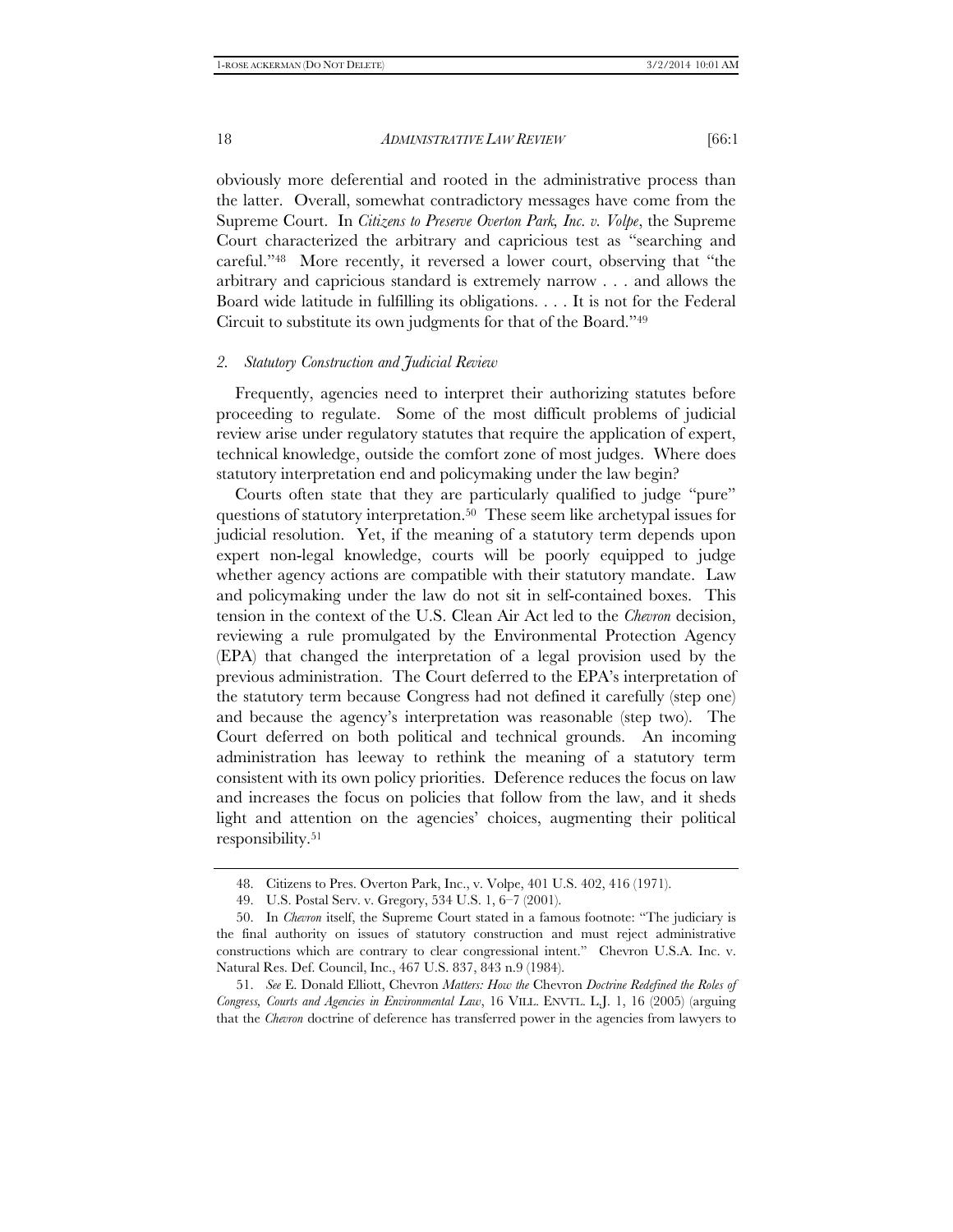The actual impact of the *Chevron* doctrine is much debated. It is among the most heavily cited cases of all time,<sup>52</sup> and some empirical studies show that the percentage of administrative decisions that Courts affirmed rose after *Chevron*.53 Others, however, have found that the Supreme Court continues to impose its own interpretations of the law on agencies, often without even citing *Chevron*.54 Subsequent cases have narrowed the reach of *Chevron,* giving greater deference to policies enacted through processes such as notice-and-comment rulemaking or adjudications under the terms of the APA.55 It defers on substance, not process, but a democratically legitimate or a more formal process can convince the Court to defer.

These developments illustrate the interaction between legal substance and the administrative process. To the extent that the agency follows informal rulemaking procedures that suit the issue at hand and are not heavily judicialized, the courts will give great weight to agency legal interpretations. Court-like procedures are not necessary for the courts to defer to agency readings of the law, especially because such court-like formalities are not appropriate for the production of general rules that do not decide individual cases.

The deeply intertwined nature of law and policy is at the heart of the *Chevron* decision. One can read it as an effort to respect the policymaking authority of government agencies by giving them leeway to interpret their legal mandate. This focus on policymaking through statutory interpretation is clear in *Chevron* itself, but also in many other decisions. For instance, in *Pauly v. Bethenergy Mines, Inc.*,<sup>56</sup> the Supreme Court stated:

As *Chevron* itself illustrates[,] the resolution of ambiguity in a statutory text is often more a question of policy than of law. . . . When Congress, through express delegation or the introduction of an interpretive gap in the statutory

policymakers).

 <sup>52.</sup> As of February 2011, *Chevron* had been cited 10,720 times by the federal courts. The number greatly exceeds the mentions of other important public law cases. STEPHEN G. BREYER, RICHARD B. STEWART, CASS R. SUNSTEIN, ADRIAN VERMEULE, & MICHAEL E. HERZ, ADMINISTRATIVE LAW AND REGULATORY POLICY 287 (7th ed. 2011).

<sup>53</sup>*. See, e.g.*, Peter H. Shuck & E. Donald Elliott, *To the* Chevron *Station: An Empirical Study of Federal Administrative Law*, 1990 DUKE L.J. 984, 1026 (1991); Orin S. Kerr, *Shedding Light on* Chevron*: An Empirical Study on the* Chevron *Doctrine in the U.S. Court of Appeals*, 15 YALE J. ON REG. 1, 1–4 (1998).

 <sup>54.</sup> William N. Eskridge, Jr. & Lauren E. Baer, *The Continuum of Deference: Supreme Court Treatment of Agency Statutory Interpretations from* Chevron *to* Hamdan, 96 GEO. L.J. 1083 (2008).

 <sup>55.</sup> *See* United States v. Mead Corp., 533 U.S. 218, 221 (2001) (holding that a U.S. Customs Services (now Customs and Border Protection) tariff classification was not entitled to deference under *Chevron*, given its informality and its lack of precedential value).

 <sup>56. 501</sup> U.S. 680, 696 (1991).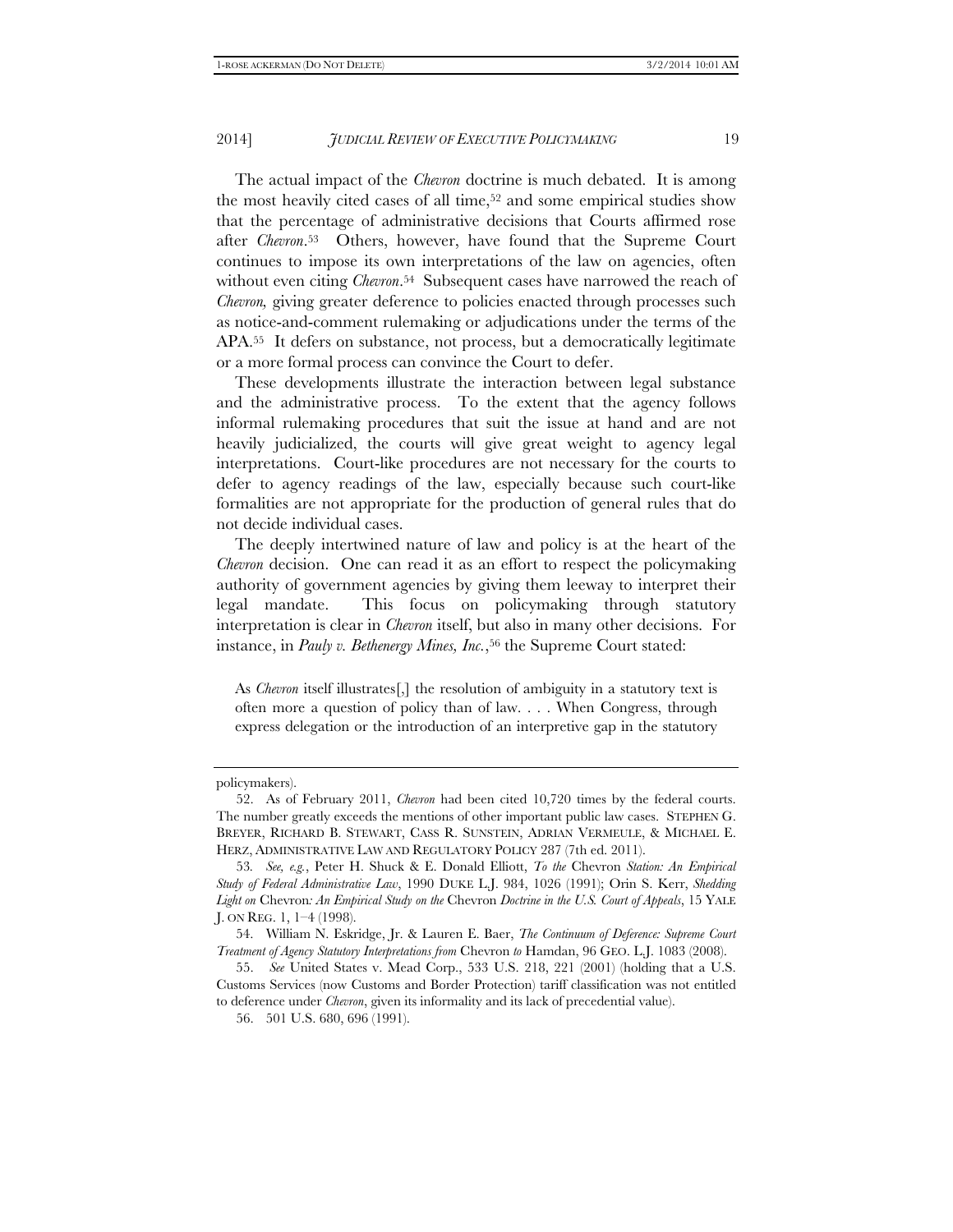structure, has delegated policymaking authority to an administrative agency, the extent of judicial review of the agency's policy determinations is limited.57

Moreover, *Chevron* deference only applies to agencies that hold delegated policymaking authority, further evidence of the link between policymaking and judicial deference.58

However, although the courts may defer to agency interpretations of the law, the timing of review gives the courts a greater impact on government policymaking than in Canada. Review of a rule can occur before the rule goes into effect under *Abbott Laboratories v. Gardner,* giving the courts the opportunity to influence an agency's actions before it has taken steps to lock in its regulatory policies.59

#### *3. The Practice of* Chevron

Although the *Chevron* doctrine is based on a theory of deference, its practical application has sometimes departed from this orientation. Under step one, the Court is supposed to assess whether "Congress has directly spoken to the precise question at issue."<sup>60</sup> In practice, courts use the socalled "traditional tools of statutory construction" to decide this issue, and sometimes they reach out to find and resolve ambiguity against agency interpretations. Courts frequently conclude that a given text is not ambiguous, but only after a rather long analysis of the purpose of the statute or its legislative history. In addition, dissenting opinions undermine the majority's claim that the language is indeed clear.

Step one seems like a more "legal" step; whereas step two considers how the agency translated law into policy. It is certainly easier for courts to legitimize their action when they annul an administrative decision for "legal reasons," and not for the unreasonableness of the policy, and as a result, it is rare for a court to set aside an agency action in step two. At times, courts seem to use the traditional tools of construction in step one to regain the powers of statutory construction that they lost with *Chevron*. An example is *FDA v. Brown & Williamson*.61 The case involved the Food and Drug Administration's (FDA's) limited effort to regulate the sale of cigarettes. The five-judge majority overturned these regulations as exceeding the agency's statutory mandate. The opinion acknowledged the adverse health

 <sup>57. 501</sup> U.S. at 696.

 <sup>58.</sup> *See* Martin v. Occupational Safety & Health Review Comm'n, 499 U.S. 144, 152– 53 (1991).

 <sup>59.</sup> Abbott Labs. v. Gardner, 387 U.S. 136, 155–56 (1967).

 <sup>60.</sup> Chevron U.S.A. Inc. v. Natural Res. Def. Council, Inc., 467 U.S. 837, 842 (1984).

 <sup>61. 529</sup> U.S. 120 (2000).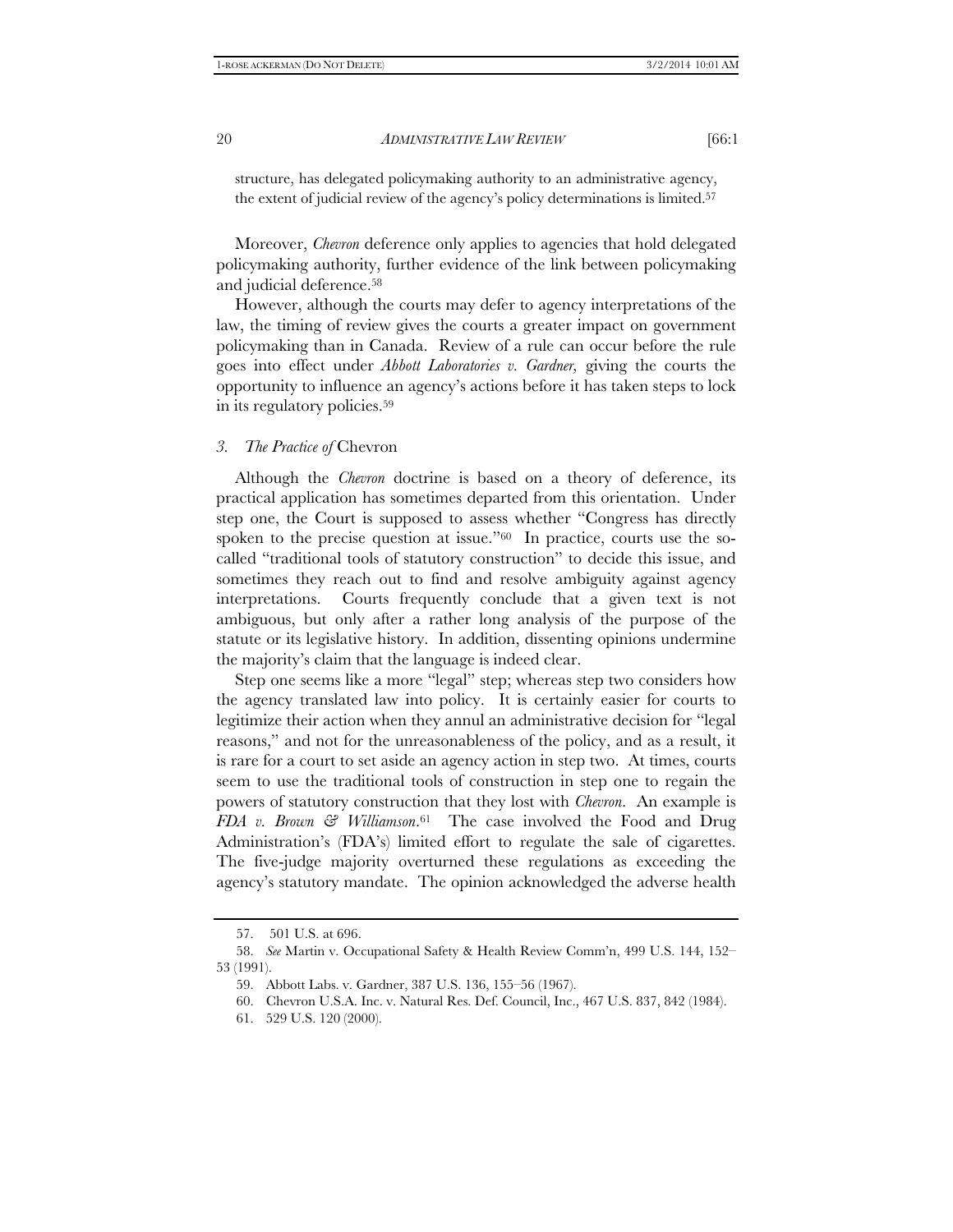effects of tobacco, but held that Congress had not given the agency authority to regulate tobacco products. The four dissenters would have left space for the agency, with its expertise and policy mandate, to reinterpret statutory terms in light of changing scientific evidence, its own best judgment, and a new administration's policy priorities.<sup>62</sup>

Decisions such as *Brown & Williamson* limit the public accountability benefits of the *Chevron* doctrine, by enhancing the presumption in favor of the Court's interpretation of statutory terms. The problem, as Richard Pierce puts it is that:

If reviewing courts are free to use any combination of the "traditional tools of statutory construction" they choose in the process of applying *Chevron* step one, few if any cases will reach *Chevron* step two. It is the very indeterminacy of the 'traditional tools' that gives judges the discretion to make policy decisions through the process of statutory construction. The purpose of the *Chevron* test is to place policymaking in the hands of the politically accountable agencies to which Congress has delegated that power, rather than in the hands of politically unaccountable judges. The Court should restate step one of *Chevron* in simple, commonsense terms.63

#### *C. Comparison between the American and Canadian Cases*

In Canada, a finding of statutory ambiguity that leads to judicial deference is quite straightforward and arises from the courts' analysis of the text. The courts use the "traditional tools of construction," only after the ambiguity has been located, to assess the reasonableness or correctness of administrative statutory construction.64 Still, if a term requires long analysis to ascertain its "correct" meaning, Canadian courts will usually defer to the agency's interpretation so long as it is "reasonable."65 In short, in the face of complexity and ambiguity, the Canadian courts generally accept agency interpretations of statutory texts.

In principle, there does not seem to be any fundamental bar to the U.S. Supreme Court moving in the Canadian direction toward greater

 <sup>62.</sup> *Id.* at 161–63.

 <sup>63.</sup> RICHARD PIERCE, ADMINISTRATIVE LAW TREATISE 237 (5th ed., vol. 1, Aspen Publishers, 2010).

 <sup>64.</sup> *See* Union des Employés de Service, Local 298 v. Bibeault, [1988] 2 S.C.R. 1048, 1050 (Can.).

 <sup>65.</sup> *See* Nat'l Corn Growers Ass'n v. Canada (Import Tribunal), [1990] 2 S.C.R. 1324, 1326; Canadian Union of Pub. Emps., Local 963 v. New Brunswick Liquor Corp., [1979] 2 S.C.R. 227, 230, 242 (Can.) (analyzing four possible meanings of a statutory term and concluding that all were equally reasonable); *see also* Canada (Director of Investigation & Research) v. Southam Inc., [1997] 1 S.C.R. 748, 787 (Can.) (holding that although an agency finding could be "difficult to accept" it was not "unreasonable").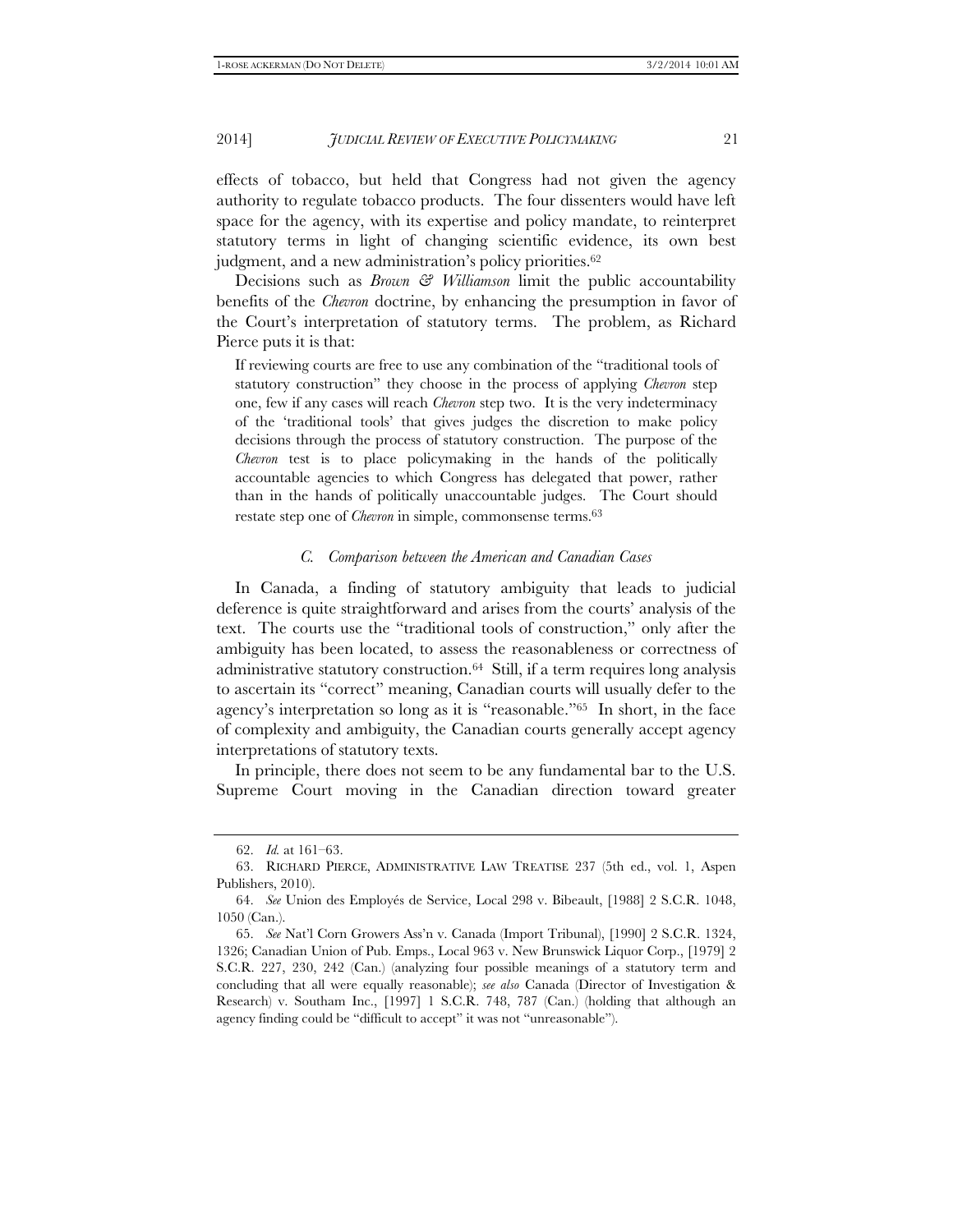deference to agencies. The text of the APA would not prevent such a development. The Court would only need to soften *Chevron* step one to permit agencies to implement a more open-ended range of statutory interpretations. Many of the canons in use today by courts in the United States, as William Eskridge points out, have little logical or conceptual grounding.66 Some are based on grammatical rules about how to read a text, but many are open to contestation as indicated in conflicting Court of Appeals decisions and in Supreme Court cases that generate dissents or that overturn lower court interpretations.67 Others are tied to an understanding of the proper role of the courts, and their reluctance explicitly to resolve partisan disputes or reach out to find a statute unconstitutional.

Both Canadian and American judges recognize that policymaking may require polycentric, informal efforts to gather information and balance a range of options. This implies both judicial deference to agency choices and acceptance of procedures very different from those used in court. Canadian law distinguishes between questions of law where "correctness" is the proper standard and others where for a variety of reasons, including expertise, deference is appropriate. The U.S. courts, which provide much more review of rulemaking, leave considerable space for agency policymaking under delegated authority. Nevertheless, the courts continue to struggle with both the meaning of *Chevron* and with its relationship to the arbitrary and capricious standard.

One reason for the continuing differences between Canadian and U.S. case law is the contrasting objects of review. The U.S. courts frequently review agencies' interpretations of statutes when they promulgate rules and regulation but before the agencies apply these rules in individual cases. These decisions, of which *Chevron* is an example, raise issues of statutory interpretation in a particularly clear form that force the U.S. courts to evaluate the way agencies make general policy under the law. Such cases are quite uncommon in Canada because there is no formal provision for review of rules before they go into effect. Of course, the U.S. courts could follow the Canadian model and could defer to most agency interpretations. That would simplify U.S. courts' review of rules and permit agencies to

 <sup>66.</sup> The origin of the term "canons" in the dogma of the Roman Catholic Church is consistent with the use of the term to signal a principle that should be accepted on faith. *See* WILLIAM N. ESKRIDGE, JR., DYNAMIC STATUTORY CONSTRUCTION (1994).

 <sup>67.</sup> *See* Babbitt v. Sweet Home Chapter of Cmtys. for a Great Or., 515 U.S. 687 (1995). The decision turned on how a list of conditions should be read. The majority assumed that each term must add something to coverage of the act. *Id.* at 701–03. The dissent argued that all the items referred to the same kind of thing. *Id.* at 718–20 (Scalia, J., dissenting). For an example of judicial disagreements, see *OfficeMax, Inc. v. United States*, 428 F.3d 583 (6th Cir. 2005) (discussing the meaning of the word "and" in a statute).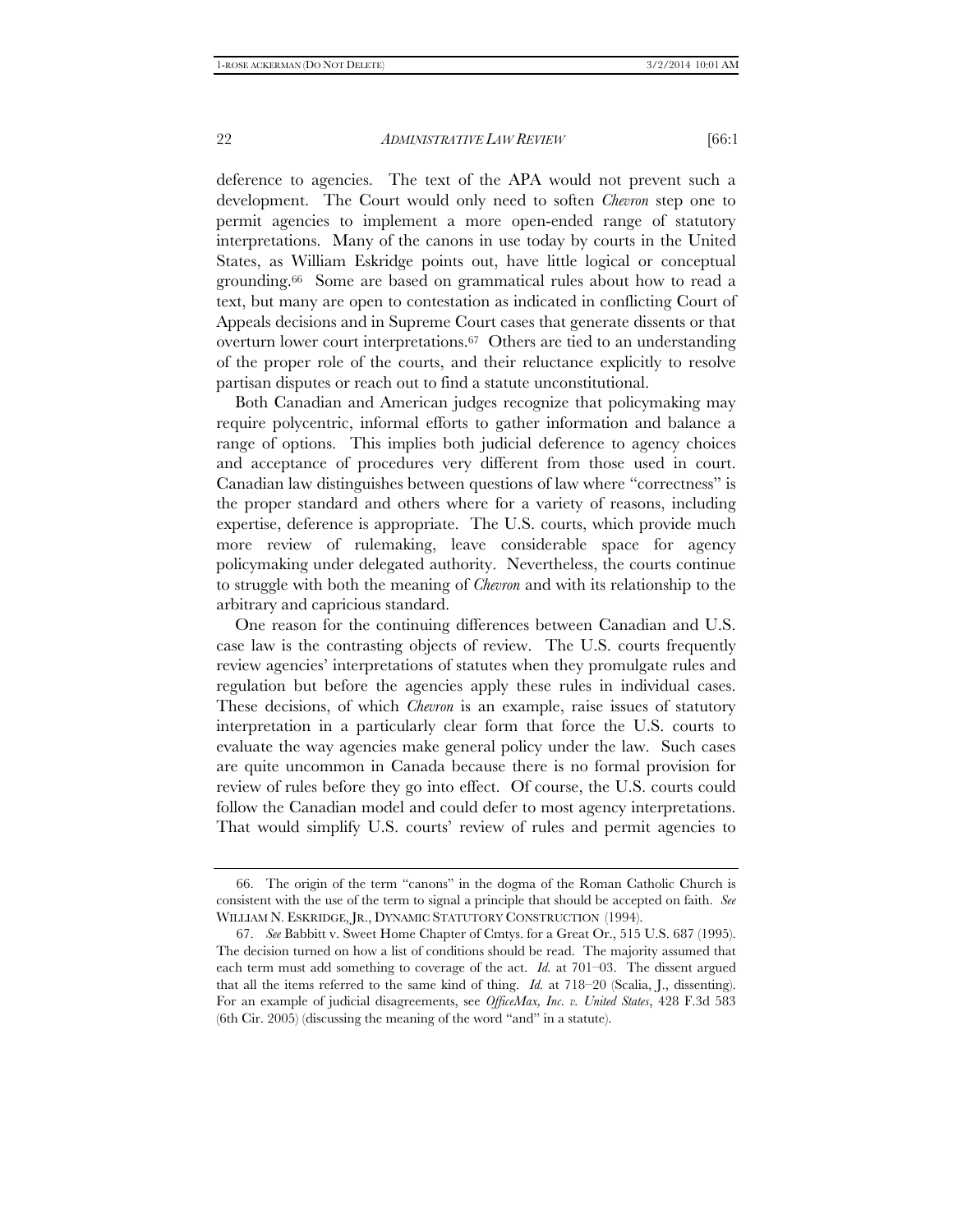develop their own interpretations of legal terms in accord with their statutory mandates and the political environment. As we argue below, a deeper concern for process could replace substantive review of agencies' interpretation of legal terms as applied in technical areas. In short, the Canadian approach to substantive review responds better to the relative competence of courts than the U.S. approach. However, adoption of that approach would be more difficult in the U.S. because courts more often review general norms or rules in ways that invite them to examine agencies' interpretations of the underlying statutory text.

#### *D. Italy*

We turn now to two countries in the civil law tradition: Italy and France. Although the civil law–common law contrast is sharpest in private law, the interactions between courts and agencies also differ from the Canadian and U.S. cases. Furthermore, the contrast between Canada and the U.S. carries over to the European cases. Like Canada, France and Italy do not have a generic requirement for notice-and-comment rulemaking that is subject to judicial review for compliance with the underlying statutory law.

Italy has a separate system of administrative courts that culminates in the Consiglio di Stato.68 This body is responsible for most of the case law dealing with judicial review of executive policymaking.69 Substantive review of administrative rulemaking is very rare. We thus focus on the review of administrative adjudication. Recent developments in the case law illustrate the tensions that arise when the courts defer to policymaking that arises out of a series of adjudications. Italian public law began with a period of strict review followed by a shift to deference for decisions that applied expertise to policy. Finally, the courts settled back into a phase of non-deferential review.

 <sup>68.</sup> For an overview in English, see generally Franco Gaetano Scoca, Essay, *Administrative Justice in Italy*, *Origins & Evolution*, 2 ITALIAN J. OF PUB. L. 118 (2009), *available at*  http://www.ijpl.eu/archive/2009/issues-2/administrative-justice-in-italy-origins-andevolution.

 <sup>69.</sup> The Italian administrative jurisdiction (*giurisdizione amministrativa*) is headed by the *Consiglio di Stato*, and the *Tribunali Amministrativi Regionali* (TAR) are the courts of first instance. The Consiglio di Stato acts both as an administrative court and an adviser to the government, like its French counterpart. Both the Consiglio di Stato and the TARs are staffed by administrative judges, not by civil judges. One-fourth of the members of the Consiglio di Stato are nominated by the government; another fourth are chosen by public competition; half of the members come from the different TARs. Consiglio di Stato rulings can only be challenged for jurisdictional violations, Art. 103, 111 Costituzione [Cost.] (It.). The Consiglio has jurisdictional powers over the decisions of the TARs. The whole case before the TAR goes to the Consiglio di Stato on appeal—not only questions of law. Legge 10 ottobre 1990, n. 287 (It.).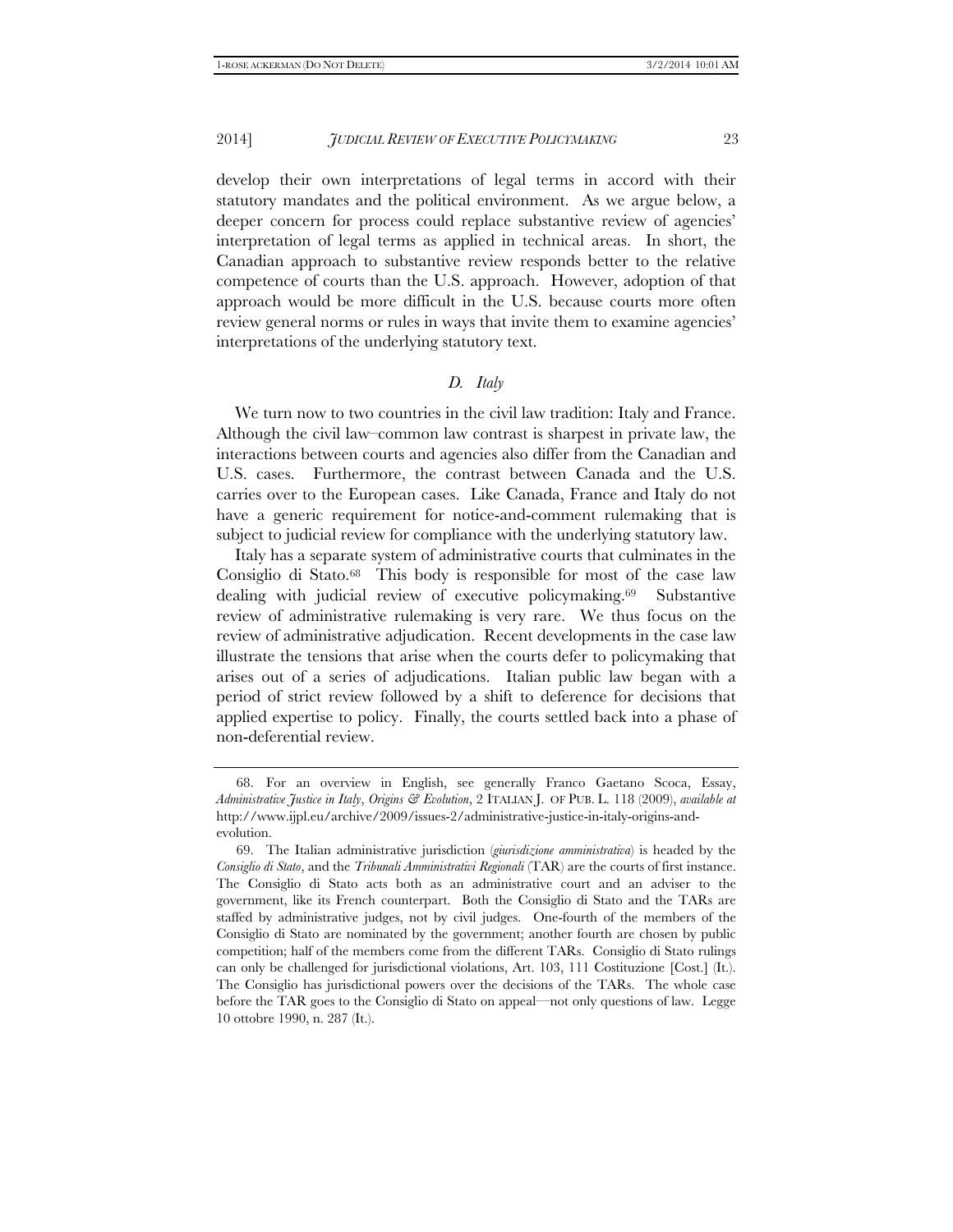### *1. Rare Instances of Substantive Review of Administrative Rulemaking*

Administrative rulemaking in Italy is virtually exempt from substantive judicial review—a situation that has led some authors to refer to this domain as a "land of nobody" (*terra di nessuno*).70 First, review for unconstitutionality is not available. The competence of the Constitutional Court applies only to "statutes and acts having the force of law.71 The Constitutional Court can check the constitutionality of a statute that unlawfully confers rulemaking competence, but it cannot check the constitutionality of the administrative rule itself.

Second, administrative courts usually refrain from reviewing the legality of rules on the grounds that their "generality" means that they cannot violate legal rights or interests. Only on the rare occasions, where a direct violation is deemed possible, is substantial review available. As the regional administrative court of Lazio puts it, "a direct challenge to an administrative rule is exceptional."72 Normally, judicial review is only available for measures that implement an administrative rule.73

In addition, administrative courts have for decades refused to "disapply" (*disapplicare*) an administrative rule that was contrary to legislation. Such rules had legal force so that the courts could annul specific adjudications that violate them. From 1992, the courts' doctrine changed, and judges now may "disapply" or set aside an unlawful rule in a specific matter (without annulling the rule).74

#### *2. The Development of the Case Law on Administrative Adjudications*

Traditionally, Italian courts work within a binary framework, giving limited review to discretionary decisions and stronger review to nondiscretionary decisions.75 Administrative discretion (*discrezionalità* 

 <sup>70.</sup> Fabio Cintioli, *L'effettività della tutela giurisdizionale nell'annullamento dei regolamenti,* 2 FORO AMMINISTRATIVO T.A.R. 2779 (2003).

 <sup>71.</sup> Art. 134 Costituzione [Cost.] (It.); s*ee also* Corte Cost. (Constitutional Court),18 ottobre 2000, n. 427, Giur. it. 2000 (It.).

 <sup>72.</sup> *See* TAR Lazio, sez. ii, 25 febbraio 2008, n. 1685.

 <sup>73.</sup> *See, e.g.*, Cons. Stato, sez. iv, 29 febbraio 1996, n. 222.

 <sup>74.</sup> *See* Cons. Stato, sez. v, 26 febbraio 1992, n. 154. Subsequent case law confirmed and expanded the instances where the "disapplication" is possible. *See* Cons. Stato, 24 luglio 1993, n. 799; Cons. Stato, sez. v, 19 settembre 1995, n. 1332; Cons. Stato, sez. iv, 29 febbraio 1996, n. 222; Cons. Stato, sez. v, 10 gennaio 2003, n. 35; Cons. Stato, sez. v, 4 febbraio 2004, n. 367; TAR Lazio, Roma, sez. ii, 14 ottobre 2004, n. 11000; Cons. Stato, sez. vi, 24 gennaio 2005, n. 123; Cons. Stato, sez. v, 25 gennaio 2005, n. 155; Cons. Stato, sez. vi, 29 aprile 2005, n. 2034.

 <sup>75.</sup> Usually, to annul a decision on abuse of power (*eccesso di potere*) grounds, the decision must be shown to be unreasonable, illogical, incoherent, or improperly justified. *See* Michele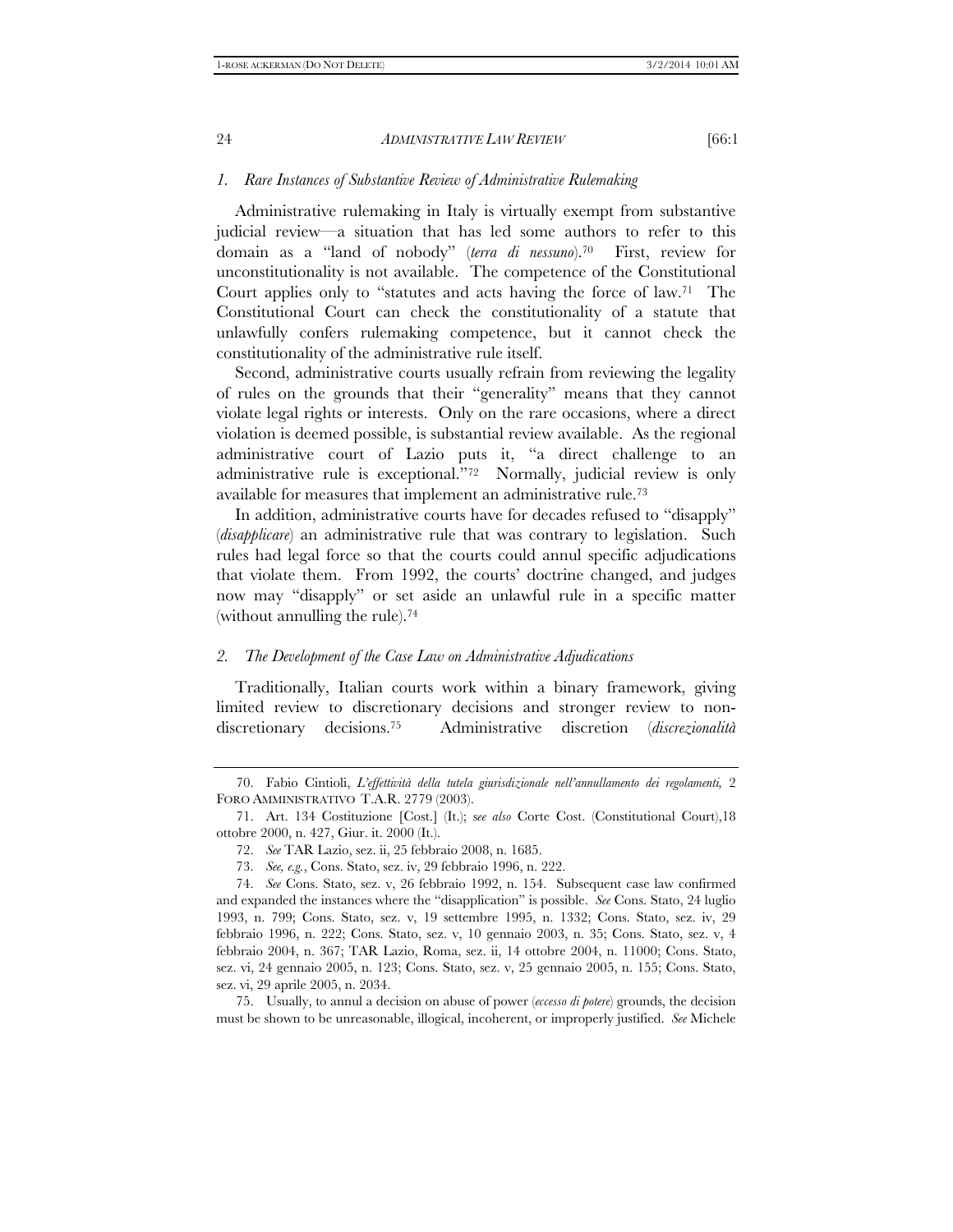*amministrativa*) has a very specific meaning: it corresponds to the balance of competing public interests. Only in cases requiring balancing do courts engage in limited review; traditionally, judges do not defer to agencies' construction of ambiguous statutory terms.

Eventually, going against this tradition, courts developed the concept of "technical discretion" (*discrezionalità tecnica*) for instances where the administrative authorities interpret ambiguous or debatable technical legislative terms.76 For example, the Consiglio di Stato deferred to the administration's determination of whether a building was of "particular historical or artistic interest" (*di particolare interesse storico-artistico*),<sup>77</sup> and in another case it deferred on whether an advertisement could be considered "dangerous" (*la pericolosità di una immagine pubblicitaria*).78 The courts' limited review of these administrative actions79 was harshly criticized by legal scholars on the ground that the so-called "technical discretion" was not really "discretion" because it did not involve the balance of competing public interests.80 Accordingly, the critics argued that "technical discretion" should be subject to stringent review.

In 1999, after a landmark decision, technical discretion became reviewable on non-deferential terms.81 The case concerned a judge with a range of pre-existing health conditions, who claimed a connection between his heart attack and his working conditions. The Consiglio di Stato overturned the findings of two expert commissions and awarded state benefits to the plaintiff. This case represented a clear and acknowledged departure from previous case law. In subsequent cases, however, the Consiglio di Stato provided only limited review of expert choices, particularly antitrust agency decisions.82

The Consiglio di Stato sought to explain the confusing state of affairs in

Corradino, DIRITTO AMMINISTRATIVO 192 (2d ed. 2009).

 <sup>76.</sup> This "debatable nature" (*opinabilità*) distinguishes technical discretion from other kinds of technical decisions that were never subject to limited review (e.g., *accertamenti tecnici*).

 <sup>77.</sup> Cons. Stato, sez. iv, 12 dicembre 1992, n. 1055.

 <sup>78.</sup> Cons. Stato, sez. iv, 30 novembre 1992, n. 986.

 <sup>79.</sup> *See, e.g.*, Cons. Stato, sez. vi, 5 novembre 1993, n. 801; Cons. Stato, sez. iv, 12 marzo 1996, n. 305; Cons. Stato, sez. vi, 23 marzo 1998, n. 358; Cons. Stato, sez. v, 22 giugno 1998, n. 463.

 <sup>80.</sup> *See* Paolo Lazzara, *'Discrezionalità tecnica' e situazioni giuridiche soggettive*, 2000 DIRITTO PROCESSUALE AMMINISTRATIVO 182, 212–15 (relating to Cons. Stato, sez. iv, 9 aprile 1999, n. 601).

 <sup>81.</sup> Cons. Stato, sez. iv, 9 aprile 1999, n. 601.

 <sup>82.</sup> *See, e.g.*, Cons. Stato, sez. vi, 14 marzo 2000, n. 1348; Cons. Stato, sez. vi, 12 febbraio 2001, n. 652; Cons. Stato, sez. vi, 20 marzo 2001, n. 1671; Cons. Stato, sez. vi, 26 luglio 2001, n. 4118. These antitrust decisions were the object of further criticism in legal literature.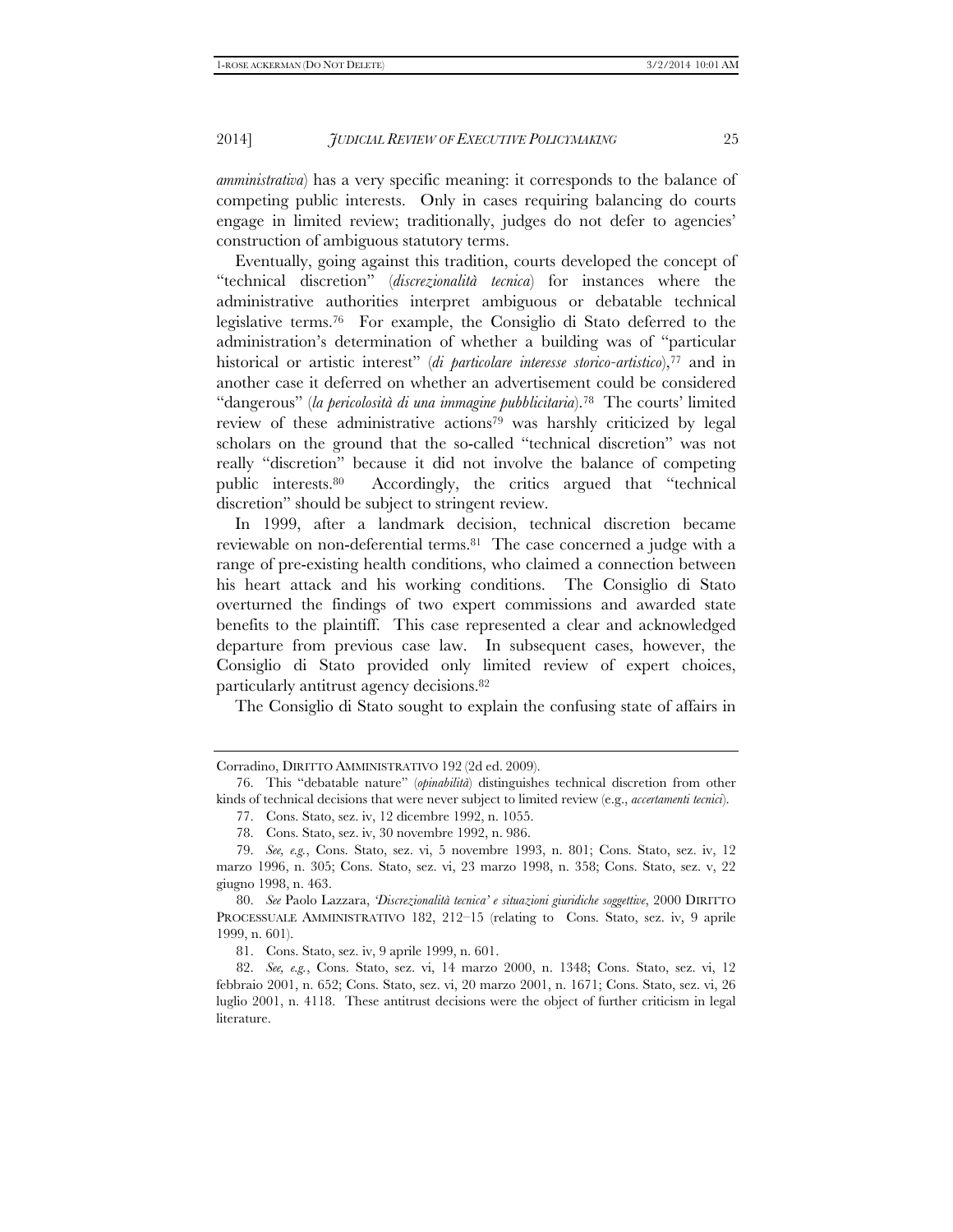two cases in 2001 and 2002.83 First, the cases confirmed the changes brought about by the 1999 decision: actions involving mere "technical discretion" could be reviewed. However, where technical decisions were intertwined with *real* administrative discretion, such as the balance of multiple public interests, the courts would use "weak review."84 Instances where "technical discretion" and administrative discretion were mixed together and inseparable were called "complex technical assessments" *(valutazione tecniche complesse*). Examples are the evaluations performed by the antitrust agency when it interpreted and applied indeterminate legal concepts, such as "relevant market" and "abuse of dominant position."85

The court applied this deferential orientation toward "complex technical assessments" consistently in later cases,86 until a new change of direction in 2004. Arguing that its reference to "weak review" had been misinterpreted, the Consiglio di Stato abandoned the concept and began to stress that review had only one limit: the judge could not substitute the decision of the authorities with its own, and the court must annul the administrative decision and remand the case back to the agency.

The first case decided under the new approach concerned agreements among competitors to provide lunch vouchers to the public administration.87 However, that decision sought to incorporate the new approach into the older doctrines. Later cases completely abandoned the previous language, rejecting "weak review" and characterizing their standard as "full and particularly penetrating" (*pieno e particolarmente penetrante*) and "certainly not weak" (*certamente non debole*).88 Whereas the Consiglio di Stato previously invoked indeterminate legal concepts to justify limited review, it now uses "full review *also in regard* to indeterminate legal concepts."89 Whereas the Consiglio di Stato previously highlighted the agencies' institutional positions to suggest the need for judicial deference, it

 88. *See, e.g.*, Cons. Stato, sez. vi, 3 febbraio 2005, n. 280; Cons. Stato, sez. iv, 8 febbraio 2007, n. 515; Cons. Stato, sez. vi, 17 dicembre 2007, n. 6469.

 <sup>83.</sup> *See* Cons. Stato, sez. iv, 06 ottobre 2001, n. 5287 (*Formambiente*), item 9; Cons. Stato, sez. vi, 23 aprile 2002, n. 2199 (*RC Auto*).

 <sup>84.</sup> *See* Cons. Stato, sez. vi, 23 aprile 2002, n. 2199, item 1.3.1 (providing "weak review" (*sindacato debole*) limited to the assessment of the reasonableness and technical coherence of the administrative decision).

 <sup>85.</sup> The idea of complex technical assessments was linked to the so-called indeterminate legal concepts (*concetti giuridici indeterminati*). *See* Cons. Stato, sez. vi, 23 aprile 2002, n. 2199, item 1.3.1.

 <sup>86.</sup> *See, e.g.*, Cons. Stato, sez. vi, 23 aprile 2002, n. 2199; Cons. Stato, sez. vi, 19 luglio 2002, n. 4001; Cons. Stato, sez. vi, 1 ottobre 2002, n. 5156; Cons. Stato, sez. vi, 16 ottobre 2002, n. 5640.

 <sup>87.</sup> Cons. Stato, sez. vi, 02 marzo 2004, n. 926.

 <sup>89.</sup> Cons. Stato, sez. vi, 3 febbraio 2005, n. 280, item 2.1 (emphasis added).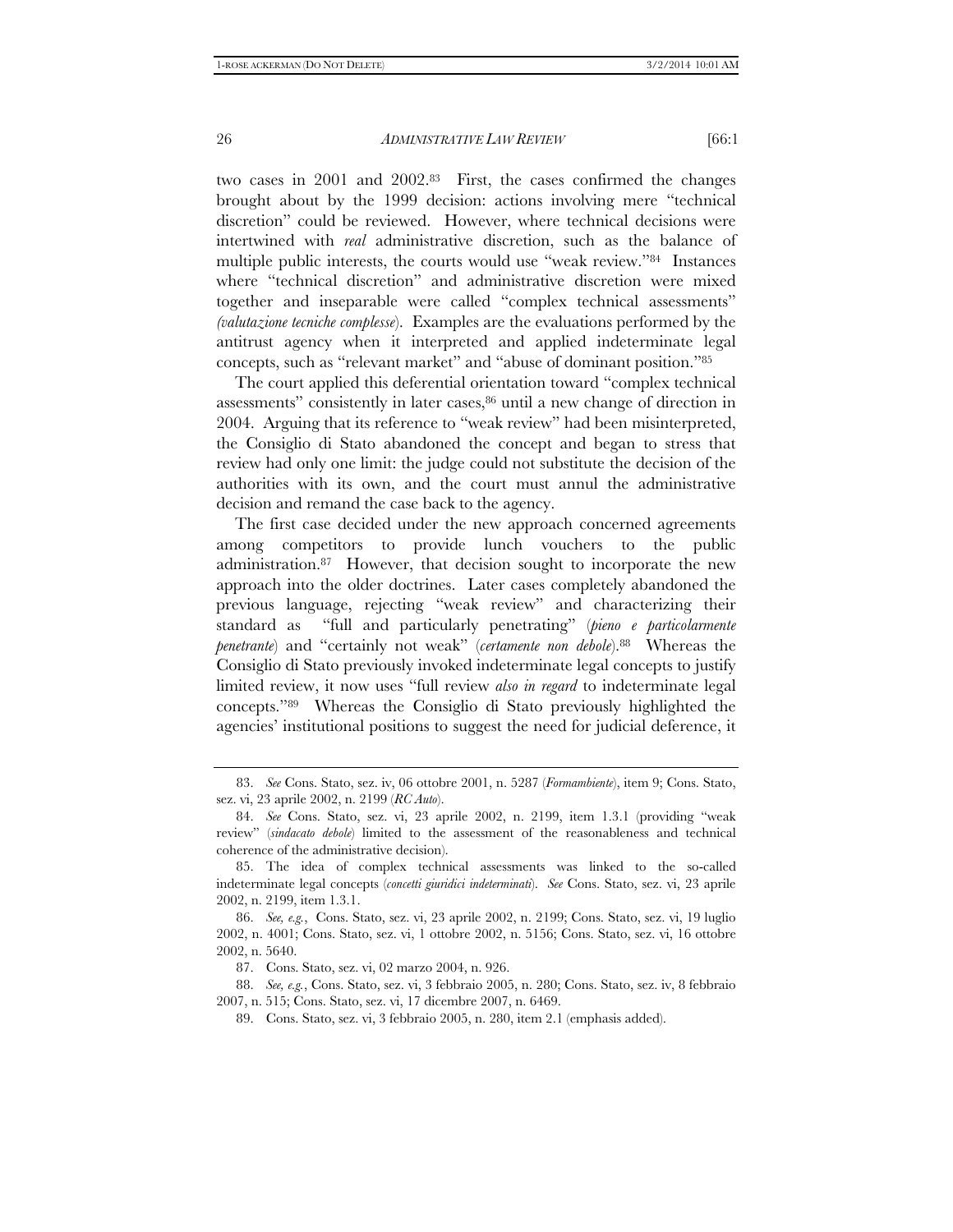now states that a full review is needed because independent agencies are insulated from the political arena (*fuori del circuito dell'indirizzo politico*).90 It remains to be seen exactly how this approach will develop over time.

#### *3. The Current State of Italian Case Law*

The concept of "administrative discretion" (*discrezionalità amministrativa*) in Italian law is equivalent to polycentricity in Canadian law—the balance by the administration of multiple and competing public interests.91 In Italian law, however, courts traditionally do not acknowledge the existence of policymaking or the balancing of competing public interests in cases of statutory construction.

Nevertheless, during two different periods, judges challenged this traditional orientation. Before 1999, using the notion of "technical discretion," courts applied limited review to cases where the terms interpreted were "technical" and "debatable." Between 2002 and 2004, courts deferred to "complex technical assessments," claiming that category involved both the interpretation of debatable technical terms and the balance of competing public interests. This two-year period brought Italian law closer to American and Canadian practice. For a short period, Italian courts explicitly admitted that the construction of ambiguous legislative terms can give rise to policymaking, and hence, to limited review.

The courts did not properly justify the abandonment of this deferential position after 2004. The Consiglio di Stato introduced its new approach by claiming that it was just an explanation of its previous case law—in fact, it represented a complete change of direction. The Consiglio di Stato presented no justification for its new stringent review. The judges provided no theoretical explanation to explain why it was now possible to review aspects of the decision that were beforehand deemed to include a "balance of public interests." In 2002 the Consiglio di Stato very explicitly affirmed that cases of "complex technical discretion" involved a combination of technical and administrative discretion, and hence only limited review was possible.92 When it decided to change its orientation and to provide "complete and effective review," it did not reconsider the degree of pure discretion embedded in regulatory decisions—it just ignored the issue.

The hesitations and inconsistencies that still persist in Italian law illustrate the difficulties of applying stringent review to the complex

 <sup>90.</sup> Cons. Stato, sez. vi, 2 marzo 2004, n. 926, item 3.3.

 <sup>91.</sup> In the United States, the Supreme Court has highlighted that administrative institutions are better designed than courts to "reconcile competing political interests." *E.g.*, Chevron U.S.A. Inc. v. Natural Res. Def. Council, Inc., 467 U.S. 837, 864–66 (1984).

 <sup>92.</sup> *See, e.g.*, *supra* note 83.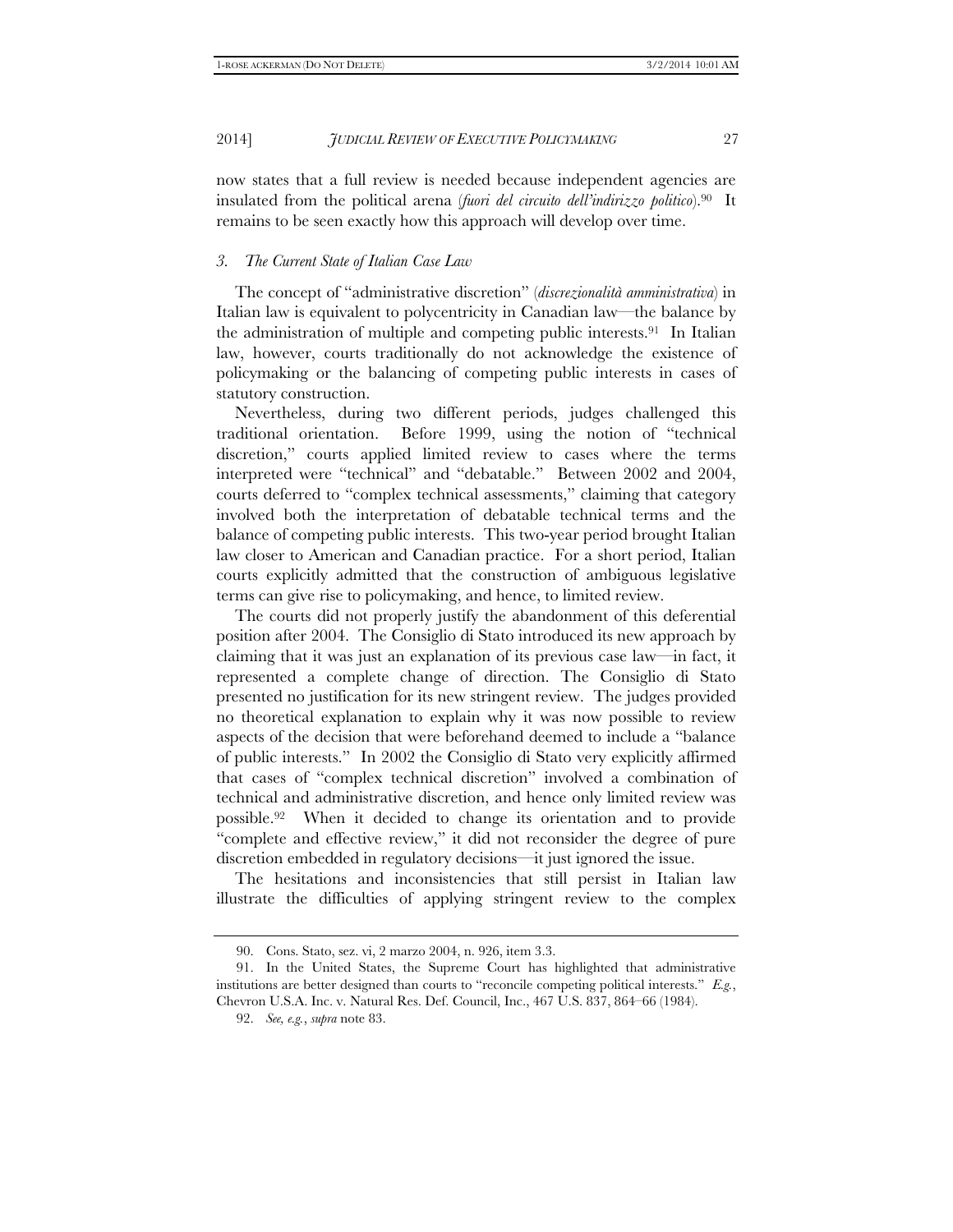decisions of specialized administrative bodies.93 Although Italian judges had to craft new criteria to explain their approach, such as complex technical assessments, intrinsic and extrinsic review, and weak and strong review, they acknowledged for a period between 2002 and 2004 that the day-to-day work of regulatory and antitrust agencies involved policymaking and that courts should not step in.

The judicial movement towards more stringent review was aimed at "more effective" protection for the rights of citizens,<sup>94</sup> and was accompanied by several "judge-empowering" legislative reforms.95 However, the more stringent review left little space for judicial deference to the administration's policymaking choices. These changes brought Italian case law closer to French case law (discussed further below), even though Italian rules on standing<sup>96</sup> and on the costs<sup>97</sup> of judicial review remain less

 94. The Consiglio di Stato was criticized during the deferential period on the ground that its review was ineffective in protecting the rights of citizens. In the post-2004 cases, the Consiglio di Stato often underlines the "strong, complete, and effective" nature of the review it now applies. *See, e.g.*, Cons. Stato, sez. vi, 20 febbraio 2008, n. 594.

 95. Until the end of the 1990s, administrative courts in Italy could not hire their own experts to review factual and technical matters. They could use only the instrument of *verificazione*, Regio Decreto 17 agosto 1907, n. 641, which was limited to precise questions and raised concerns of partiality. This situation changed, first, for cases related to public servants, Decreto Legge 31 marzo 1998, n. 80, and was then extended to all administrative matters. Legge 21 luglio 2000, n. 205 (It.). This change paved the way for more stringent review. The same law also introduced an "abbreviated procedure" (*rito abbreviato*) that only affects review of independent administrative agencies. See the Art. 119 of the Code of Administrative Procedure. Finally, many recent laws, passed to reform the administrative jurisdiction, increased the powers of the administrative judges, making more stringent review possible. The Code of Administrative Judicial Procedure (2010) consolidated and extended this trend. This code should not be confused with the Legge 7 agosto 1990, n. 241, which is the equivalent of American Administrative Procedure Act (APA). The Code of Administrative Judicial Procedure of 2010 regulates the procedure used by the administrative courts, whereas the L. n. 241/1990 regulates the procedures used by the administrative agencies.

96. In comparison to their French counterparts, see discussion *infra* Part II-E, Italian

 <sup>93.</sup> Although the new stringent approach is now clearly dominant, there are cases in which the Consiglio di Stato still uses the discourse of the deferential era. *See, e.g.*, Cons. Stato, sez. vi, 8 febbraio 2008, n. 421; Cons. Stato, sez. vi, 8 febbraio 2008, n. 424; Cons. Stato, sez. vi, 20 febbraio 2008, n. 594. Panels with different composition heard the appeals, and different judges drafted the decisions. Though every judgment upheld the decision of the Antitrust Authority, the reasoning in each was distinct. One advocated for a deferential review. Cons. Stato, sez. vi, 8 febbraio 2008, n. 421. Others advocated for very stringent review, making reference to the current case law of the Council of State. Cons. Stato, sez. vi, 8 febbraio 2008, n. 424; Cons. Stato, sez. vi, 20 febbraio 2008, n. 594. *See generally* R. Caranta & B. Marchetti, *Judicial Review of Regulatory Decisions in Italy: Changing the Formula and Keeping the Substance?*, *in* NATIONAL COURTS AND THE STANDARD OF REVIEW IN COMPETITION LAW AND ECONOMIC REGULATION 145 (Oda Essens et al., eds., 2009).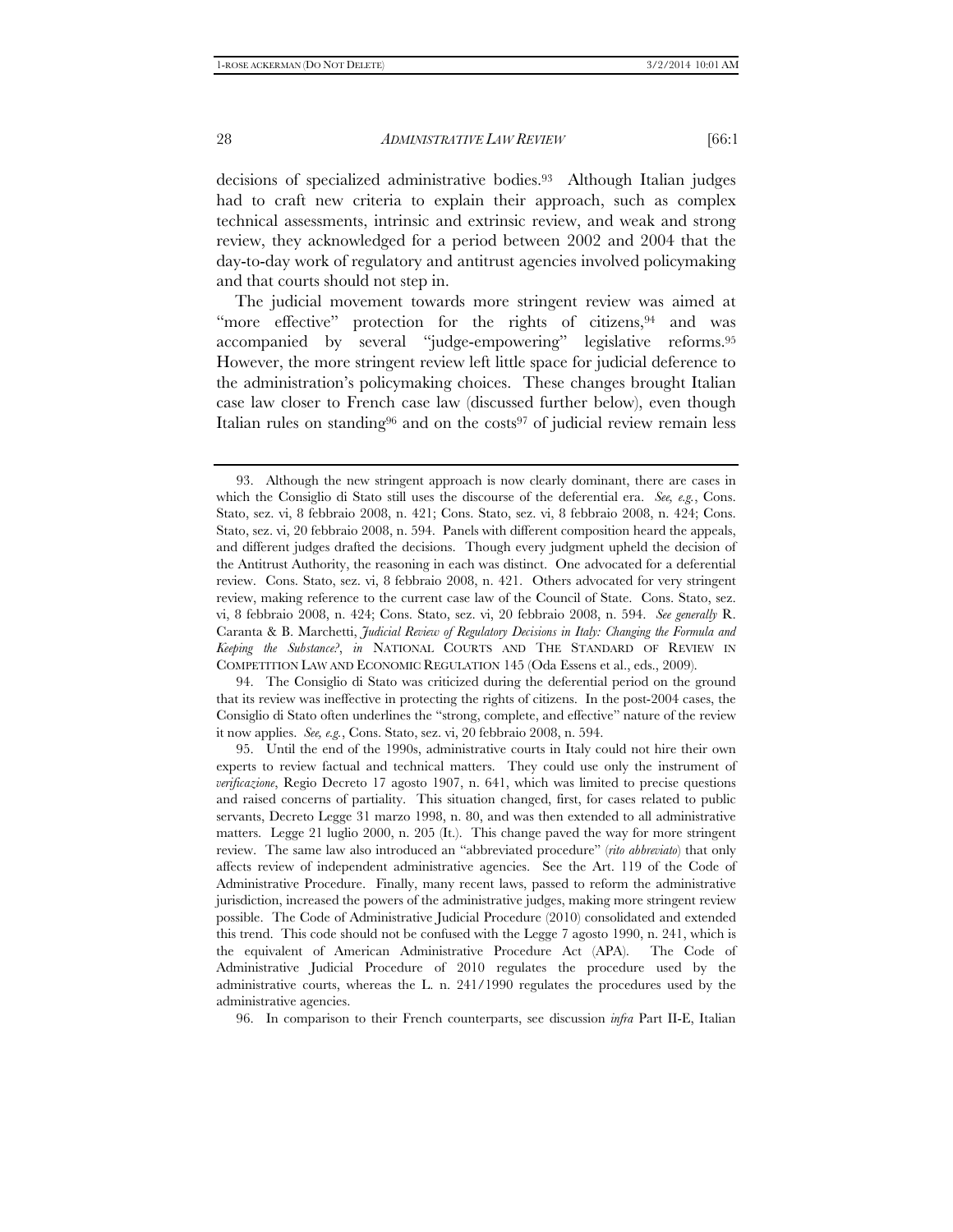generous than the French procedures. The reforms that empowered judges to review administrative actions for violations of rights can also lead judges to interfere with the administration's democratic legitimacy and technical competence. This tradeoff needs to be acknowledged in the debate over the role of the judiciary vis-à-vis the administration. Aggressive review for rights may have negative effects on the executive's ability to respond to technical considerations and democratic pressures. It may also result in the imposition of the subjective views of the courts over the comparatively more technically informed and democratically accountable views of the executive. Yet, as we discuss below, the courts can maintain a viable role if they concentrate on procedural, rather than substantive, issues.

Thus, in Italy, public law is left with a sharp dichotomy. If the administration regulates by issuing general rules, it can avoid judicial oversight. Judicial deference is not an issue because the courts simply lack jurisdiction. Alternatively, if an administrative body uses case-by-case adjudication to carry out its mandate, it will be subject to aggressive review based on claimed violations of rights; official expertise is not an acceptable reason to defer on substance if rights are at stake.

# *E. France*

France has had a consistent pattern of non-deferential review of substance over its recent legal history. Most cases, however, deal with adjudications. Although the administrative courts have the authority to review ordinances and directives, their review has not interfered greatly with the government's interpretation of its statutory or constitutional mandates.

#### *1. Judicial Review*

France has a three-tiered system of administrative courts culminating in

courts have less generous rules of standing. The *ricorso giurisdizionale* "is not a remedy given in the interest of justice," but on behalf of each person whose interests have been violated by the administration. Cons. Stato, sez. iv, 19 giugno 2006, n. 3638. According to the Italian case law, these interests must be (i) concrete; (ii) current; and (iii) direct, Cons. Stato, sez. vi, 22 giugno 2004, n. 4412, but courts have evolved from a very strict comprehension of a "direct interest" to a more generous one.

 <sup>97.</sup> In contrast to French procedure, in Italy, parties must be assisted by a lawyer to go before the courts. According to Article 91 of the Code of Civil Procedure, which applies to the administrative courts as well, the judge will require the losing party to reimburse the costs of the prevailing party. Codice di procedura civile (1940). Persons who cannot afford these costs can apply for "legal aid" (*gratuito patrocinio*). This aid was originally available only in criminal, military, and civil proceedings, but in 2002 it was extended to administrative cases.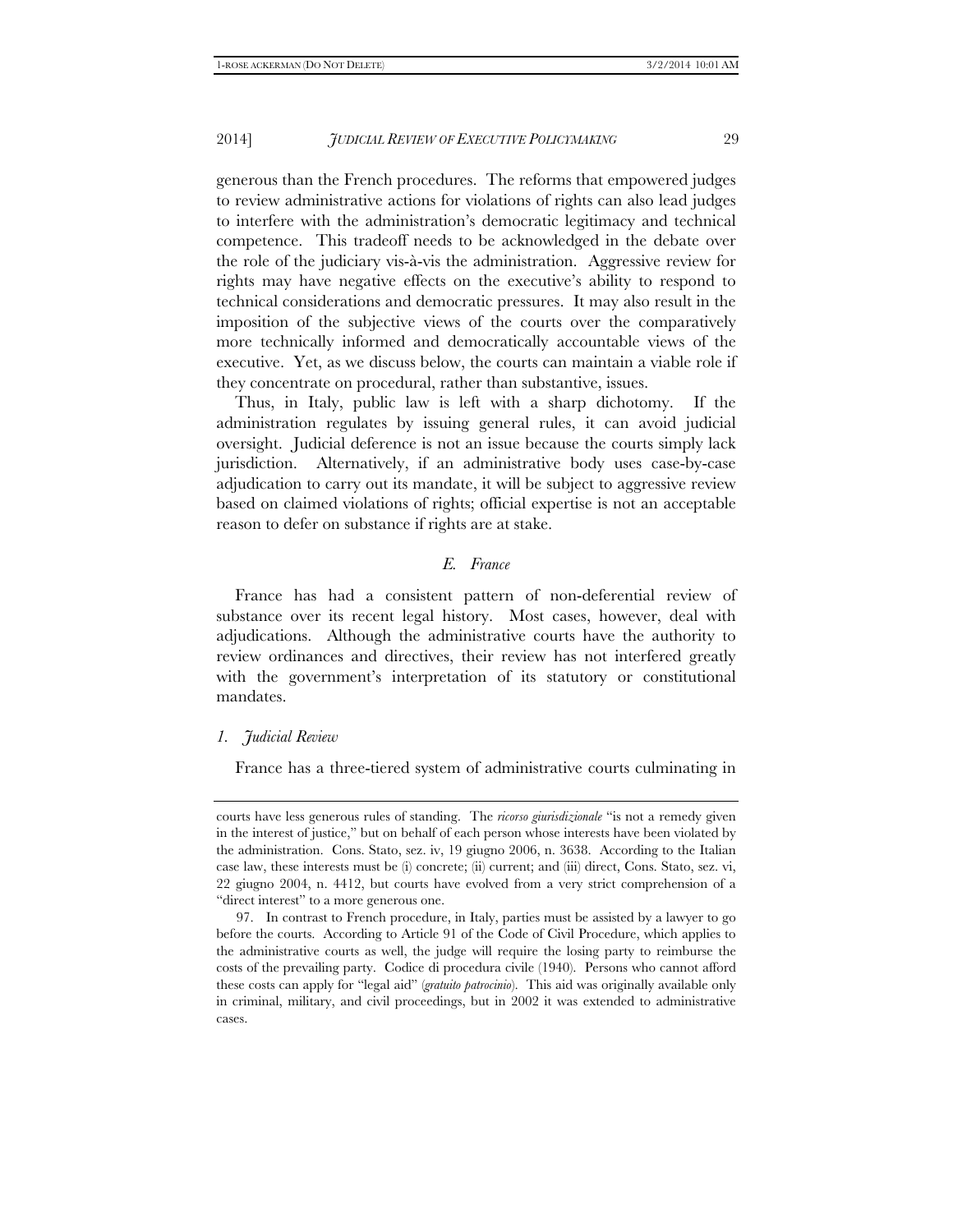the Conseil d'État. With Conseil d'État approval, issues of constitutional rights can be referred to the Conseil Constitutionnel.98 The Conseil d'État remains the main forum for the review of agency action, with two important exceptions. First, in a series of recent cases, the Conseil Constitutionnel has interpreted the Environmental Charter in the French Constitution to require the public's participation in policymaking. Second, the Cour de Cassation, the highest civil court, reviews agency adjudications in fields such as antitrust and financial regulations.

The French courts generally provide very intensive judicial review in areas where they accept jurisdiction. Both structural and substantive factors contribute to this "judicialization of the administration." Access to the administrative courts is quite easy. Rules governing standing, 99 thirdparty interventions,100 and jurisdiction are generous. The liberal standing rules remain unscathed even after many reforms aimed to mitigate the overload of administrative cases. Furthermore, cost-shifting rules and other cost reductions are widespread,101 and in some cases plaintiffs do not need

 100. Groups that would not have standing are almost always able to intervene as third parties. If the Conseil d'État reviews regulatory agencies' decisions, third party interventions are also generally accepted. *See, e.g.*, CE Sect., Apr. 27, 2009, Requête n. 312741; CE Sect., July 24, 2009, Requête n. 324642. The latter concerned the regulation of interconnection fees. The company Free was allowed to intervene, even though it was not yet an operator. *See* Rozen Noguellou, *Le Conseil d'État et La Régulation des Télécommunications*, 2010 REVUE DU DROIT PUBLIC ET DE LA SCIENCE POLITIQUE EN FRANCE ET A L'ÉTRANGER 825, 830 (2010).

 101. In general, the proceedings before administrative courts are less expensive than proceedings before civil courts. A law passed on December 30, 1977, exempted applicants from most of the costs in both jurisdictions. Before the administrative courts, besides a minimal *droit de timbre* reestablished by a law of July 29, 2011, the only costs that parties face are lawyers' fees and fees for expertise and inquiries required by the courts. Those costs are usually borne by the party that loses the case, unless the particular circumstances of the case recommend otherwise. In addition, judicial aid for poor citizens can reduce or eliminate even those few costs. *See* CODE ADMINISTRATIF [C. ADM.] art. R441-1 (Fr.); Conseil d'État, (CE) July 22, 1992, Marcuccini n. 115425. According to article L761-1 of the Code of Administrative Justice, the judge can condemn the losing party to pay any other costs that the winning party has faced (*frais irrepétibles*), but the judge should take into consideration the

 <sup>98.</sup> The change arose from the 2008 constitutional revision that introduced the *question prioritaire de constitutionnalité* (QPC), which began to operate in March 2010.

 <sup>99.</sup> Those who have an "interest in the annulment of the administrative decision" have standing. In practice, administrative courts are very generous in interpreting this standard. The person filing the challenge does not have to demonstrate a "specific" or "exclusive" interest. Thus, a user of a public service was able to challenge decisions related to its organization. Conseil d'État (CE) Dec. 21, 1906, Rec. Lebon 962, Syndicat des propriétaires et contribuables du quartier Croix-de-Seguey - Tivoli. Likewise, a taxpayer could challenge a town's expenses. Conseil d'État (CE), Mar. 29, 1901, Requête n. 94580. Someone who might want to camp in the future could challenge a town's regulation on camping. Conseil d'État (CE) Sect., Feb. 14, 1958, Abisset. Those decisions demonstrate an intention to encourage such challenges.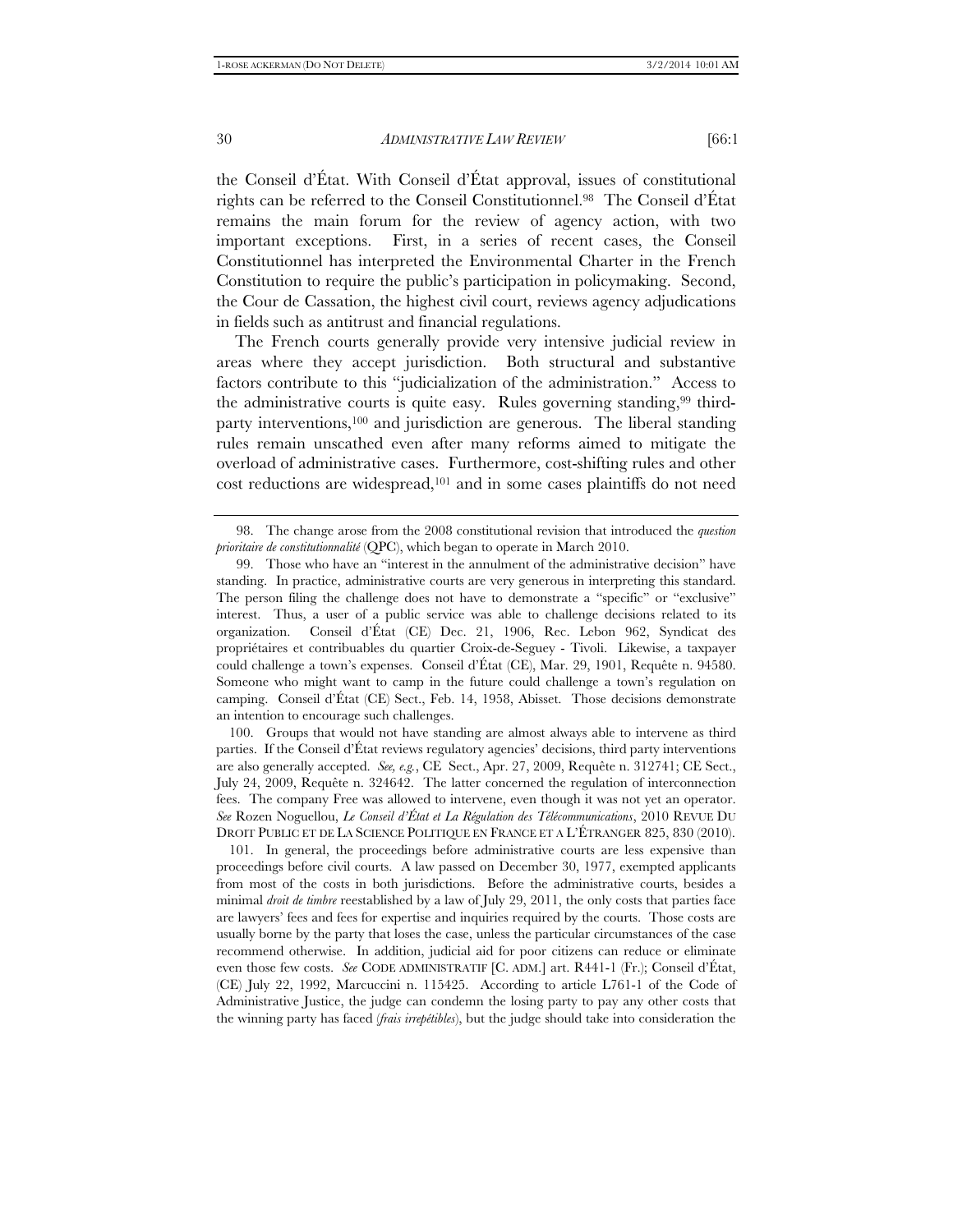lawyers.102 Individuals can challenge most administrative decisions in court without having to mount an administrative challenge first.<sup>103</sup> In 2000, reforms allowed the administrative courts to issue injunctions that suspended the effects of administrative decisions in a wide range of cases.<sup>104</sup> Although since 1956 the courts can levy fines on those who abuse the right to challenge administrative actions, fines are very rare and are almost never imposed at the maximum value of  $\text{\textsterling}3,000$ .<sup>105</sup>

The administrative courts seek to check excesses of power by public officials,106 and over time the Conseil d'État has widened the grounds for action for abuse of power (*recours pour excès de pouvoir*). Courts also review the strength of factual claims (*contrôle de l'exactitude matériel des faits*). The public interest goal behind such review explains the courts' openness to citizen complaints.107 The courts seek not only to right individual wrongs, but also

 103. There is no general obligation to administratively challenge a decision before taking it to the administrative courts. Many authors, however, suggest that parties be required to file prior administrative remedies (*recours administratifs préalable*) before taking the matter to the courts.

 104. A law of June 30, 2000, created the *référé-suspension* and the *référé-liberté* and reformed the system of *mesures d'urgence*, CODE ADMINISTRATIF [C. ADM.] art. L521-1. The *référésuspension* is similar to a traditional injunction sought in U.S. courts, and it must be requested by a lawyer. A *référé-liberté* performs a similar function, but it is reserved for imminent infringement of one's civil liberties and can be requested without a lawyer.

105. *See* CODE ADMINISTRATIF [C. ADM.] art. R741-12.

107. Administrative actions face two kinds of challenges (*recours*): those based on a claim

economic situation of the parties. CODE ADMINISTRATIF [C. ADM.] art. L761-1 (Fr.).

 <sup>102.</sup> As a general rule, parties must hire a lawyer when they challenge administrative actions. CODE ADMINISTRATIF [C. ADM.] art. R431-2. However, there are some exceptions. CODE ADMINISTRATIF [C. ADM.] art. R431-3. A lawyer is not necessary for a *recours pour excès de pouvoir*, or REP. The goal is to facilitate these challenges and to preserve the legality of administrative action. Some challenges involving pensions or elections are also exempt from the lawyer requirement. That said, a 2003 reform established a general requirement for lawyers in appeals with the aim of reducing the caseload of the Administrative Court of Appeals. *See* Loi 2003-543 du 24 juin 2003 relatif aux cours administratives d'appel et modifiant la partie Réglementaire du code de justice administrative [Decree 2003-543 of June 24, 2003 concerning administrative courts of appeal and amending the regulatory part of the code of administrative justice], J. OFFICIEL DE LA REPUBLIQUE FRANÇAISE [J.O.] [OFFICIAL GAZETTE OF FRANCE], June 25, 2003, p. 10657.

 <sup>106.</sup> The right to judicially challenge an administrative action is considered a fundamental liberty, Conseil d'État (CE) Mar. 13, 2006, Requête n. 291118, Bayrou et Assoc. de Défense des Usagers des Autoroutes publiques de France, and a constitutional right by both the Conseil Constitutionnel, *see* Conseil constitutionnel [CC][Constitutional Court] decision No. 96-373DC, Apr. 9, 1996, J.O. 5724, and the Conseil d'État, July 29, 1998, Rec. Lebon 188715, Syndicat des avocats de France. This right is also established in the European Convention of Human Rights. *See* Eur. Consult., *Eur. Convention on Human Rights*, Art. 13, 15 (June 1, 2010); *see also* Kudla c. Pologne, 2000-XI Eur. Ct. H.R. 35 (2000); Ihlanc c. Turquie, 2000-VII Eur. Ct. H.R. 25 (2000).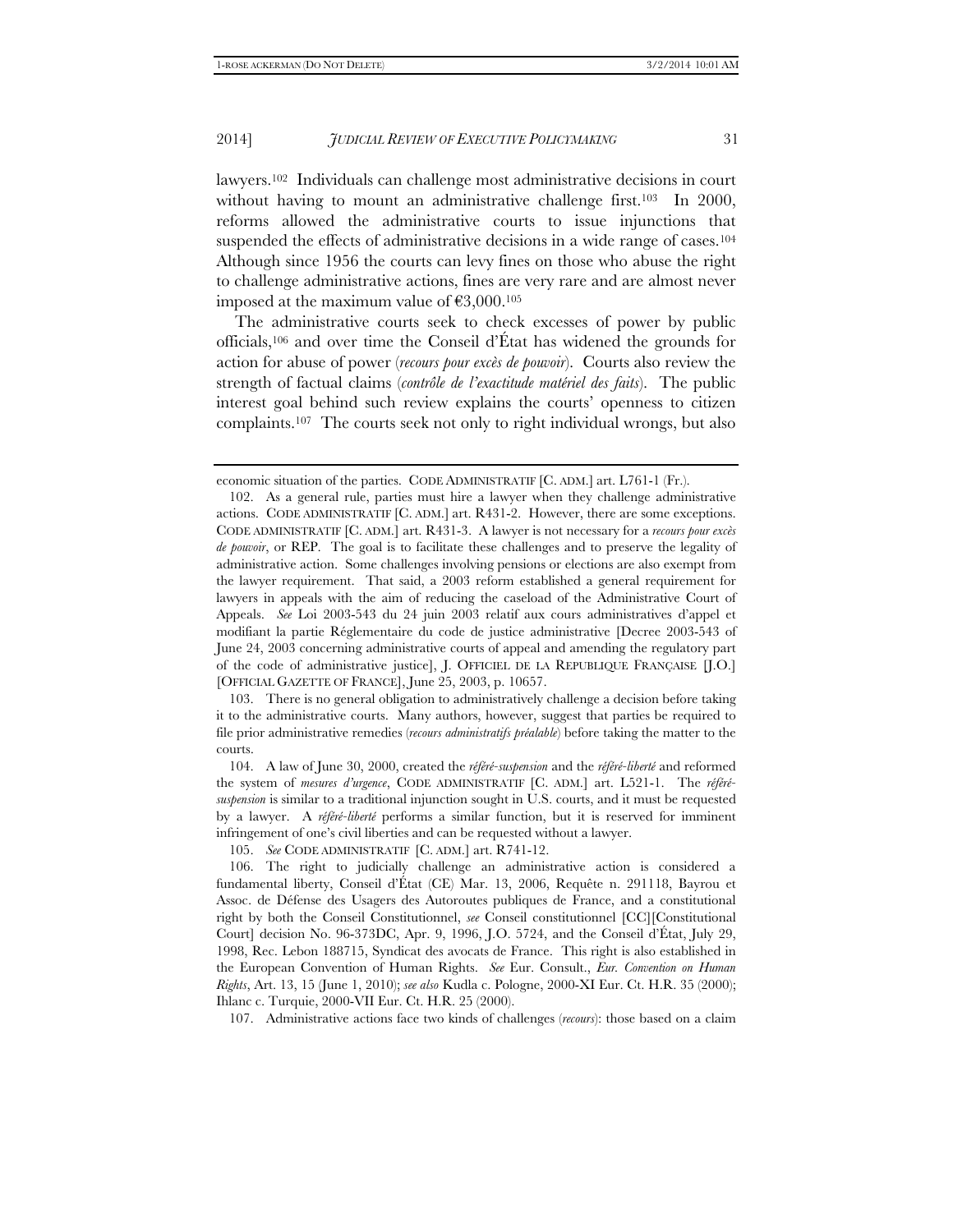to assure a well-functioning public sector.

Judicial review has become progressively less deferential (under the standard of *contrôle normal*), and some authors talk about the decline, or the death, of the deferential standard of review (*contrôle restreint*).108 Furthermore, occasionally the courts apply stringent review where they balance the advantages and disadvantages of a given decision in order to assess its legality, the so-called *contrôle du bilan*109 that some authors call "maximum review."<sup>110</sup> In some cases, such as the review of administrative sanctions, the European Court of Human Rights (ECHR) imposes a nondeferential standard, but the Conseil d'État has recently extended this approach even in the absence of legislation.111 Thus, France's background norm of stringent review appears to be developing toward even more aggressive oversight.

#### *2. Review in the Modern Regulatory State*

The system, however, is not well-adapted to the review of the actions of

 110. *See* CE Sect., Feb. 15, 1961, Rec. Lebon 121; Conseil d'État (CE) Feb. 3, 1975, Requête n. 94108; Conseil d'État (CE), Nov. 2, 1973, Requête n. 82590; Conseil d'État (CE), Feb. 6, 2004, Requête n. 255111; CE Sect., Mar. 10, 2006, Requête n. 264098. There is a controversy in French legal literature regarding the number of standards of review. Most find two standards: the restricted review (*contrôle restreint*) and the regular review (*contrôle normal*). Some authors claim that in some cases the administrative judges apply a third, more intrusive standard, which they call maximum review (*contrôle maximum*). Restricted review applies to situations where the administration has discretionary powers. The judge will only annul the decision where there is a "manifest error of appraisal" (*erreur manifeste d'appréciation*).

 111. *See* Conseil d'État (CE), Feb. 16, 2009, Requête n. 274000; Pudas v. Suede, A125-A Eur. Ct. H.R. 83, 94 (1987); CE Sect., June 9, 1978, Requête n. 05911; CE Sect., June 27, 2007, Requête n. 300143. The Conseil d'État ruled that in the case of fines imposed by the administration, judicial review is unlimited, even in the absence of a specific legislative provision. Conseil d'État (CE) Feb. 16, 2009, Requête n. 274000. This holding might be the result of pressure from the European Court of Human Rights that had already decided administrative sanctions can only be imposed when unlimited judicial review is available. Pudas v. Suede, A125-A Eur. Ct. H.R. 83, 94 (1987). The review of administrative sanctions is evolving towards more intense review. From the 1970s, courts started to subject the amount of the sanction to the standard of "manifest error of appraisal." CE Sect., June 9, 1978, Requête n. 05911, Lebon. Currently, they do not hesitate to assess the proportionality of the sanction and to reform it. Conseil d'État (CE), June 27, 2007, Requête n. 300143.

of "objective" illegality (*recours objectifs*) and those based on a claim of violation of individual or collective right (*recours subjectifs*). The recours objectifs promote the general interest in legality, and they are subject to very lenient rules of admission. The most important recours objectif is the action for abuse of power (*recours pour excès de pouvoir)*.

<sup>108.</sup> *See, e.g.*, DIDIER TRUCHET, DROIT ADMINISTRATIF 216-17 (3d ed. 2010).

 <sup>109.</sup> *See* Conseil d'État (CE), May 28, 1971, Requête n. 78825.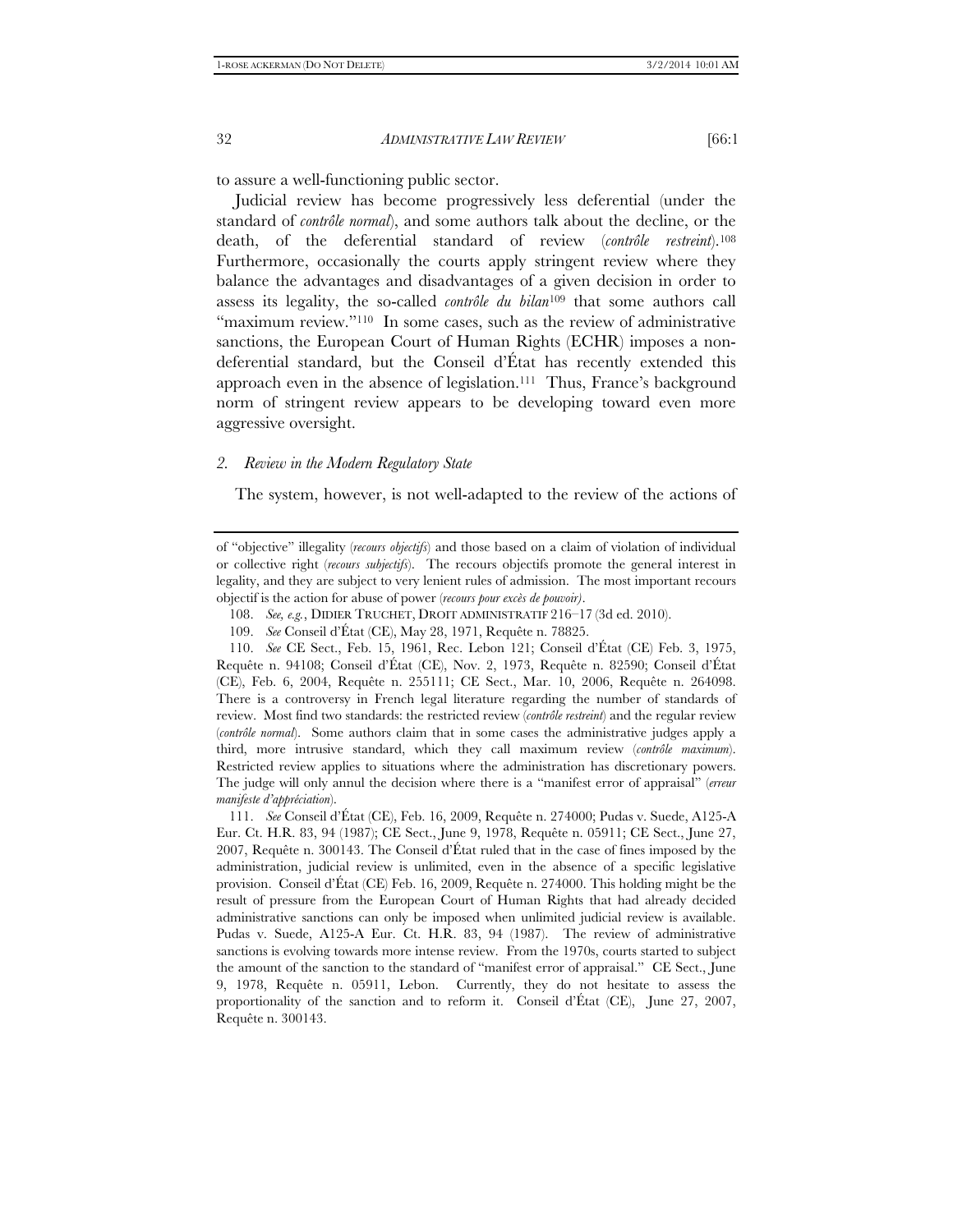the modern regulatory welfare state. Independent regulatory agencies fit awkwardly into the French legal structure, as does any type of expert-based regulation, such as the general rules governing air and water pollution. The French courts have not created any new concepts in their review of technical, complex decisions taken by regulatory agencies and ministries. They apply the same concepts that they developed in the review of nonspecialized administrative actions.<sup>112</sup> Theoretically, French administrative courts apply a deferential standard of review to highly technical<sup>113</sup> or politically sensitive cases.114 In practice, however, they are clearly less prone to find such instances when compared to their Canadian and American counterparts.

A good example of this tendency to overlook technical complexities is the case law on mergers.115 The Conseil d'État has always applied "regular review" (*contrôle normal*) when considering the relevant decisions taken by the French Minister, or since a recent reform, by the antitrust agency. It carried out a regular review of technical assessments as well as factfinding. As a consequence, no margin of appreciation is left to administrative authorities. The Conseil d'État has reviewed for correctness the identification of the relevant market and the evaluation of anticompetitive

 <sup>112.</sup> *See* Didier Théophile & Hugues Parmentier, *L'étendue du Contrôle Juridictionnel dans le Contentieux du Contrôle des Concentrations en Droit Interne et Communautaire*, 2006 CONCURRENCES: REVUE DES DROITS DE LA CONCURRENCE 39, 41 (2006) (noting that French law does not have the concept of "complex economic assessments," that leads to deferential review under European law—and, until recently, under Italian law. Occasionally, the *rapporteurs publics* do refer to some inadequacies in the tools of judicial review to address regulatory problems. *See, e.g.*, CE Sect., Apr. 27, 2009, Requête n. 312741.

 <sup>113.</sup> *See, e.g.*, CE Ass., Apr. 27, 1951, Rec. Lebon 236 (applying restricted review on whether a hair lotion was poisonous); Conseil d'État (CE) Oct. 14, 1960, Rec. Lebon 529, Syndicat Agricole de Lalande-de-Pomerol (applying restricted review to determine whether a wine was worthy of an appellation controlée). More recently, some telecommunication regulation cases have also received restricted review due to their complexity. *See*, *e.g.*, Conseil d'État (CE) July 10, 2006, Requête n. 274455 (applying restricted review to determine the distribution of the costs of the universalization of the service); CE, Dec. 5, 2005, Requête n. 277441, 277443–277445 (applying restricted review to the establishment of a price floor regulation to dominant companies).

 <sup>114.</sup> Two examples are the review of the so-called *mesure de haute police*. *See* Conseil d'État (CE) July 25, 1985, Requête n. 68151; Conseil d'État (CE), Feb. 3, 1975, Requête n. 94108. These cases dealt with measures against foreigners on French soil and refusals to apply an administrative sanction due to the principle of prosecutorial discretion (*opportunité des poursuites*). *See* Conseil d'État (CE), Dec. 30, 2002, Requête n. 216358; Conseil d'État (CE), July 28, 2000, Requête n. 199773.

 <sup>115.</sup> Technically complex decisions reviewed for correctness are also common outside the realm of antitrust. In the regulation of telecommunications, see, e.g., Conseil d'État (CE) May 19, 2008, Requête n. 311197 and Conseil d'État (CE) Dec. 29, 2006, Requête n. 288251.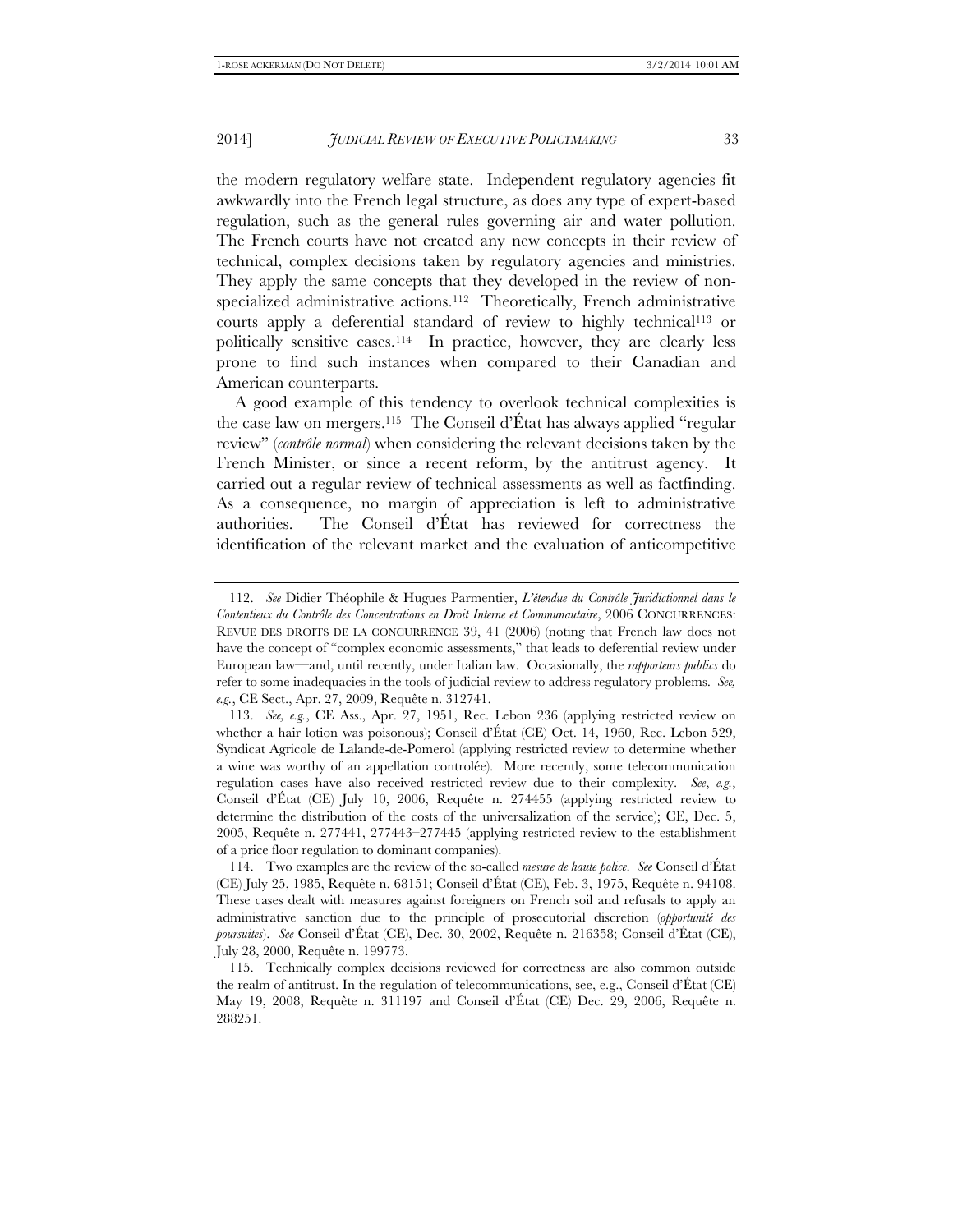effects,<sup>116</sup> assessed the very existence of a merger,<sup>117</sup> and established the criteria under which making an "exception for a failing firm" could be accepted.118 In the opinion that inaugurated this approach, the *rapporteur public* Jacques-Henri Stahl argued that the relevant market is an "objective notion that is imposed upon economic actors and the antitrust authority, which has no leeway to choose one market over another."119 The notion of a relevant market may very well be objective, but the definition of which market is relevant for a given merger operation is often a highly technical and debatable issue that administrative institutions are usually better placed to address.

Likewise, the political component of many regulatory decisions is not officially recognized in court. This is particularly clear in the domain of statutory construction. Canadian and American courts defer systematically to agencies' interpretation of ambiguous terms in legislation. French courts, however, usually claim legitimacy to interpret these ambiguous terms.120 They view such concepts as "legal" because they are in the statutory text; therefore, the courts can interpret them. French courts define the realm of law broadly, allowing for far-reaching review. Thus, in cases where Canadian and American courts would acknowledge that agencies are engaged in policymaking and should be left alone, French courts tend to view agencies as making legal decisions that are therefore reviewable.

Indeed, French courts only vary the intensity of review in instances of legal classification of facts (*qualification juridique des faits*). Claims of direct violation of law (generally understood rules or unwritten principles) or wrongful constructions of statutes<sup>121</sup> always give rise to a review for correctness. To illustrate the different approaches in France and Canada, compare the Conseil d'État opinion in *GSD Gestion*<sup>122</sup> with the Canadian Supreme Court opinion in *Pezim*.<sup>123</sup> The cases concern the interpretation by the financial market regulator of similar statutory provisions. In

 <sup>116.</sup> *See* Conseil d'État (CE), Oct. 6 2000, Requête n. 216645; CE Sect., Apr. 9, 1999, Requête n. 201853.

 <sup>117.</sup> *See* CE Sect., May 31, 2000, Requête n. 213161.

 <sup>118.</sup> *See* CE Sect., Feb. 6, 2004, Requête n. 249267.

 <sup>119.</sup> *See* CE Sect., Apr. 9 1999, Requête n. 201853.

 <sup>120.</sup> *See* Conseil d'État (CE), June 7, 1999, Requête n. 193438 (broadcasting authority's domain); Conseil d'État (CE), May 18, 1998, Requête n. 182244 (same); Conseil d'État (CE), July 30, 1997, Requête n. 153402 (same).

 <sup>121.</sup> The "wrong construction of statutes" is one of the instances of error of law (*erreur de droit*) alongside decisions grounded on an invalid or revoked law.

 <sup>122.</sup> *See* Conseil d'État (CE) Feb. 4, 2005, Requête n. 269001.

 <sup>123.</sup> *See* Pezim v. British Columbia (Superintendent of Brokers), [1994] 2 S.C.R. 557 (Can.).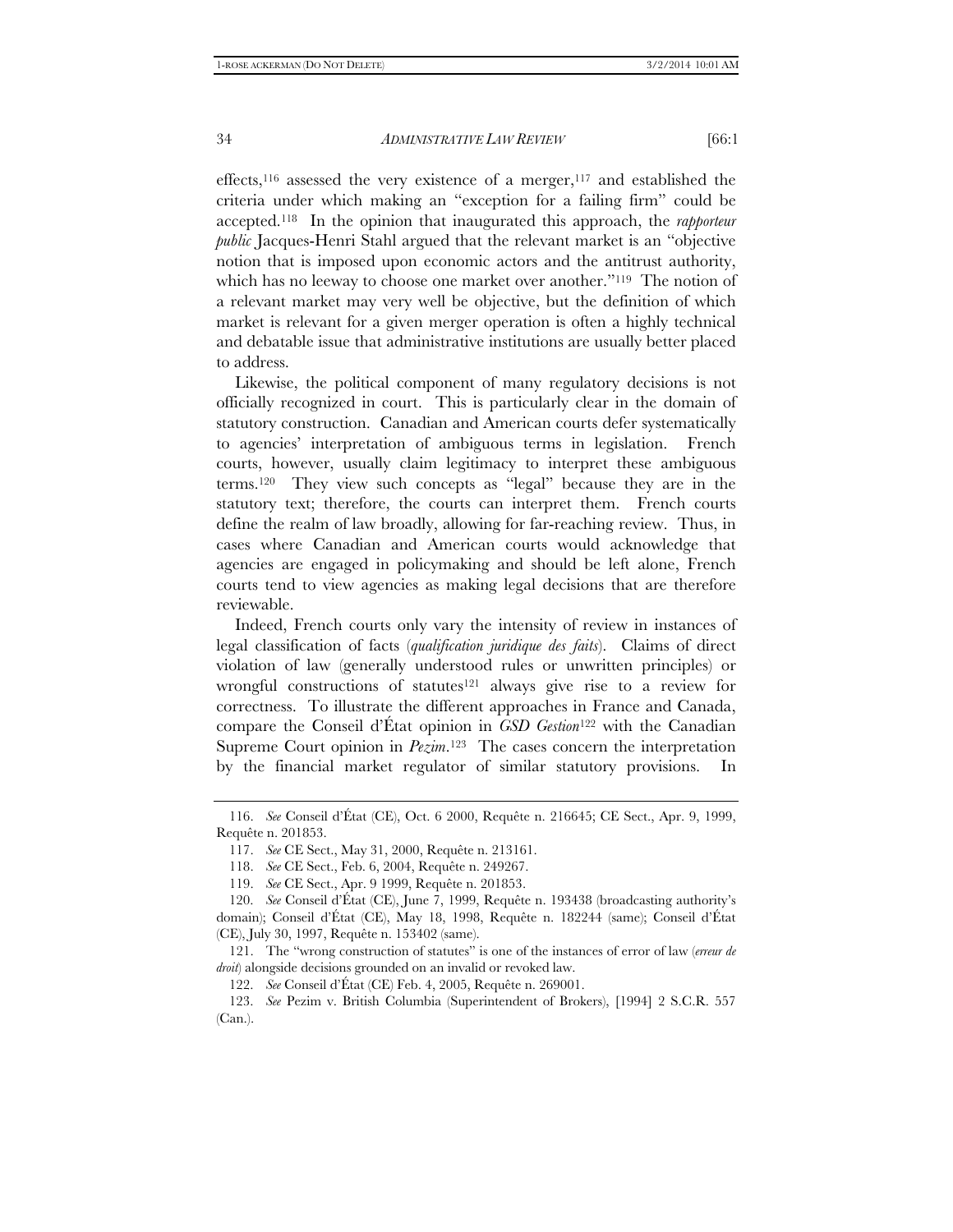Canada, the statute required companies to disclose any "material change" in their business or operations.124 In France, a similar obligation existed in the case of "changes in the characteristic elements" that had been previously reported to the regulator. In both cases, the courts upheld the decisions of the administrative authorities to levy fines on operators deemed to have violated this obligation.125 However, the Canadian Supreme Court did so by applying a deferential standard of review and by affirming that the interpretation of the expression "material change" in the relevant legislation required specific knowledge of financial markets.126 The Conseil d'État and its *rapporteur public* made no such finding. Subjecting the decision of the administrative authority to non-deferential review, it interpreted the statute directly, finding that the agency did not commit an error of law or of appreciation when it found that "changes in the characteristic elements" of the company had occurred.

In general, French jurists are comparatively less likely to accept claims that administrative authorities are best suited to deal with technical issues. Although such claims do occasionally appear in some opinions of the *rapporteurs publics,*127 they are much rarer than in Canadian and American case law. As a consequence, both democratic legitimacy and deference to expertise play a comparatively less pronounced role in French judicial review of administrative action. Under the influence of the European Union  $(EU)$  and ECHR, rights have risen in importance,<sup>128</sup> but there is little straightforward confrontation with democratic values or technical competence as grounds for either review or deference.

Part of the reason for this difference is the relative paucity of cases dealing with the validity of rules as opposed to adjudications in individual cases. Nevertheless, such cases do exist. For example, one case required the state to act under an EU directive. It held that silence or inaction by the minister could be an abuse of power just as much as action.<sup>129</sup> A second case involved a quite aggressive review of a substantive rule that set

 <sup>124.</sup> *See id.*at 575.

 <sup>125.</sup> Conseil d'État (CE), Feb. 4, 2005, Requête n. 269001. In both the French and Canadian cases, the relevant statutes brought further precision and examples of what could constitute a "material change" or "changes on the characteristic elements."

 <sup>126.</sup> *See* Pezim v. British Columbia (Superintendent of Brokers), [1994] 2 S.C.R. 557, 588 (Can.).

 <sup>127.</sup> *See, e.g.*, Conseil d'État (CE), Apr. 27, 2009, Requête n. 312741; CE Sect., Feb. 25, 2005, Requête n. 247866.

 <sup>128.</sup> *See generally* MITCHEL DE S.-O.-L'E. LASSER, JUDICIAL TRANSFORMATIONS: THE RIGHTS REVOLUTION IN THE COURTS OF EUROPE (2009) (elaborating on the situation in France).

 <sup>129.</sup> *See* CE Ass., Feb. 3, 1989, Requête n. 74052.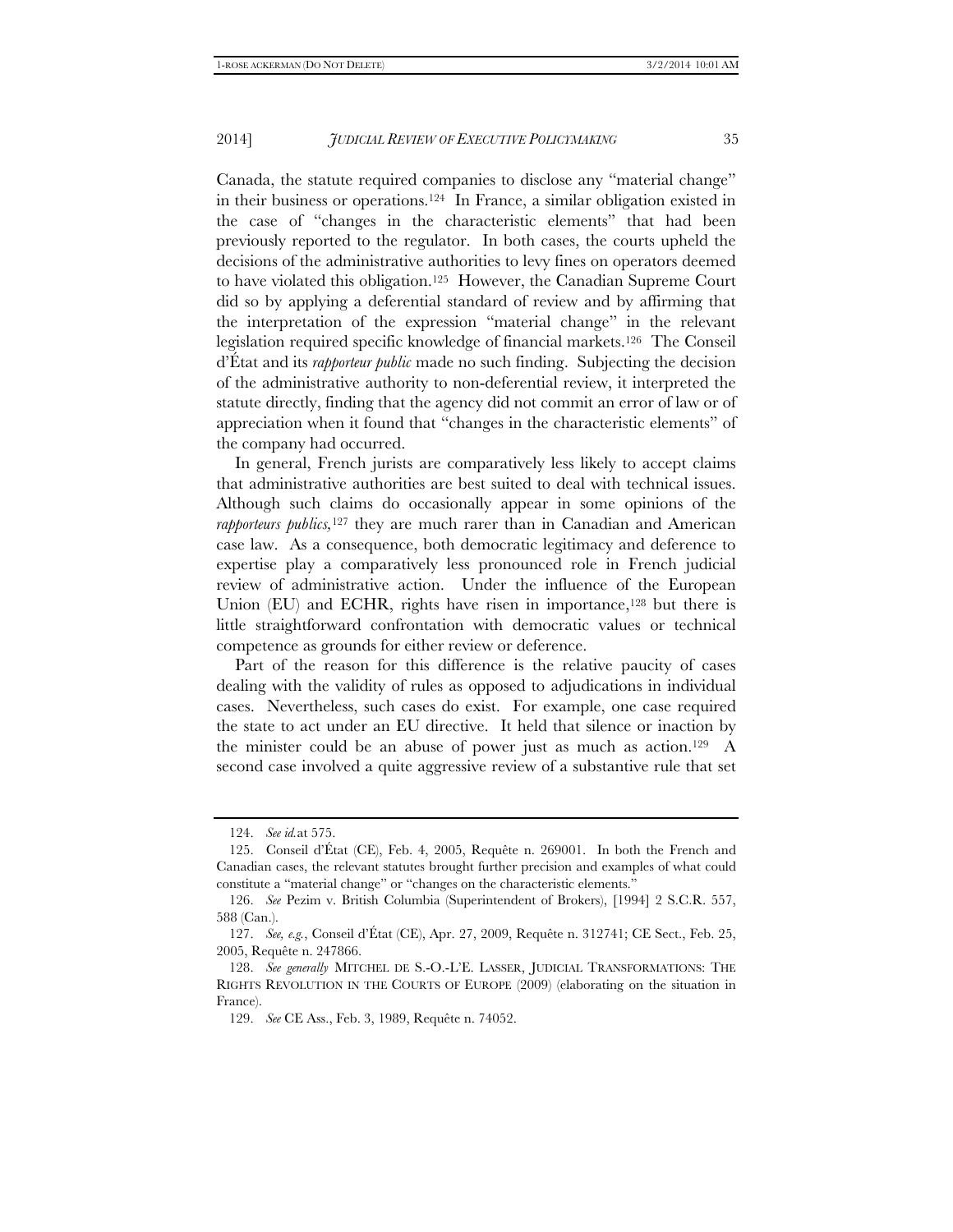doctors' fees.130 The case turned on an interpretation of the principle of equality.131 The decision takes on the substantive merit of a policy in a fairly functional way even if the ground is the familiar one of abuse of power.

For one class of statutes, however, the legislature has reacted to the administrative courts' lack of economic expertise simply by denying them jurisdiction. Some disputes over antitrust and financial regulation are heard in the civil courts.<sup>132</sup> The law gives first instance jurisdiction to the Court of Appeals of Paris—a court with expertise in business law.133 The civil courts have provided non-deferential review in cases concerning anticompetitive behavior.134

 132. *See, e.g.*, Conseil constitutionnel [CC] [Constitutional Court] decision No. 86- 224DC, Jan. 23, 1987, J.O. 924 (Fr.). The general rule is that the review of the decisions of the independent administrative agencies rests with the administrative jurisdiction, but the rule may be derogated by law "in the interest of good administration of justice."

 133. The review of civil courts is always intense under French law because such courts are the "guardians of fundamental liberties." *See* CODE CIVIL [C. CIV.] art. 561 (Fr.); Cour de cassation [Cass.] [supreme court for judicial matters] com., Jan. 31, 2006, Bull. civ. IV, No. 134 (Fr.); Cour de cassation [Cass.] [supreme court for judicial matters] com., June 29, 2007, Bull. civ. IV, No. 1020 (Fr.); Cour de cassation [Cass.] [supreme court for judicial matters] com., Sept. 26, 2006, Bull. civ. IV, No. 8 (Fr.).

134*.* The decision in the *Sandoz* case illustrated such intense review. The Competition Council had imposed fines on Sandoz for abuse of its dominant position. The Cour d'appel provided a thorough review of Competition Council's ruling. *See* Cour d'appel [CA] [regional court of appeal] Paris, 1e ch., Mar. 30, 2004, BOCCRF 2004, (Fr.); *see also* Cour d'appel [CA] [regional court of appeal] Paris, 1e ch., Dec. 20, 2005, RG 2006, 01498, (Fr.). However, even in those areas, although the civil courts review individual cases, review of secondary legislation remains at the Conseil d'État, which also reviews draft rules in its

 <sup>130.</sup> *See* CE Ass., July 16, 2007, Requête n. 293229; *see also* J. Boucher & B. Bourgeois-Machureau, *Redéfinition des règles de calcul des redevances pour service rendu*, 35 ACTUALITE JURIDIQUE DROIT ADMINISTRATIF 1439, 1807 (2007); L'HEDONISME AU CONSEIL D'ÉTAT, RICHER & ASSOCIES, http://www.cabinet-richer.com/articles/hedonisme-conseil-etat.htm (last visited Feb. 2, 2014). The Conseil d'État reviewed a decree that set the fees charged to private doctors for the use of public hospitals. The decision examined the substance of the decree and held that the government could take account of the economic benefit to the doctors of using these facilities, as well as the hospital's cost of production. Commentators point to the case as an example of the Conseil d'État's willingness to engage in economic reasoning. However, the case looks more like a controversy over the division of the rents or excess profits of certain medical specialties, such as plastic surgery.

 <sup>131.</sup> French judges work with a number of "general principles of the law" to resolve cases. Besides equality, other general principles of the law deal with liberty (e.g., freedom of trade), security (e.g., right to judicial review, right to administrative appeal, natural justice, bias, non-retroactivity, the obligation to revoke an illegal act, the right to live a normal life), respect for the dead (e.g., for doctor's ethical obligations), the continuity of public services, etc. *See* LASSER, *supra* note 127; *see also* Susan Rose-Ackerman & Thomas Perroud, *Policymaking and Public Law in France: Public Participation, Agency Independence, and Impact Assessment*, 19 COLUM. J. EUR. L. 225, 228 (2013).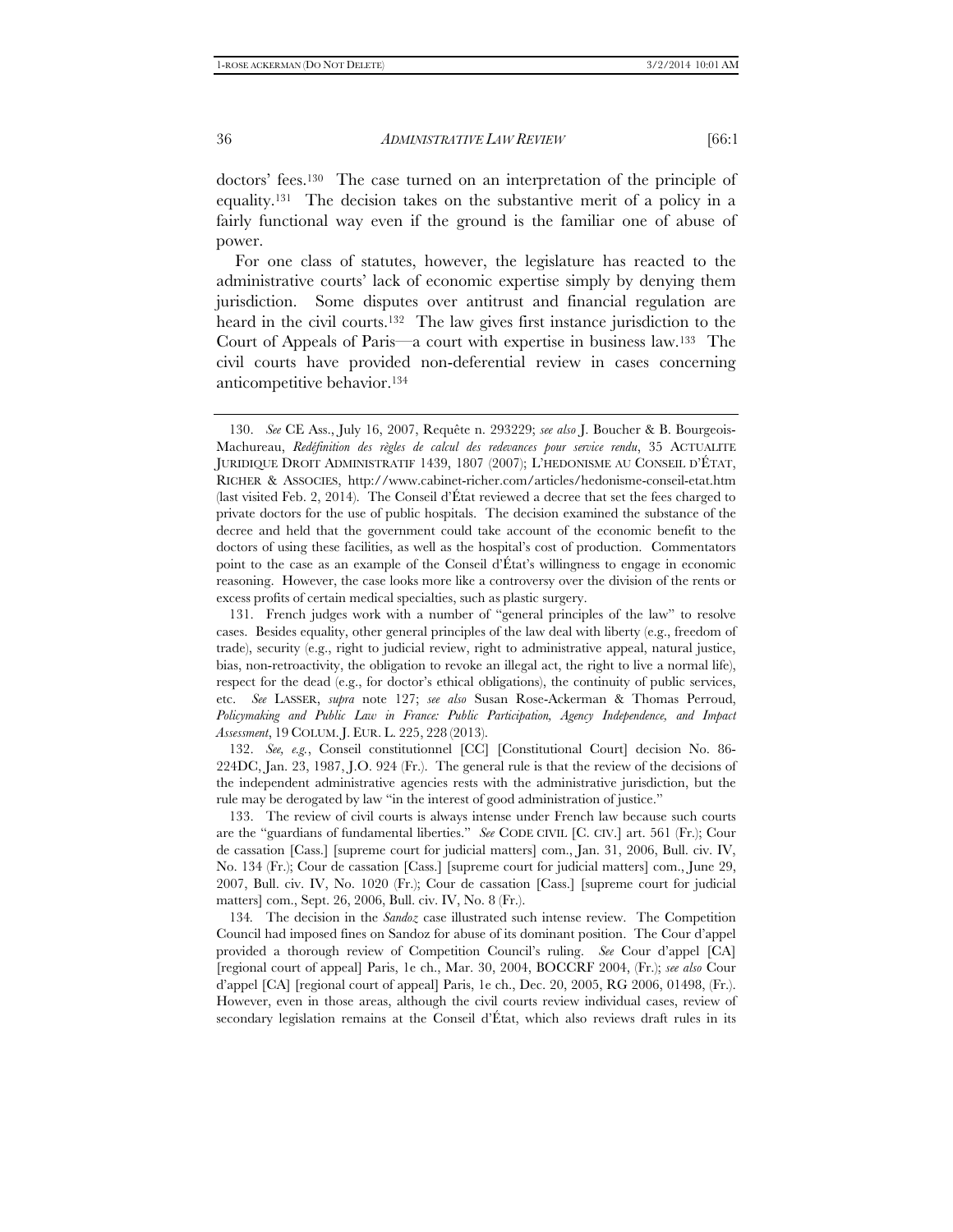The French administrative courts engage in stringent review of adjudication inside the executive and the agencies, but this review does not reflect a nuanced view of the nature of expert policymaking under delegated authority. It is generally embedded in a traditional framework that fails to acknowledge the political nature of these policy decisions. Either there is no law to apply—so certain administrative actions are entirely devoid of review—or the courts hold that the action falls into a conventional category and can be reviewed like any other case.

If review does occur, the Conseil d'État's impact on government and agency policymaking is problematic for several reasons. First, the Conseil d'État's decisions have traditionally been very concise. Conclusions are often left unexplained beyond references to legal texts. Courts make crucial decisions concerning the regulation of important areas like telecommunications or energy in a few short paragraphs.135

Second, in most cases the Conseil d'État does not discuss opposing arguments or explain why its reasons are better than the contrary reasons. The lack of dissent compounds this problem along with the secrecy of the deliberations. Third, if the Conseil d'État characterizes an issue as merely a legal question, this tends to hide the fact that there is room for alternative interpretations. If the legislation is ambiguous, the courts tend to choose an option and claim that it is the only legally possible solution. Political choices are presented as legal impositions. Fourth, open-ended "legal" concepts like "proportionality" and "general interest" empower courts to make their own balance of interests when they decide cases that are essentially political in nature.

However, there is a basic limitation to the claim that the French courts provide overly aggressive review of executive and agency policymaking. In spite of permissive standing and jurisdiction doctrines, much government policymaking is made through decrees and ordinances and is seldom subject to judicial review. In such cases, the only review the Conseil d'État provides is ex ante in its advisory capacity. It reviews draft secondary legislation from both executive departments and independent agencies before the documents are issued. Although the review could be wideranging, in practice, it appears to focus on the rule's legal basis. These

advisory capacity.

 <sup>135.</sup> This problem is partially mitigated by the reasons given by the *rapporteur public*, a member of the Conseil d'État who proposes a solution to the case. The *rapporteur public*'s reasons are often longer and more developed than those in the actual decision. However, the reasons given by the *rapporteur public* are not necessarily the reasons of the Conseil d'État itself. The Conseil d'État does occasionally issue long opinions, but this does not yet seem to be a trend. *See, e.g.*, Conseil d'État (CE), Dec. 21, 2012, Requête n. 353856; Conseil d'État (CE), Dec. 21, 2012, Requête n. 362347, 363542, 363703 (jointly issued).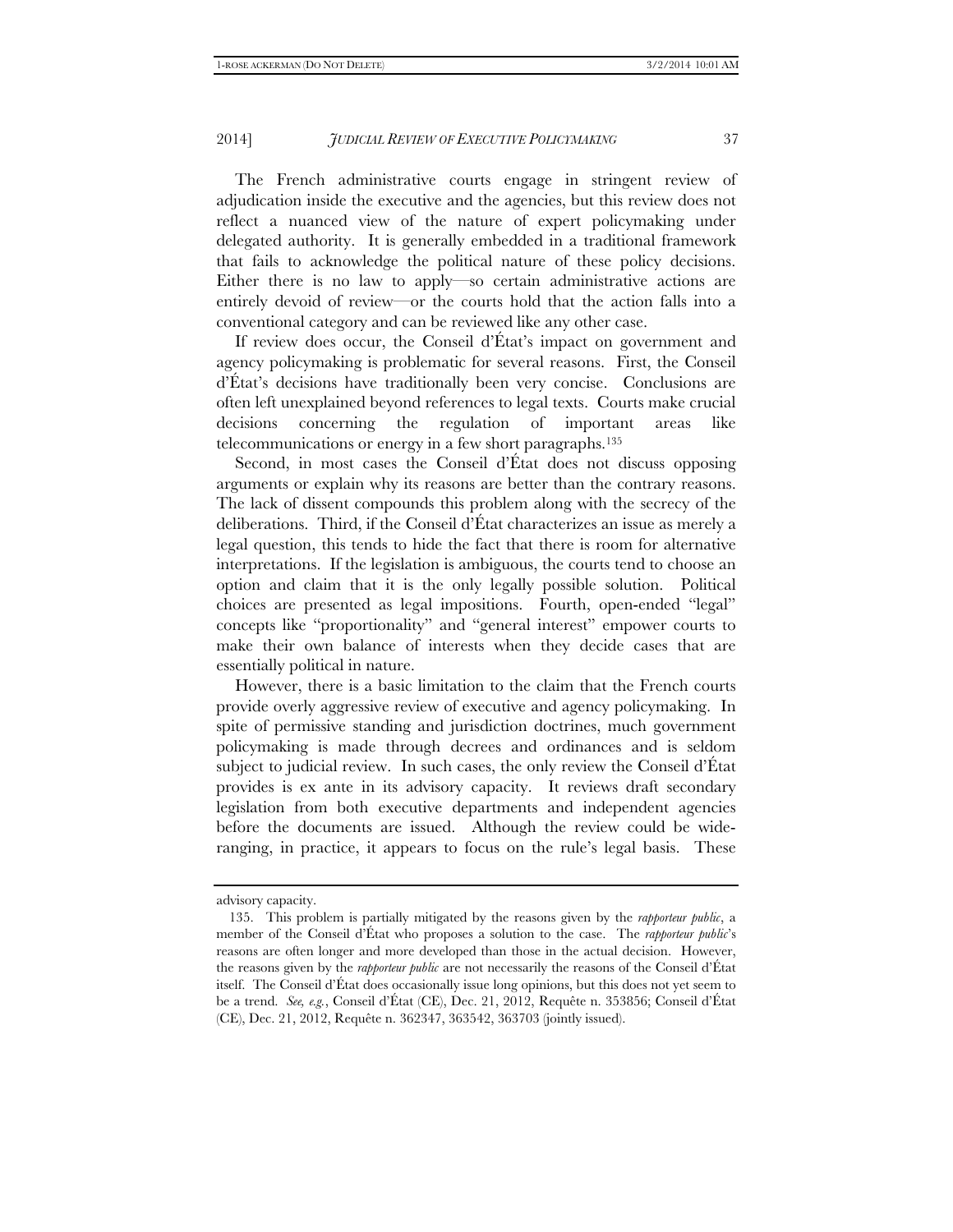reports, unlike the Conseil d'État's judicial decisions, are not made public unless the government wants to release them. Thus, one can only examine a biased sample. However, available examples are sufficient to conclude that they are similar to Conseil d'État judicial opinions. Subsequently, decrees and ordinances do sometimes come to court in a lawsuit, but most of them are not given in-depth review. Given the current state of French public law, this seems adequate, but it is a second-best solution that eliminates the possibility of review that examines the policymaking process.136

## *F. Conclusions*

Even though French and Italian courts now apply a similarly stringent standard of review to the cases they decide, their routes to this result were very different. In France, there was no "period of deference," and strong review has been consistently applied since the inception of the decentralized regulatory state. Conversely, in Italy, courts in two different periods gave deferential review to decisions that involved technical assessments only to settle recently on stringent review. Whereas the French Conseil d'État has virtually ignored the difficulties of reviewing the decisions of specialized regulatory institutions, Italian courts first acknowledged these difficulties and then ignored them without explaining their change of position. The end result is the same: a situation in which the administrative courts have done little to accommodate public law doctrines to the realities of the modern regulatory state. This does not mean that the French and Italian approaches to judicial review are problematic overall. However, they privilege the protection of legality to the detriment of other goals, such as administrative efficiency, technical competence, and political accountability.

The more stringent review applied by both France and Italy might be due to the fact that both countries have a separate administrative system of tribunals. That institutional feature reduces one of the concerns about generalist courts carrying out intrusive scrutiny of administrative decisions in ways that could violate the separation of powers. Our claim, however, is that the institutional capabilities of the French and Italian administrative courts are no stronger than those of the ordinary courts in Canada and the United States. All are poorly adapted to address technically complex or politically sensitive issues.

If one accepts this claim, then the Canadian courts seem to have done

 <sup>136.</sup> For a more complete discussion of these issues, see Rose-Ackerman & Perroud, *supra* note 130.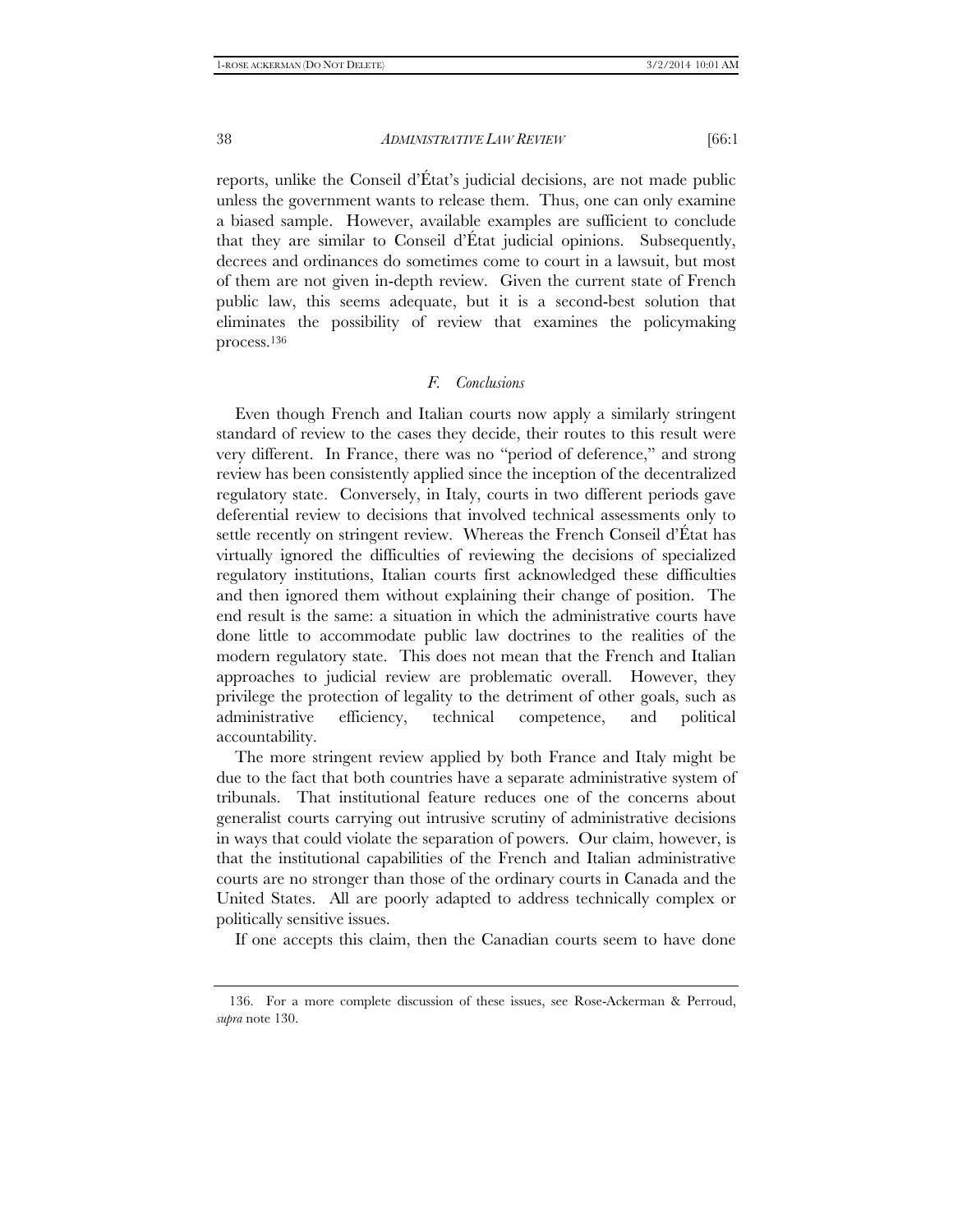the best at both acknowledging the reality of modern executive policymaking and finding a limited role for judicial review. If the nature of the issue and the institutional features of the agency suggest that it is better placed to make the challenged decision, Canadian courts will limit themselves to reasonableness review. Judicial review of substance in the United States, on one side, and in Italy and France, on the other, is more problematic. Review in the United States acknowledges the need to defer to agency expertise, but because courts often review generic rules before they are enforced, they tend to look quite carefully at the consistency between agency rules and statutes, even when the judges have little expertise. Sometimes, as in the review of health, safety, and financial standards, they review technical decision as if they had knowledge that they, in fact, lack. In France and Italy, review of rules and regulations is less common, but this means that major policy initiatives are not reviewed at all while individual decisions of less overall importance obtain very stringent oversight.

# II. PROCEDURAL SAFEGUARDS

Aggressive judicial review of the substance of regulatory policy can lead to undemocratic and technically flawed results. However, that does not imply that courts should simply decline to rule on challenges to regulatory actions. Instead, they can concentrate on the process and check to be sure that policy is made in an accountable, transparent, and responsive manner that draws on necessary expertise.

Procedural requirements can balance the three types of legitimacy that we outlined above: democratic legitimacy, competence, and the protection of rights. Through their enforcement, courts can give sufficient leeway to the technical and political choices of government bodies and at the same time assure that the decisions are both transparent and well-informed. Of course, courts will not be able to evaluate the administrative process without some knowledge of the substance and of the political interests and technical knowledge at stake. Nevertheless, checking process and assessing policy are not equivalent.

In our case studies, the publication of administrative rules and decrees is taken for granted. Outside of certain national security areas, these advanced democracies publish all officially promulgated rules. Over and above such basic transparency, the important issues concern the accountability and competence of policymaking in the executive and the agencies. In this section we examine how our four jurisdictions deal with two centrally important procedural guarantees: (i) the duty to give reasons and the (ii) right to be heard or to participate.

First, the duty to give reasons arises from fundamental rule of law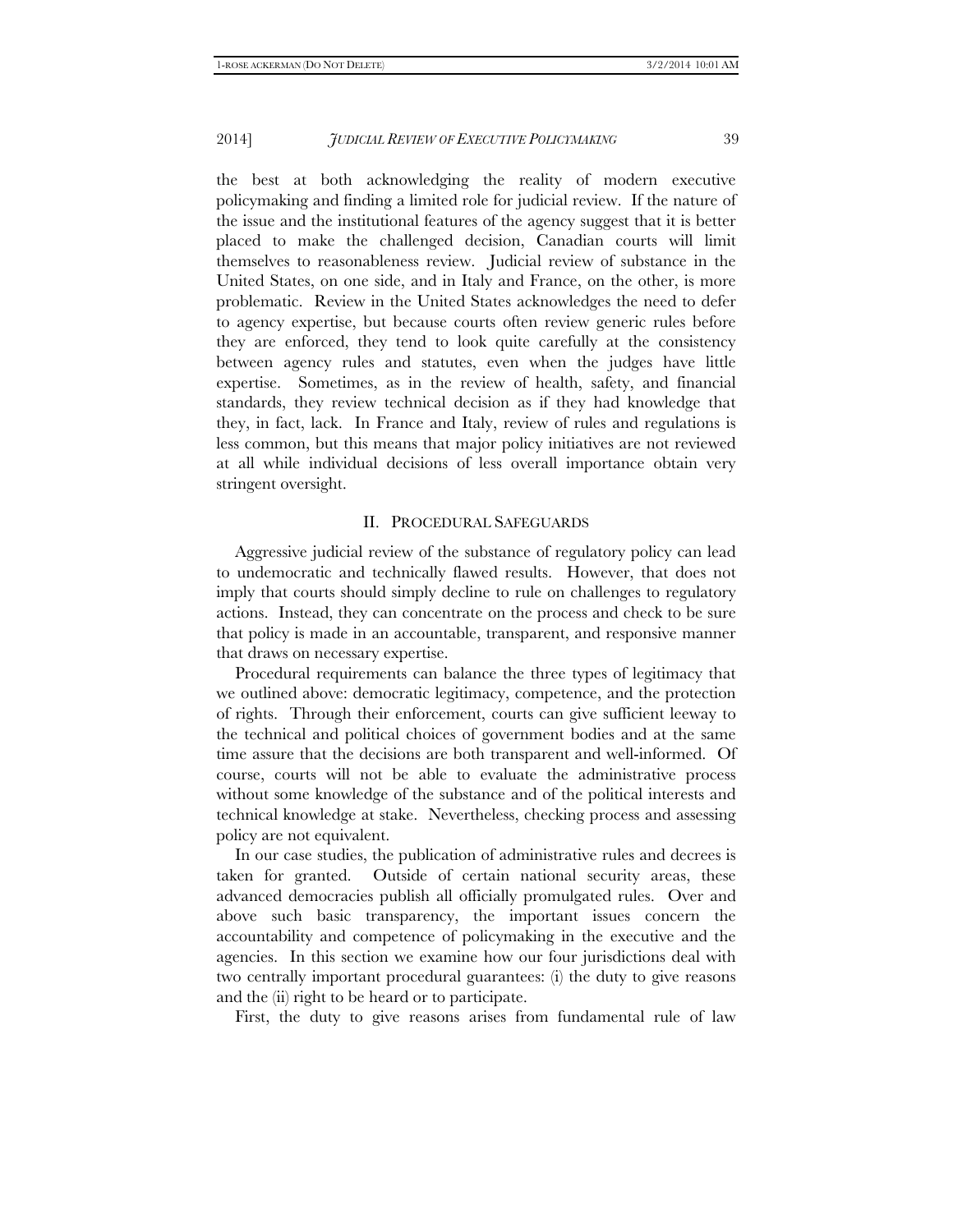principle under which the state should not enforce the law against persons without explaining why they must bear the relevant cost.<sup>137</sup> This requirement is part of the general principle that public officials, as well as private citizens, are subject to the law and hence must justify their exercises of power over others. In administrative law, this principle is most strongly institutionalized when a public agency has adjudicatory responsibilities that are analogous to the activities of courts. Either the state determines that an individual has violated a law, or it justifies a cost imposed on an individual by demonstrating that the cost is legally permitted or is balanced by a public benefit. The agency operates under an existing statute or piece of secondary legislation, and it explains to the citizens—and to any court that later reviews the action—how its actions are consistent both with the legal text and with individual rights.

In addition to the protection of individual rights, compliance with the duty to give reasons also serves broader goals of transparency and political legitimacy. The obligation to explain decisions is a corollary of the public administration's policymaking activities. If an agency makes substantive choices that affect the use of public resources and the behavior of regulated entities, citizens should have access to the reasons for those choices. If the government presents clear and comprehensive reasons for its actions, citizens will be more aware of the importance of choices, even if the decisions involve complex, technical matters. Furthermore, if citizens can access the courts, the agency's stated reasons will help non-expert judges understand what is at stake.138

Second, in adjudication, the right of participation usually translates into a right to be heard, which is linked to the protection of individual rights. Participation in rulemaking processes has a broader justification. It is a source of democratic legitimacy that allows citizens to influence the adoption of policies that reflect their beliefs and interests. Broad participation rights require administrators to accept input and data from those concerned with agency action. Agencies can lower the cost of outside participation by their own efforts of outreach. Such actions can help mitigate the information asymmetry that arises if the regulated industry dominates the consultation process. In ensuring a better balance, rights of participation can help make administrative decisions both more democratic and better informed—enhancing competence.139

 <sup>137.</sup> *See* Jeremy Waldron, Essay, *The Concept and the Rule of Law*, 43 GA. L. REV. 1, 57–61 (2008) (explaining that this requirement is canonical in discussions of the rule of law).

 <sup>138.</sup> Reason-giving can also provide guidance for non-parties to an adjudication or for those subject to a regulation, and it makes it harder for an agency to act precipitously.

 <sup>139.</sup> The extent to which public participation leads to better regulation is much debated. Some have argued that the uninformed general public can mislead the experts, who should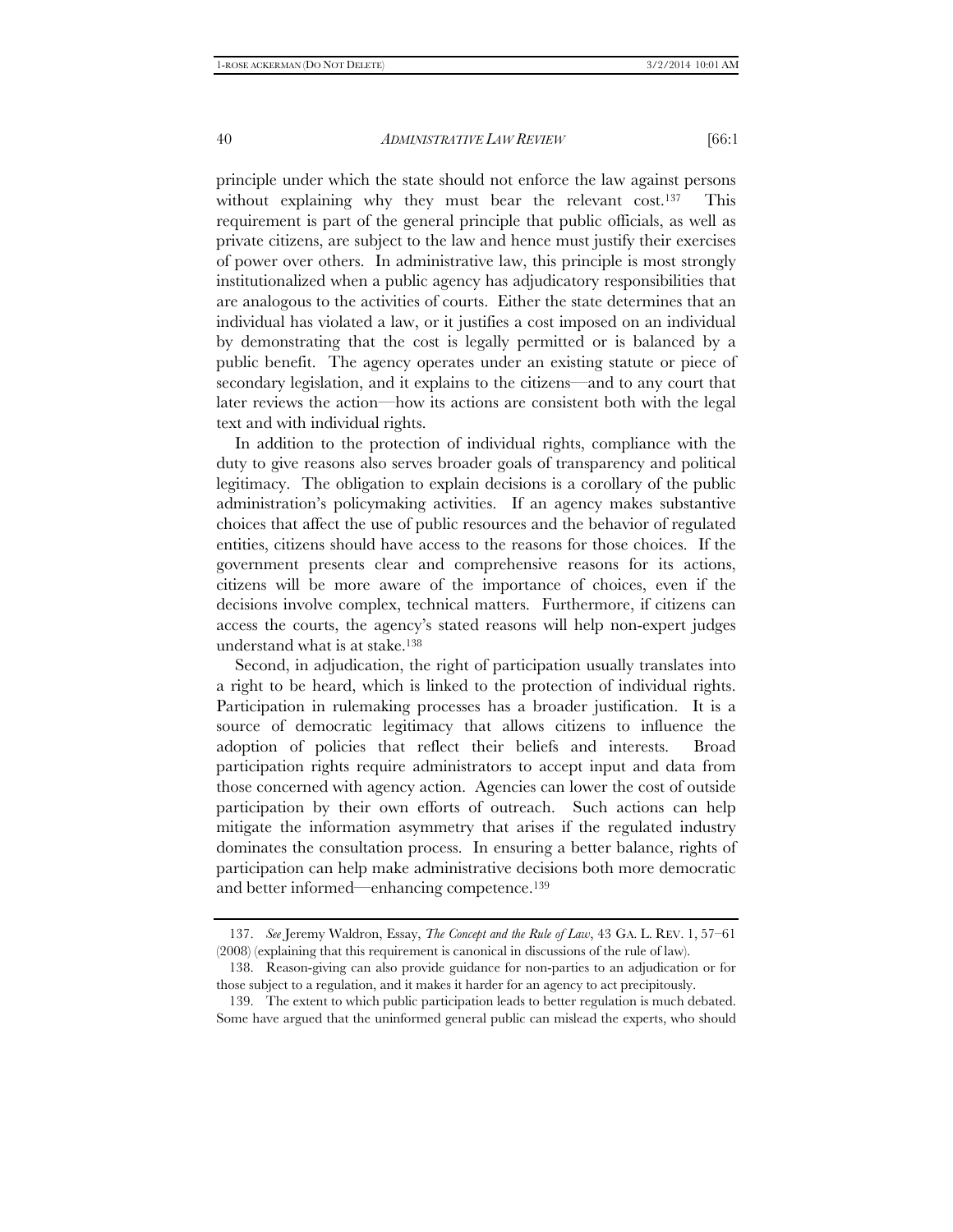Three issues are especially relevant. First, to what extent do courts in our four jurisdictions require these two procedural mechanisms in agency decisionmaking? Are they general obligations affecting every administrative action, or are they confined only to some of them? Second, if adjudications make policy, do they require greater procedural protections than adjudications that simply resolve individual cases without affecting overall policy? Third, what is the justification for the enforcement of procedural mechanisms? Are the procedures linked to the goals of democratic legitimacy and competence, or are they understood only as legal tools to ensure the protection of individual rights?

We begin with the two cases where procedural guarantees are taken particularly seriously. In the United States, procedural requirements are integral to rulemaking through the process of notice-and-comment. Reason-giving and participation rights are routes to democratic legitimacy, and not just legal tools to protect the individual against state overreaching. In the last two decades, Italy has increased the rights of participation in rulemaking processes and has established a duty to give reasons that is relatively widespread, but that duty does not reach rulemaking, except in the case of the independent agencies.

We then contrast these two cases where process is important with the two other jurisdictions in which these guarantees are less powerful. In the absence of general rules of procedure, Canadian courts distinguish between adjudication and rulemaking. They review process more carefully in the former than in the latter. In France the courts have been reluctant to adopt a general duty to give reasons, adopting the requirement only in a certain number of decisions, mostly connected to the restriction of rights. However, the French Conseil Constitutionnel has begun to enforce participation rights in the area of environmental law under the Charter for the Environment, which is appended to the French Constitution. Some statutes are beginning to increase participation in French policymaking, but these initiatives are relatively new or are limited to particular areas of government activity.

# *A. United States*

In the United States, both participation rights and the duty to give reasons are central to the notice-and-comment provisions of the APA.140

therefore be "isolated" in their process of decisionmaking. *See generally* CASS R. SUNSTEIN, LAWS OF FEAR: BEYOND THE PRECAUTIONARY PRINCIPLE (2005). For a critique of the antidemocratic nature of this argument, see Dan M. Kahan et al., *Fear of Democracy: A Cultural Evaluation of Sunstein on Risk*, 119 HARV. L. REV. 1071, 1108 (2006) (book review).

 <sup>140.</sup> APA, Pub. L. No. 79-404, §§ 4(a)–(b), 60 Stat. 237, 238–39 (codified as amended at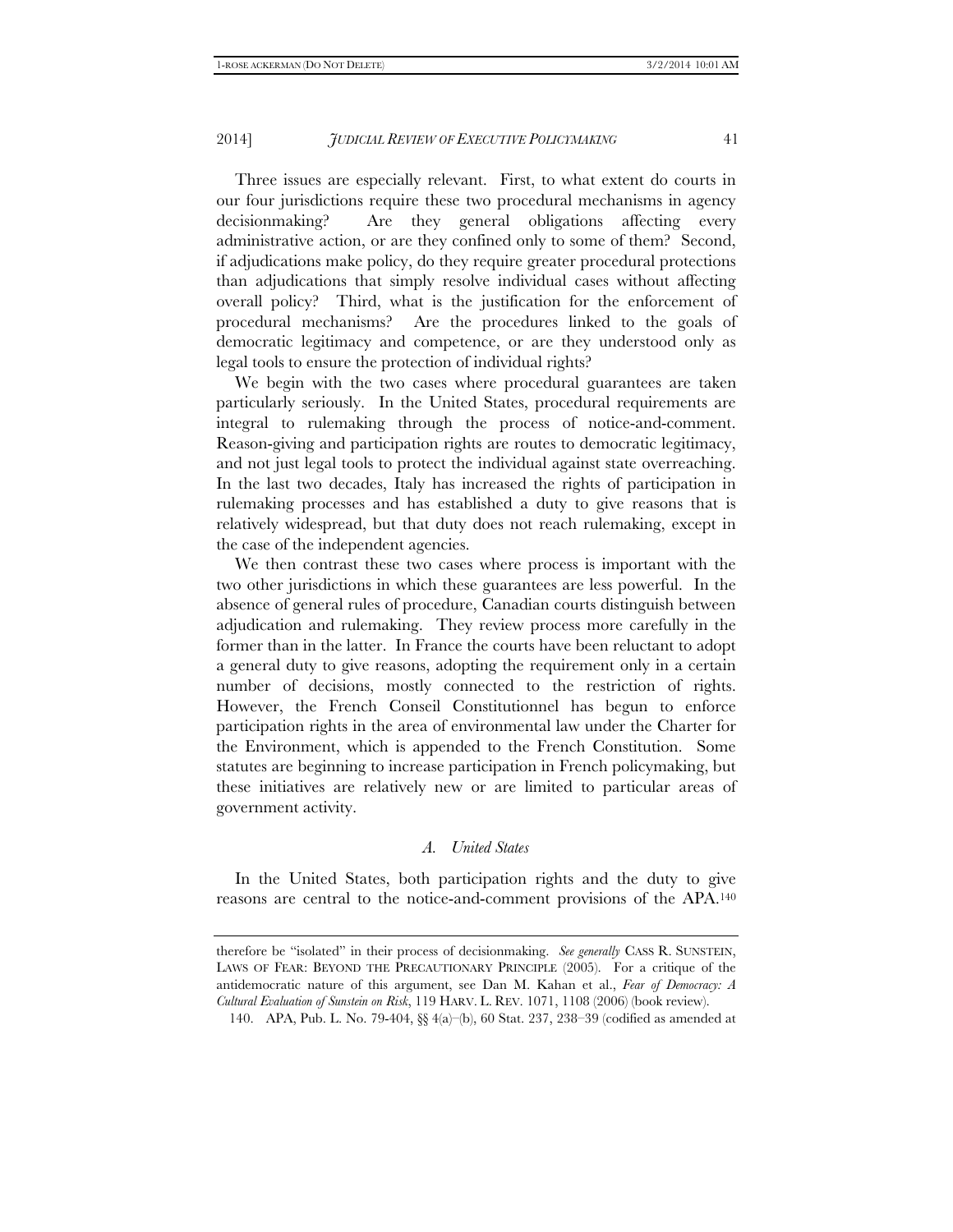The focus is on political legitimacy and competence, not the protection of individual rights. The provisions apply to rules made under delegated authority in federal statutes.141 A typical rulemaking process includes both the interpretation of statutory terms and policymaking choices derived from the statutory text. Sometimes the line between these categories is quite blurry. Participation is open-ended in notice-and-comment procedures while in adjudications it can be limited to those with an individual stake in the outcome. The procedural requirements for both rulemaking and adjudication are subject to judicial review. They are not just recommendations for good governance.

## *1. Participation in Rulemaking*

If an agency engages in notice-and-comment rulemaking, it must organize the process so that it is open to public input.142 This aspect of the statute has become so routinized that it seldom generates lawsuits so long as the agency issued its rule using notice-and-comment. However, certain substantive policy choices are exempt from the notice-and-comment process,143 and agencies can make policy choices outside that process by issuing interpretive rules and policy statements.<sup>144</sup> Some agencies that are legally exempt from notice-and-comment rulemaking requirements, nevertheless, use them to enhance their public legitimacy. For example, the Department of Housing and Urban Development issued its own regulations that require the Department to use notice-and-comment rulemaking.145 Outside of such voluntary actions, controversies arise over the range of choices that require notice-and-comment and over the legal status of agency actions that are exempt.146 These challenges, however, concentrate on the overall scope of the law and do not isolate public participation from other requirements. Agencies do not limit the range of people and organizations that can submit comments.

Comment periods are usually several months in length and are routinely

<sup>5</sup> U.S.C. § 553(b)–(c)) (2012).

 <sup>141.</sup> The provision includes numerous important exceptions, most notably for benefit programs. In some cases more formal, court-like procedures apply under §§ 556 and 557, but these are seldom used unless explicitly required by statute. *See* 5 U.S.C. §§ 556–57 (2012).

<sup>142.</sup> *Id.* at § 553(b)–(c).

 <sup>143.</sup> *See* § 553(a) (exempting military or foreign affairs, agency management or personnel, and loans, grants, benefits, and contracts).

 <sup>144.</sup> *See* § 553(b)(3)(A)–(B).

 <sup>145. 24</sup> C.F.R. § 10.1 (2013).

 <sup>146.</sup> On the exceptions, see *Am. Hosp. Ass'n. v. Bowen*, 834 F.2d 1037, 1041 (D.C. Cir. 1987), and *Cmty. Nutrition v. Young*, 818 F.2d 943, 946 (D.C. Cir. 1987).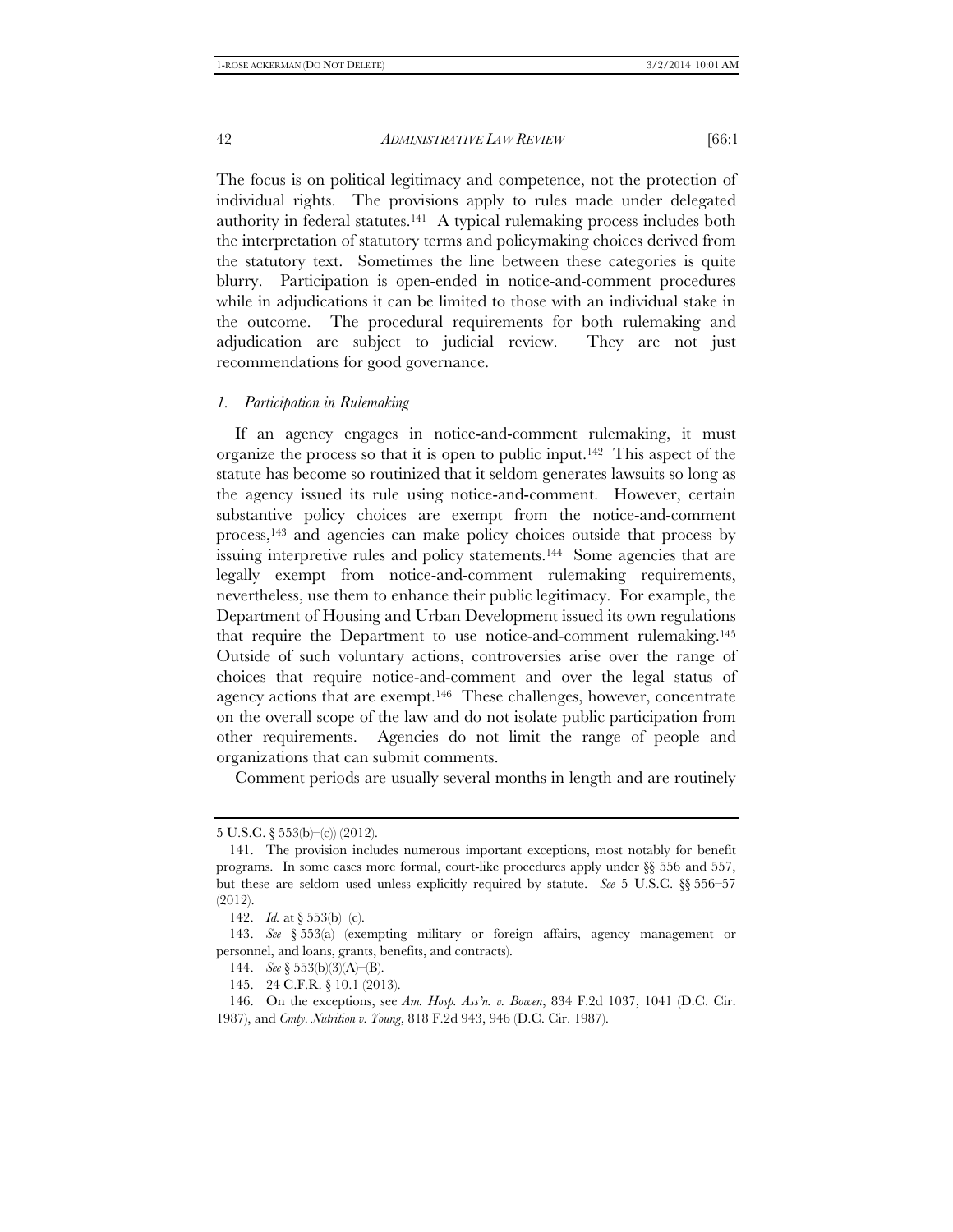extended if outsiders request an extension. Agencies do not want to risk a court challenge claiming that they did not consult sufficiently. The number of comments received is sometimes very large, but many rulemaking dockets generate little interest. A Forest Service rulemaking docket generated more than one million comments, although many were form letters.147 In contrast, a study of eleven rulemaking dockets found that the number of comments ranged from 1 to 268;<sup>148</sup> another study of forty-two dockets found that the average number of comments was thirty.<sup>149</sup>

#### *2. Review of Policymaking Processes*

The courts enforce the reason-giving requirement included in the noticeand-comment provisions of the APA and can strike down an agency action that is "arbitrary and capricious."150 This is a deferential substantive standard, but courts have often applied it in a way that concentrates on the rulemaking process, turning it into a procedural safeguard. The APA also instructs the courts to "hold unlawful and set aside agency action . . found to be . . . without observance of procedure required by law."151 Thus a court can void an agency action that is procedurally flawed even if it seems substantively reasonable. In practice, however, procedural failures are often connected with substantive inadequacies. For example, the Supreme Court has voided decisions that were not accompanied by logical reasoning, including agencies' failures to elaborate when and how it relies on predictive judgments or uses broad models or tests.152 It has disallowed decisions that did not take into consideration an important aspect of the problem, such as the costs of a given public policy or factual circumstances that were crucial to the decision.153 Failure to evaluate important policy alternatives led the Court to vacate and remand a deregulatory policy in *Motor Vehicle Manufacturers Association v. State Farm Mutual Automobile Insurance* 

 <sup>147.</sup> *See* Nina A. Mendelson, *Agency Burrowing: Entrenching Policies and Personnel Before A New President Arrives*, 78 N.Y.U. L. REV. 557, 623 (2003).

 <sup>148.</sup> Marissa Martino Golden, *Interest Groups in the Rule-Making Process: Who Participates? Whose Voices Get Heard?*, 8 J. PUB. ADMIN. & THEORY 245, 252 (1998).

 <sup>149.</sup> William F. West, *Formal Procedures, Informal Processes, Accountability, and Responsiveness in Bureaucratic Policy Making: An Institutional Policy Analysis,* 64 PUB. ADMIN. REV. 66, 71 (2004). For a review of the empirical literature on participation in U.S. rulemaking, see ROSE-ACKERMAN, *supra* note 1 at 219–27.

 <sup>150. 5</sup> U.S.C. § 706(2)(A) (2012).

 <sup>151.</sup> *Id.* at § 706(2)(D).

 <sup>152.</sup> *See* Motor Vehicle Mfrs. Ass'n v. State Farm Ins., 463 U.S. 29 (1983).

 <sup>153.</sup> *See* Indus. Union Dep't, AFL-CIO v. Am. Petroleum Inst., 448 U.S. 607, 662 (1980).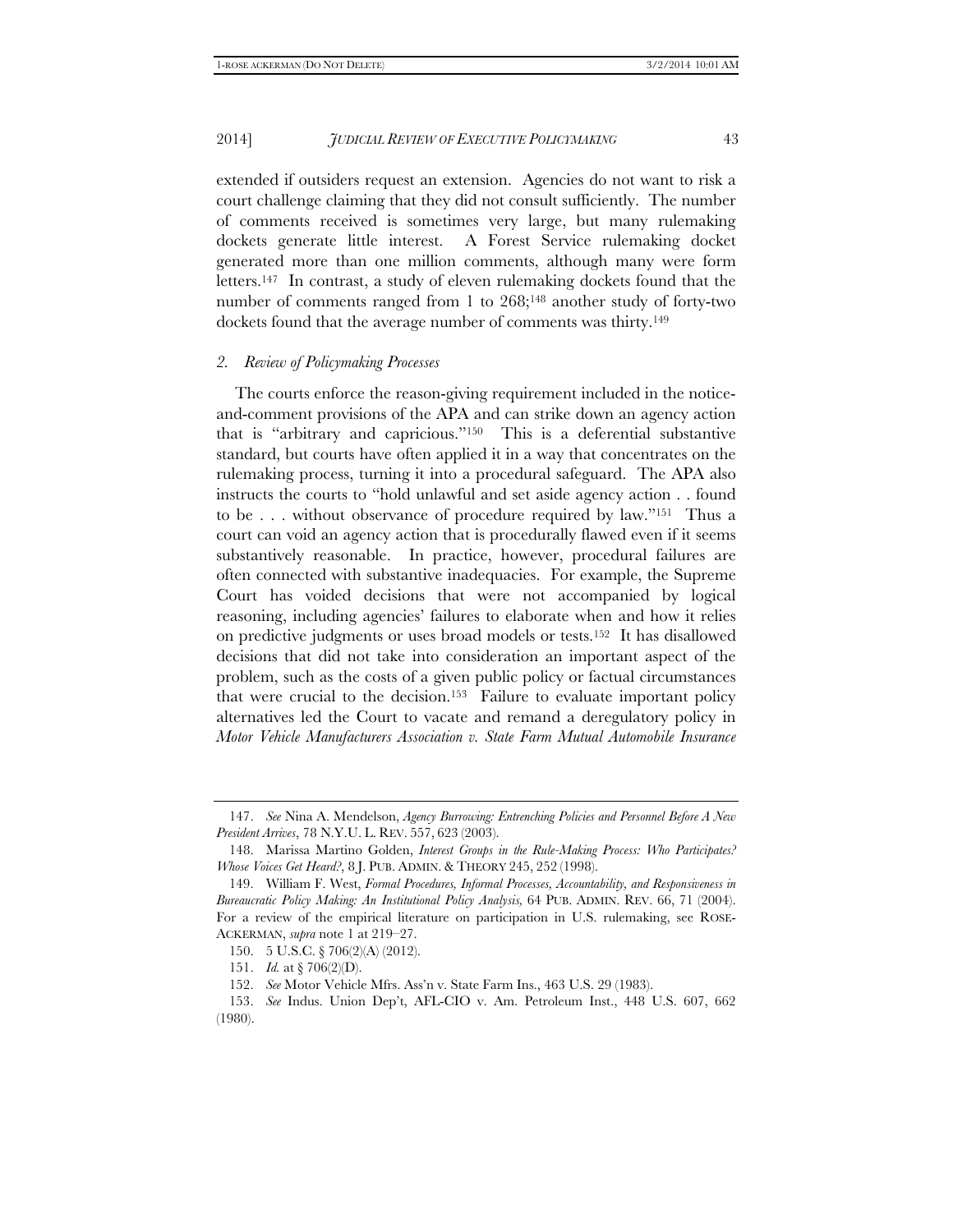*Co*.154 In the review of rules, the federal courts have imposed a broad obligation on agencies to consider alternatives that are significant or important.155

The duty to give reasons for both rules and adjudications is reinforced in the United States by the so-called *Chenery* doctrine, under which "the grounds upon which an administrative order must be judged are those upon which the record discloses that its action was based."156 The courts will not reach out and articulate their own reasons. That case, which predated the APA, involved the reorganization of a public utility holding company, not a generic rulemaking. However, the Supreme Court continues to follow this doctrine even for rules and adjudications that are not made using formal on-the-record procedures. The case does not impose court-like procedures; it only requires coherent reasons. Thus, even though the case itself dealt with a narrow agency decision, it operates to enhance policymaking accountability through limited judicial review.157 If the federal courts find the reasons inadequate, they remand the decision to the agency to produce a new rule accompanied by a better informed and reasoned document.158 The courts will not take on the task of reason-giving themselves.159 Thus, even if review is nominally substantive, the effect of such decisions is to push the agency to use procedures that produce outcomes that are more capable of justification.

 157. *Chenery*, 318 U.S. at 88. The Supreme Court argues that it would violate the separation of powers for it to substitute its own policy reasoning for that of the agency.

 158. The courts do not impose a similar standard on statutes. They are subject only to a minimal rational basis standard. For a discussion of these contrasting approaches and a comparison with German, South African, and EU jurisprudence, see SUSAN ROSE-ACKERMAN, STEFANIE EGIDY, & JAMES FOWKES, "DUE PROCESS OF LAWMAKING": THE UNITED STATES, SOUTH AFRICA, GERMANY, AND THE EUROPEAN UNION (forthcoming 2014).

 159. This negative stance can sometimes be quite intrusive. The courts often remand to the agency with a fairly clear message about what future agency actions will be acceptable. For example, in *EME Homer City Generation, L.P. v. Environmental Protection Agency*, 696 F. 3d 7, 37 (D.C. Cir. 2012), the Court of Appeals remanded to the Environmental Protection Agency (EPA) with a very explicit statement about how the EPA could satisfy the court's interpretation of the Clean Air Act.

 <sup>154. 463</sup> U.S. 29, 57 (1983).

 <sup>155.</sup> The classic case dealing with so-called "hard look" review is *Ethyl Corp. v. Environmental Protection Agency*, 541 F.2d 1, 37–38 (D.C. Cir. 1976) (en banc). The case for such review is presented in Harold Leventhal, *Environmental Decisionmaking and the Role of the Courts,* 122 U. PA. L. REV. 509, 523–24 (1974). His opinion in *Ethyl* and that of Judge David Bazelon have framed the debate with Judge Bazelon, arguing that judges should not get involved in a review of technical details. Efforts by the D.C. Circuit to impose additional procedural requirements on agencies were halted after *Vermont Yankee Nuclear Power Corp. v. Natural Resources Defense Council, Inc.*, 435 U.S. 519, 548 (1978).

 <sup>156.</sup> Sec. & Exch. Comm'n v. Chenery Corp., 318 U.S. 80, 87 (1943).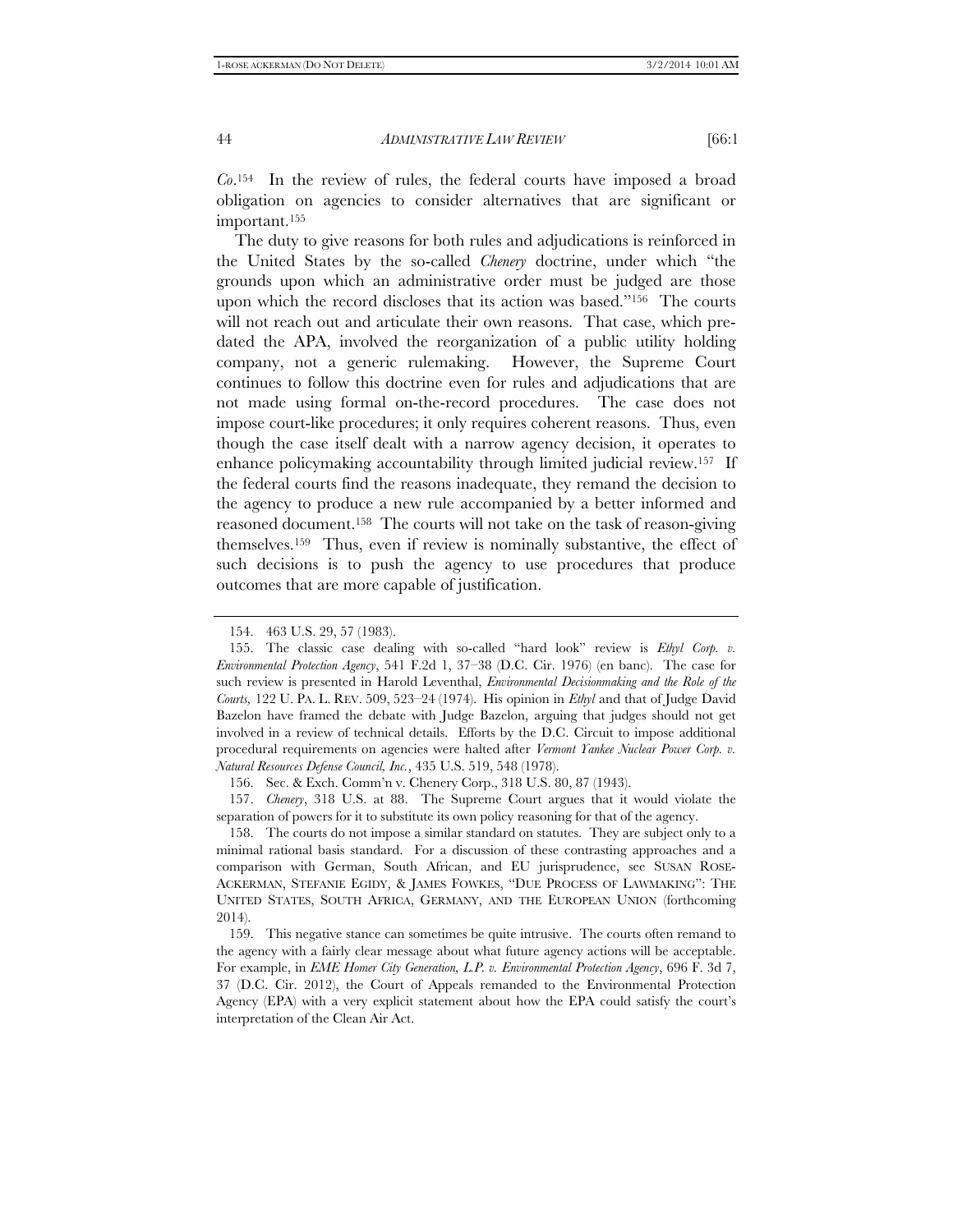## *3. Review of Agencies' Statutory Construction*

Reason-giving is also relevant to judicial review of agencies' statutory constructions under step two of *Chevron*. In *Chevron*, the Court affirmed that the EPA had "advanced a reasonable explanation for its conclusion that the regulations serve the environmental objectives" of the Clean Air Act and that "its reasoning is supported by the public record developed in the rulemaking process, as well as by certain private studies."160 The reasoning approximates the arbitrary and capricious standard, but applied to statutory interpretation rather than policymaking under a clear legal mandate.161 Once again this standard appears to be a substantive judgment, but as it has developed, it has taken on a procedural character.

The Court does not always defer as fully as it did under *Chevron*. Rather, it may use a weaker standard, articulated in *Skidmore* and *Mead*, where it accepts an agency's statutory interpretation if it is persuaded by the "validity of its reasoning."162 In *Christensen v. Harris County*, the Supreme Court stated that the interpretations of the agency "are 'entitled to respect' . . . but only to the extent that those interpretations have the 'power to persuade.'"163 Although, on its face, this looks like a less deferential substantive standard, a procedural aspect is embedded in the post-*Chevron* cases. There are two aspects to these decisions. In *Mead*, the Supreme Court quoted the language of *Skidmore* that highlighted the "thoroughness evident in its consideration."164 The more attentive and careful the agency's analysis, the more probable it is that it will be entitled to deference. Second, if Congress has mandated notice-and-comment rulemaking, the Court will read the statutory text as signaling intent to delegate policy choices to the agency. Hence, in *Chevron*, the Court's deference arose in part, from the agency's use of notice-and-comment rulemaking, a process not used to determine the tariff classification at issue in *Mead*. Although the opinion in *Chevron* does not explicitly refer to EPA procedures, they form the background of the agency's rule. *Mead* makes this background condition clear. Congress's intent to delegate is inferred from the process required. The authority to interpret the law could be delegated by requiring notice-and-comment rulemaking, adjudication, or

 <sup>160.</sup> Chevron U.S.A. Inc. v. Natural Res. Def. Council, Inc., 467 U.S. 837, 863 (1984).

 <sup>161.</sup> *See, e.g.*, Nat'l Cable & Telecoms. Ass'n v. Brand X Internet Servs., 545 U.S. 967, 980–81 (2005); United States v. Mead Corp., 533 U.S. 218, 229 (2001); Smiley v. Citibank (South Dakota), N.A., 517 U.S. 735, 742 (1996).

 <sup>162.</sup> *Mead Corp.*, 533 U.S. at 219; Skidmore v. Swift & Co., 323 U.S. 134, 140 (1944).

 <sup>163. 529</sup> U.S. 576, 587 (2000).

 <sup>164.</sup> *See Mead Corp.*, 533 U.S. at 228 (citing *Skidmore*, 323 U.S. at 140 (1944)); *see also* Reno v. Koray, 515 U.S. 50, 61 (1995).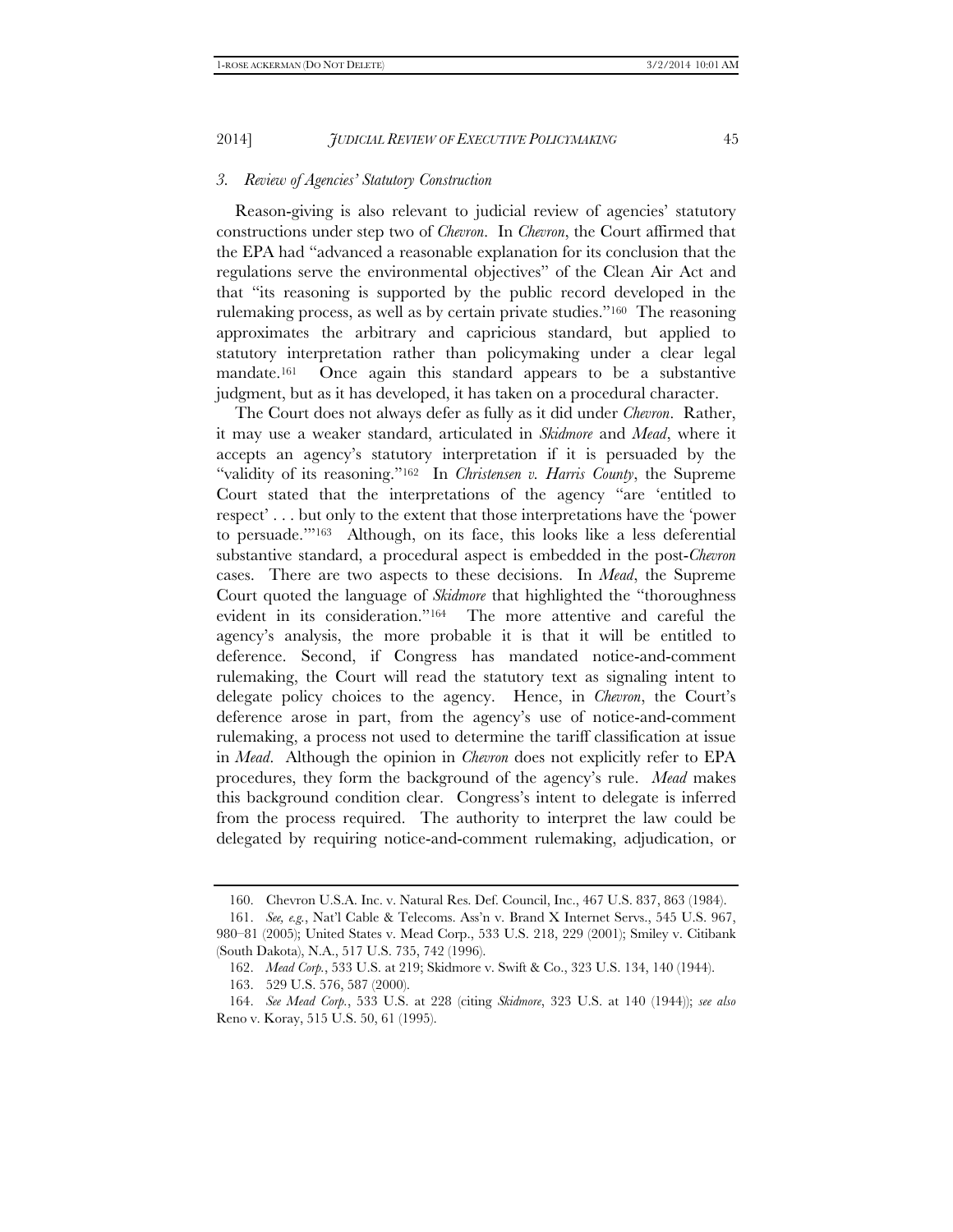"some other indication of comparable congressional intent."165 If the agency engages in a process that requires notice, hearings, and reasongiving, then the courts will be more likely to accept the agency's interpretation of its mandate. The reasons articulated by the agency do not need to persuade the court that it has selected the most accurate reading of the law. The interpretation just needs to be reasonable. Substance and process intertwine in a way that is consistent with our own views of the proper role of the courts—deferential review of the substance of policy and of the interpretation of the statute so long as the agency has carried out a process that invites broad participation, canvasses the relevant technical material, and ends up with a reasoned policy judgment.<sup>166</sup>

## *4. What Are Reasons For?*

Although reason-giving in the U.S. is clearly bound up with democracy and expertise, it is also often invoked as a way for the courts to be sure that agency action is consistent with congressional will. Two conflicting notions of democratic accountability are in play. Under the first, the courts check to be sure that the executive is carrying out the congressional will. Reasons help the courts determine if agencies are overreaching their legislative mandates. The second emphasizes the need for agencies to be accountable to the public directly, not just through the mediation of the legislative process and the voting booth. Both of these values exist in American administrative law, but sometimes one and sometimes the other come to the fore. The second model, however, is the one of most interest to us; it provides a way for courts to help enhance the operation of the executive not just as a reflection of legislative will, but also as a legitimate policymaker in its own right.167

For an example of the first notion of democratic accountability consider *Federal Communications Commission v. Fox Television Stations, Inc*.168 Both the majority opinion by Justice Scalia and the dissent focus on the reasons given by the Federal Communications Commission (FCC) for changing its policy on "fleeting expletives" toward more stringent enforcement of their occurrence in the broadcast media. The majority opinion is only

 <sup>165.</sup> *Mead Corp.*, 533 U.S. at 227.

 <sup>166.</sup> Notice, however, that such notice-and-comment procedures are sufficient but not necessary under *Mead.* The Court leaves vague what the "other indications" might be, and this lack of clarity provoked a sharp dissent from Justice Scalia. *See Mead Corp.*, 533 U.S. at 239 (Scalia, J., dissenting).

 <sup>167.</sup> *See* Jerry L. Mashaw, *Prodelegation: Why Administrators Should Make Political Decisions,* 1 J.L. ECON. & ORG. 81, 94 (1985).

 <sup>168. 556</sup> U.S. 502 (2009).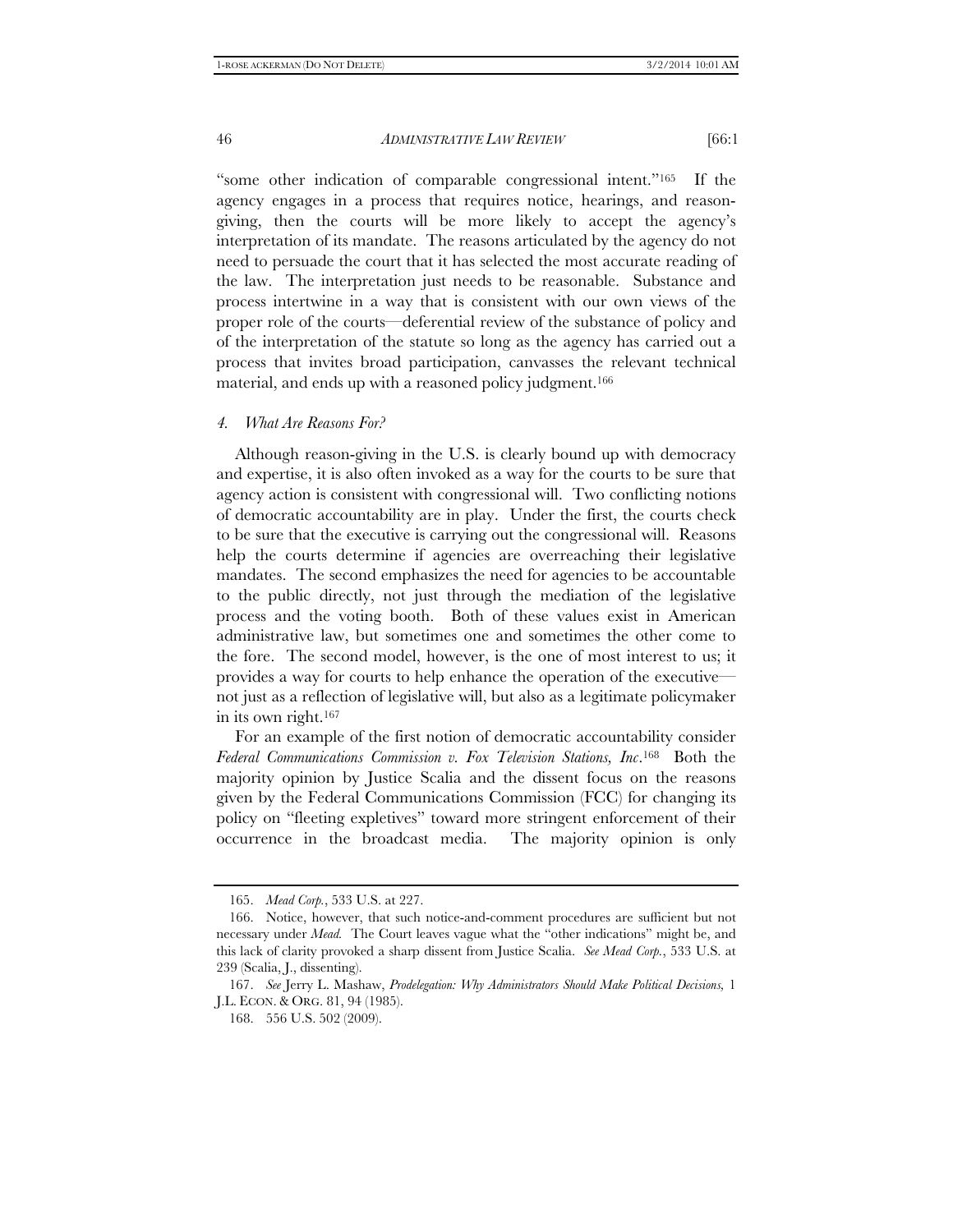concerned with whether the agency has "good reasons" for the new policy. The views of the public on the adequacy of the reasons are not relevant.<sup>169</sup> Even the dissent by Justice Breyer focuses on the way reason-giving permits the Court to review the agency's action. He does, however, stress that the agency should go through a process of learning "through reasoned argument" that would have been provided by the notice-and-comment provisions of the APA.170 That process, of course, might require openended hearings to get public input and reason-giving designed for both the court and the public. According to Justice Scalia, democratic accountability here means consistency with the will of Congress.171 The Court says that it cannot check for consistency with the statute unless the FCC provides it with a better statement of reasons. The remedy is remand to the agency to provide reasons that could satisfy the courts.

Cases that remand an agency decision because of the failure to give adequate notice or to hold hearings fall into the second category, stressing public accountability. A rule may also be sent back to the agency if the reasons reflect inadequate responses to public comments. An internal guideline can be challenged when applied in a particular case. The only way to avoid that possibility is to promulgate a rule through a public noticeand-comment process.172

If an agency acts too precipitously and provides poor justifications for its actions, it may have to revisit a policy choice. For example, in *Motor Vehicle Manufacturers' Association v. State Farm Mutual Automobile Insurance Co.* the Supreme Court held that the speedy repeal of the passive restraint rule for motor vehicles was arbitrary and capricious.173 An agency may change its view of the public interest, and this change can be related to a change in the party and policy priorities of the President. However, the new administration must provide reasons for the change beyond a simple appeal to political shifts. Repeal of a rule requires the same notice-and-comment

 <sup>169.</sup> Fed. Commc'ns Comm'n v. Fox Television Stations, Inc., 556 U.S. 502, 515 (2009) (the agency "need not demonstrate to the court's satisfaction that the reasons for the new policy are *better* than the reasons for the old one; it suffices . . . that the agency *believes* [the new policy] to be better"). *See also* Atchison, Topeka & Santa Fe Ry. Co. v. Wichita Bd. of Trade, 412 U.S. 800, 808 (1973) (finding that the agency had not stated adequate reasons for changing its policy). The justices do not refer to a need for accountability to the general public or for transparency; rather, reason-giving permits the courts to "complete the task of judicial review." *Wichita Bd. of Trade*, 412 U.S. at 805–06.

 <sup>170.</sup> *Fox Television Stations*, 556 U.S. at 548 (Breyer, J., dissenting).

 <sup>171.</sup> *Id.* at 524–25 (Scalia, J). This portion of the opinion was not joined by Justice Kennedy, so it only expresses the view of four justices.

 <sup>172.</sup> McLouth Steel Prods. Corp. v. Thomas, 838 F.2d 1317, 1323 (D.C. Cir. 1988).

 <sup>173.</sup> Motor Vehicle Mfrs. Ass'n v. State Farm Mut. Auto. Ins. Co., 463 U.S. 29, 46 (1983).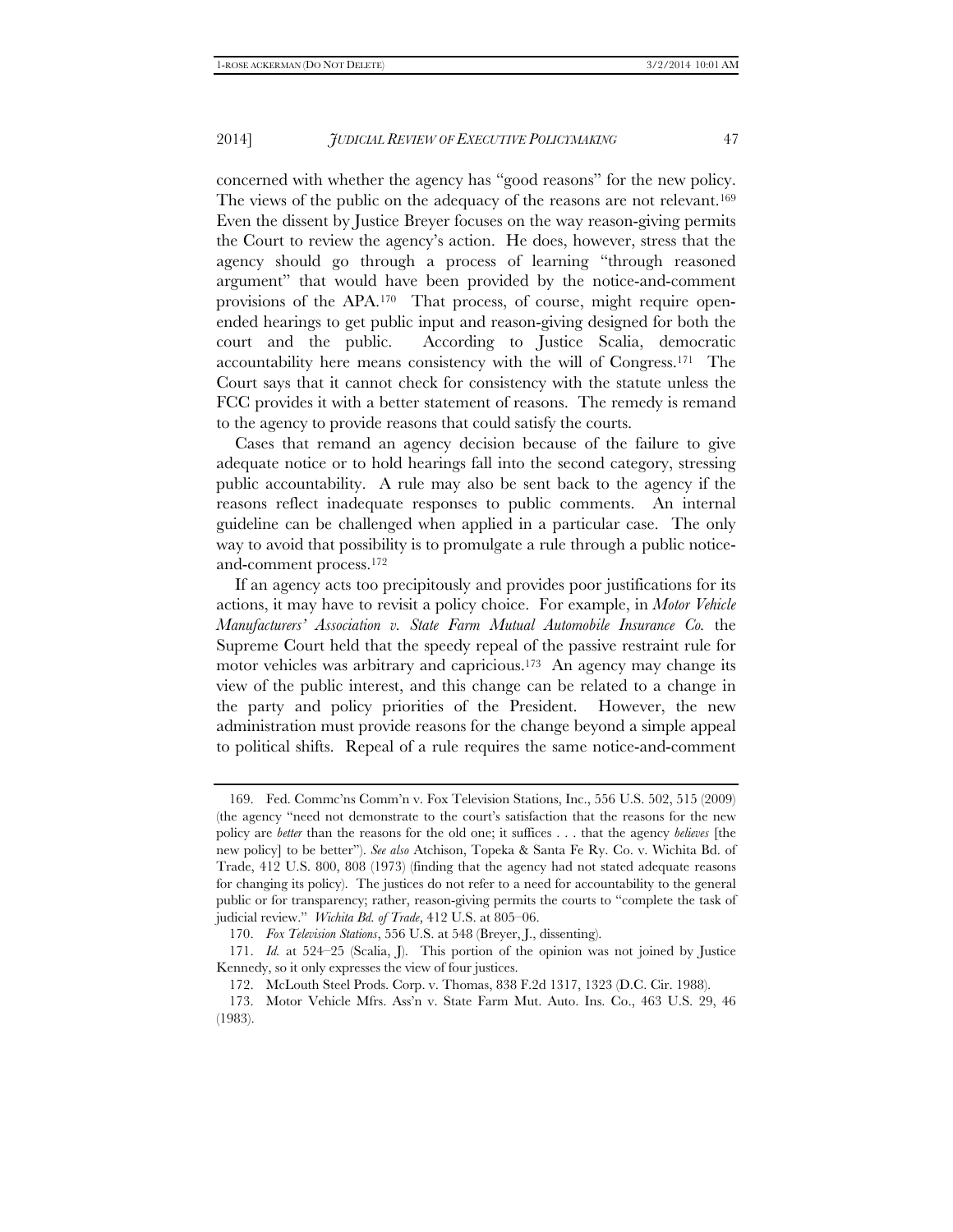process as promulgation and faces the same standards of review.174 Although the *State Farm* decision concentrates on substantive failures, the argument has a procedural base. The agency held hearings and accepted comments, but it then rushed through the change and did not carefully consider the alternatives. Even the non-expert Court was able to critique the agency's lack of care. It did not order a specific result, but it voided the recession and remanded to the agency.

Hence, in the United States, the duty to give reasons when promulgating legally binding rules is deeply bound up with the democratic acceptability of policymaking in the executive. The courts distinguish between the justifications needed for policy made under delegated authority and for legislative enactments. As the Court stated in a footnote in *State Farm*:

The Department of Transportation suggests that the arbitrary[ ]and[ ]capricious standard requires no more than the minimum rationality a statute must bear in order to withstand analysis under the Due Process Clause. We do not view as equivalent the presumption of constitutionality afforded legislation drafted by Congress and the presumption of regularity afforded an agency in fulfilling its statutory mandate.175

## *5. Adjudication and Policymaking*

Democratic accountability is much more difficult to achieve for policies made through adjudications than through rulemaking. Policy can be made by means of incremental case-by-case adjudications. However, even if the courts require agencies to justify individual decisions, the courts may be unable to track and review policy changes that occur gradually over time through the accumulation of individual adjudications. Unlike the clear rescission of a rule in *State Farm* or the changed interpretation of a statutory term in *Chevron*, notice-and-comment rulemaking is not an option for policy built up through individual adjudications. This generic problem of case-bycase policymaking might be somewhat countered by requiring or permitting participation in agency adjudications by those concerned about the underlying policy but not directly affected by the individual administrative decision. However, in the United States such individuals and businesses would be unlikely to obtain standing in court after the agency acts; hence, agencies face no legal pressure to consult widely.176

 <sup>174.</sup> *Id.* at 41–42.

 <sup>175.</sup> *Id.* at 43 n.9.

 <sup>176.</sup> The reverse, however, is true. If a plaintiff has standing in court, then it can raise any type of challenge to the agency action, including claims that are not related to reasons it was granted standing. *See* Fed. Commc'ns Comm'n v. Sanders Bros. Radio Station, 309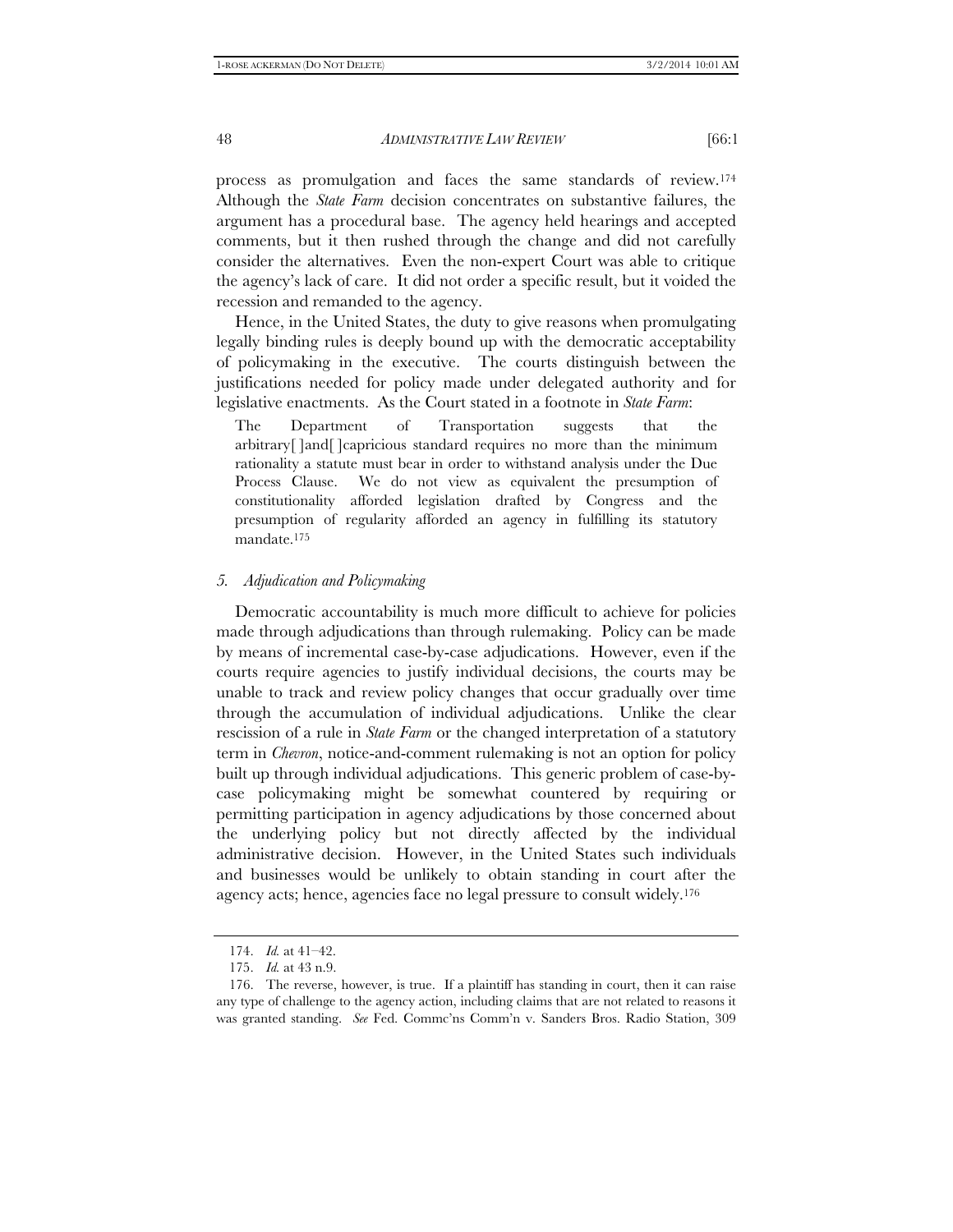By acknowledging the broader policy consequences of adjudications, courts could draw attention to the more general aspect of the duty to give reasons: one that is related to ideals of democratic accountability and technical competence. In other words, if the statute contains vague or open-ended language and if policy is de facto made by administrative agency adjudications, then these exercises of agency discretion ought to be open to judicial review. Such review would not just address questions of statutory construction, but it could also consider the democratic legitimacy of agency procedures. An agency could carry out an open and transparent adjudicatory process not just to inform the courts, but also to involve and inform the public.

The contesting justifications for reason-giving, based either on individual rights or on democratic accountability, suggest that there is a lacuna in U.S. administrative law. In the executive, policy can be made through rulemaking procedures or through the build-up of case law. The U.S. EPA operates largely through rulemaking; the Antitrust Division of the Department of Justice uses case-by-case adjudication. If an agency makes policy through rulemaking, it must provide reasons for its policies. In contrast, if it operates through case-by-case adjudications, the agency is legally required to provide reasons only in two cases. First, it must provide notice and "a brief statement of the grounds for denial" when it turns down "a written application, petition, or other request of an interested person."177 Second, it must provide reasons under the formal adjudication procedures of the APA that apply to "every case of adjudication required by statute to be determined on the record after opportunity for an agency hearing."<sup>178</sup> If an agency anticipates a court challenge, it would be wise to articulate reasons in all cases. Nevertheless, the reasons need not articulate the broad policy behind individual cases. That policy builds up through a series of cases and enforcement actions. Each case may be justified with a statement of reasons, but the overall policy may never be open to public comment or be justified in a transparent manner. Rather than subjecting its policies to an open notice-and-comment process, the agency may prefer to govern through adjudication.179 Review of the rulemaking process is central to U.S. administrative law, but policies developed through case-by-case adjudication need not incorporate broad public input and are not subject to review except insofar as they affect individual cases. The focus is on

U.S. 470, 477 (1940).

 <sup>177.</sup> APA, 5 U.S.C. § 555(e) (2012).

 <sup>178.</sup> *Id. at* § 554(a). The reason-giving requirement is in 5 U.S.C. § 557(c)(3)(A); *see also* Citizens to Pres. Overton Park, Inc. v. Volpe, 401 U. S. 402, 419–20 (1971).

 <sup>179.</sup> *See* JERRY L. MASHAW & DAVID L. HARFST, THE STRUGGLE FOR AUTO SAFETY 253 (1990).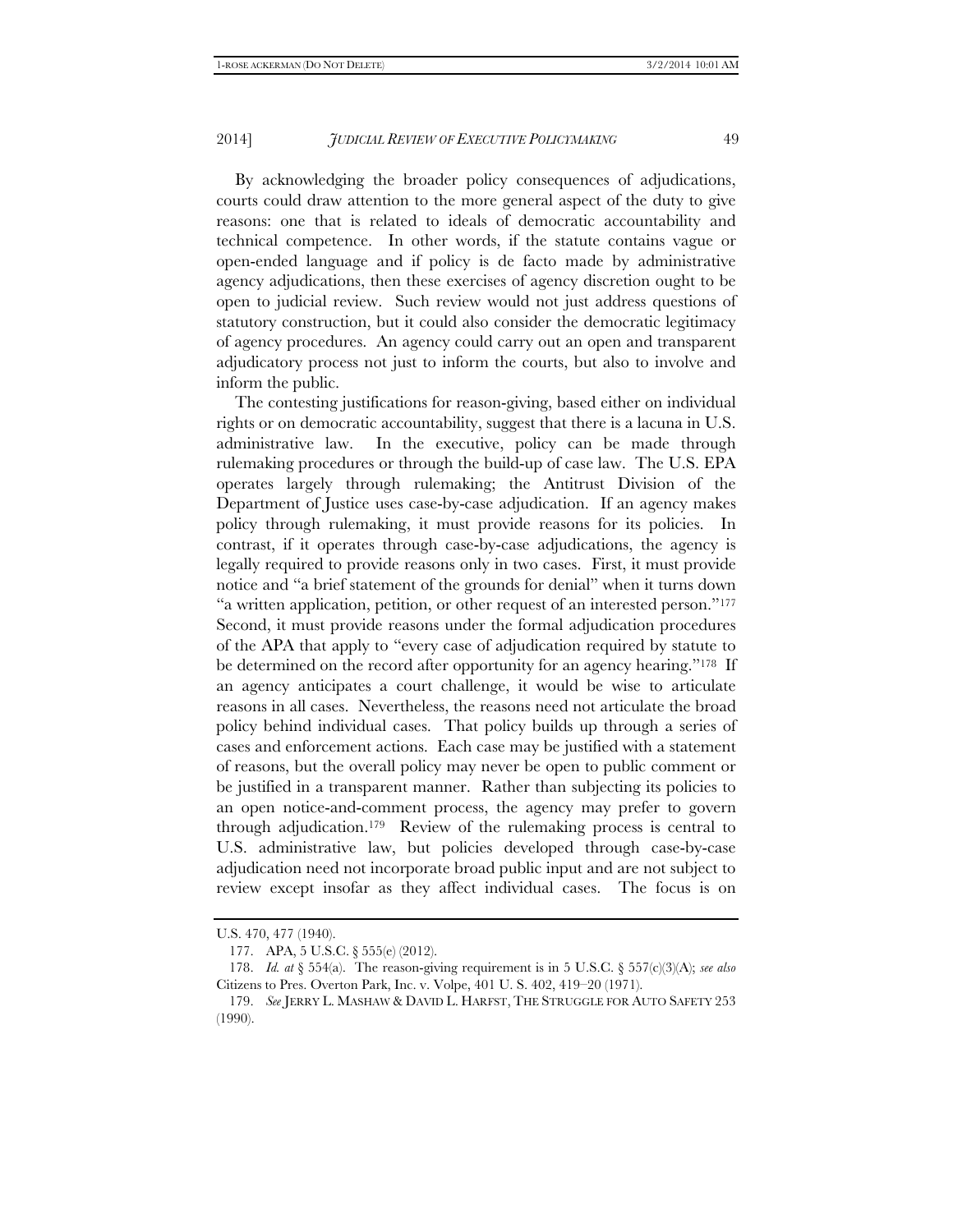violations of rights and on consistency with statutory purposes, not on accountability to citizens other than those directly affected.

## *B. Italy*

In Italian law, courts have evolved from a traditional orientation that linked procedural safeguards to the protection of rights (the so-called *funzione garantistica*). They now acknowledge that in some cases these mechanisms can enhance both the democratic accountability and the efficiency of public administration. This trend is clearer and more effective in the review of independent agencies, where courts have held that procedural guarantees compensate for the agencies' lack of legitimacy and help them to produce better regulations.

# *1. The Traditional Approach: Procedural Safeguards and Their* Funzione Garantistica

Before 1990, there was no generalized statutory duty to give reasons in Italian law. The 1948 Constitution, Article 111, establishes such a duty only for judicial decisions. However, even in the absence of specific legal provisions, administrative courts began to recognize the need for a statement of reasons in cases that led to a direct violation of individual rights. Administrative decisions could thus be reviewed and annulled for excess of power (*eccesso di potere*) if reasons were insufficient (*insufficienza della motivazione*) or contradictory (*contraddittorietà della motivazione*).

Eventually, the 1990 Italian Administrative Procedure Act codified judicial practice and introduced a duty to give reasons.180 In a first phase, this procedural guarantee was understood in a rather legalistic way, and courts firmly linked it to the protection of individual rights.181 According to this approach, the duty to give reasons permits one to interpret government decisions, makes judicial review possible, and protects the rights of the citizens. The idea was referred to as *la funzione garantistica della motivazione.* The general rules for participation give the relevant rights only to those "directly affected" by the administrative action.182

The Act explicitly exempts "normative acts and those of general

 <sup>180.</sup> Legge 7 agosto 1990, n. 241 (It.) [Italian Administrative Procedure Act]. For an English translation, see *The Italian Administrative Procedure Act Law: Law N. 241 dated 7 August 1990*, 2010 ITALIAN J. OF PUB. L. 371, 371–405 (2010).

 <sup>181.</sup> For example, in some decisions the Consiglio di Stato stated that the reasons are given *to the persons affected by the act*, and not to others or the generality of the population. *See* Cons. Stato, sez. v, 30 aprile 2002, n. 2290 (It.); *see also* Cons. Stato, sez. iv, 29 aprile 2002, n. 2281 (It.).

 <sup>182.</sup> *See* L. n. 241/1990 art. 7, 9 (It.).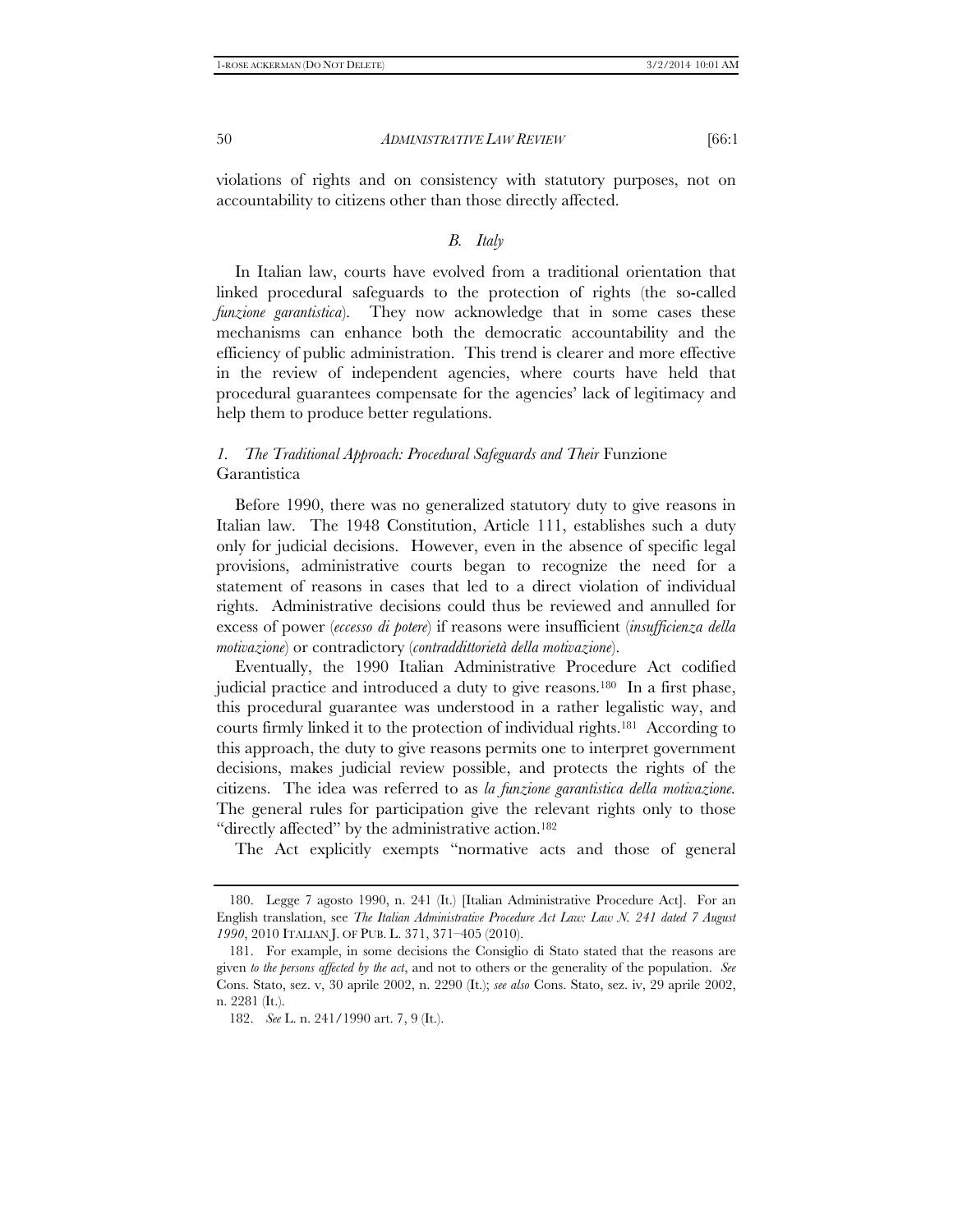application."183 The exemption codifies the prior case law based on claims that such acts are "largely discretionary" or "political" in nature. They usually do not cause direct violations of individual rights and hence do not have to be based on reasons that are subject to judicial review. The political nature of general normative acts is taken as a reason to exempt them from the reason-giving obligation.184

## *2. Procedural Rules and the Legitimacy Deficit of Independent Agencies*

In recent years, courts and the legal literature have begun to understand procedural mechanisms in a more nuanced manner. In addition to the *funzione garantistica*, they now stress that both the duty to give reasons and rights of participation enhance administrative accountability and competence.185 A recent decision of the Constitutional Court acknowledges the constitutional status of the duty to give reasons, linking it not only to the constitutional provision that guarantees the redress for violations of individual rights, but also to the constitutional principle of a "good and impartial administration."186

The trend produced clear results for economic regulation. Specific statutes require reason-giving for the normative and generic acts issued by independent authorities in areas such as energy and gas, telecommunications, and financial regulation.187 Administrative courts have asserted that the duty to give reasons is widespread for regulatory decisions.188 The judges argue that the combination of normative powers and independence from the central government makes agency policymaking democratically problematic. Rather than condemn the practice, they instead require that agencies publicly justify their actions.189

 <sup>183.</sup> *See* L. n. 241/1990 art. 3 (It.).

 <sup>184.</sup> The exemption contrasts with the Treaty on the Functioning of the European Union, art. 296, Dec. 13, 2007 O.J. 1 (C53) (describing broad obligations, but only for EU provisions).

 <sup>185.</sup> *See* Eduardo Chiti, *La Dimensione Funzionale del Procedimento*, *in* LE AMMINISTRAZIONI PUBBLICHE TRA CONSERVAZIONE E RIFORME 211 (2008) (referring to the "triple goal" of the intervention of citizens in administrative procedure: participation, cooperation, and defense).

 <sup>186.</sup> Art. 113. Costituzione [Cost.] (It.); *see* Corte costituzionale [Corte Cost.], 5 novembre 2010, n. 310 (It.).

 <sup>187.</sup> *See* Legge 28 dicembre 2005, n. 262, art. 23 (financial sector); L. n. 481/1995 (regulation of public utilities). *See also* Decreto Legge 1 agosto 2003, n. 259 (It.).

 <sup>188.</sup> *See, e.g.*, Cons. Stato, sez. vi, 11 aprile 2006, n. 2007; Cons. Stato, sez. vi, 20 aprile 2006, n. 2201; Cons. Stato, sez. vi, 27 dicembre 2006, n. 7972; Cons. Stato, sez. vi, 2 maggio 2006, n. 2448; Cons. Stato sez. vi, 14 marzo 2006, n. 1409.

 <sup>189.</sup> Monica Cocconi, *La Motivazione Degli Atti Generali Delle Autorità Indipendenti e la Qualità Della Regolazione*, OSSERVATORIO SULL'ANALISI DI IMPATTO DELLA REGOLAZIONE (2011),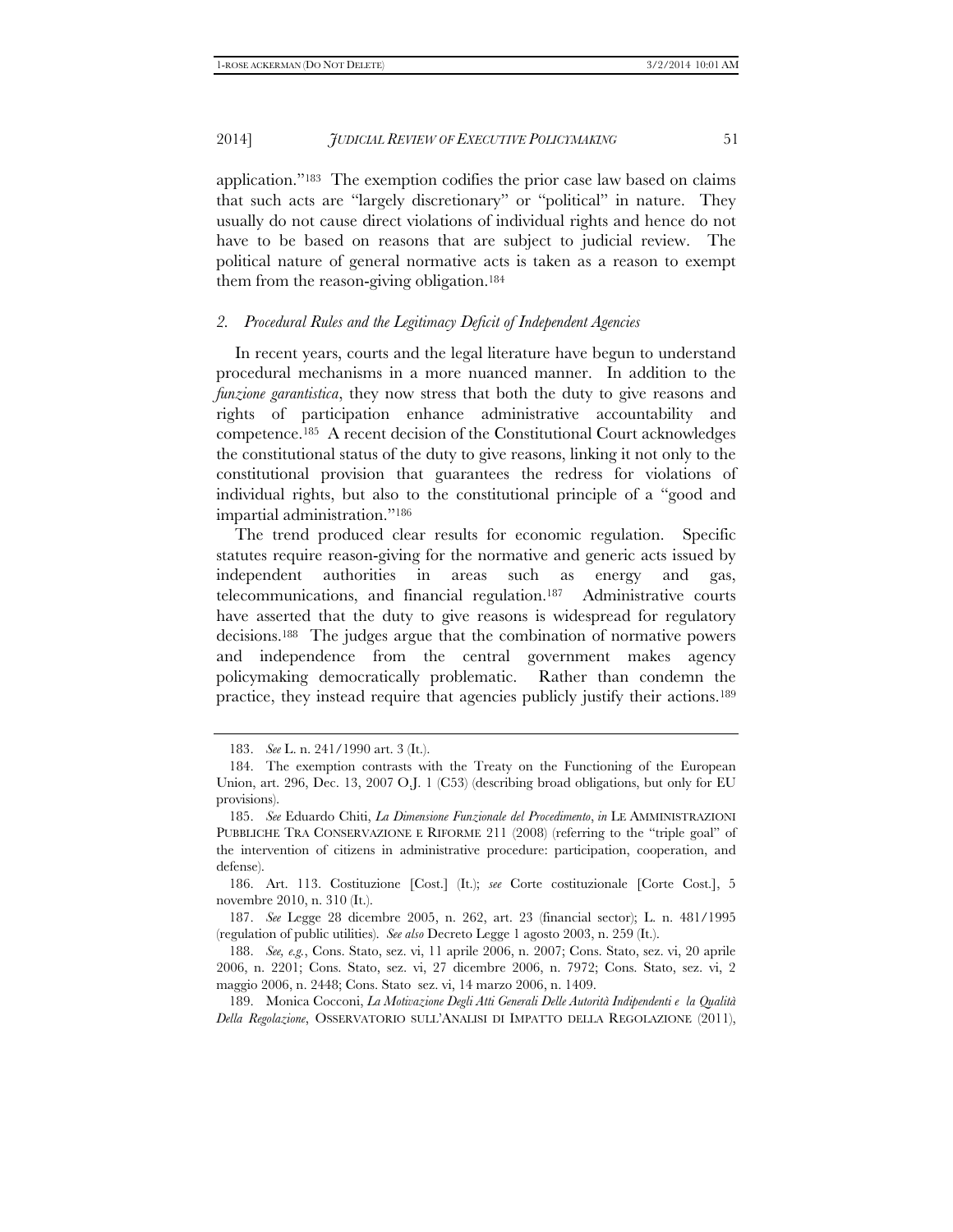Reason-giving is a partial compensation for the so-called deficit of legitimacy that affects independent agencies.<sup>190</sup>

In addition, the agencies provide generous rights of participation,<sup>191</sup> and these rights are enforced by the Courts.192 Thus, in a 2006 case, the Consiglio di Stato annulled a rule passed by the *Autorità Energia Ellettrica e Gas* (AEEG) because it violated procedural guarantees. The administrative court observed that the AEEG did not uphold the participation rights of a company that challenged the rule, and that the AEEG did not take into consideration the comments made by companies during the process that preceded the passage of the rule. Here, the Consiglio di Stato explicitly confirms the importance of the rights of participation as a way to make the authority better informed and more accountable.193

In the domain of regulatory agencies, both the duty to give reasons and the rights of participation are further reinforced by the obligation to perform a regulatory impact assessment before promulgating a regulation.194 Italian regulatory impact assessment is connected to the *consultazione* procedure, inspired by American notice-and-comment rulemaking. The actual procedure varies for each economic sector,195 but

 191. *See* Sveva del Gatto, *La Partecipazione ai Procedimenti di Regolazione delle Autorità Indipendenti*, 9 GIORNALE DI DIRITTO AMMINISTRATIVO 947, 949 (2010).

 194. Legge 29 luglio 2003, n. 229, art. 12 (It.) (establishing the obligation to promote a regulatory impact assessment for independent administrative authorities).

 195. *See, e.g.*, CODICE DELLE COMUNICAZIONI ELETTRONICHE, Decreto Legislativo 1 agosto 2003, n. 259 (It.); CODICE DELLE ASSICURAZIONI PRIVATE, D.Lgs. n. 209/2005 (It.);

*available at* www.osservatorioair.it. *See also* Bruti Liberati, *La regolazione dei mercati energetici tra l'autorità per l'energia elettrica e il gas e il governo*, RIV. TRIM. DIR. PUBBL. 435 (2009); Marcello Clarich, *Le Autorità Indipendenti Nello "Spazio Regolatorio": L'ascesa e il Declino del Modello*, DIR. PUBBL. 1035 (2004); Stefano Baccarini, *Motivazione ed Effettività Della Tutela*, 2007 FORO AMMINISTRATIVO T.A.R. 3315 (2007).

 <sup>190.</sup> Some authors talk about a "legitimacy filter." *See* M. CLARICH, AUTORITA'INDIPENDENTI: BILANCIO E PROSPETTIVE DI UN MODELLO 154 (2005). Barra Caracciolo refers to a "democratic 'relegitimation' in the form of 'direct democracy.'" L. Barra Caracciolo, *I Procedimenti Davanti alle Autorità Amministrative Indipendenti tra Diritto Interno e Diritto Comunitario*, QUAD. CONS. STATO 81 (1999). Moris Foglia, *I Poteri Normative Delle Autorità Amministrative Indipendenti*, 26 QUADERNI REGIONALI 559 (2008); MICHELE PASSARO, LE AMMINISTRAZIONI INDIPENDENTI 250 (1996).

 <sup>192.</sup> *See, e.g.*, Cons. Stato, sez. vi, 2 marzo 2010, n. 1215. In another case, the Consiglio di Stato suggested that the rights of participation also have a constitutional status, stemming from Article 97 of the Italian Constitution. *See* Cons. Stato, sez. v, 18 novembre 2004, n. 7553.

 <sup>193.</sup> *See* Cons. Stato, sez. vi, 27 dicembre 2006, n. 7972. *See also* Cons. Stato, sez. vi, 1 ottobre 2002, n. 5105; Cons. Stato, sez. vi, 11 aprile 2006, n. 2007; Cons. Stato, 8 luglio 2008, n. 5026; TAR Lazio, 10 aprile 2002, n. 3070; Cons. Stato, sez. vi, 10 ottobre 2002, n. 5105. The Consiglio di Stato affirms that "una regolazione che venga disposta senza contraddittorio con i soggetti interessati . . . non può che dirsi viziata."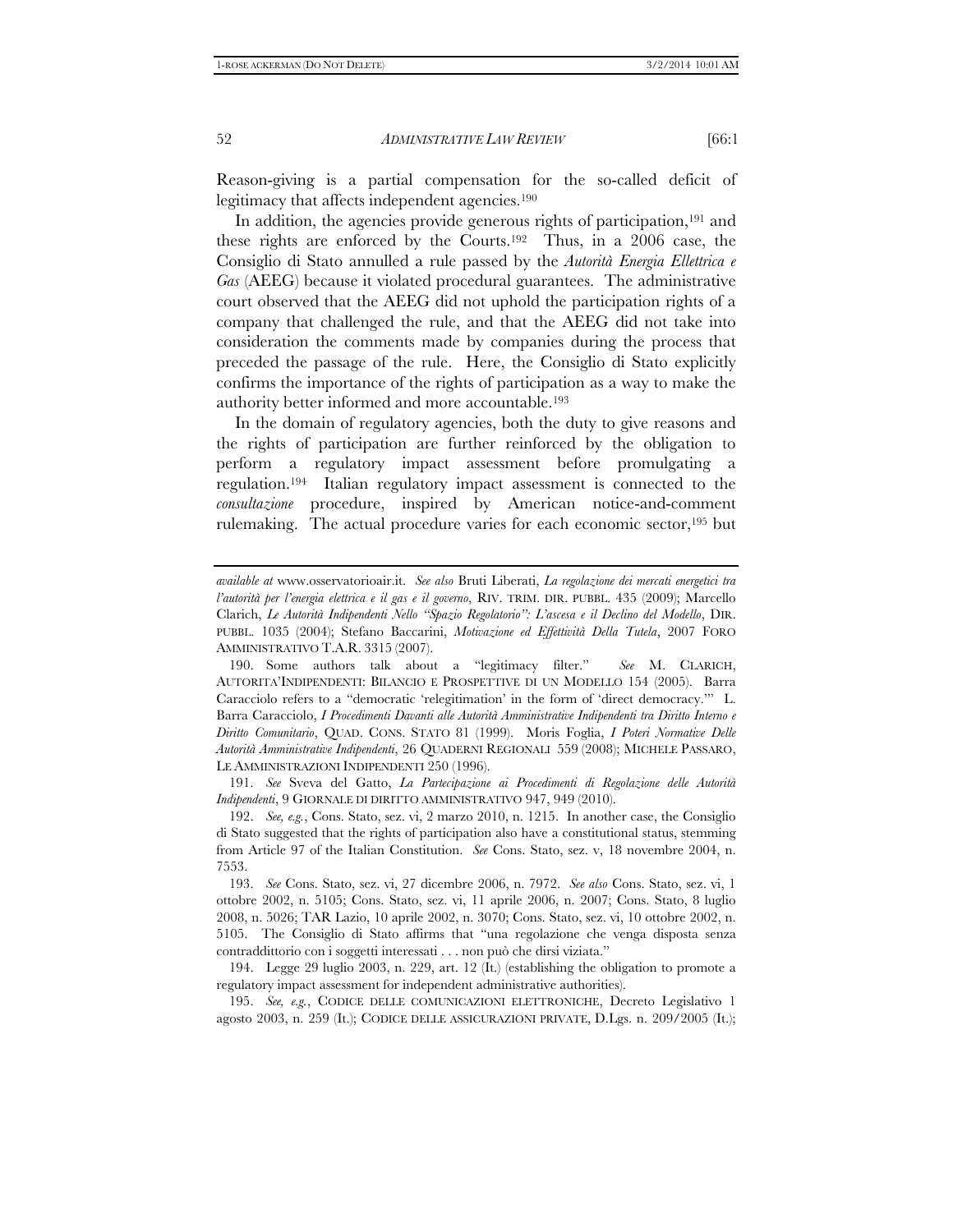generally consists of (i) the publication of a notice opening the procedure; (ii) the publication of a draft regulation; (iii) the establishment of a deadline for the presentation of comments; and (iv) the adoption of the final rule. Stakeholders and, indeed, anyone concerned with the policy have an opportunity to be heard and, through their participation, can help the agencies to assess the impact of the proposed regulation. The agencies must state the reasons for the rules they adopt and in doing so must refer to the comments received.196 The adoption of a regulatory impact assessment obligation is linked to the need to promote *good* regulation.197 Regulatory quality is linked to participation.198 The process, however, is a rather recent addition so the quality of the assessments and their actual effects should be carefully studied.

## *3. Efficiency v. Accountability: The Doctrine of* Motivazione Postuma

The Italian courts are evolving toward procedural guarantees, such as the duty to give reasons and the rights of participation. They have moved from a strictly legal orientation concerned with the protection of rights to one that also acknowledges administrative accountability and efficiency. It is thus important to consider how Italian law reacts to situations where these two goals are at odds.

A conflict can arise if an administrative authority wishes to amend the reasons for its actions when it is challenged in court. As seen above, in American law the *Chenery* doctrine holds that "the grounds upon which an administrative order must be judged are those upon which the record discloses that its action was based."199 Italian case law, in contrast, is not clear on whether officials can amend their reasons before the courts. The traditional and still dominant orientation does not allow so-called "posthumous reasons" (*motivazione postuma*). Reasons given by agencies

CODICE DEI CONTRATTI PUBBLICI RELATIVI A LAVORI, SERVIZI E FORNITURE, D.Lgs. n. 163/2012; D.Lgs. n. 262/2005 (establishing the procedure to be followed by the Consob, ISVAP and Banca d'Italia). *See also* AUTORITÀ PER L'ENERGIA ELETTRICA ED IL GAS, LINEE GUIDA SULL'INTRODUZIONE DELL'ANALISI DI IMPATTO DELLA REGOLAZIONE (2005).

 <sup>196.</sup> *See* Cons. Stato, sez. vi, 27 dicembre 2006, n. 7972.

 <sup>197.</sup> Italian authors usually refer to Organization for Economic Cooperation and Development (OECD) recommendations as having a strong influence on legislative drafters. Among the documents cited are RECOMMENDATION OF THE COUNCIL OF THE OECD ON IMPROVING THE QUALITY OF GOVERNMENT REGULATION (1995); REGULATORY IMPACT ANALYSIS: BEST PRACTICE IN OECD COUNTRIES (1997); and GUIDING PRINCIPLES FOR REGULATORY QUALITY AND PERFORMANCE (2005).

 <sup>198.</sup> *See* Edoardo Chiti, *La disciplina procedurale della regolazione*, 54 RIVISTA TRIMESTRALE DI DIRITTO PUBBLICO 700 (2004) (It.).

 <sup>199.</sup> Sec. Exch. Comm'n v. Chenery Corp., 318 U.S. 80, 87 (1942).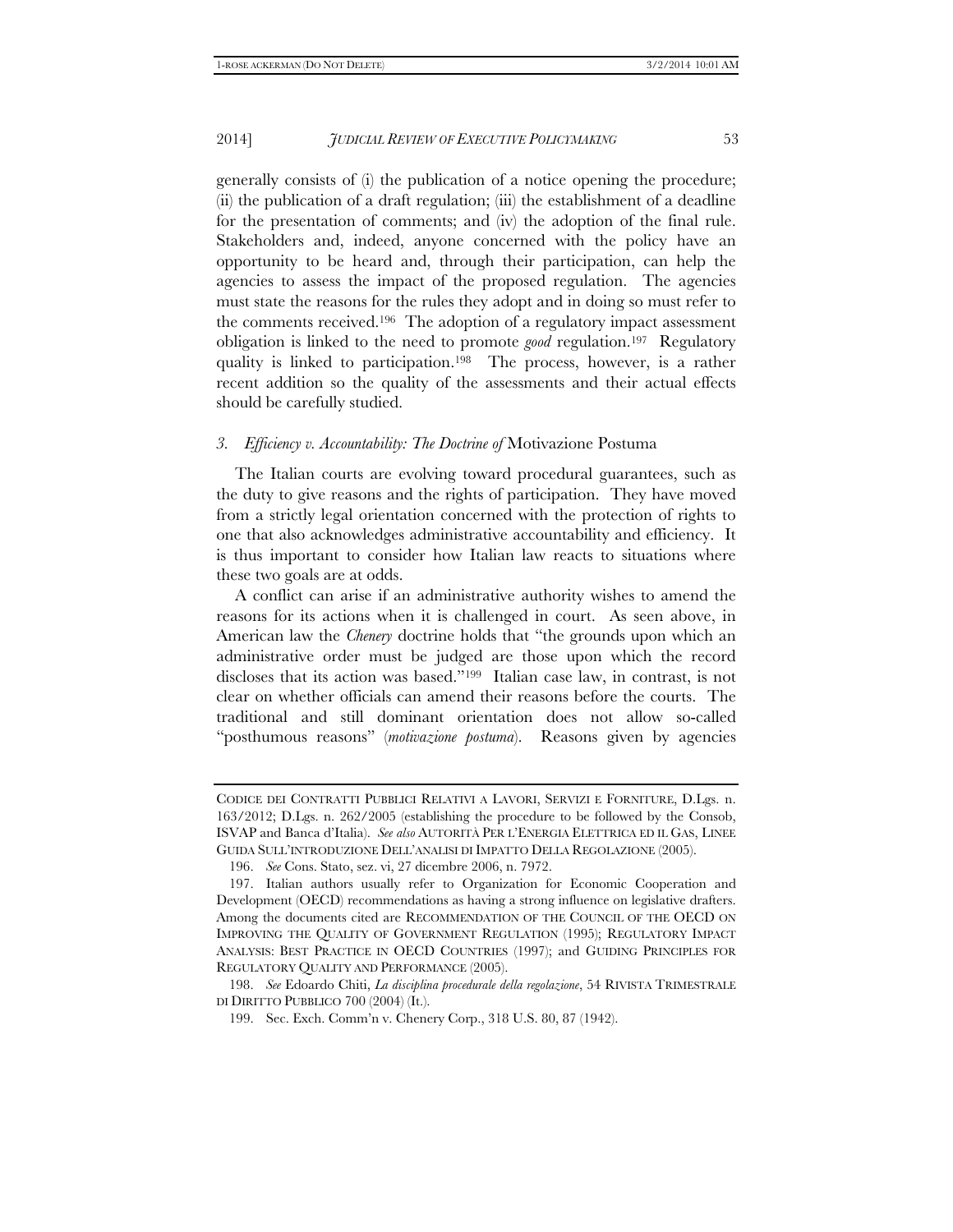when they issue decisions would thus bind them before the reviewing court.200 However, under the influence of recent procedural reforms, courts are progressively adopting the opposite approach.201 An amendment to the Italian Administrative Procedure Act sought to avoid annulments on "mere formal grounds." According to this provision, administrative decisions should be upheld when their content would not be different in the absence of such formal irregularities.202

The new orientation has the effect of avoiding useless annulments, and thus enhances efficiency. However, its prevalence could discourage agencies from putting much effort into articulating the reasons for their decisions, given that those reasons can be amended or reformed before the courts. The practice lowers government accountability to the public because the reasons it gives up front could be adjusted ex post to suit the court. Reason-giving ought not to be seen as a mere formal requirement.

## *C. Comparison between the United States and Italy*

Both the United States and Italy have quite robust notice-and-comment procedures for rulemaking, although the Italian coverage is much narrower. Both countries justify these procedures as a way to further both democratic legitimacy and high quality regulation. Neither limits procedural concerns to the protection of individual rights, although that is obviously an additional justification, especially in adjudications.

In the United States, the notice-and-comment provisions of the APA apply to any federal agency that makes rules, including independent agencies. There is no distinction in the rulemaking processes required for agencies that are under the President and those with independent, multimember boards. In contrast, notice-and-comment provisions only apply to Italian independent agencies, not to rules made inside cabinet departments. The justification for this distinction is a concern for the democratic legitimacy of independent agencies. Procedural guarantees can make agencies both more transparent, by stating the reasons for their actions, and

 <sup>200.</sup> See Cons. Stato, sez. v, 14 aprile 2006, n. 2085 ("Va escluso che la motivazione del provvedimento impugnato possa essere integrata o sostituita in giudizio, per l'evidente ragione che non è possibile riferire le nuove considerazioni come presenti all'organo amministrativo nel momento in cui è stata decisa la misura de qua."). *See also* Cons. Stato, sez. iv, 16 settembre 2008, n. 4368; Cons. Stato, sez. iv, 07 maggio 2007, n. 1975; Cons. Stato, sez. iv, 29 aprile 2002, n. 2281.

<sup>201</sup>*. See, e.g.,* Cons. Stato, sez. v, 9 ottobre 2007, n. 5271; TAR, sez. ii, 8 maggio 2006, n. 1173.

 <sup>202.</sup> Legge 11 febbraio 2005, n. 15, art. 2 (It.) (amending Legge 7 agosto 1990, n. 241, art. 21).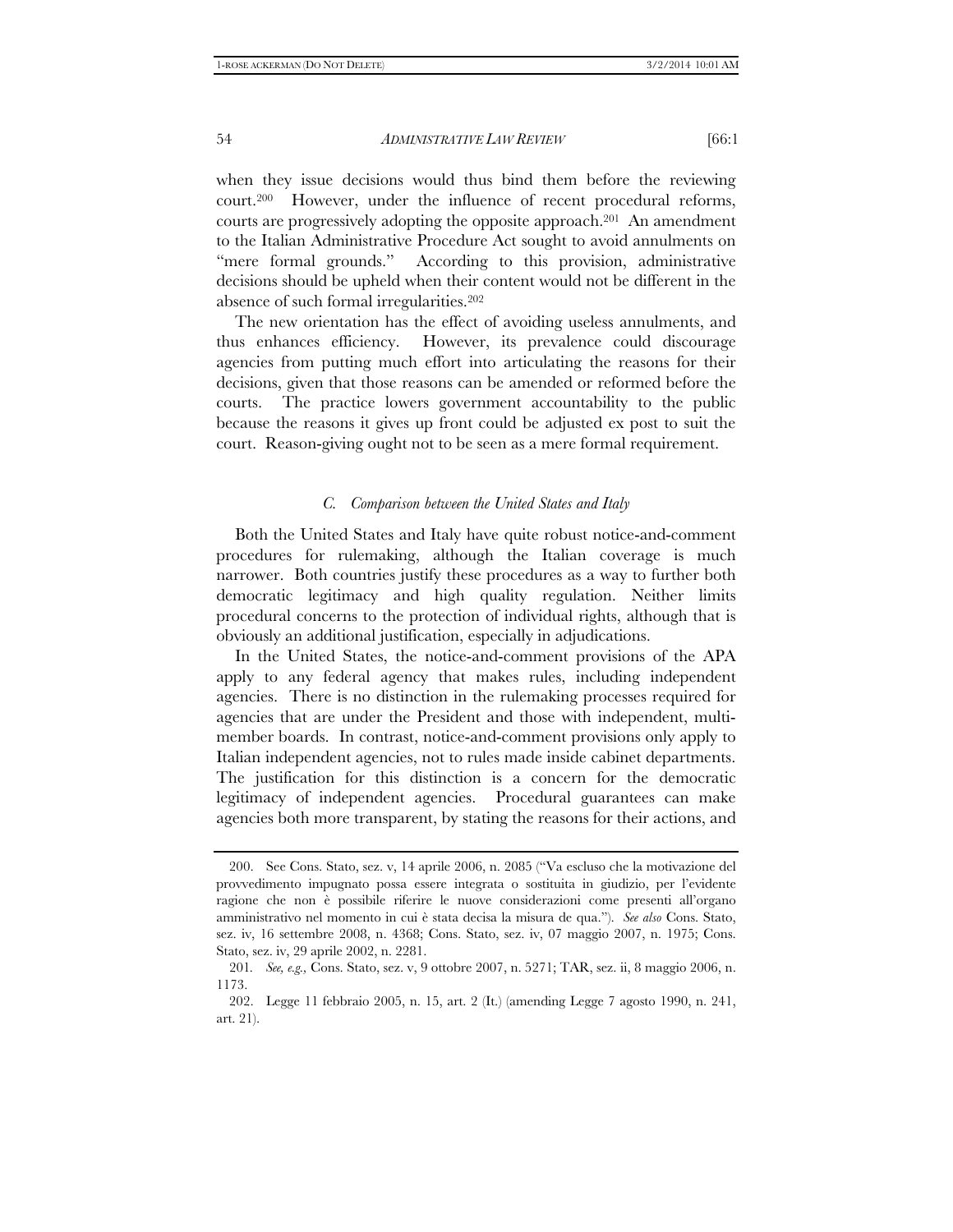more responsive, by receiving public input and taking those views into consideration, hence improving their public legitimacy. However, it is not clear why rules issued by cabinet ministries should be less well-justified or less open to public participation. To make that case, one would have to have a high level of trust in the ability of the legislature to monitor the output of the government combined with confidence that the legislature itself is a reliable conduit for citizen concerns.203

Except for its independent agencies, Italy is closer to the cases of Canada and France discussed below, where the political and policy nature of government and agency policymaking limits both procedural mandates and court review. Yet, there is a paradox here. Why should the political nature of the government's decision exempt it from having to carry out openended hearings and to explain the reasons behind policy initiatives? Part of the reason is a distrust of the courts' ability to carry out a modest review of process without stepping in and dictating policy. That is a real concern one that is especially salient if the courts themselves extend their oversight in the absence of statutory or constitutional provisions. The advantage of the U.S. model—even though it is based on a statute, not the Constitution—is that is gives the courts a text with which to orient their review. Such a text would be desirable if the Italian state wishes to move toward more judicial review of policymaking processes while avoiding too much judicial activism.

## *D. Canada*

We now turn to the review of process in Canada and France. In both systems rulemaking is not often subject to procedural oversight by the courts, and procedural review of adjudication concentrates on the protection of rights.

Procedural requirements are uncommon in Canadian federal legislation that covers rulemaking and adjudication. Lacking legal texts, the courts approach each type of agency action differently. For adjudication, the courts use a contextualized test that varies procedural rights according to the circumstances of the case. Conversely, for rulemaking, the courts

 <sup>203.</sup> The exemption of cabinet ministries seems to be based on the idea of electoral accountability. Because the government was elected, its actions are therefore legitimate and no reasons need to be given. This is certainly *one* way of ensuring the democratic legitimacy of administration, but should not necessarily be the only one, nor is it the most effective. Reason-giving is important both to the minority and the majority. In short, even though the reasons for a duty to give reason are clearer in the context of independent agencies (which lack even this form of electoral accountability), they are also relevant for the central administration.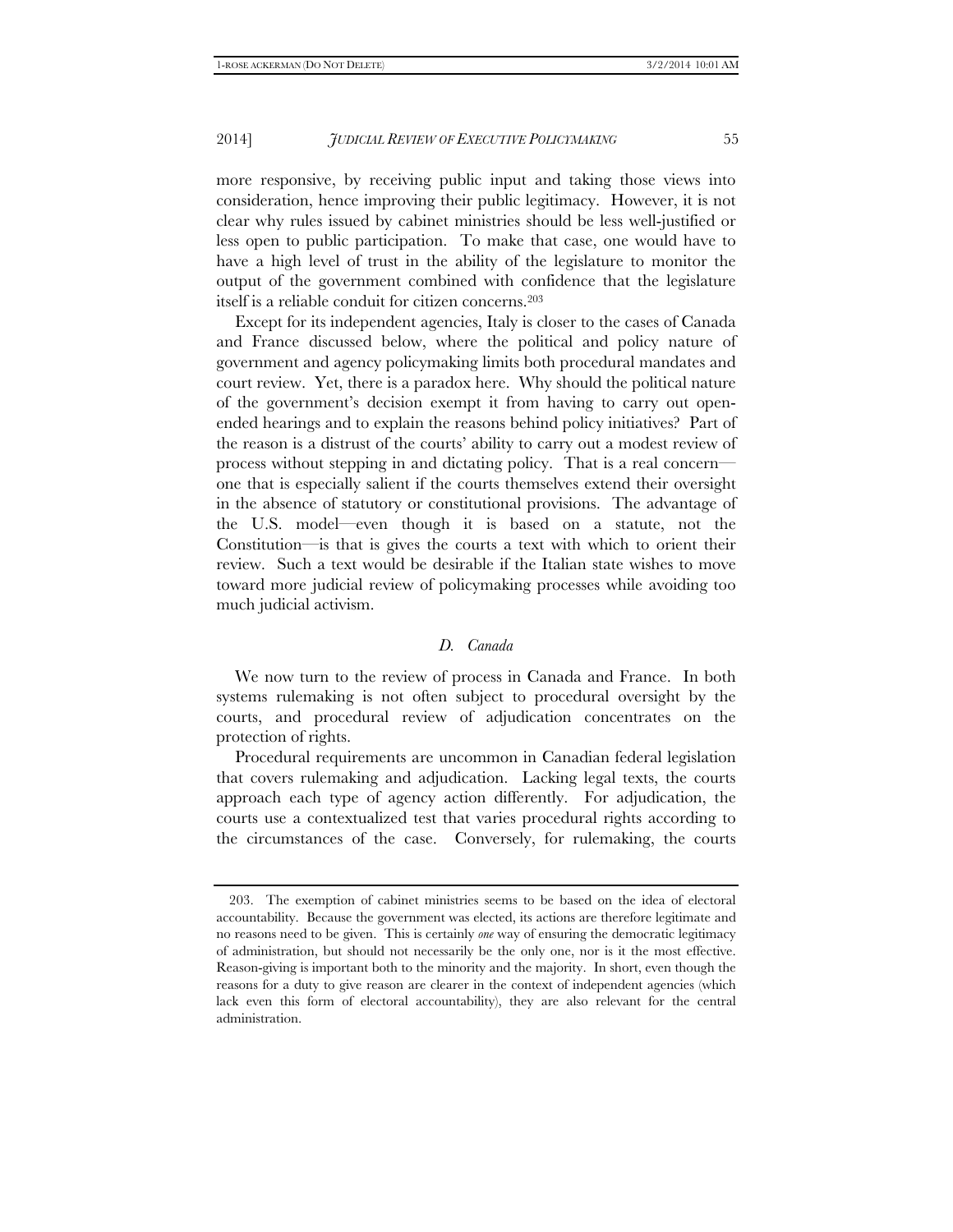consistently refuse to review procedural aspects.

#### *1. Adjudication: "Implied Procedural Obligations"*

Canada does not have a federal administrative procedure act that establishes the procedure to be followed for administrative adjudications. However, courts have long enforced a "duty of procedural fairness." The leading case is *Nicholson v. Halimand-Norfolk Regional Police Commissioners*.204 It concerned the dismissal of an employee, Nicholson, from a county's regional police force. The police force did not give him a hearing before his termination and it did not state any reasons for his dismissal. The employer claimed only that Nicholson was still in his probationary period and that the relevant legislation permitted discretionary terminations in such cases.

Departing from its previous formalistic orientation,<sup>205</sup> the Canadian Supreme Court stated that the procedural rights of citizens before administrative agencies stem from the "duty of procedural fairness," which is variable and depends upon the specific context of each case. In this case, the Court stated that Nicholson should have been heard and should have been given reasons, due to the serious consequences resulting from the administration's decision.206 Thus, the duty to give reasons was a key aspect of procedural fairness, not to aid the court or to enhance public accountability, but rather to ensure Nicholson's rights.207

To make its position clearer, the Canadian Supreme Court in *Baker*

 <sup>204. [1979] 1</sup> S.C.R. 311.

 <sup>205.</sup> Before the decision of the Supreme Court in *Nicholson*, Canadian courts enforced procedural requirements only in cases where the decision under review was qualified as "judicial" or "quasi-judicial" as opposed to those qualified as "legislative" or "administrative." *See, e.g.*, Canada Minister of Nat'l Revenue v. Coopers & Lybrand Ltd., [1979] 1 S.C.R. 495 (listing five non-exhaustive factors that should be considered to determine whether the decision at hand was "judicial" or "quasi-judicial"). In such cases, courts would apply the principle of natural justice, which was composed of the right to be heard and the right to an unbiased decisionmaker. In *Nicholson*, the Canadian Supreme Court stated that procedural rights should not depend entirely on such formal distinctions. Whereas the traditional procedural rights could be reserved to the cases or decisions of a judicial nature, a lesser category of procedural entitlement, which the Court referred to as a "duty of fairness," could be applied to other decisions, particularly those affecting individuals.

 <sup>206.</sup> Audrey Macklin, *Standard of Review: The Pragmatic and Functional Test*, *in* ADMINISTRATIVE LAW IN CONTEXT 224 (Colleen Flood & Lorne Sossin eds., 2008).

 <sup>207.</sup> *See also*, Martineau v. Matsqui Inst. Disciplinary Bd., [1980] 1 S.C.R. 602 (confirming *Nicholson* and refusing a dichotomy between the principles of "natural justice" and "procedural fairness," while establishing instead a continuum or spectrum of procedural protection that depended on the context and characteristics of the decisions under review).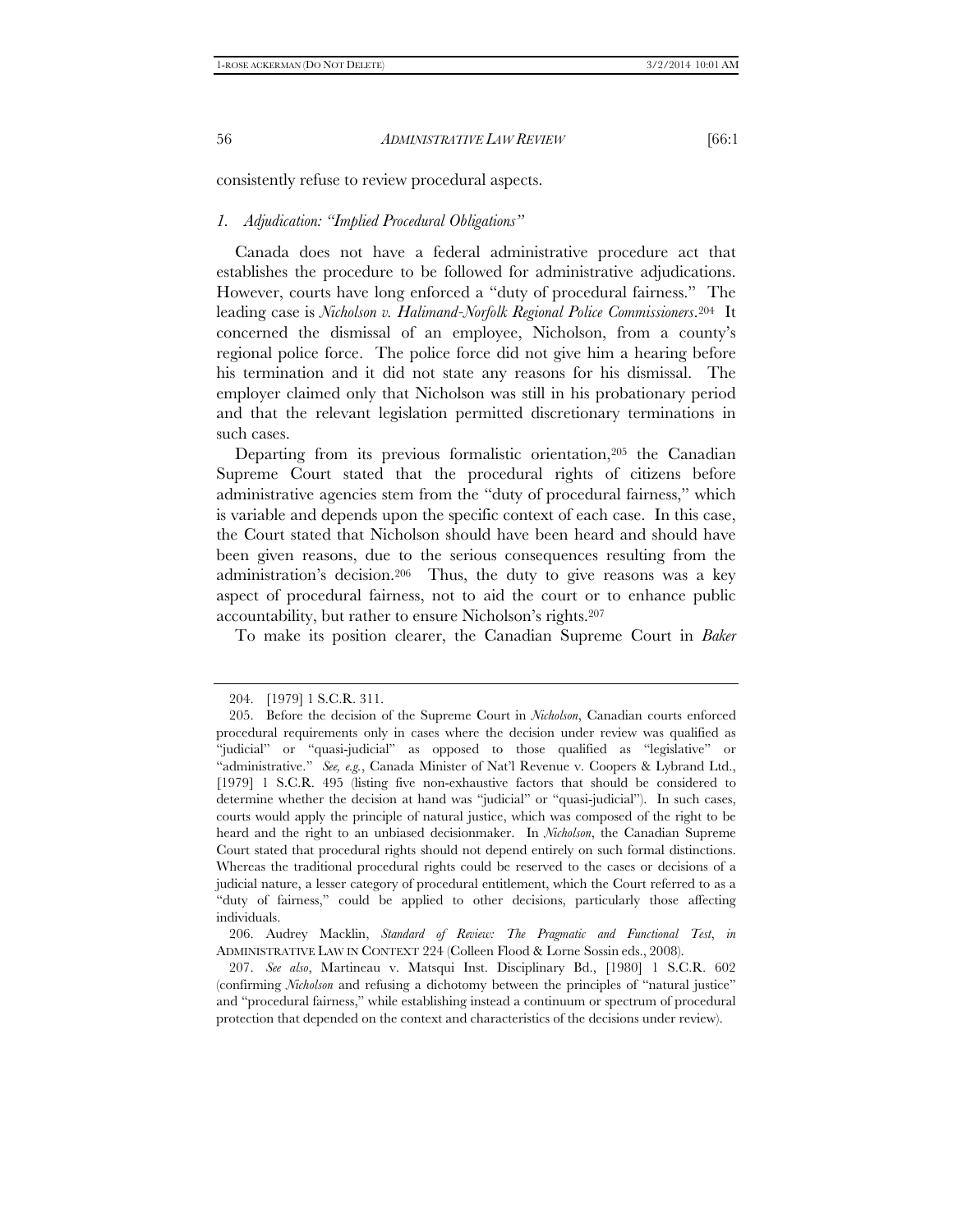explained the non-exhaustive five factors that it will use to identify implied procedural obligations in its judgments. These are: (1) the nature of the decision and the process used; (2) the statutory scheme; (3) the importance of the decision to the individuals affected; (4) the legitimate expectation of the person bringing the challenge; and (5) the procedural choices made by the agency.208 The case concerned a decision of the Ministry of Citizenship and Immigration to deport a Jamaican citizen who had four Canadian children and was under treatment for paranoid schizophrenia. The Canadian Supreme Court enforced a duty to give reasons, considering it a consequence of the agency's wide discretionary powers to decide whom to deport. Here, the Court provides limited review of substance, but requires that reasons be given. The standard is "reasonableness *simpliciter*" for an individual decision, not the more deferential test of "patent unreasonableness."

Like *Nicholson, Baker* involved an individual decision, not a general policy, and the duty to give reasons was linked to the "importance of the decision" to the person affected by it (the third factor).209 These decisions will have implications for other people in similar circumstances. However, the Court did not tie reason-giving to the public accountability and competence of the public administration. As part of the duty of procedural fairness, the duty to give reasons is linked to the protection of the rights of individuals vis-àvis the state, rather than to the democratic legitimacy or competence of the administration.

A recent decision of the Canadian Supreme Court, nevertheless, may be taking a step to extend the duty to give reasons. In *Dunsmuir*, the Canadian Supreme Court elaborated on the content of its new standard of reasonableness that applies to the substantive review of administrative decisions. The Court requires that the decision be "justiffied], transparen[t] and intelligib[le]," in addition to being within the range of possible, acceptable outcomes which are defensible based on the facts and law.210 Under this new regime, reasonableness is more related to the quality of the agency's reasoning than to the outcome, that is, it is more linked to process than to substance. Although the Court refuses to decide among different possible outcomes, it seeks to ensure that the decision is procedurally acceptable under its jurisprudence.

 <sup>208.</sup> Baker v. Canada (Minister of Citizenship and Immigration), [1999] 2 S.C.R. 817, 819. On this decision, see David Dyzenhaus & Evan Fox-Decent, *Rethinking the Process/Substance Distinction:* Baker v. Canada, 51 U. TORONTO L.J. 193, 195–97 (2001); Geneviève Cartier, *Keeping a Check on Discretion*, *in* ADMINISTRATIVE LAW IN CONTEXT 286 (Coleen Flood & Lorne Sossin eds., 2008).

 <sup>209.</sup> *Baker*, [1999] 2 S.C.R. 817, para. 25 (key holding).

 <sup>210.</sup> Dunsmuir v. New Brunswick, [2008] 1 S.C.R. 190, para. 47.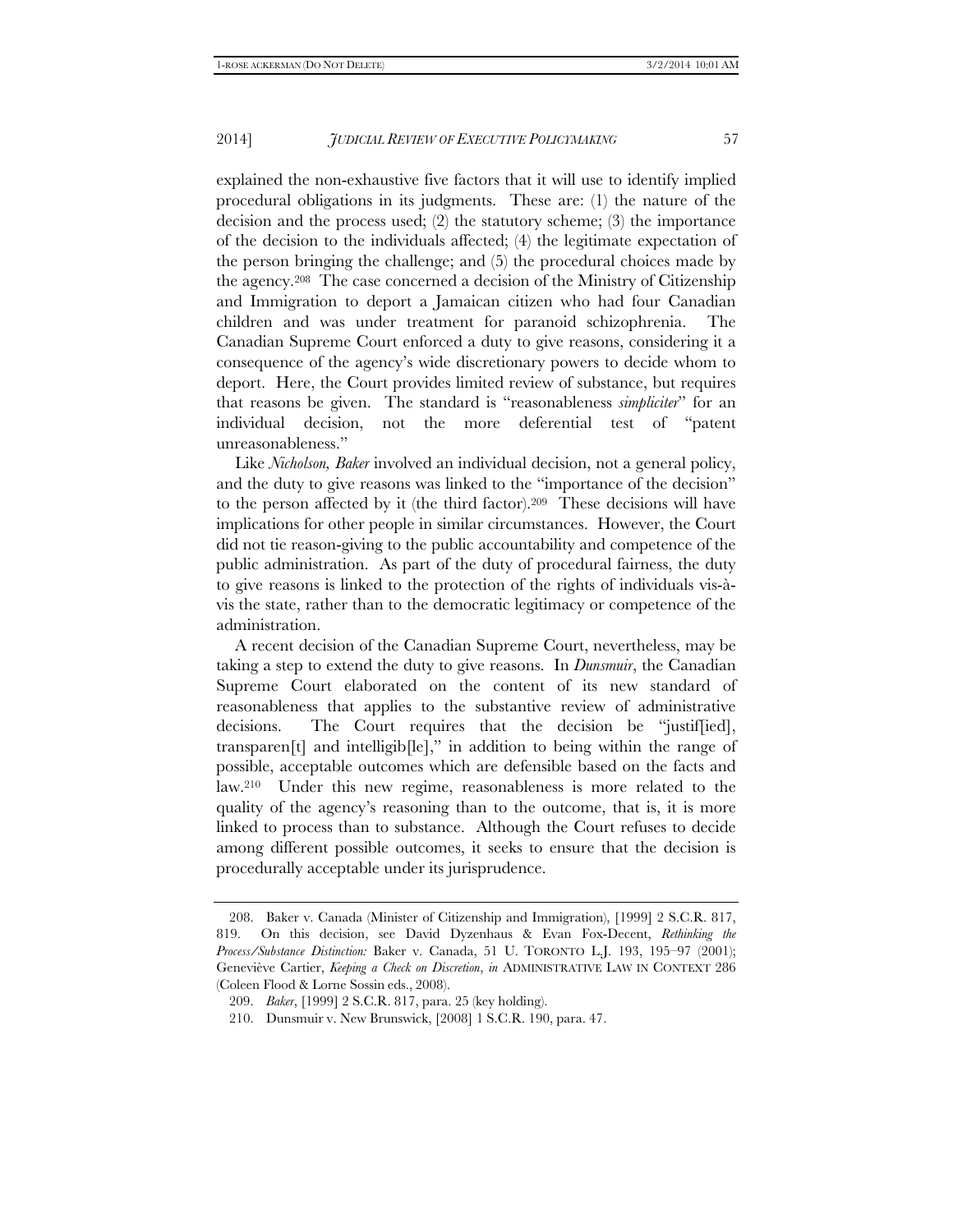In a later case, the Canadian Supreme Court confirmed that this orientation "reinforces in the context of adjudicative tribunals the importance of reasons, which constitute the primary form of accountability of the decisionmaker to the applicant, to the public and to a reviewing court."211 The Court, thus, does not limit itself to the protection of rights. In the context of the new reasonableness test, justifying a decision in a transparent and intelligible way is linked to legal validity, irrespective of any violation of individual rights.

#### *2. Rulemaking: Few Rules and Refusal to Review*

In making rules, the Canadian public administration acts both formally, through rules and regulations, and informally, through guidelines, policies, and directives.212 Canadian law does not generally require participation in federal administrative rulemaking. Only in the specific case of formal regulations213 must agencies abide by legally mandated procedural rules. The various forms of informal rulemaking are not subject to any legislatively required procedures. This is true both at the federal level and within the provinces.

Even for formal regulations, the current participatory requirements were established only after long hesitation. The debates date back to the 1960s, where parliamentary commissions did not recommend the establishment of a general participatory requirement (already in force in the United States), on the grounds that it "would cause unnecessary delay and merely duplicate the time already spent in informal consultation."214 During the following decades, as the American model was becoming more established, Canadian law's resistance to participation in rulemaking began to fall.215

 215. David J. Mullan mentions three official studies during the 1970s and 1980s that reached different conclusions from those of the McRuer Commission and the MacGuigan

 <sup>211.</sup> Canada (Citizenship and Immigration) v. Khosa, [2009] 1 S.C.R. 339, para. 63.

 <sup>212.</sup> Alice Woolley, *Legitimating Public Policy*, 58 U. TORONTO L.J. 153, 156 (2008) (arguing that informal rulemaking is very common and can be carried out by every agency or government ministry). Informal rulemaking is not subject to any legislatively required procedures, either at federal level or in the provinces. *Id.* 

 <sup>213.</sup> The Federal Statutory Instruments Act, R.S.C. 1985, c. S-22, defines regulations as a "statutory instrument (a) made in the exercise of a legislative power conferred by or under an Act of Parliament, or (b) for the contravention of which a penalty, fine or imprisonment is prescribed by or under an Act of Parliament[.] [They include] a rule, order or regulation governing the practice or procedure in any proceedings before a judicial or quasi-judicial body established by or under an Act of Parliament, [and] any instrument described as a regulation in any other Act of Parliament."

 <sup>214.</sup> DAVID J. MULLAN, ADMINISTRATIVE LAW: CASES, TEXT AND MATERIALS 678–79 (5th ed. 2003); (citing ROYAL COMMISSION INQUIRY INTO CIVIL RIGHTS, MCRUER COMMISSION, R. NO. 1, at 362). *See also* MACGUIGAN COMMITTEE (1969).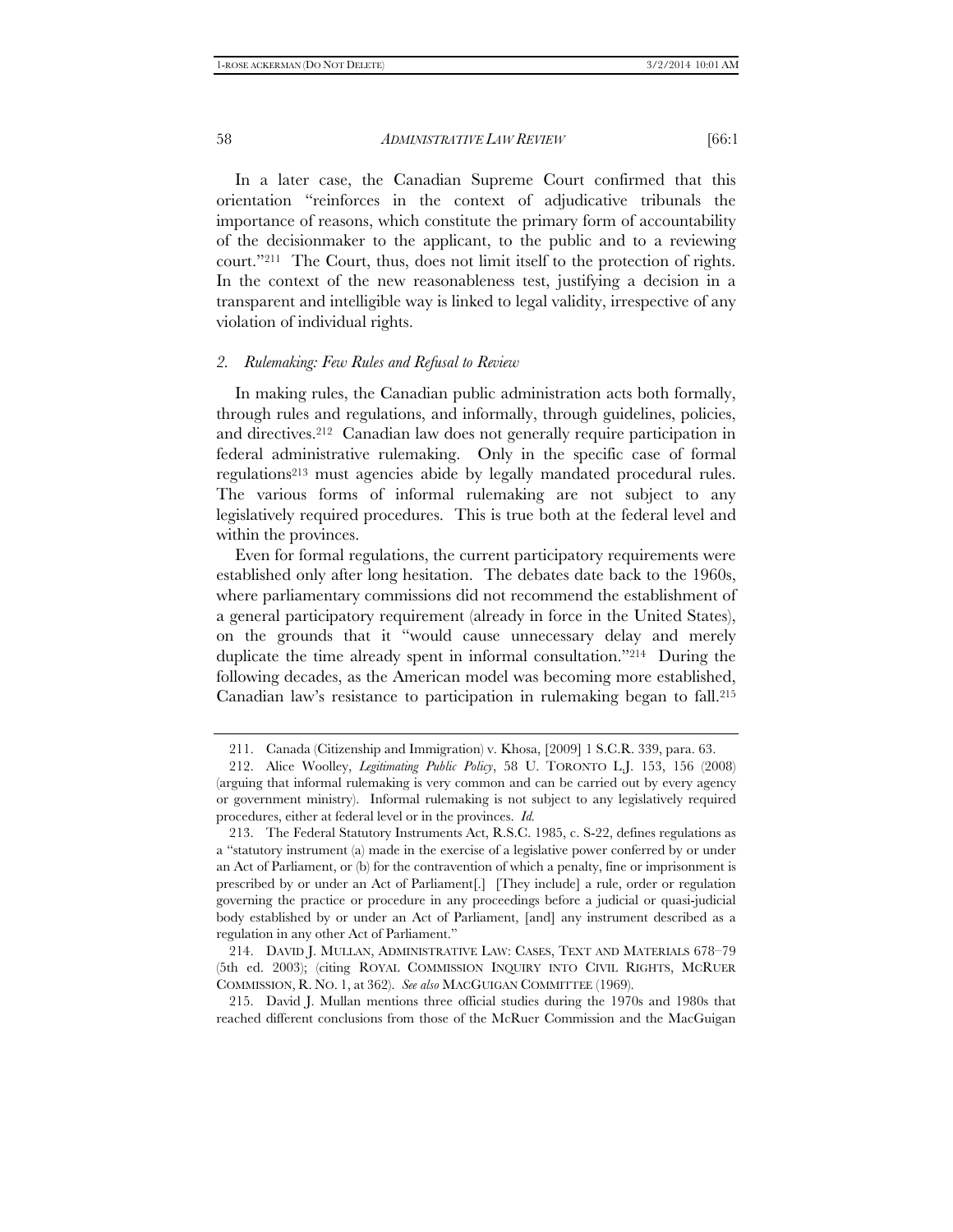The province of Québec took the lead and established a participatory procedure for the enactment of formal regulations. According to its 1986 Regulation Act,216 proposed regulations must be published in the *Gazette officielle du Québec*, after which interested parties have at least forty-five days to submit comments.

The initiative was gradually put in place at the federal level. The Cabinet Directive on Streamlining Regulation and the Statutory Instruments Act (SIA) state the current procedural requirements for the enactment of formal regulations.217 The procedure has several phases. First, the administrative authority must identify the parties who are "interested and affected" by the regulation. These parties must then be given opportunities to take part in consultations at all stages of the regulatory process. Then the draft regulation is published in the *Canada Gazette* along with a Regulatory Impact Assessment. The draft regulation will then be subject to analysis and comments from the public for at least thirty days. When the regulation is issued, the agency must summarize the results of the consultation requirement including the government's responses, and these are also published in the *Gazette.* Hence, under the Cabinet Directive, the government must justify its policy choice, but there is no judicial review of the adequacy of the explanation. The requirement is simply an order by the government to its own ministers. However, the SIA does give the legislature a role. The regulation must be placed before the relevant parliamentary committee, which can veto the regulation with a motion of disapproval.218

Outside of formal regulations and in the absence of legislative requirements, Canadian courts have refused to impose procedural obligations on agency rulemaking.219 The leading case of *Inuit Tapirisat of Canada* established this approach in 1980.220 The case concerned a

Committee: (i) ECONOMIC COUNCIL OF CANADA, RESPONSIBLE REGULATION: AN INTERIM REPORT (1979); (ii) STANDING JOINT COMMITTEE ON REGULATIONS AND OTHER STATUTORY INSTRUMENTS, R. NO. 4 (1980); (iii) HOUSE OF COMMONS SPECIAL COMMITTEE ON REGULATORY REFORM, *in* JOHN EVANS, ADMINISTRATIVE LAW: CASES, TEXT AND MATERIALS 679–80 (5th ed., 2003).

 <sup>216.</sup> Regulations Act, R.S.Q. 1986, c. R-18.1.

 <sup>217.</sup> CABINET DIRECTIVE ON STREAMLINING REGULATION, *available at* http://publications.gc.ca/collections/Collection/BT22-110-2007E.pdf; Statutory Instruments Act, R.S.C. 1985, C8-12.

 <sup>218.</sup> Statutory Instruments Act, R.S.C. 1985, C8-12, art. 19.

 <sup>219.</sup> Municipal bylaws and resolutions are exceptions. Though legislative in nature, they must comply with common law procedural principles. *See* DAVID PHILLIP JONES & ANNE S. DEVILLARS, PRINCIPLES OF ADMINISTRATIVE LAW 122–24 (4th ed. 2004).

 <sup>220.</sup> Atty Gen. of Can. v. Inuit Tapirisat of Can., [1980] 2 S.C.R. 735; s*ee also* Cardinal v. Dir. of Kent Inst., [1985] 2 S.C.R. 643; Knight v. Indian Head Sch. Div. No. 19, [1990]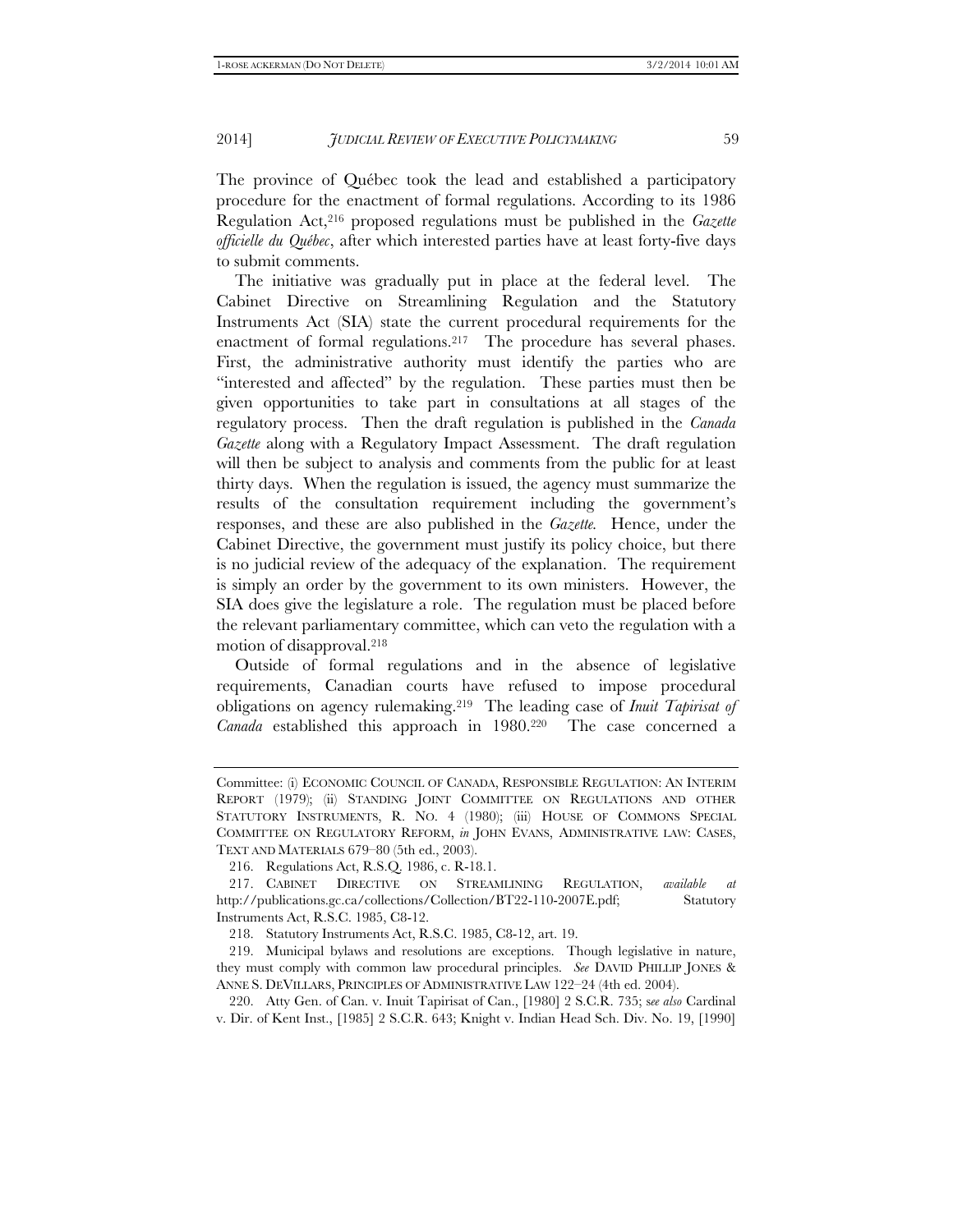challenge to Canadian Radio-Television and Telecommunications Commission decisions to approve a new rate structure for Bell Canada. The challenge was filed by Inuit Tapirisat of Canada on the grounds of denial of a fair hearing. The Canadian Supreme Court ruled that the powers delegated to the public administration in the relevant legislation were not explicitly limited by procedural guarantees.<sup>221</sup> Moreover, the Court called the decision "legislative action in its purest form" even though it was, of course, not voted on by the legislature.222 According to the Court, considerations of natural justice and the duty of procedural fairness are relevant for the review of quasi-judicial or administrative decisions, but they do not "affect the legislative process, whether primary or delegated."223

Some authors have contrasted this approach with that taken in adjudication. *Inuit Tapirisat* is indeed very different from *Nicholson*,<sup>224</sup> where the Canadian Supreme Court enforced "implied procedural obligations" due mainly to the effects of the decision on the individual concerned. The different treatment was criticized in the legal literature,  $225$  but it persists today. Individualized decisions that involve policy considerations are usually subject to procedural requirements,226 but general decisions are free of any such constraints unless they are classed as "regulations." Agencies and government ministries can, at their discretion, hold public hearings or follow certain procedural steps before passing other kinds of rules, but

<sup>1</sup> S.C.R. 653; Reference Re Canada Assistance Plan (B.C.), [1991] 2 S.C.R. 525; Wells v. Newfoundland, [1999] 3 S.C.R. 199.

 <sup>221.</sup> In *Inuit Tapirisat*, the Federal Court of Appeal followed *Nicholson* and applied the procedural requirements to administrative decisions of a legislative nature. This understanding was reversed by the Supreme Court. *Intuit Tapirisat*, [1980] 2 S.C.R. at 760.

 <sup>222.</sup> Att'y Gen. of Can. v. Inuit Tapirisat of Can., [1980] 2 S.C.R., at 754. The exemption depends not on the nature of the body taking the decision but on the legislative nature of the decision itself.

 <sup>223.</sup> In this case the Court was making reference to a passage of Bates v. Lord Hailsham, [1972] 1 W.L.R. 1373 (Eng.).

 <sup>224.</sup> Nicholson v. Haldimand-Norfolk Reg. Police Comm'rs., [1979] 1 S.C.R. 311 (Can.).

 <sup>225.</sup> *See* Geneviève Cartier, *Procedural Fairness in Legislative Functions: The End of Judicial Abstinence?*, 53 U. TORONTO L.J. 217 (2003); *see also* Grant Huscroft, *The Duty of Fairness: From*  Nicholson *to* Baker *and Beyond*, *in* ADMINISTRATIVE LAW IN CONTEXT 115 (Colleen Flood & Lorne Sossin eds., 2008).

 <sup>226.</sup> *But see* Idziak v. Canada (Minister of Justice), [1992] 3 S.C.R. 631 (holding that a ministerial decision to extradite the applicant was "at the extreme legislative end of the continuum of administrative decisionmaking" and denying his claim to further procedures). In this case, however, the applicant had warranted a full extradition hearing. Alternatively, supposedly legislative decisions can be subject to the duty of fairness if the Court finds that, despite their formal appearance, they are restricting individual rights. *See* Homex Realty & Dev. Co. v. Vill. of Wyo., [1980] 2 S.C.R. 1011.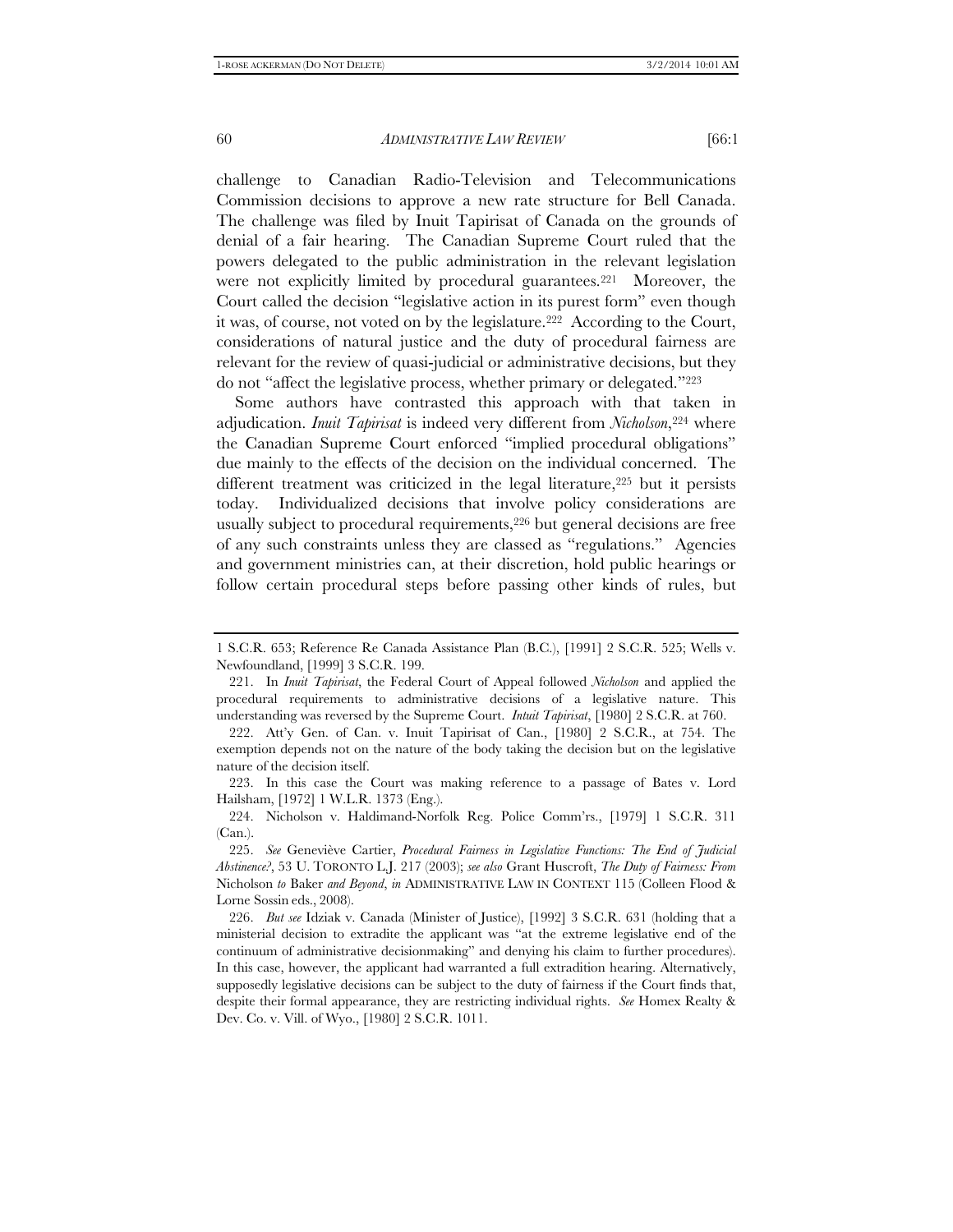neither the legislature nor the courts oblige them to do so.<sup>227</sup> The judicial enforcement of rulemaking procedures is thus minimal in Canada.

## *E. France*

Like Canada, France has no general, legally enforceable procedures for the promulgation of secondary legislation. The French constitution explicitly permits the executive to issue decrees and ordinances, and it permits the executive to issue legally binding instruments in many areas even without a statutory mandate.<sup>228</sup> These procedures are not subject to any generic participation or reason-giving requirements. There is no statute like the United States' APA to provide a procedural framework for rulemaking. The only procedural mandate is the requirement that the Conseil d'État review draft decrees and ordinances.

Traditionally, the duty to give reasons has been particularly restricted in France for both rules and adjudications.<sup>229</sup> At present, there are a few moves in the direction of legally enforceable participation rights, but both the Conseil d'État and the Conseil Constitutionnel have consistently refused to recognize a general obligation to provide reasons for administrative decisions in the absence of a statutory provision. If applicable, the obligation is tied to the protection of rights and especially to adjudications where the outcome for the individual is particularly burdensome.

Recently, however, the Conseil Constitutionnel has held that there is a right to participate in environmental policymaking. To comply with that ruling, France passed a law at the end of 2012 setting up a participatory process for environmental rules and regulations. In addition, the Conseil d'État has examined procedures and found them wanting in a few cases outside of the environmental area. It has done this in spite of a general practice of overlooking procedural irregularities that do not affect the outcome.

## *1. The Duty to Give Reasons under Statutory Provisions*

Absent specific statutory provisions,<sup>230</sup> the only decisions that have to be

 <sup>227.</sup> Some agencies nevertheless voluntarily follow some procedures before making rules. Those procedures involve, for example, internal consultation, public hearings, and consultations with stakeholders. *See* Alice Wooley, *Legitimating Public Policy* 58 U. TORONTO L. J. 153 (2008).

 <sup>228. 1958</sup> CONST. art. 34, 37 (Fr.).

 <sup>229.</sup> *See* CE Sect., Jan. 26, 1973, Requête n. 87890 ; *see also* Conseil d' État, Oct. 21, 1988, Requête n. 91916.

 <sup>230.</sup> Specific statutory provisions can also derogate this general rule. For example, the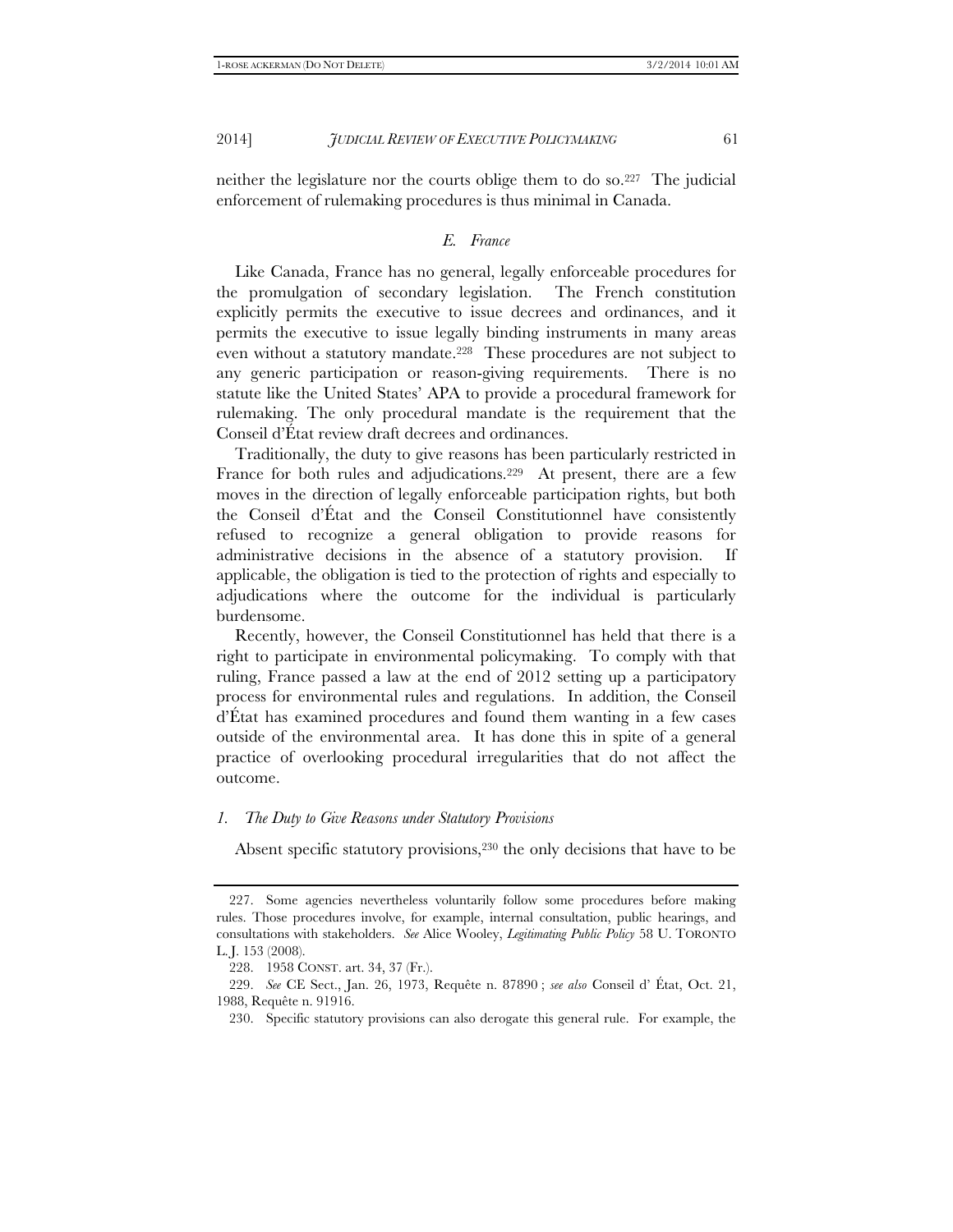explained by public officials are (i) those which derogate a law or a regulation; and (ii) some unfavorable decisions.231 The seven types of unfavorable decisions232 that must be explained include those that inflict a sanction,233 restrict civil liberties (*libertés publiques*),234 or derogate previous decisions that had conferred individual rights.235 General rules, favorable decisions, and decisions falling outside the statutory list are free from the duty to give reasons unless a particular statutory provision applies.236

To decide whether a decision is "unfavorable," courts take into consideration its impact on the person or firm to which it is directed.237 For example, if a government agency assigns a license for the use of radio frequencies to an applicant, it does not have to provide a statement of reasons because the decision is beneficial to the firm, even though other companies interested in competing for the license could have been harmed by the choice.238 However, the Conseil d'État sees this obligation as a way to protect rights and to allow for judicial challenges. It is not connected to more general ideas of transparency and political legitimacy. The Conseil d'État has stated that, where reason-giving is required, the agency should include all elements of fact and law "to enable the affected person to challenge their legality."239

 232. *See* Loi 79-587 du 11 juillet 1979 de relative à motivation des actes administratifs et à l'amélioration des relations entre l'administration et le public [Law 79-587 of July 11, 1979 on Motivation of Administrative Acts and Improvement of Relations between the Administration and the Public], at Art. I.

 233. Conseil d'État (CE), Jan. 30, 2008 Requête n. 297828, Sté Laboratoires Mayoly Spindler; Conseil d'État (CE), Dec. 19, 1990, Requête n. 85669.

234. Conseil d'État Sect., June 17, 1983, Requête n. 28115; *e.g.*, Gaz. Pal. 1984, 2, 34.

235. Conseil d'État (CE), June 17, 1988, Requête n. 30673.

236. *See* Conseil d'État (CE) July 7, 2000, Requête n. 205842.

 237. *See, e.g.*, Conseil d'État (CE) Sect., Dec. 9, 1983, Requête n. 43407, *e.g.,* D. 1984. A.J. 81; Conseil d'État (CE), Apr. 29, 2002, Requête n. 235000, Chambre des métiers de Haute-Corse.

 238. Conseil d'État (CE) Apr. 30, 2007, Requête n. 286348, Ass'n. Magnum Radio. The same problem is pointed out by Jean-Louis Autin, *La Motivation des Actes Administratifs Unilatéraux, Entre Tradition Nationale et Évolution des Droits Européens*, 137 REV. FRANÇAISE D'ADMINISTRATION PUBLIQUE 85 (2011).

 239. Conseil d'État (CE) May 18, 1998, Requête n. 182244, Sté World Satellite Guadeloupe.

*Code des Étrangers* provides a derogation concerning refusals of entry visas into France. Code des Étrangers [C. CIV.] art. L211-2-1 (Fr.); s*ee also* CE Sect., July 25, 2008, Requête n. 305697.

<sup>231</sup>*. See, e.g.*, Loi 79-587 du 11 juillet 1979 de relative à la motivation des actes administratifs et à l'amélioration des relations entre l'administration et le public [Law 1979- 587 of June 11, 1979 on the Motivation of Administrative Acts and Improving Relations between the Administration and the Public]; *see also* Conseil d'État (CE), July 30, 1997, Requête n. 153402.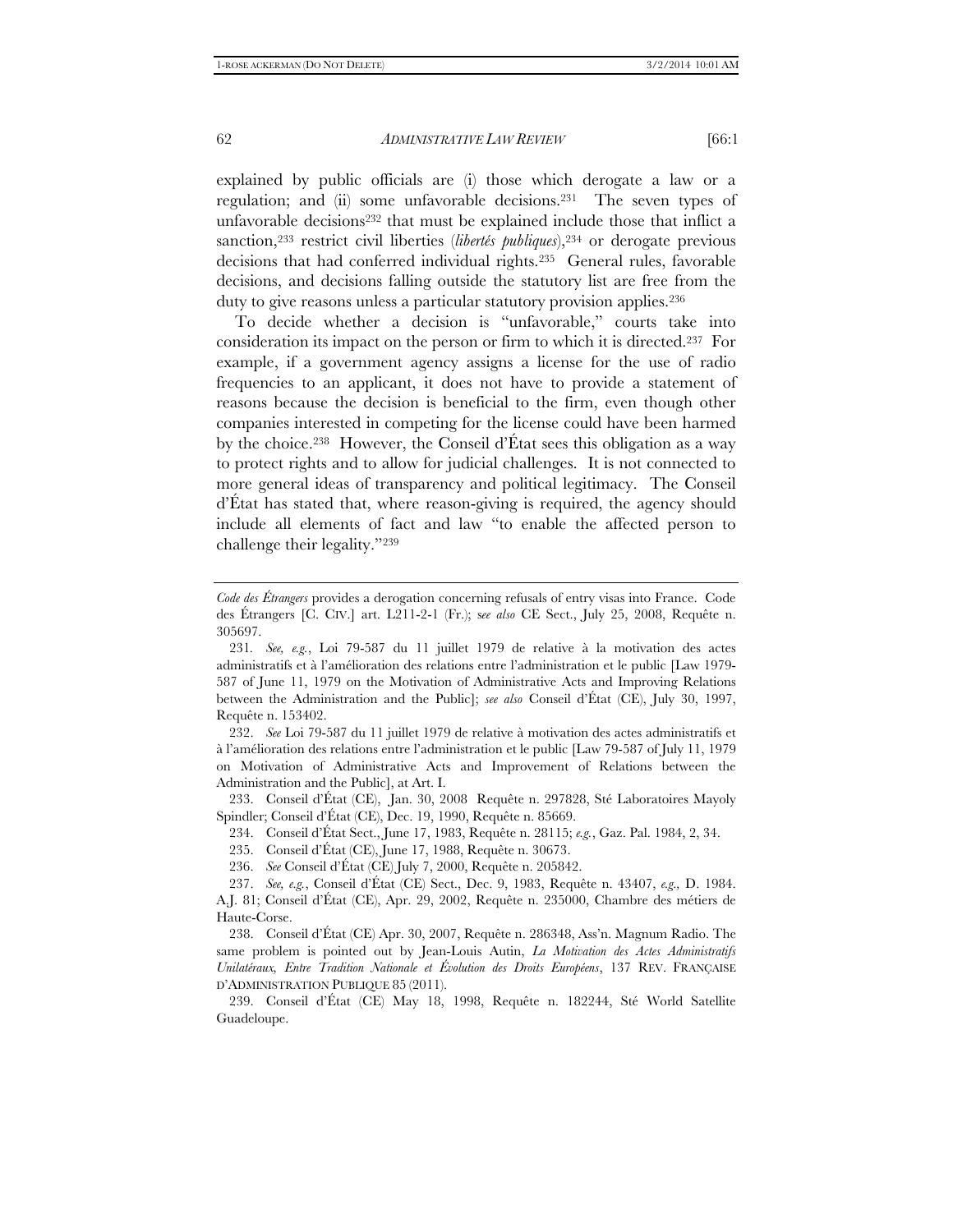The Conseil Constitutionnel has also ruled that it is not possible to extract a general duty to give reasons from constitutional rules or principles.240 Like the Conseil d'État, it has not recognized executive reason-giving as an essential feature of republican government under its mandate. French law has been criticized by scholars who find the lack of a general duty to give reasons to be "a hardly justifiable archaism"241 or as posing a threat of "anachronistic authoritarianism."242 However, even under EU law reason-giving only applies to cases involving individuals, not to broad policymaking. The focus is on rights, not accountable and competent policymaking.

# *2. The "Substitution of Reasons" and "Overabundant Reasons"*

The doctrines of the "substitution of reasons" and "overabundant reasons" add to the problem. Although praiseworthy from the point of view of efficiency, those doctrines create further incentives to limit the transparency of executive policymaking.

In France, reasons given by agencies when they issue decisions do not bind them before the reviewing court. They can ask for the "substitution of reasons" *(substitution des motifs*) while the suit is still pending.243 Hence, the judge can correct the legal ground of a decision, instead of annulling it.244 In most cases, the substitution is requested by the administration.<sup>245</sup> However, judges can also make the switch on their own initiative.246 The judge can substitute either the legal grounds (*base légale*, for example, specific legislative provisions) or the legal reasoning (*motifs*) of the challenged decision. The French model resembles the orientation that Italian courts are starting to apply under the influence of recent procedural reforms. Our critique of the Italian case applies here as well: even though the doctrine of the "substitution of reasons" has the effect of avoiding useless annulments and thus enhances efficiency—it also discourages agencies from putting much effort into articulating the reasons for their decisions, given that those

 <sup>240.</sup> Conseil constitutionnel decision No. 2004-497DC, July 1, 2004, J.O. (Fr.).

 <sup>241.</sup> Jean-Louis Autin, *La Motivation des Actes Administratifs Unilatéraux, Entre Tradition Nationale et Évolution des Droits Européens*, 137 REV. FRANÇAISE D'ADMINISTRATION PUBLIQUE 85, 87 (2011).

 <sup>242.</sup> JACQUELINE MORAND-DEVILLER, COURS DE DROIT ADMINISTRATIF 403 (11th ed. 2009).

 <sup>243.</sup> Contrast this with the *Chenery* doctrine in American law. *See supra* notes 156–57 and accompanying text).

 <sup>244.</sup> CE Sect., Dec. 3, 2003, Requête n. 240267.

 <sup>245.</sup> Conseil d'État (CE) Dec. 19, 2008, Requête n. 294357, Ministre Économie, Finances et Industrie.

 <sup>246.</sup> Conseil d'État Sect., Sept. 27, 2006, Requête n. 260050.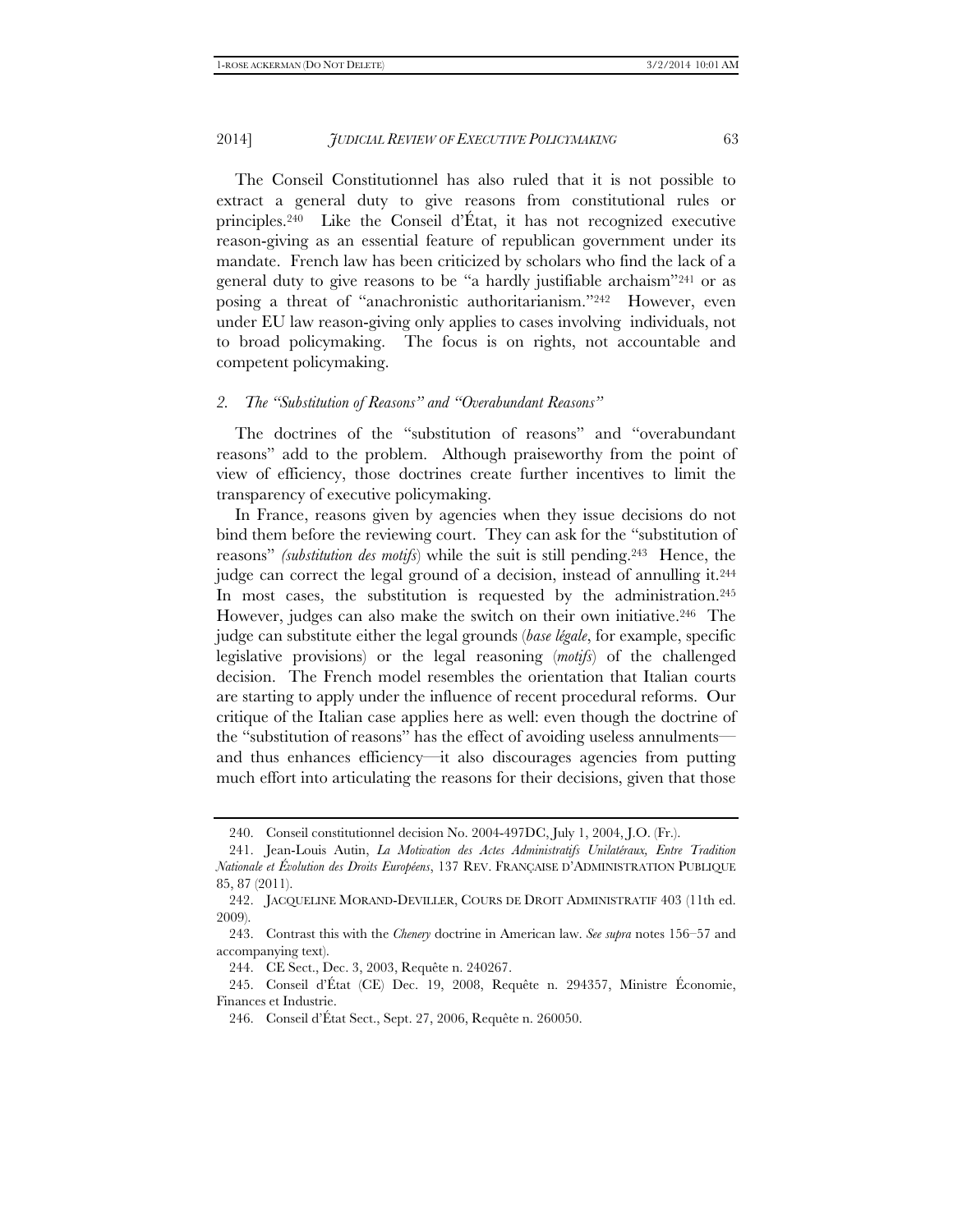reasons can always be amended or reformed before the courts. Furthermore, the practice lowers government accountability to the public because the reasons the agency gives up front can be adjusted ex post to suit the court.

In addition to being able to rule on the basis of substitute reasons, a French judge can also apply the so-called *théorie des motifs surabondantes*. This doctrine is applied when a multiplicity of reasons is given by the administration (*pluralité des motifs*), and only some are illegal. The judge can disregard the illegal reasons and maintain the decision so long as the remaining reasons are sufficient.<sup>247</sup> The judge thus has the power to evaluate the illegal reasons given by the administration as either "decisive" or "overabundant" (*surabondantes*).248 One can apply the same reasoning as in the doctrine of the substitution of reasons. Even though this doctrine has the effect of avoiding useless annulments, it might undermine government accountability. Indeed, the application of the doctrine gives agencies an incentive to supply multiple reasons as a way of increasing the chances of avoiding eventual annulments. Multiple and inaccurate reasons can be as detrimental to accountability as no reasons at all.

#### *3. New Developments*<sup>249</sup>

Traditionally public involvement in government decisions was limited to the inquest that is required for large public and private projects such as port developments, highways, and shopping centers. The inquest is mostly an exercise in elite oversight, but it requires that the project plan be available to the affected public so that it can comment. There is no active participation and no reason-giving requirement, although reason-giving may be part of any subsequent administrative court case. The ultimate decision is in the hands of a *Commissaire* or a committee closely tied to the national government. Recent requirements to include environmental and social impacts may be having some effect on public accountability, but the structure of the inquest implies that the effect will be limited.250

In response to criticisms of the inquest for coming too late in the process

 <sup>247.</sup> *See* Conseil d'État (CE) Jan. 12, 1968, Requête n. 70951, Ministre Économie et Finances.

 <sup>248.</sup> *See* Conseil d'Etat (CE), Jan. 12, 1968, Dame Perrot, e.g., D. 1968 A.J. 179; Conseil d'État Sect., Apr. 22, 2005, Cne de Barcarès, e.g., D. 2005 A.J. 16321.

 <sup>249.</sup> This section summarizes material in Rose-Ackerman & Perroud, *supra* note 131, at 253–272.

 <sup>250.</sup> Cécile Blatrix, *La Démocratie Participation en Représentations*, 74 SOCIETES CONTEMPORAINES 97, 104–05 (2009), *available at* http://www.cairn.info/revue-societescontemporaines-2—9-2-page-97.htm. *See also* Y. Jégouzo, *Principe et idéologie de la participation*, *in* MELANGES EN L'HONNEUR DE MICHEL PRIEUR 577–78 (2007).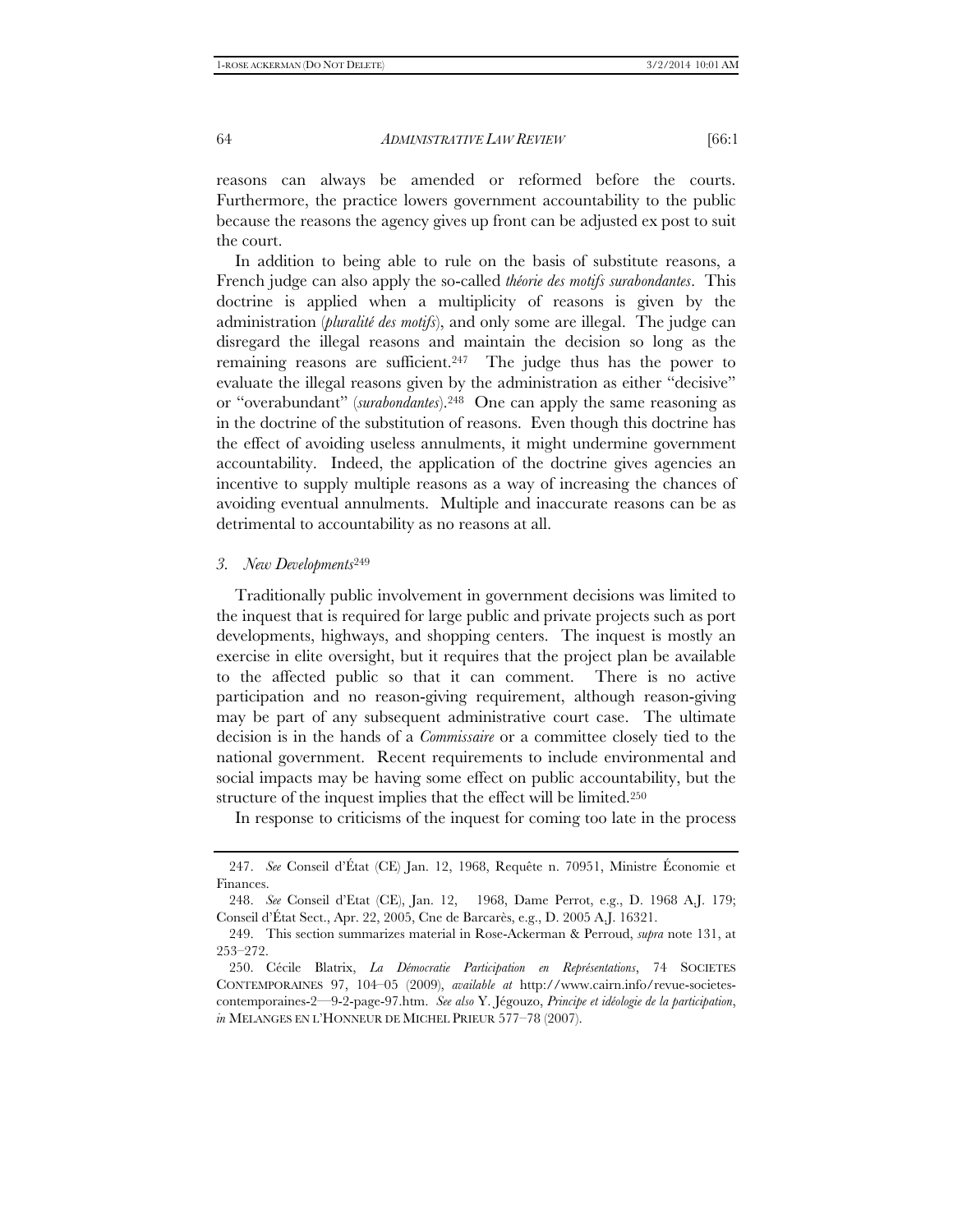to affect the decision, France created a National Commission on Public Debate that organizes public consultation processes at the regional and local level for large projects. These consultations produce recommendations but do not require the ultimate decisionmaker to use material from the public debate. The Conseil d'État has ruled that certain projects cannot go forward without a consultation, but it does not judge the quality of the debate. Furthermore, the law does not impose a reasongiving requirement on the project sponsor.251 Outside of the legally mandated arenas, governments at all levels have organized public consultations that may be limited to named "stakeholders" or open to all with an interest in the policy topic. These, however, are purely voluntary initiatives spurred by political calculations that heightened input will produce more politically acceptable policy.

However, a potentially important legal development is occurring in the environmental field. In 2008 the Constitution was amended to give the Conseil Constitutionnel the ability to rule on rights violations. The Conseil Constitutionnel began to exercise this new jurisdiction in March 2010. Previously, it could only review statutes before their promulgation to check on their constitutionality. Now, either the Cour de Cassation or the Conseil d'État can refer such constitutional issues to the Conseil Constitutionnel. The limit to rights violations might seem to rule out cases that challenge administrative policymaking processes. However, in the environmental area, the Conseil Constitutionnel has taken a broad view of its jurisdiction. The French Constitution includes a Charter for the Environment, and Article 7 of the Charter gives individuals a right to participate in environmental policymaking. In a series of cases beginning in fall 2011, the Conseil Constitutionnel enforced this right and voided parts of several environmental statutes as lacking sufficient opportunity for broad

 <sup>251.</sup> *See* Rose-Ackerman & Perroud, *supra* note 131, at 258–260. Loi 95-101 du 2 février 1995 de relative au renforcement de la protection de l'environnement [Law 95-101 of Feb. 2, 1995 on strengthening the protection of the environment], J. OFFICIEL DE LA REPUBLIQUE FRANCAISE [J.O.], 3 février 1995, No. 29. The law created an independent National Commission on Public Debate (CNDP), established in 1997, to organize the debates. In 2002 its mandate was broadened to include socio-economic and development impacts as well as environmental effects. Loi 2002-276 du 27 février 2002 relative à la démocratie de proximité [Law 2002-276 of Feb. 27, 2002 on Local Democracy], J. OFFICIEL DE LA RÉPUBLIQUE FRANCAISE [J.O.], 28 février 2002. For background material consult the website of the CNDP, available at http://www.debatpublic.fr/. The history of the CNDP is summarized at http://www.debatpublic.fr/cndp/rappel\_historique.html. *See also* Blatrix, *supra* note 249, at 106–07; Cécile Blatrix, *Genèse et Consolidation D'une Institution: Le Débat Public en France*, *in* LE DEBAT PUBLIC : UNE EXPERIENCE FRANÇAISE DE DEMOCRATIE PARTICIPATIVE 43–56 (2007).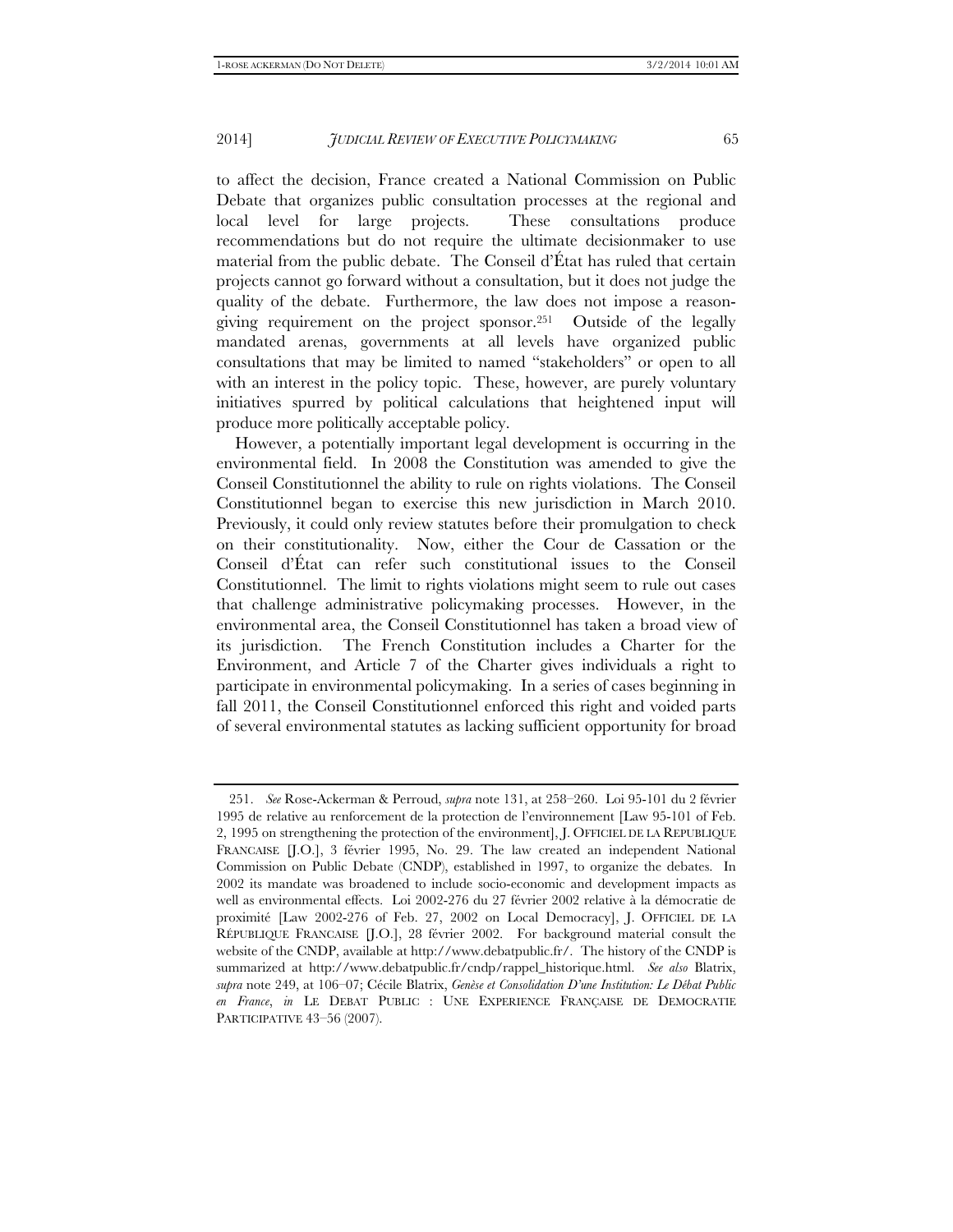public participation.252 The Conseil Constitutionnel did not explain what types of participation would satisfy the constitutional provision, but it aggressively signaled that the government must implement environmental laws using participatory methods. This constitutional right only involves environmental issues, but the background justifications for broad participation have a wider reach. It remains to be seen whether the Conseil Constitutionnel will limit its jurisprudence to the environment where a textual hook exists, or whether it will reach further. Alternatively, strong participation rights in the environmental field may push advocates in other policy areas to demand expanded participation.

In response to the Conseil Constitutionnel decisions, France amended its environmental statutes. A law passed in December 2012 sets up a structure for public participation in environmental policymaking that is a direct response to these decisions.253 The law is a modified version of US-style notice-and-comment rulemaking. When it makes policy, the government must publish a proposal that explains the policy's context and objectives; the proposal is then open to public comment, and the final decision must be accompanied by a document that summarizes the comments and explains which ones were taken into account. The law, however, takes a quite limited view of participation, and it reflects a certain hesitation on the part of the government to open up the process. A list of forthcoming policy decisions will be published every three months; the minimum time for comments is short, only three weeks; and the minimum time between the end of the comment period and the issuance of the final decision is four days. The law requires that the government authority make public a summary of the comments.<sup>254</sup> One provision also sets up an eighteenmonth experiment under which all comments will be immediately made public on the internet so as to encourage discussion.255

 <sup>252.</sup> The first case is Ass'n France Nature Environnement, Conseil constitutionnel decision No. 2011-183/184QPC, Oct. 14, 2011, *available at* www.conseilconstitutionnel.fr/decision/2011/2011183184qpc.htm. The subsequent cases are Conseil constitutionnel decision No. 2012-262QPC, July 13, 2012; Conseil constitutionnel decision No. 2012-269QPC, July 27, 12012; and Conseil constitutionnel decision No. 2012- 270QPC, July 27, 2012.

 <sup>253.</sup> Loi 2012-1460 du 27 décembre 2012 de relative à la mise en oeuvre du principe de participation du public define à l'article 7 de la Charte de l'environnement [Law no. 2012- 1460 of Dec. 27, 2012 on the implementation of the principle of public participation defined in Section 7 of the Charter of the Environment], J. OFFICIEL DE LA REPUBLIQUE FRANCAISE [J.O.] [Official Gazette of France], Dec. 28, 2012, No. 302.

 <sup>254.</sup> *Id*. at art. 2.

 <sup>255.</sup> *Id*. at art. 3.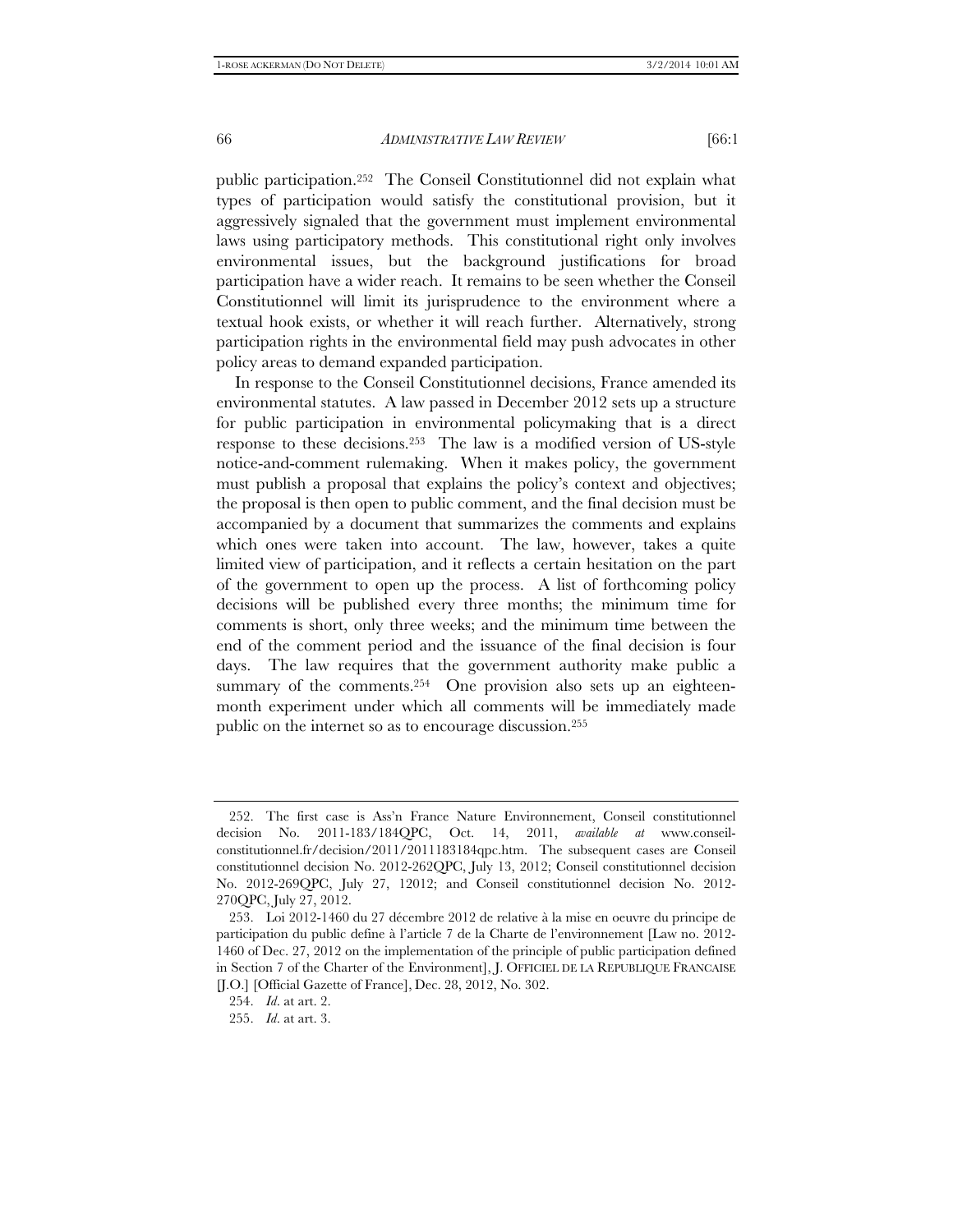## *F. Comments on France and Canada*

Neither Canada nor France has an administrative procedure act that specifies required procedures for the overall production of administrative rules and regulations. Canadian courts have developed a set of procedural requirements for individual adjudications that are flexible and case specific; they reflect an ideal of procedural fairness that includes an unbiased decisionmaker and a requirement to give reasons. France has a less wellspecified body of law for adjudications; its law concentrates on official abuses of power that violate individual rights. The strongest protections are for state actions that impose costs on individuals.

Canada does have legally required procedures for formal regulations, but not for rules or for various informal documents. The Canadian government operates under the Directive on Streamlining Regulations that imposes requirements on the ministries to balance costs and benefits and justify their policy initiatives. However, the Directive has no legal force and does not enhance levels of judicial review of the rulemaking process. France does not have even this limited procedural window. Thus, not surprisingly, secondary legislation is seldom challenged on procedural grounds. The courts in Canada and France can review rules; in France the key concept of an "administrative act" applies to both rules and adjudications. However, there is little case law dealing with the policy process, and the few cases that deal with rules, such as the recent French cases, apply the concept of rights to these procedures. The courts in Canada and France lack a vocabulary and a conceptual framework for overtly taking on the task of monitoring the democratic and technical legitimacy of policymaking inside the administration.

Given this history, current developments in French environmental law will be especially important to study. The Conseil Constitutionnel has taken a striking procedural turn in interpreting the Charter for the Environment. The 2012 law is a response to the Conseil Constitutionnel's decisions and takes tentative steps that give legal force to public participation in government policymaking. However, the law represents a quite modest move toward greater public input, and it risks being a merely symbolic gesture that may satisfy the Conseil but do little to enhance the public accountability of environmental policymaking. The short timelines of three months and four days mean that the process risks irrelevance. Hence, its impact will depend upon the ability of environmental groups and concerned citizens both to use the new procedures and to assure that government actions really do incorporate public input. The timelines are only minimums so that the government could respond to legitimate demands for more in-depth opportunities for public input. The role of the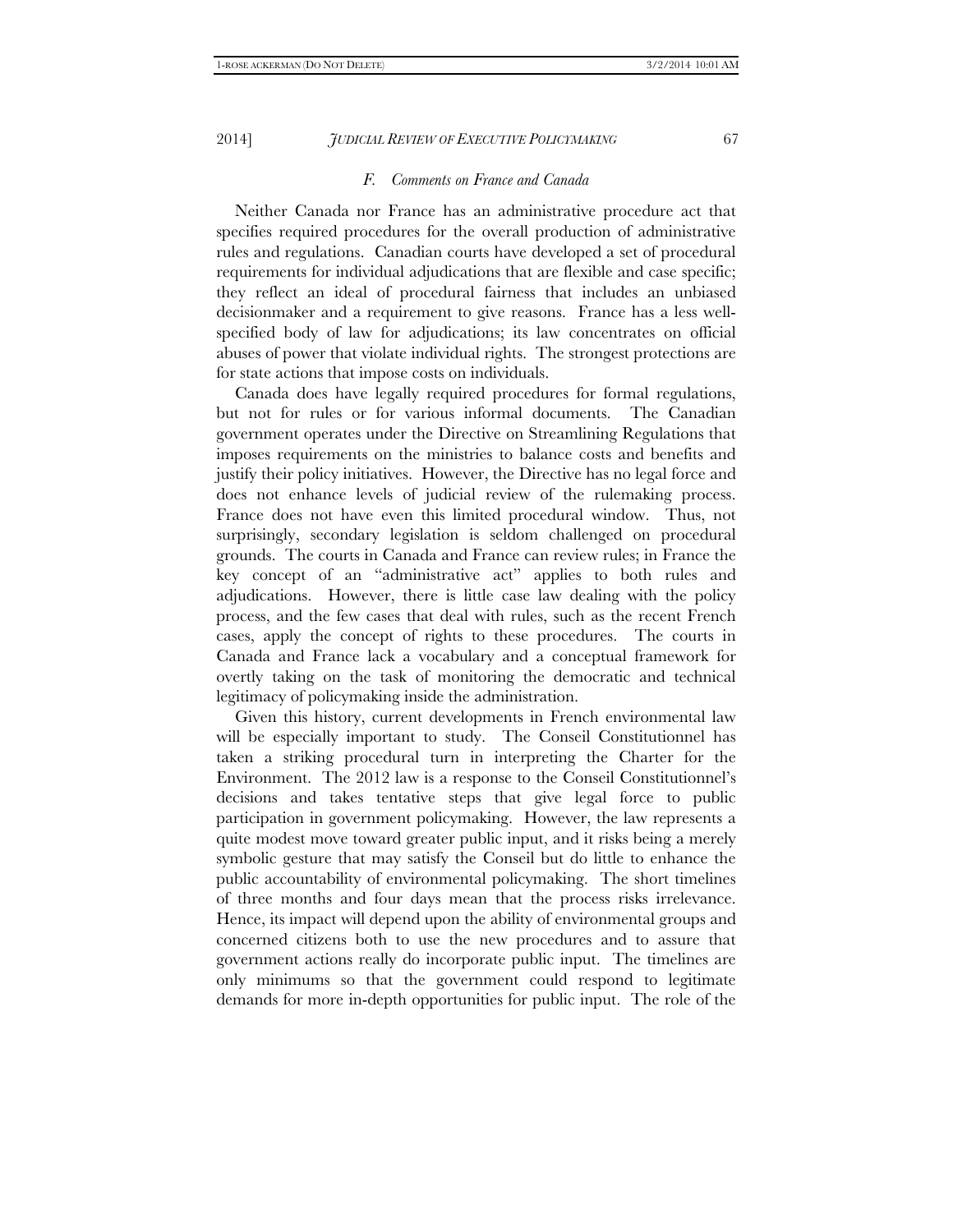courts will be important. It remains to be seen whether the Conseil d'État and the Conseil Constitutionnel will engage in review of environmental policymaking processes in a way that could be a spur to democratic accountability.

## **CONCLUSION**

If courts review government decisions based on technical scientific or economic information, judges are frequently at a disadvantage because of their lack of expertise outside of the law. Yet these decisions require oversight because of the risk of capture and of simple incompetence. Public choices can lack both democratic legitimacy and technical validity, and they can violate rights. However, courts are not equipped to provide indepth review of regulatory substance. Hence, our first claim is that judicial review of the substance of executive branch policy is likely to be poorly executed, especially in technically complex areas. The French case study illustrates the pathologies that can arise; in contrast, Canada's deferential review for "reasonableness" is a positive model. Concern for the protection of individual rights has motivated the French courts, but they have carried out their aggressive review in a way that could undermine executive policymaking under delegated authority.

The limitations of substantive review lead us to consider judicial review of the policymaking process. Such review needs to recognize that executive policymaking is quite different from deciding individual adjudications in court. Much of the academic discussion of judicial review in administrative law concentrates on what is called "due process" or the processes that the state must follow if it is to impose a cost on an individual by, for example, taking her property, denying him a license, or levying a fine for noncompliance with the law. These are clearly important foundations for the protection of rights, but they are not our primary focus. Rather, as with our discussion of substance, we concentrate on procedures that help determine broad policies, either in the context of individual cases or in rulemakings. Insofar as the courts concentrate only on conventional due process protections and fail to check the adequacy of broader policy processes, they risk limiting the democratic legitimacy of government actions.

Leaving the protection of individual rights to one side, there are two other fundamental reasons for courts to review the administrative policymaking process. First, the administrative process may help the judges themselves to understand what the government or agency has done. In particular, the courts require that rules or adjudications be accompanied with reasons so that they can judge if the underlying policy is in accord with the legislative text. They act as guardians of the will of the legislature.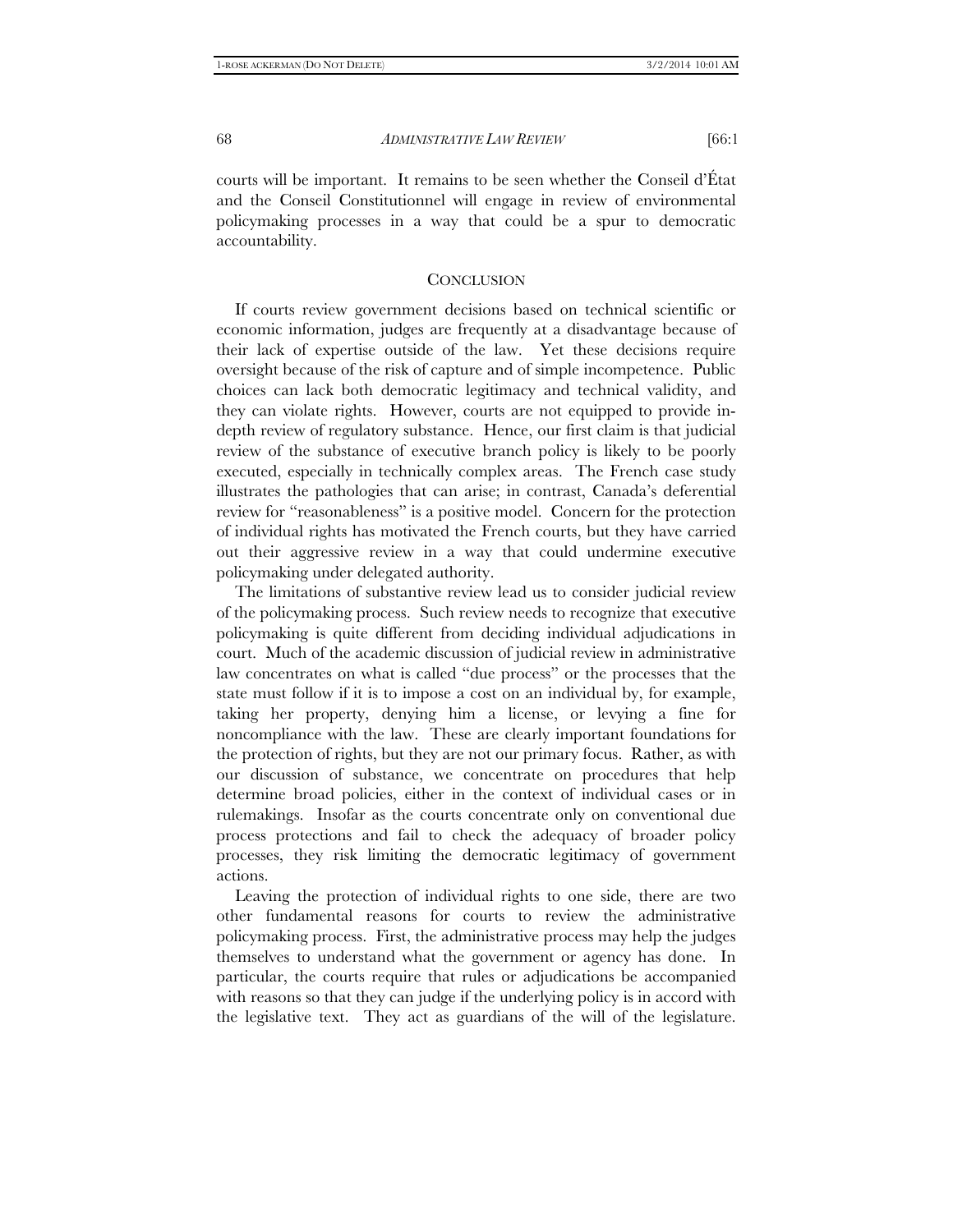Second, they monitor the administrative process not to help them decide cases but to ensure that the policymaker is accountable to the public. Here, accountability flows directly to the citizenry rather than indirectly through the legislature to the voters. To the extent that the courts recognize a role for such a direct connection between citizens, on the one hand, and government ministries and independent agencies, on the other, judicial review can emphasize both public participation and reason-giving. Under this second justification, it is not important whether or not the courts approve of the policy, but rather whether the policy has been made in a way that both invites broad public input and is justified in a public and understandable way. Sometimes these alternative views of democratic accountability—aiding the courts to uphold the legislative will and aiding the public to hold government to account—become blurred in practice. However, they represent distinct views of the judicial role, with the latter stressing transparency and direct public involvement in the policymaking process.

Rulemaking procedures are the most obvious place to look for the intersection between policymaking and judicial review. Heavily judicialized processes are inappropriate for multi-faceted policy issues that affect large numbers of people and depend on specialized technical knowledge. These decisions represent political/policy choices, but they are made by cabinet ministers, independent agency officials, or senior bureaucrats, not by the legislature directly. Such processes should take account of public concerns as well as tapping into expertise outside of government. Looking across our cases, administrative law ranges from strictly hands off, on the one hand, to legal requirements close to those followed by the courts, on the other. Judicial review of process tracks these alternatives, ranging from nonexistent to a level of scrutiny approaching that of an appellate court reviewing the decision of a lower court.

At the most intrusive pole is formal rulemaking under the United States APA. There the procedures are identical to those for formal, on-the-record adjudications and approximate judicial procedures. Courts can review the agency action for conformity with these processes. This is an extreme example of the U.S. administrative process copying judicial procedures without much recognition of the distinctive nature of rulemaking. In practice, formal rulemaking is seldom used. Instead the "informal" noticeand-comment procedure of the APA is the norm, requiring notice, public input, and reason-giving with judicial review for conformity with these provisions. Even given the extensive gloss given to these barebones provisions by the courts, the emphasis is on transparency, openness to outside views, accountability, and functional policymaking, not individualized due process rights. None of our other three case studies have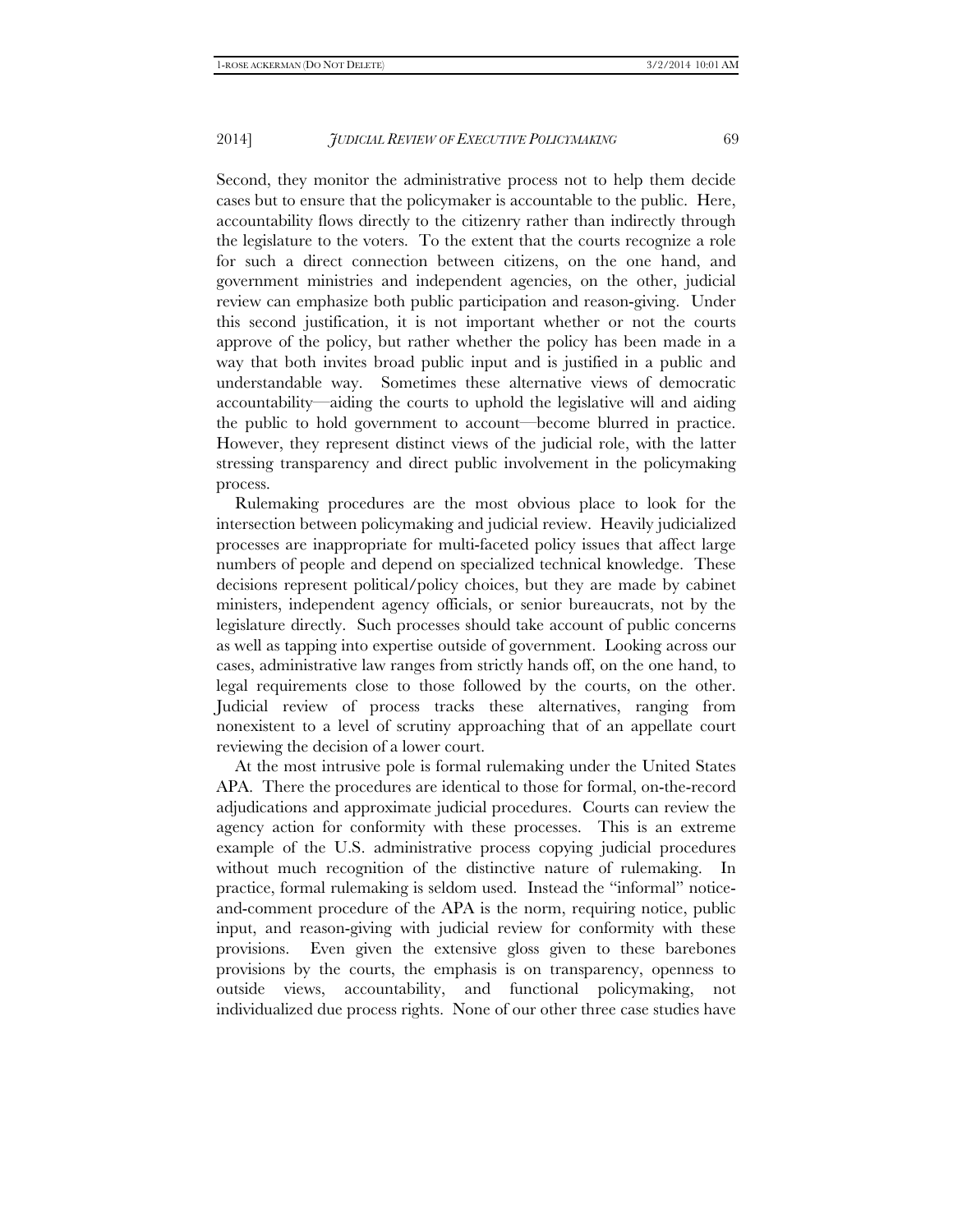the kind of pervasive review of rulemaking procedures common in U.S. administrative law. Rather, they recognize the value of public participation and reason-giving but provide judicial review in only a narrow range of cases, leaving it to political and bureaucratic actors to structure most policymaking exercises absent judicial oversight.

In some countries, courts understand that their decisionmaking template is inappropriate for policymaking. One response is for the courts to refuse to review executive and agency rulemaking. With a few notable exceptions, this is the situation in Canada, Italy, and France. A second response is a limited review that concentrates on whether rulemaking processes further democratic legitimacy and competence. This is the approach, at least in the ideal, under the U.S. APA; although it has obviously led to sharp disagreements among the Supreme Court justices and across the courts of appeal over the application of these principles in individual cases.

Canada appears the most superficially similar to the U.S. In the United States the APA exempts "interpretive rules" and "general statements of policy."256 Canada distinguishes between regulations and rules. The former must be issued only after notice and a hearing and with a statement of reasons, and the courts can review the adequacy of the process.257 However, procedurally protected formal rulemaking is relatively uncommon in Canada. Instead, the government often resorts to soft law. The rarity of formal regulations may be a reflection of Canada's parliamentary system where most statutes are drafted by the government. Only in very special cases would the government want a statute to include strict procedural protections for public input and reason-giving. They may choose to engage in such practices if they are politically expedient, but if they are not, there is no legal way to constrain the government to act otherwise.

Italy is also a parliamentary system so a similar empirical argument would suggest that Italy would not have judicially enforceable rulemaking procedures, and indeed that is so as a general matter. However, there is one important exception. Under pressure from EU directives, Italy has privatized a number of formerly state-run public utilities. Because these firms retain considerable monopoly power, the Italian state created independent agencies to regulate these industries. This raised an issue of political accountability. The agencies needed to be independent of the rest of the state because some firms were still partly state-owned and also

 <sup>256. 5</sup> U.S.C. § 553(b)(3)(A) (2012).

 <sup>257.</sup> *See, e.g.*, Enbridge and Union Gas v. Ontario Energy Bd. (2005), 74 O.R. 3d 147 (C.A.) (where the applicants claimed that the Ontario Energy Board did not comply with the notice-and-comment requirements established in the Ontario Energy Board Act).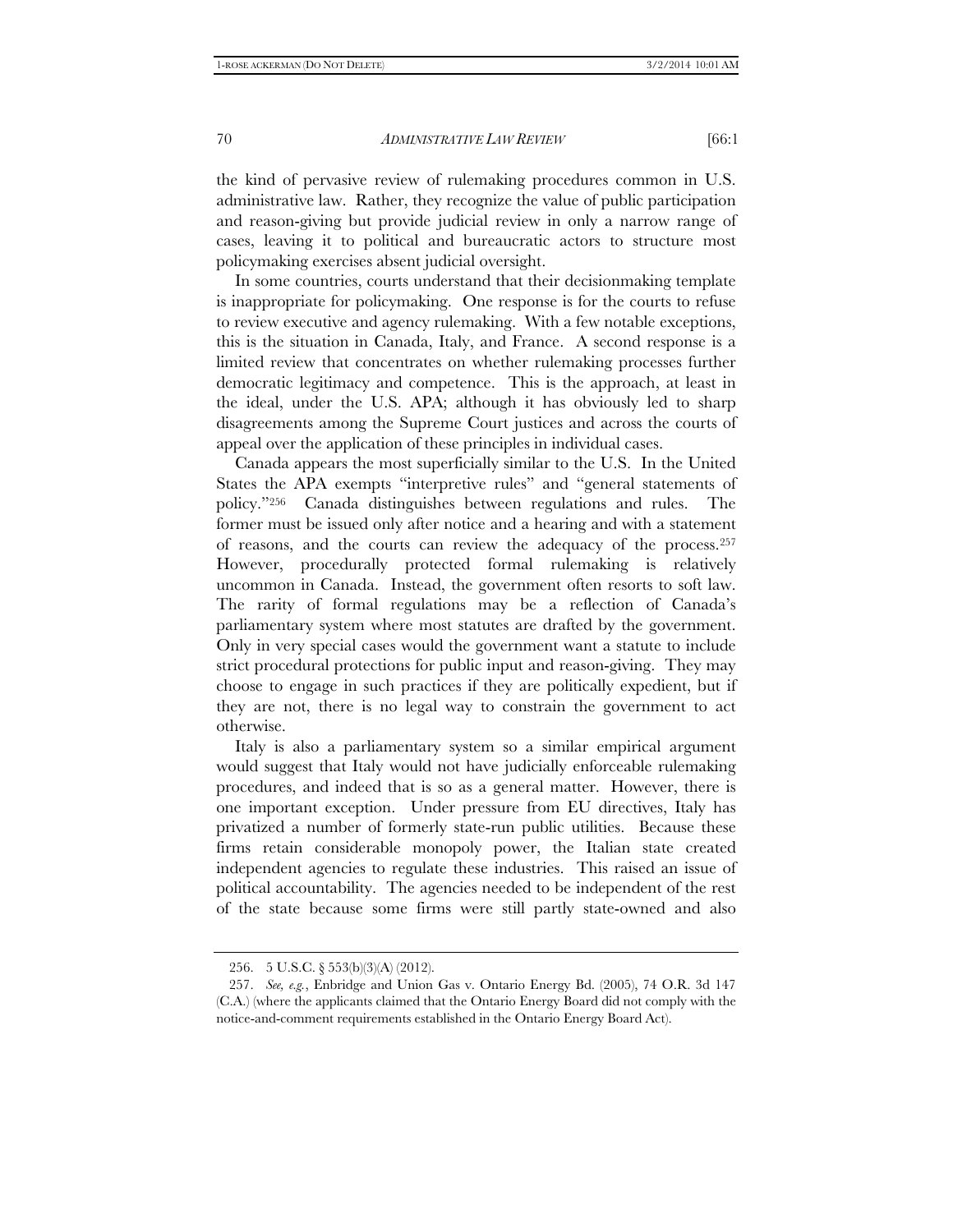because of a fear that regulation would be used for political ends. However, the opposite concern was that the agency would be captured by the large firms it was supposed to be regulating with little recourse for the state. One response was to require these independent agencies to be more directly responsive to the public by requiring public consultation and reason-giving. However, because they are understood as a way to compensate for the "deficit of accountability" of independent agencies, these procedural requirements only apply to such agencies. In Italy, rules made by the core executive are exempt from any similar procedural requirements. This option expresses an excessive trust in electoral accountability. Because the rules passed by the core executive are responsive to the political interests of the government in power, incumbents see the pressure for external input as unnecessary to ensure political accountability.

France is similar to Italy and Canada in having no general legally enforceable provisions for public participation and reason-giving. Even in those cases where procedures are legally required, the courts will not enforce them unless they judge that procedural violations could have affected the outcome. Yet, there is increased interest in publicly accountable policymaking in France. One recent law requires ministries to accept comments when they make policy; however, as yet, the process is untested and the role of the courts is unclear. A second sets up participatory processes for environmental policies. The EU is pushing for more participation and openness in the new independent regulatory agencies, much as in Italy.

Less transparent and more difficult to study are situations where broad policies are made through a series of adjudications. Here the procedures are often similar to those used in courts and the broader public policy implications of the individual decisions may be difficult or impossible to raise, either in the agency or in court. The agency may recognize that it is de facto making policy, but all it has to do procedurally is protect the rights of individual people and firms by, for example, giving them a hearing and an opportunity to cross-examine opponents. Nevertheless, the parties to a dispute before the agency may not represent the broader public interest. Can the courts require the agency to move beyond court-like adversarial processes to take account of civil society or other interest group concerns? This seldom happens even in the U.S. with its strong commitment to accountable rulemaking processes. To some extent the U.S. Supreme Court dealt with this issue in *Overton Park v. Volpe* where it imposed certain procedural requirements on informal adjudications not